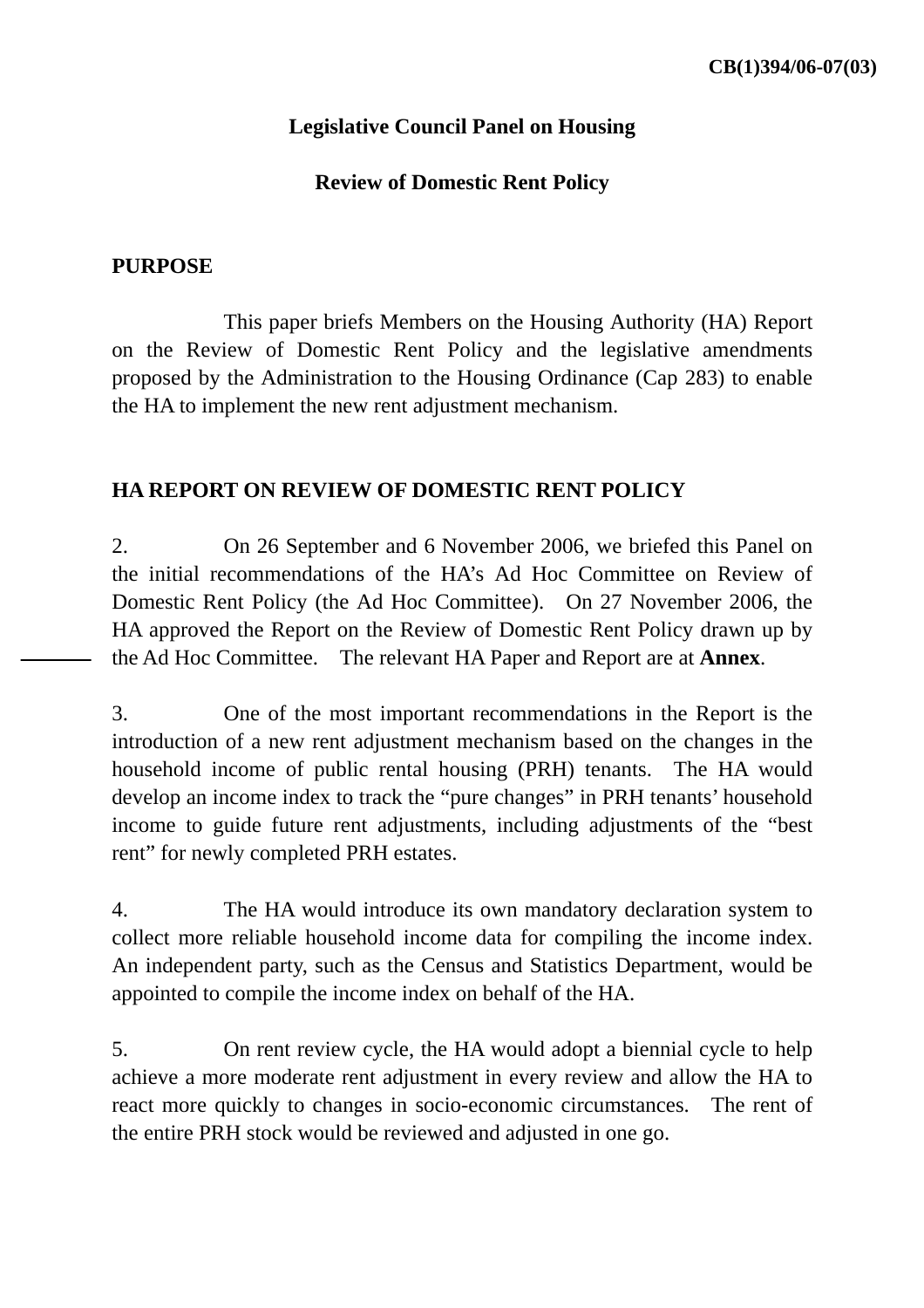6. The HA accepts that the current level of PRH rent should be adjusted to provide an appropriate starting point for the new income-based rent adjustment mechanism to operate effectively and fairly. To ensure coherence and consistency, the new rent level should be determined with reference to the income index. Given that the rent of the majority of the existing PRH units and the "best rent" for newly completed units were last reviewed in 1997, the HA has decided to adopt the extent of changes in the income index since 1997 to adjust rent, including the "best rent" for newly completed PRH estates. This would mean an across-the-board rent reduction of 11.6% upon the introduction of the new rent adjustment mechanism.

#### **RENT REMISSION**

7. To address the strong demand from some political parties and tenant groups that the HA should implement short-term measures to remit or reduce rent pending the introduction of the new rent adjustment mechanism and the new rent level, the HA agreed on 27 November 2006 to grant a one-off rent remission for the month of February 2007 to PRH tenants and Interim Housing licensees (excluding those paying additional rent or licence fees). The rental revenue foregone arising from the rent remission proposal is estimated to be \$963 million.

#### **PROPOSED AMENDMENTS TO THE HOUSING ORDINANCE**

8. Section 16(1A) of the Housing Ordinance provides, inter alia, that the median rent-to-income ratio (MRIR) of all rental estates shall not exceed 10% following any decision by the HA to increase PRH rent. The practical effect of the statutory MRIR provisions is such that PRH rent can only go down once the 10% MRIR cap is exceeded, despite the fact that the increase in MRIR is caused by factors unrelated to changes in individual PRH tenants' household income or rent such as an increase in small and CSSA households which tend to have a lower level of household income. We need to amend the provisions in order to enable HA to implement the proposed income-based rent adjustment mechanism so that PRH rent can move both upwards and downwards according to the variations in the income index. To this end, we intend to introduce an Amendment Bill into the Legislative Council around end January 2007.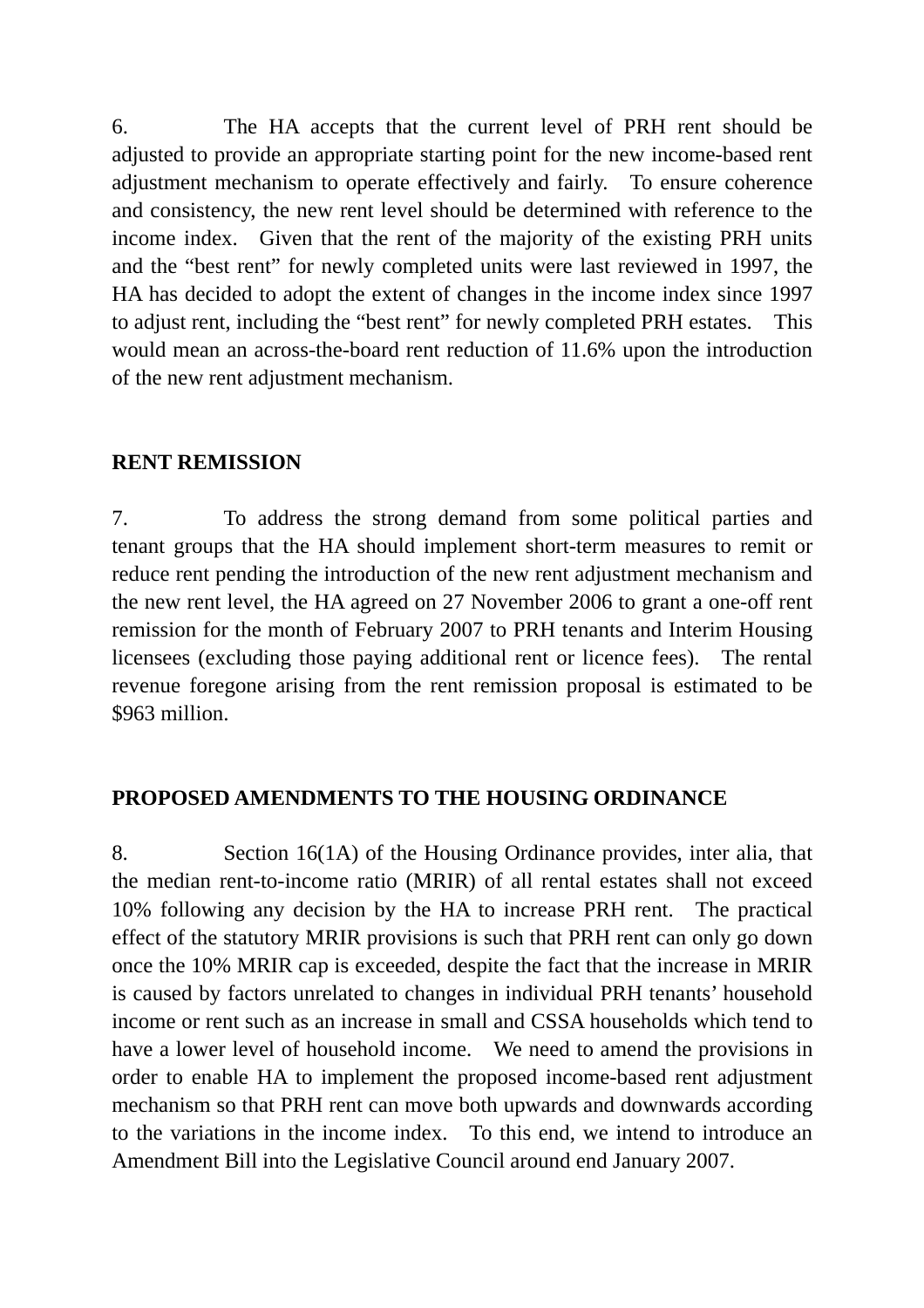9. The Amendment Bill will repeal the MRIR provisions under sections 16(1A), (1B), (1C), (1D) and (1E) of the Housing Ordinance and replace them by new provisions to –

- (a) require HA to vary PRH rent according to the rate of the increase or decrease of an income index to be compiled to reflect the household income of PRH tenants;
- (b) specify the period to be covered by the income index in a rent review;
- (c) allow HA to refrain from varying PRH rent if the amount of the variation required after a rent review is, in its opinion, insignificant but require it to take into account that income change in the next review;
- (d) provide for a two-year rent review cycle and the first rent review to take place two years after the commencement of the Amendment Ordinance;
- (e) empower HA to determine how the income index is to be compiled and to entrust the compilation of the income index to a public body or tertiary institution; and
- (f) exempt the application of the new rent adjustment mechanism to tenants paying additional rent or those who are eligible for the Rent Assistance Scheme.

#### **CONCLUSION**

10. Members are invited to note the HA Report on the Review of Domestic Rent Policy and to offer their views on the proposed amendments to the Housing Ordinance.

Housing, Planning and Lands Bureau December 2006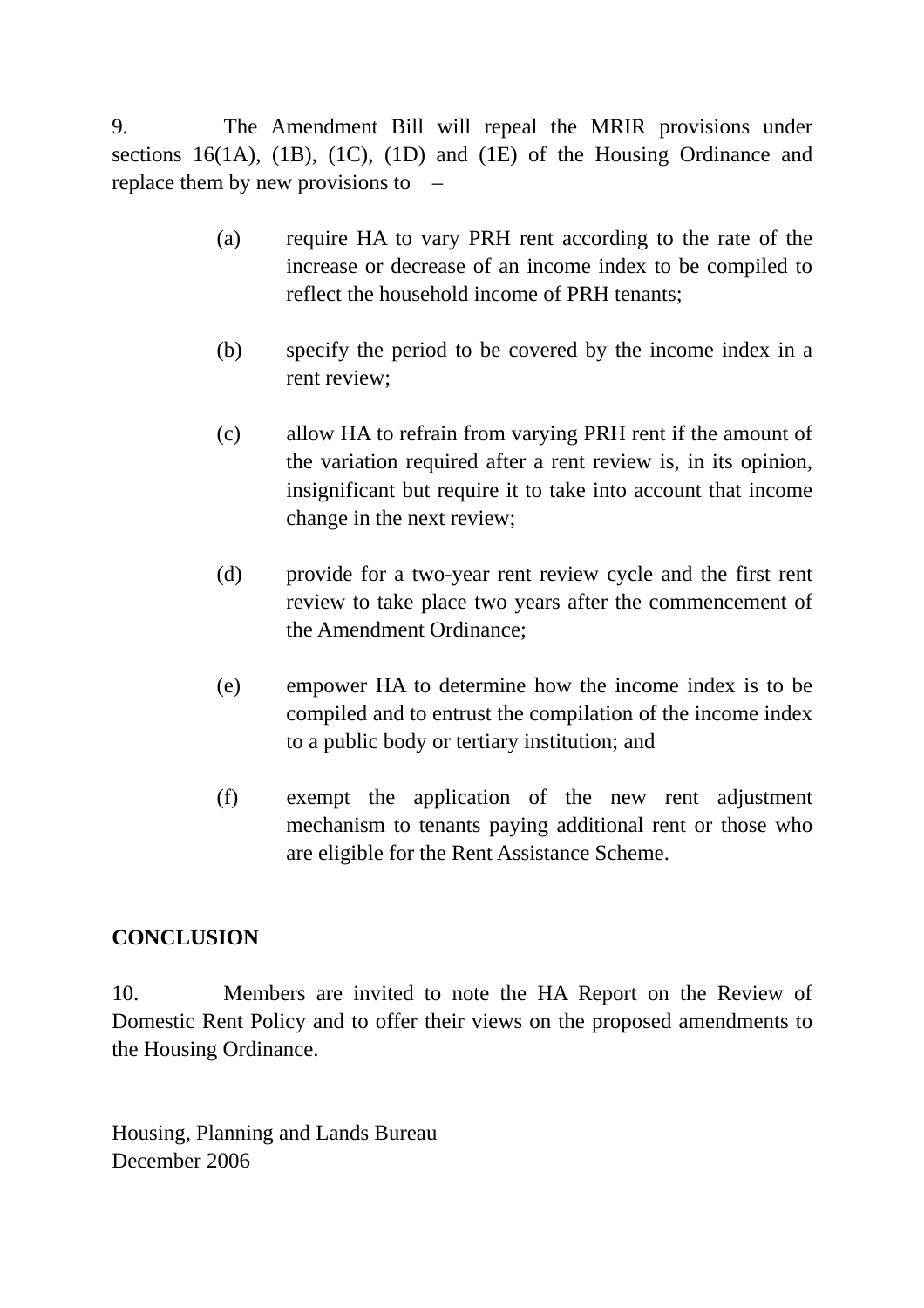PAPER NO. HA 56/2006

#### **THE HONG KONG HOUSING AUTHORITY**

#### **Memorandum for the Housing Authority**

#### **Report on the Review of Domestic Rent Policy**

#### **PURPOSE**

 This paper seeks Members' endorsement of the Report on the Review of Domestic Rent Policy.

#### **BACKGROUND**

2. In February 2006, having considered Paper No. HA 10/2006, the Housing Authority (HA) agreed to launch a three-month public consultation on the initial findings of the Ad Hoc Committee on Review of Domestic Rent Policy (CDRP). The public consultation concluded on 9 June 2006. Having carefully considered the public responses, CDRP put together a number of initial recommendations which were considered by Members at two brainstorming sessions on 6 and 22 September 2006. We also briefed the Legislative Council Panel on Housing on the initial recommendations on 26 September 2006 and 6 November 2006. Taking account of all the views received, CDRP has drawn up the report at **Annex** setting out its final recommendations on improving the way HA fixes and adjusts the rent of public rental housing (PRH).

#### **KEY RECOMMENDATIONS**

3. Among the most important recommendations put forth by CDRP is a new rent adjustment mechanism based on changes in the household income of PRH tenants. Key features of the proposed income-based rent adjustment mechanism are highlighted below –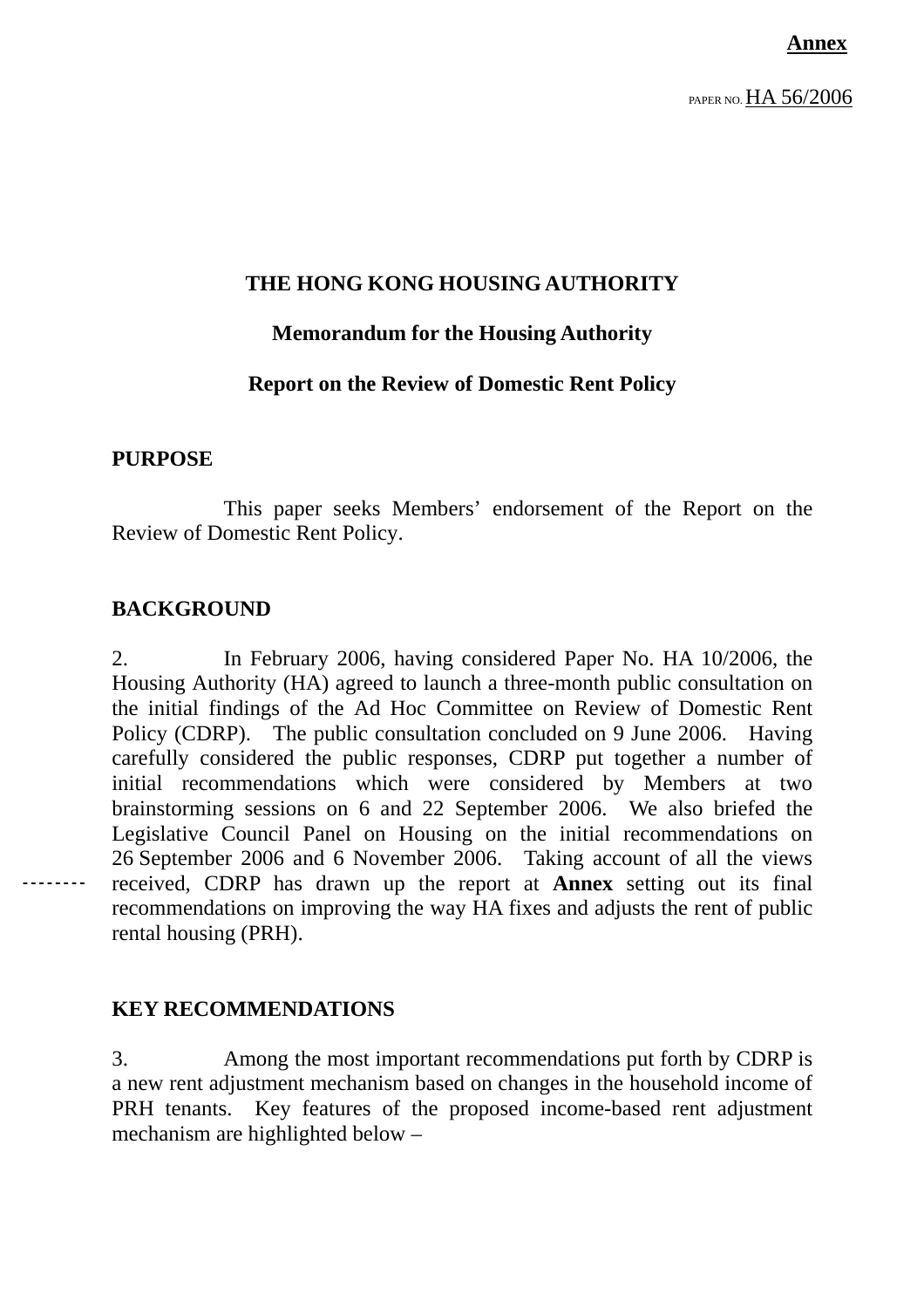- (a) *income index* CDRP recommends developing an income index tracking the movement in PRH tenants' household income to determine future rent adjustments. Compared with other possible income indicators such as median household income, the main advantage of the proposed income index is that it can reflect more accurately the "pure income changes" of the PRH tenants and discount the potential distortion of the overall household income brought about by variations in household size distribution;
- (b) *new rent level* for the proposed income-based rent adjustment mechanism to operate effectively and fairly, CDRP accepts that the current PRH rent should be adjusted to provide a new starting point that is considered appropriate and acceptable to the community. To ensure coherence and consistency, the new rent level should be determined with reference to the proposed income index. Given that the rent of the majority of the existing PRH units and the "best rent" for newly completed units were last reviewed in 1997, CDRP recommends to adopt a uniform rate of adjustment according to the extent of changes in the income index since 1997, i.e., an across-the-board rent reduction of 11.6%. The same rate of adjustment should also be applied to the "best rent" for newly completed PRH estates; and
- (c) *data collection* the Authority should operate its own mandatory declaration system to collect more reliable household income data for compiling the income index. Consideration should also be given to engaging an independent party, such as the Census and Statistics Department, to compile the income index.

4. CDRP has also reviewed and made a number of recommendations concerning the following aspects of HA's domestic rent policy –

(a) *improvements to the assessment of median rent-to-income ratio (MRIR)* – following the implementation of the proposed income-based rent adjustment mechanism, MRIR would be used to assist us in tracking tenants' affordability. The current two MRIR benchmarks, i.e. 15% and 18.5% for the respective space allocation standards of 5.5  $m^2$  internal floor area (IFA) and  $7 m^2$  IFA per person, should remain applicable. The methodology for its assessment should be improved by –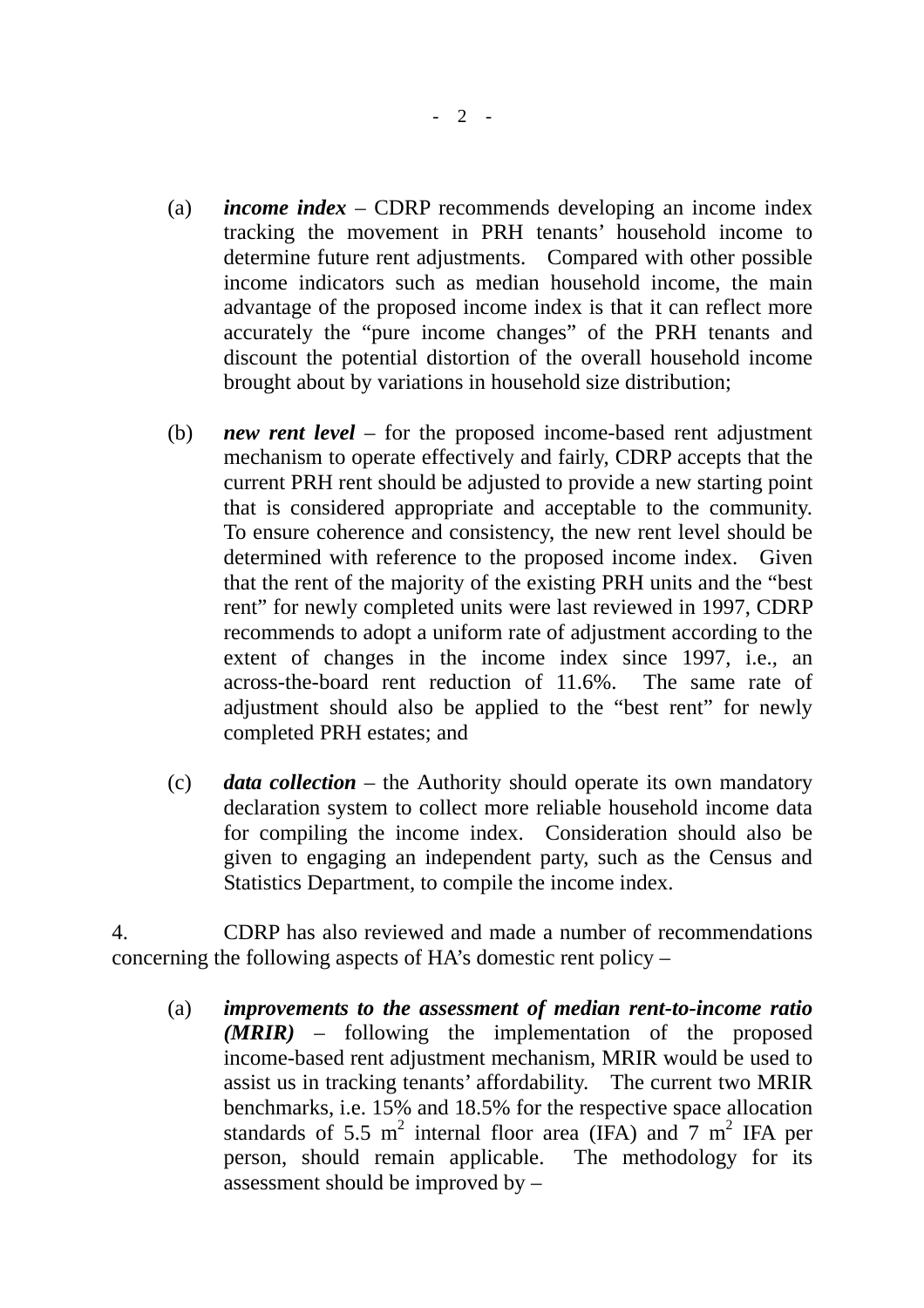- (i) collecting income data through a mandatory declaration system; and
- (ii) excluding Comprehensive Social Security Assistance households and additional-rent payers from the calculation of MRIR;
- (b) *differential rent* public responses to the idea of differential rent were extremely divided. CDRP believes that it is not advisable to pursue differential rent in the circumstances. However, it accepts that suitable incentives should be provided to enhance the occupancy rate of "unpopular flats". It therefore recommends offering four to six months' rent-free period for tenants moving to units which have been vacant for 12 months or above;
- (c) *rent fixing and review cycle* the current arrangements of having two rent fixing exercises every year for newly completed estates should be maintained. On rent review cycle, CDRP recommends a biennial cycle which would help achieve a more moderate rent adjustment in every review and allow the Authority to react more quickly to changes in socio-economic circumstances. CDRP also reaffirms its proposal that the rent of the entire PRH stock should be reviewed and adjusted in one go;
- (d) *exclusive vs inclusive rent*  while noting the advantages of charging net rent exclusive of rates and management expenses, CDRP is concerned about the practical difficulties in doing so and the potential inconvenience to tenants. It recommends a more pragmatic alternative to continue to charge inclusive rent and to send tenants an annual statement setting out separately the amount of rates and management fees to enhance transparency;
- (e) *fixed-term tenancy* CDRP considers that the current system of monthly tenancy should be maintained. Compared to fixed-term tenancy, monthly tenancy provides a more flexible framework for the Authority to take tenancy enforcement actions and introduce rent adjustments. The issue of perpetual stay by tenants who are no longer in need of housing subsidies should, if necessary, be dealt with more effectively through a review of the Housing Subsidy Policy and the Policy on Safeguarding Rational Allocation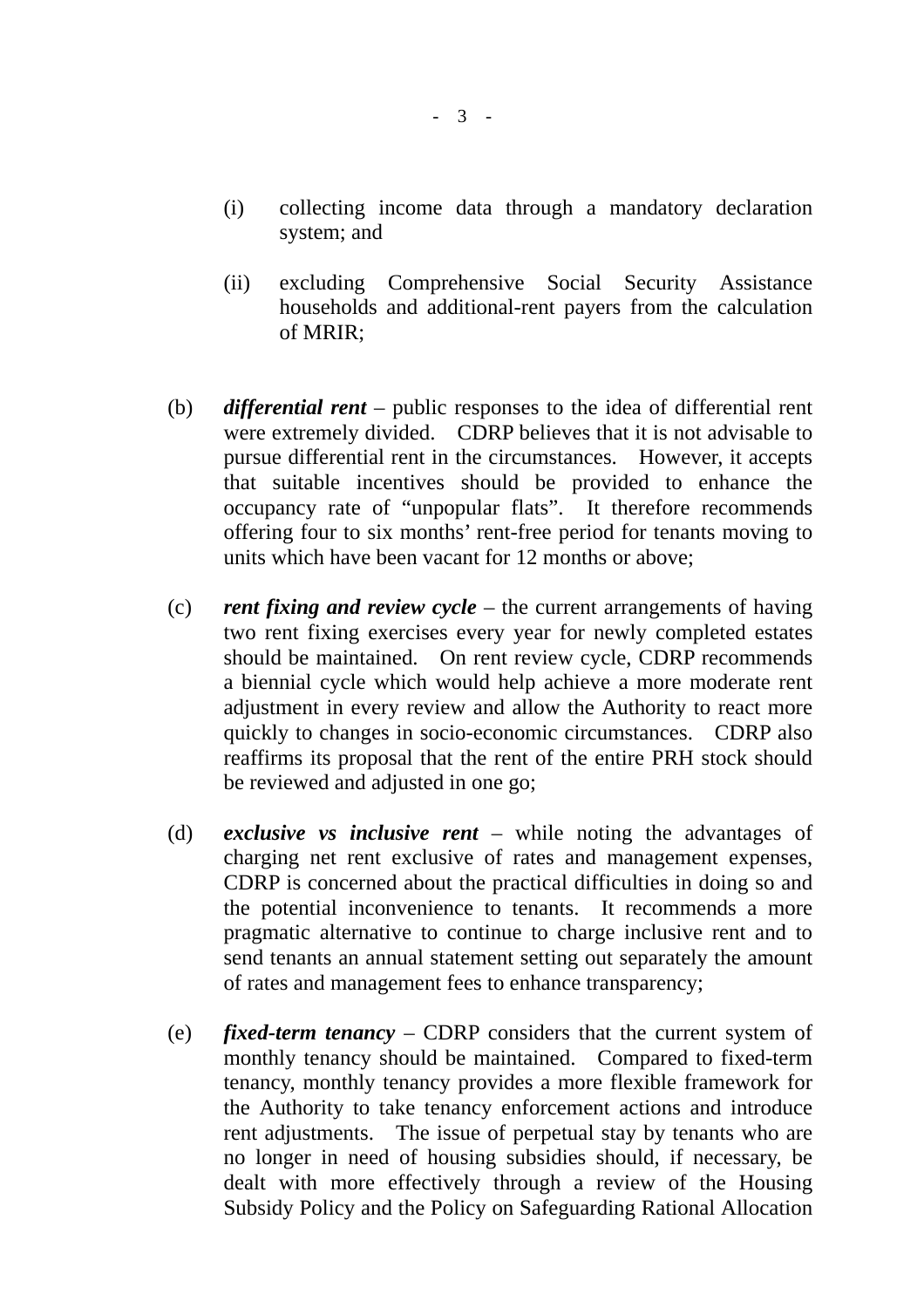of Public Housing Resources;

- (f) *relationship between flat size, rent and tenants' affordability* to better match tenants' affordability, CDRP recommends that the planning and allocation of PRH should follow more closely the established space allocation standards and the general trend towards formation of small households; and
- (g) *Rent Assistance Scheme* (RAS) taking account of the major enhancements introduced in recent years, CDRP believes that the present RAS should be able to provide an effective safety net for needy families. To further enhance its effectiveness, it recommends stepping up publicity on the Scheme and drawing up more detailed guidelines for frontline staff to follow, particularly concerning when and how the requirement to move to flats with lower rents should be applied.

#### **LEGISLATIVE AMENDMENTS**

5. To enable proper operation of the new rent adjustment mechanism so that PRH rent can move both upwards and downwards, suitable amendments to the Housing Ordinance to remove the 10% MRIR cap are required. Amendments to the Housing Ordinance would also be required to effect a biennial rent review cycle. Removal of the relevant MRIR provisions from the Housing Ordinance would also avoid legal doubts about the introduction of the rationalized methodology for assessing MRIR. Subject to the Authority's endorsement of CDRP's recommendations, an amendment bill will be introduced into the Legislative Council (LegCo) in the first quarter of 2007.

#### **IMPLEMENTATION FRAMEWORK**

6. Implementation of the proposed income-based rent adjustment mechanism is contingent upon successful passage of the necessary legislative amendments. As noted in paragraph 5 above, the Administration aims to submit an amendment bill to LegCo in the first quarter of 2007. We expect that it would take at least a few months for LegCo to scrutinize the amendment bill before enactment.

7. As regards the proposed across-the-board rent reduction of 11.6%, both CDRP and we believe it is prudent for HA to introduce this long-term rent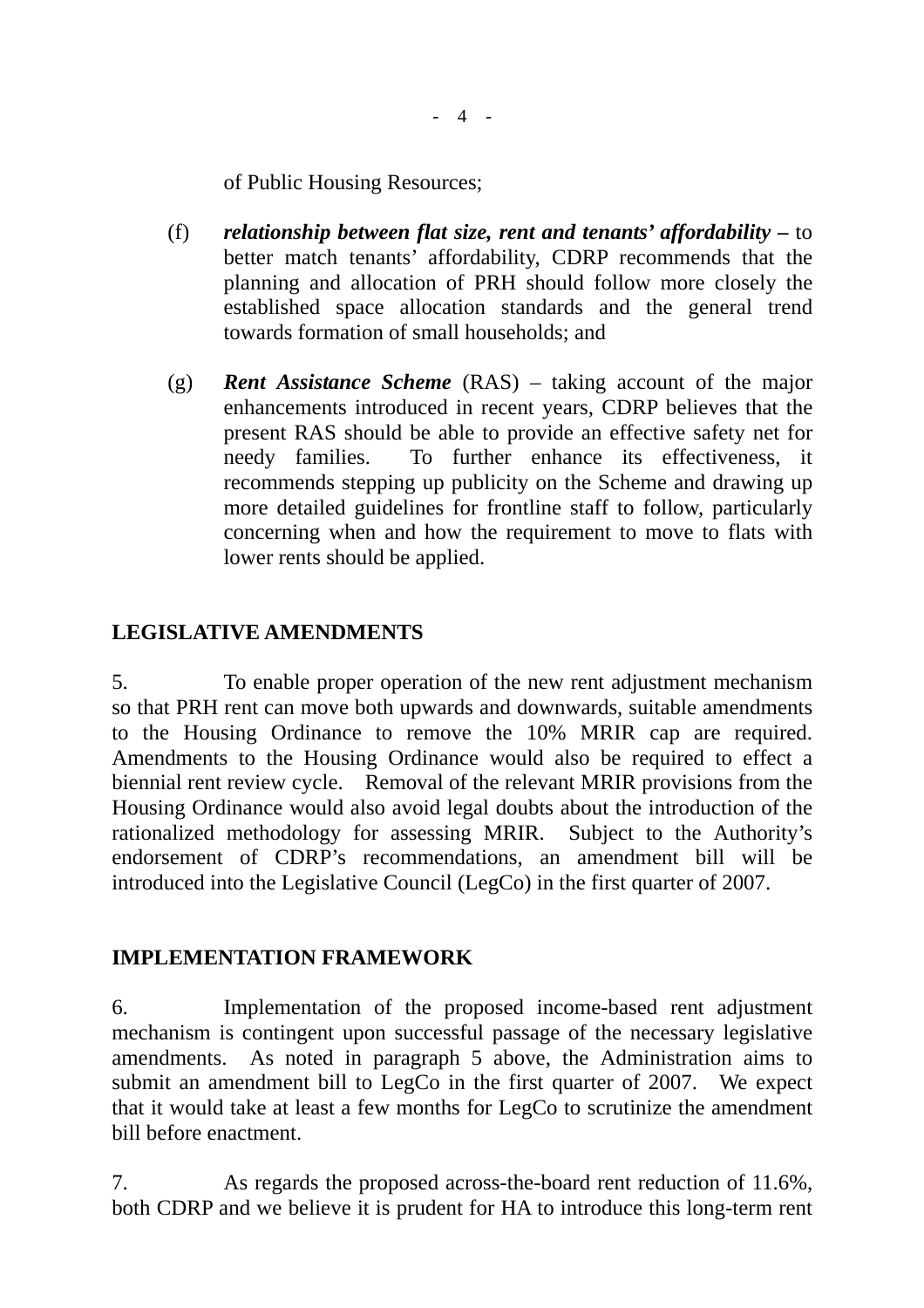reduction when an effective administrative and legal framework is put in place to enable both upward and downward rent adjustments as and when circumstances justify.

8. For other recommendations which can be effected administratively, the tentative implementation plan is as follows –

- (a) *income data collection* we aim to collect income data from 1 500 to 2 000 sampled PRH households every month through a mandatory declaration system under section 25 of the Housing Ordinance starting from January 2007;
- (b) *rent-free period for tenants moving to units vacant for 12 months or above –* detailed implementation framework for the scheme would be mapped out and submitted to the Subsidised Housing Committee in early 2007; and
- (c) *annual statement setting out the amount of rates and managements fees* – the first annual statement shall be issued in the fourth quarter of 2007 upon finalization of the Authority's financial statements for 2006/07.

## **FINANCIAL AND STAFFING IMPLICATIONS**

9. The proposed rent reduction of 11.6% would result in an annual rental loss of around \$1,410 million. Implementation of an income-based rent adjustment mechanism would enable PRH rent to move both upwards and downwards in tandem with tenants' household income. Over the long run, the new system should provide a more stable stream of rental revenue and is far more sustainable than the existing statutory 10% MRIR cap under which PRH rent can only go down once the cap is exceeded.

10. On the face of it, offering a rent-free period for tenants moving to units which have been vacant for 12 months or above may result in a loss in rental revenue. However, by enhancing the occupancy rate of those units which may otherwise be left vacant, the scheme is expected to actually help increase HA's rental revenue.

11. We shall publish the review report and produce a leaflet summarizing the recommendations of the review. The costs for publishing the review report and the leaflet are estimated to be in the order of \$350,000.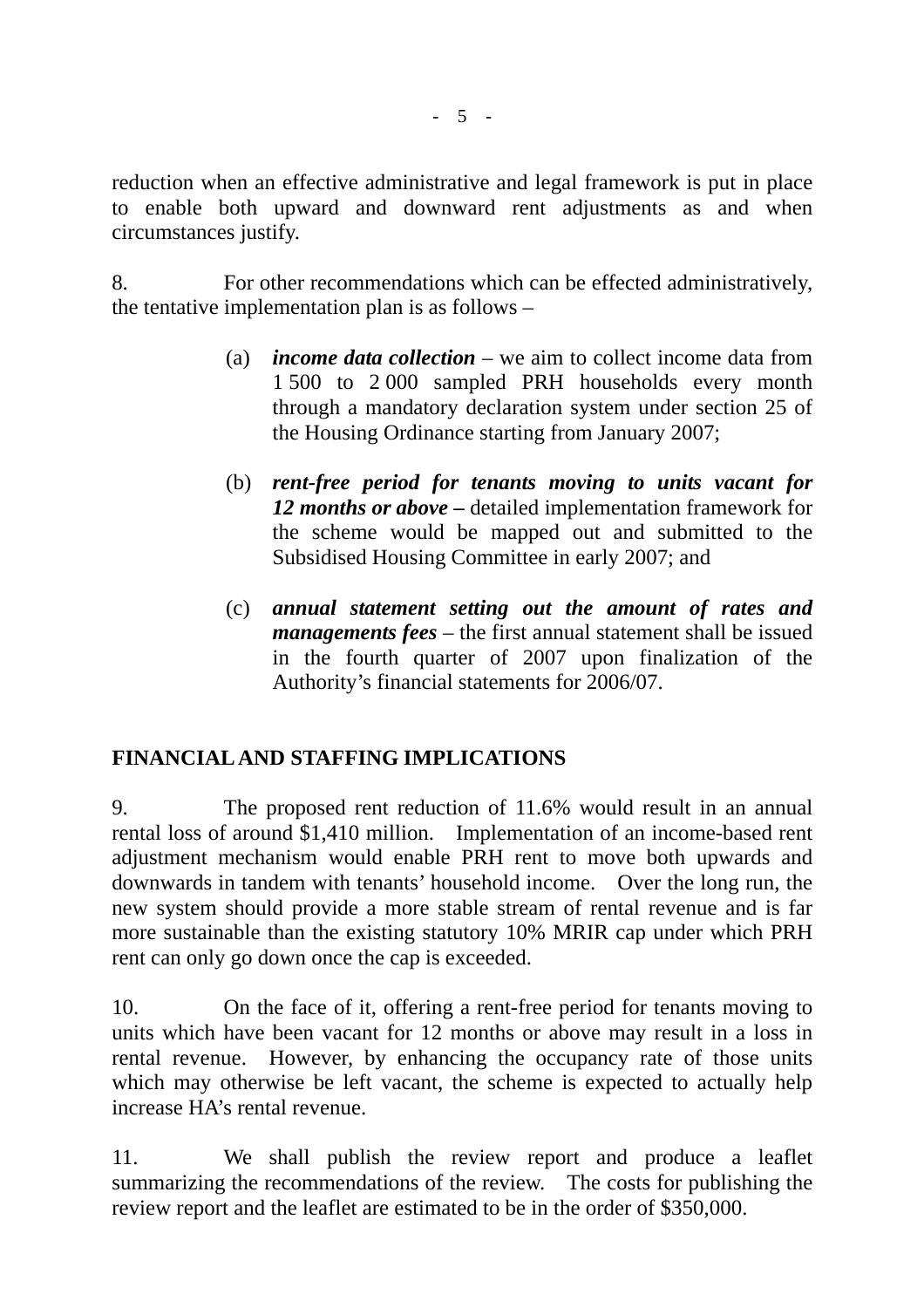12. There will be additional workload generated from collecting and vetting household income data, compiling the income index and preparing annual statements showing the breakdown of rates, management fees and net rent payable. This extra work would be absorbed by the existing staff.

## **PUBLIC REACTION AND PUBLICITY**

13. The proposals for improving HA's domestic rent policy have been drawn up following a comprehensive review straddling over five years. An extensive public consultation was conducted before CDRP finalized its recommendations. The majority of the public and the media at large are supportive of the proposed income-based rent adjustment mechanism which provides an objective and far more sustainable basis for guiding future rent adjustments according to tenants' affordability. Nonetheless, some resident groups may still oppose amending the MRIR provisions. They may continue to clamour for retaining the statutory 10% MRIR cap which would effectively debar HA from making any rent increase in the foreseeable future.

14. The proposed across-the-board rent reduction of 11.6% should be welcomed by PRH tenants. Some legislators, politicians and resident groups have been criticizing HA and Government for deferring the implementation of the rent reduction until the enactment of the legislative amendments to the Housing Ordinance. Some of them are also pressing for a higher level of rent reduction and some form of short-term rent remission measures pending completion of the legislative process.

15. A press release will be issued explaining CDRP's recommendations and HA's decision.

## **ADVICE SOUGHT**

16. Members will be asked to endorse the Report on the Review of Domestic Rent Policy at **Annex**.

> Kenneth MAK Secretary, Housing Authority Tel. No.: 2761 5003 Fax No.: 2762 1110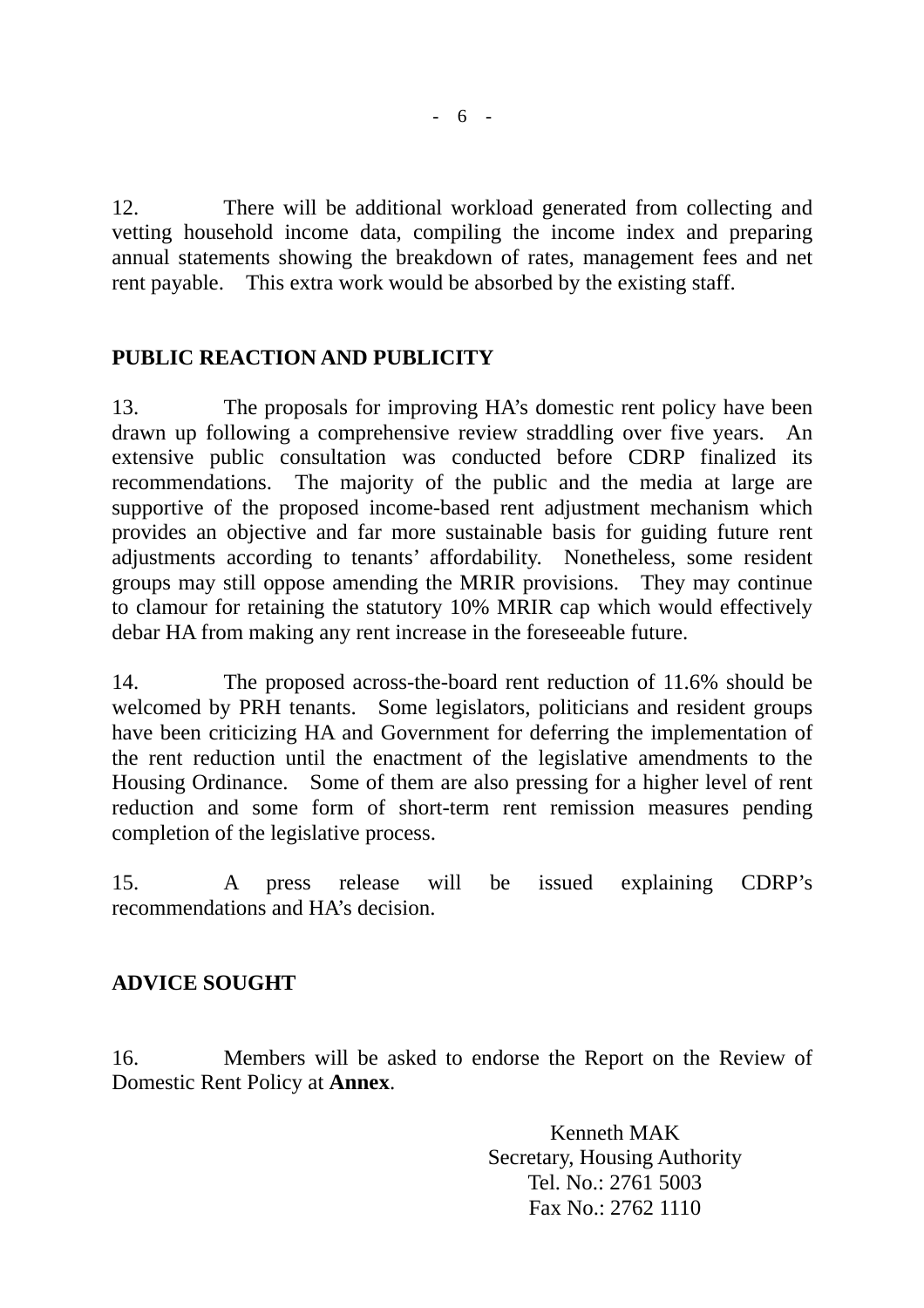## File Ref. : HD(CR) 3/2/259 SF1 Pt 16 (Strategy Division) Date : 21 November 2006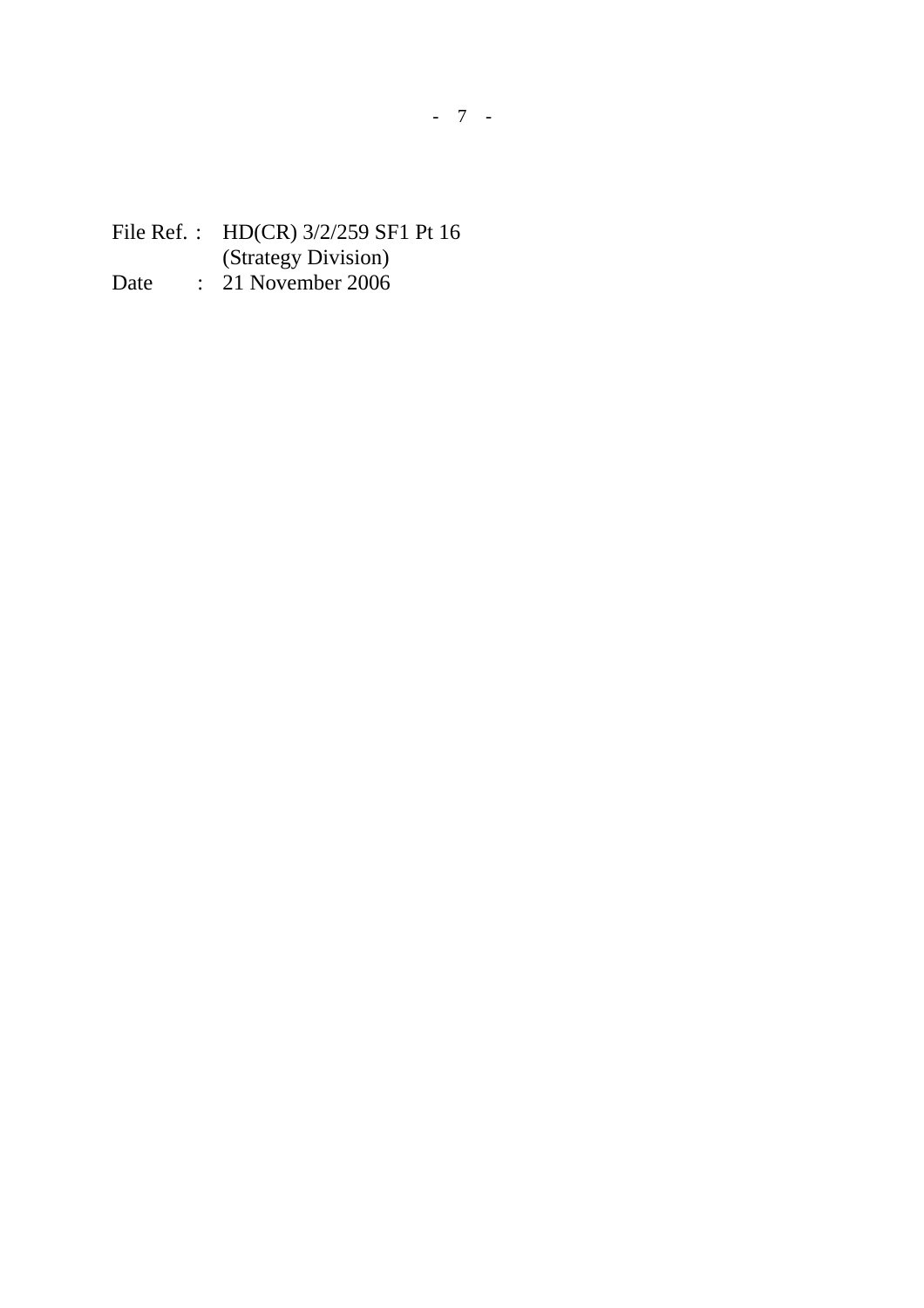**Annex** 

# **REPORT ON**

# **THE REVIEW OF DOMESTIC RENT POLICY**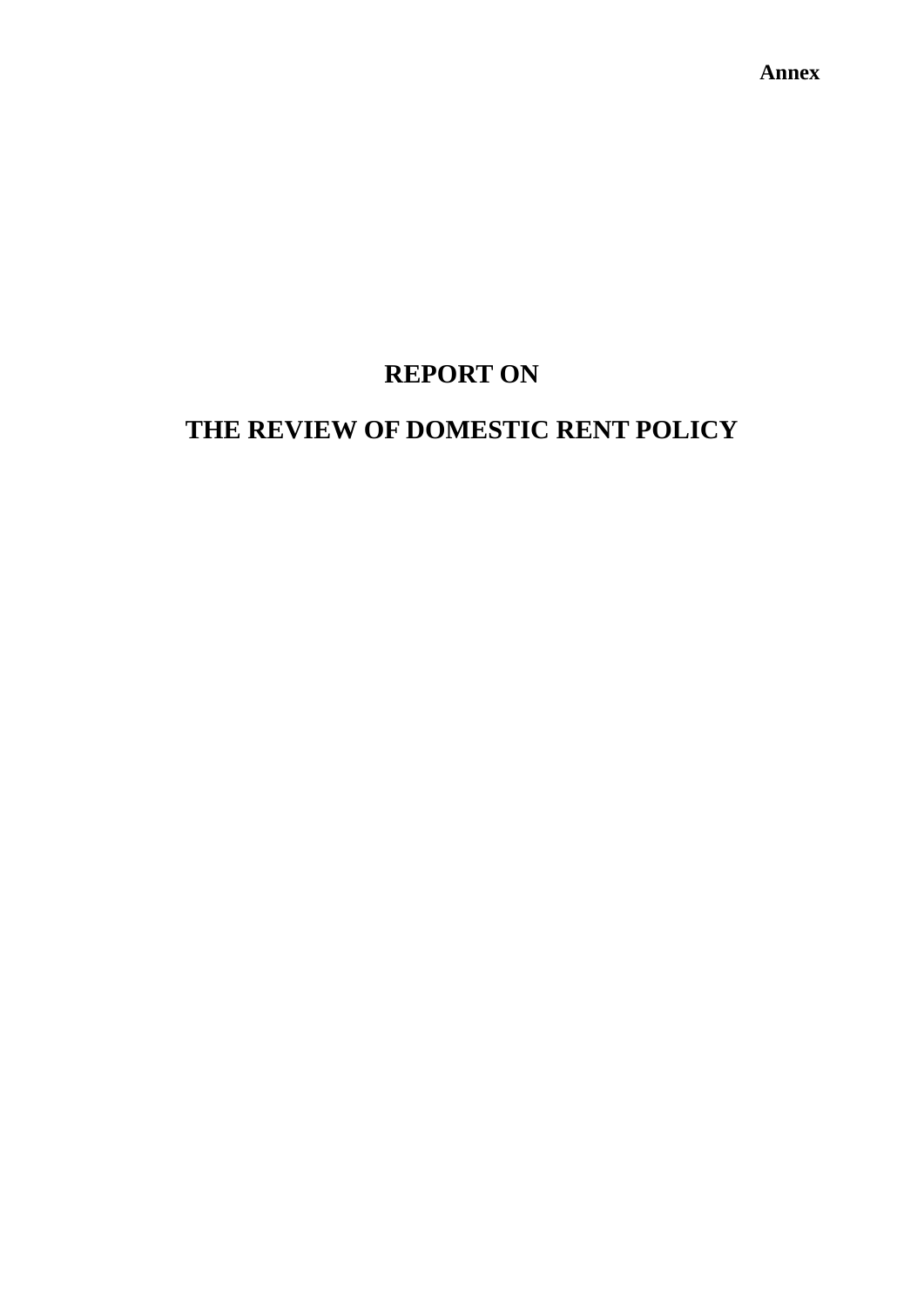# **Contents**

| <b>Chapter 1</b>  | <b>Introduction</b>                                                                                                    | $\mathbf{1}$ |
|-------------------|------------------------------------------------------------------------------------------------------------------------|--------------|
| <b>Chapter 2</b>  | <b>The Need for Reform</b>                                                                                             | $2 - 8$      |
| <b>Chapter 3</b>  | <b>Guiding Principles</b>                                                                                              | $9 - 10$     |
| <b>Chapter 4</b>  | <b>A New Rent Adjustment Mechanism</b>                                                                                 | $11 - 20$    |
| <b>Chapter 5</b>  | <b>Measure of Affordability</b>                                                                                        | $21 - 26$    |
| <b>Chapter 6</b>  | <b>Differential Rent</b>                                                                                               | $27 - 29$    |
| <b>Chapter 7</b>  | <b>Rent Fixing and Review Cycles</b>                                                                                   | $30 - 32$    |
| <b>Chapter 8</b>  | <b>Exclusive vs Inclusive Rent</b>                                                                                     | 33-34        |
| <b>Chapter 9</b>  | <b>Fixed-Term Tenancy</b>                                                                                              | $35 - 36$    |
| <b>Chapter 10</b> | <b>Relationship between Flat Size, Rent and</b><br><b>Tenants' Affordability</b>                                       | 37           |
| <b>Chapter 11</b> | <b>Rent Assistance Scheme</b>                                                                                          | 38-39        |
| <b>Chapter 12</b> | <b>Summary of Recommendations</b>                                                                                      | 40-43        |
| <b>Annex A</b>    | <b>Membership and Terms of Reference of the</b><br><b>Ad Hoc Committee on Review of Domestic</b><br><b>Rent Policy</b> | 44-45        |
| <b>Annex B</b>    | <b>Review of Domestic Rent Policy</b><br><b>Summary of Public Responses</b>                                            | 46-82        |
| <b>Annex C</b>    | <b>Explanatory Note on the Computation and</b><br><b>Operation of the Proposed Income Index</b>                        | 83-96        |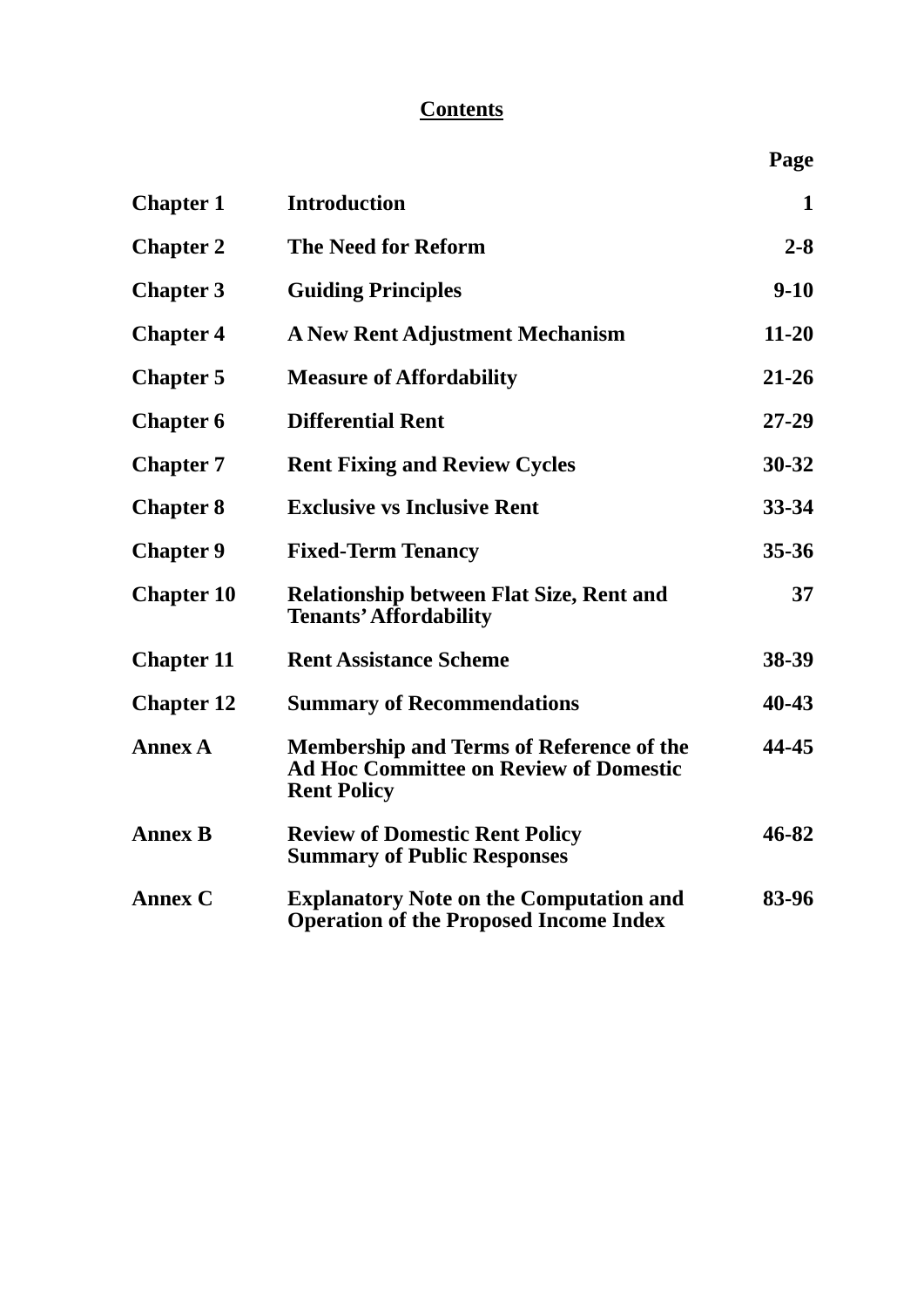# **Chapter 1 - INTRODUCTION**

1.1 The mission of the Housing Authority (the Authority) is to provide assistance to low-income families who find private rental accommodation beyond their reach. This mission is fulfilled by way of a public rental housing (PRH) programme now providing accommodation to some 30% of Hong Kong's population. PRH is one of the public services most valued by the Hong Kong people and it has been the Authority's long-standing policy to keep the rent of PRH affordable.

1.2 In January 2001, the Authority set up an Ad Hoc Committee to review its domestic rent policy. The objective of the review is to map out a rent policy that is affordable and flexible, provides greater choice to tenants, and contributes to the long-term sustainability of the public housing programme. The terms of reference and membership of the Ad Hoc Committee on Review of Domestic Rent Policy (the Committee) are set out at **Annex A**.

1.3 The work of the Committee was interrupted between 2002 and 2005 by the judicial review cases concerning PRH rents. The Committee resumed its work upon conclusion of the judicial review and conducted a public consultation between 9 March and 9 June 2006 to gauge the public's views on the initial findings of the Committee. To assess the views of those who may otherwise not be forthcoming to express their opinions in writing, the Authority also commissioned an independent consultant to conduct a telephone opinion survey. A summary of the public responses to the Consultation Paper on Review of Domestic Rent Policy is at **Annex B**.

1.4 This Report sets out the findings and recommendations of the Committee to improve the current system for setting and adjusting the rents of PRH. The Committee is grateful to the general public, Legislative Council, District Councils and all the interested organizations for their consideration of the issues relevant to the formulation of the Authority's domestic rent policy. Their invaluable views and constructive criticism have helped shape the contents of this Report.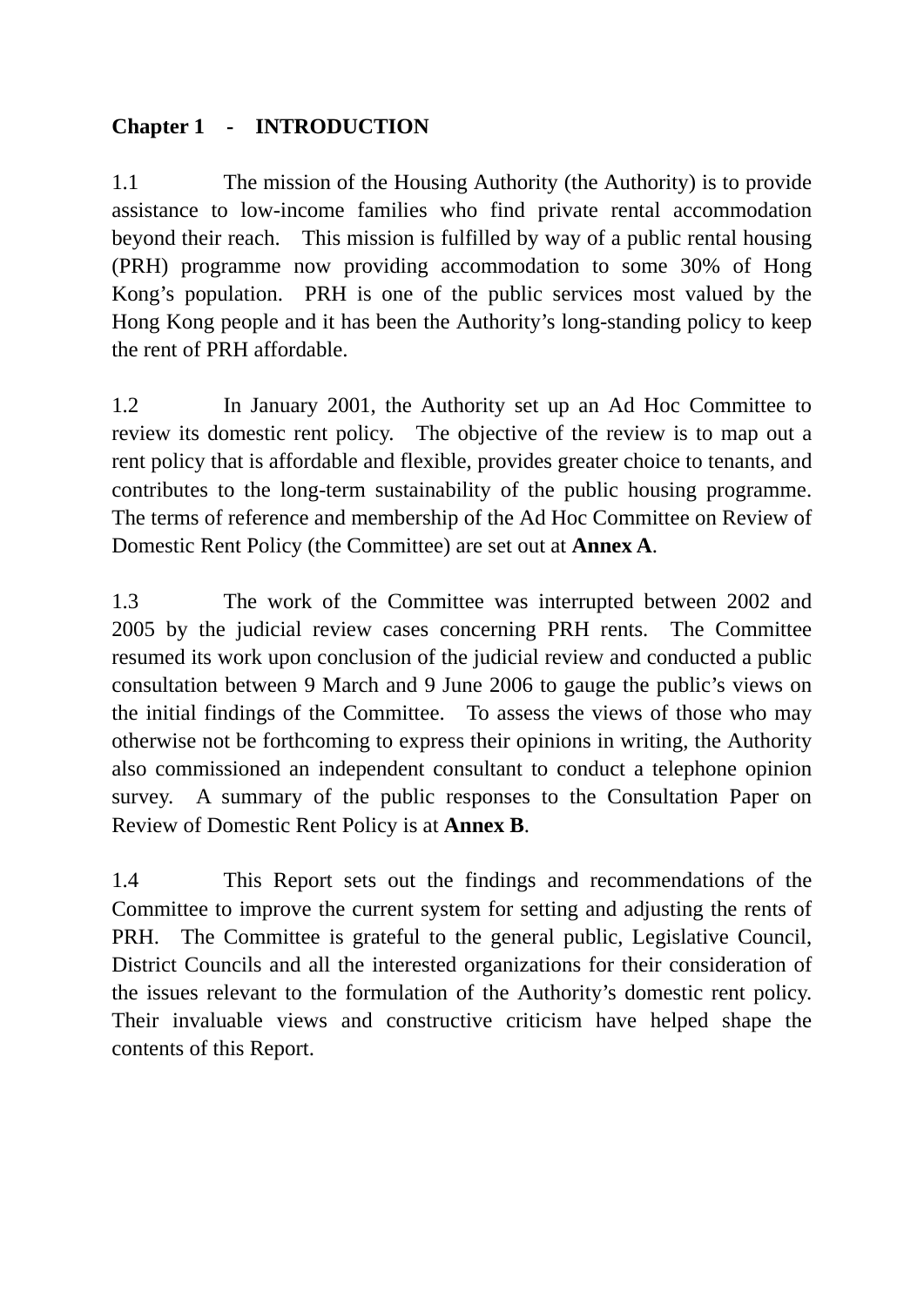#### **Chapter 2 - THE NEED FOR REFORM**

#### **General Framework of the Existing Domestic Rent Policy**

#### *Overview*

2.1 The Authority operates a stock of some 683 700 PRH units in 194 estates, offering a broad variety of flat types with different rent levels. Some 30% of Hong Kong's population are living in PRH. PRH units are let on a month-to-month term until termination by either the Authority or tenants with one month's notice.

2.2 The Authority is committed to keeping the rent for public housing at affordable levels. Existing rent ranges between \$252 and \$3,810 per month and is inclusive of rates, management and maintenance costs. Some 61% of public housing tenants are paying less than \$1,500 monthly for rent.

#### *Rent Setting for New Estates*

2.3 The Authority conducts two rent fixing exercises annually to determine the rents for newly completed PRH estates. For rent setting purposes, the Authority divides the territory into six broad districts. The rent of newly completed estates is fixed according to the so-called "best rent" for each district, which is expressed in terms of per  $m<sup>2</sup>$  of internal floor area (IFA) and is determined having regard to the location and value of the estates concerned. In general, rent per  $m^2$  IFA is uniform across all the units in the same block irrespective of floor levels and orientation. The existing "best rent" levels in the six districts are set out below -

| <b>District</b>                            | Current<br>"Best Rent" <sup>1</sup><br>$\sin^2$ IFA |
|--------------------------------------------|-----------------------------------------------------|
| Urban                                      | 63.4                                                |
| Shatin / Tsuen Wan / Tsing Yi / Kwai Chung | 61.2                                                |
| Tai Po / Tseung Kwan O / Ma On Shan        | 55.4                                                |
| Fanling / Sheung Shui / Tung Chung         | 44.8                                                |
| Tin Shui Wai / Yuen Long / Tuen Mun        | 42.2                                                |
| <b>Islands</b>                             | 36.4                                                |

<sup>1</sup> 1 Rent of PRH flats transferred from Home Ownership Scheme projects are set at 5% (for Harmony blocks built to Home Ownership Scheme standard) or 10% (for Concord blocks and New Cruciform blocks) above the respective district "best rent".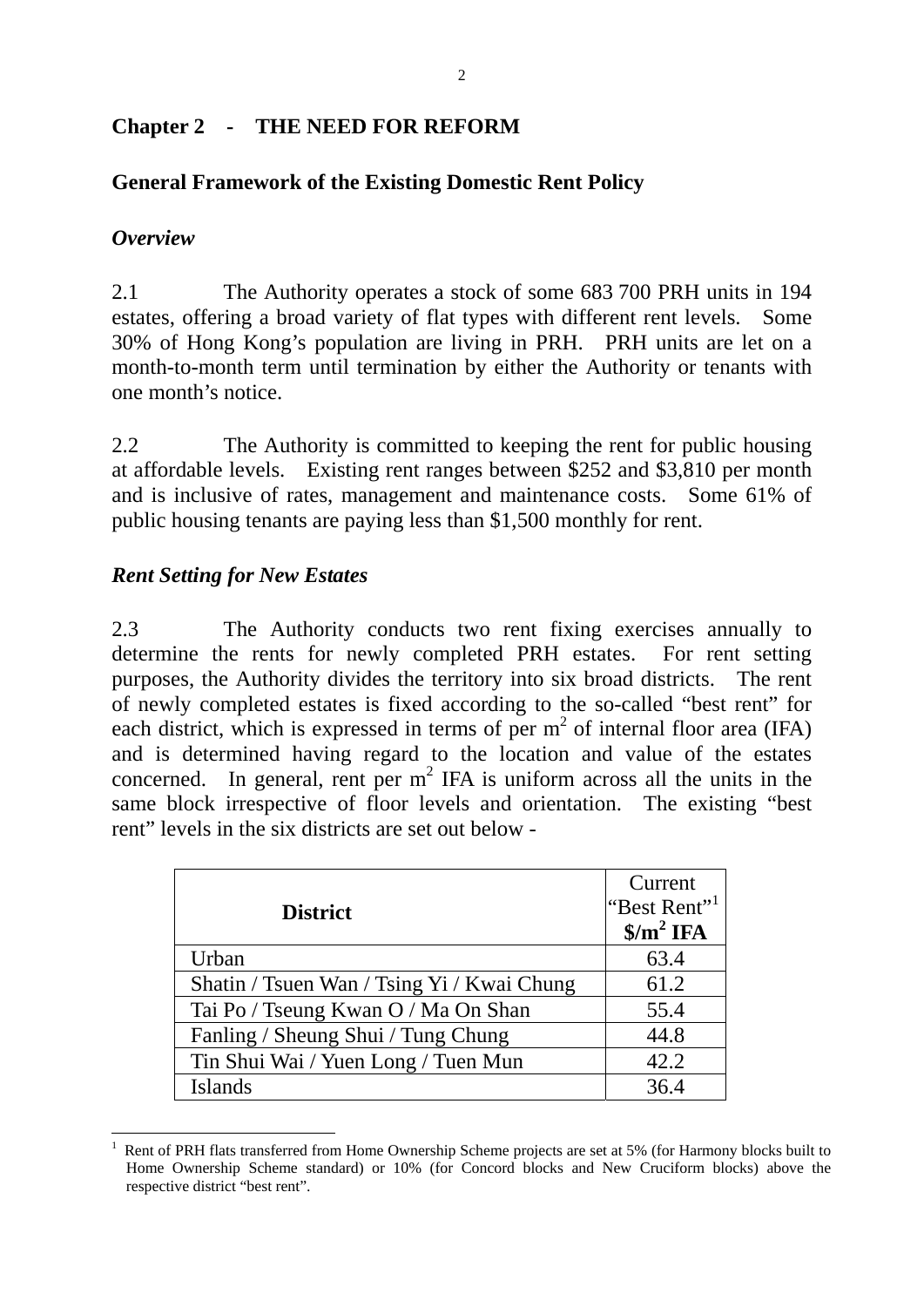#### *Affordability Benchmarks*

2.4 To help gauge tenants' affordability, the Authority adopts the median rent-to-income ratio  $(MRIR)^2$  as a general affordability indicator. Two MRIR benchmarks of 15% and 18.5% have been used. The former has been in place since 1986 for a space allocation standard of 5.5  $m^2$  IFA per person. The latter was adopted in 1991 in anticipation of improvement in the space allocation standard to 7  $m^2$  IFA per person made possible by the introduction of the Harmony blocks. The rent levels are deemed affordable to the majority of the tenants if the MRIRs do not exceed the two benchmarks for the respective allocation standards.

2.5 It should be stressed that the two MRIR benchmarks only serve as a general affordability indicator. It has never been the Authority's intention to use them to determine the rent for PRH, which is fixed and adjusted on account of a combination of factors such as location, flat size, consumer price index, wage movement, estate operating costs, rates charged by Government, the Authority's financial position, etc.

# *Additional Help for the Needy*

2.6 To provide extra help for tenants who cannot afford paying normal rent due to temporary financial difficulties, the Authority introduced the Rent Assistance Scheme in 1992. The Scheme provides for 25% to 50% rent reduction to households with rent-to-income ratios exceeding 20% or with income below 60% of the Waiting List Income Limits. For those households facing long-term financial problems, they can apply for Comprehensive Social Security Assistance (CSSA) under which a rent allowance, adequate to cover the full amount of rent payable in most cases, is provided by Government. Recipients of CSSA and rent assistance together account for some 22% of the total number of PRH households.

<sup>1</sup> 2 Rent-to-income ratio is the expression of rent as a percentage of household income. The MRIR gives the median value of the rent-to-income ratios of all the PRH households. By definition, 50% of the relevant households' rent-to-income ratios will be below the MRIR and the other 50% above it. Chapter 4 provides a more detailed elaboration of the concept of MRIR.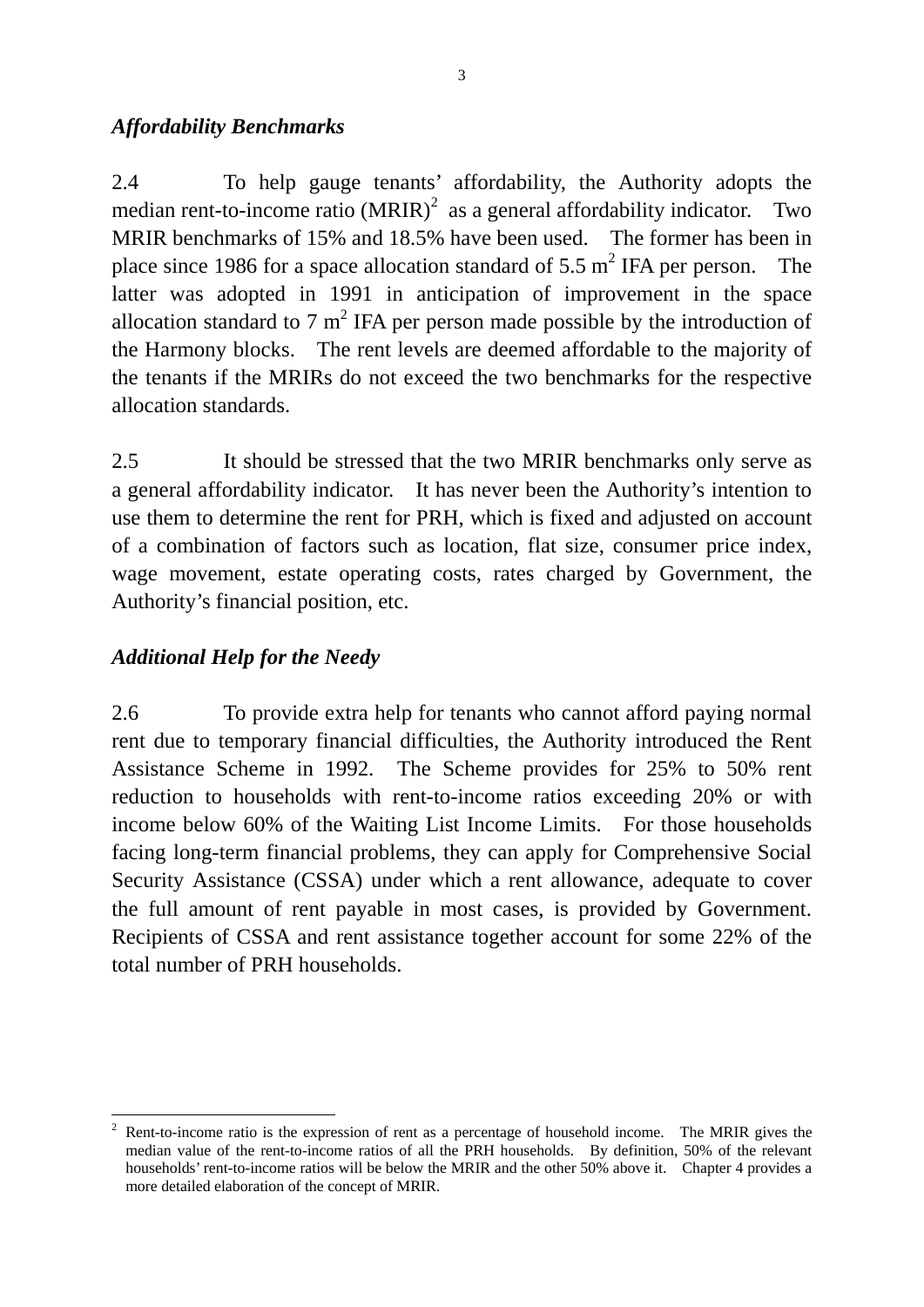#### *Rational Allocation of Public Housing Resources*

2.7 The Authority has to ensure that public housing subsidies are available only to families in genuine need, and that the continuing needs of those living in PRH are regularly reviewed and properly assessed. This objective is achieved through two important policies - the Housing Subsidy Policy introduced in 1987 and the Policy on Safeguarding Rational Allocation of Public Housing Resources in 1996.

2.8 Under the Housing Subsidy Policy, tenants who have resided in PRH for 10 years or more are required to declare household income at a biennial cycle. Households with income exceeding two times the Waiting List Income Limits have to pay 1.5 times net rent plus rates. Those with income exceeding three times the Waiting List Income Limits, or who choose not to declare their income, have to pay double net rent plus rates.

2.9 The Policy on Safeguarding Rational Allocation of Public Housing Resources further requires tenants paying double net rent plus rates to declare their assets at the next cycle of declaration if they wish to continue to live in PRH. Households with income exceeding three times the Waiting List Income Limits and net asset value exceeding the prescribed asset limits (currently set at 84 times of the Waiting List Income Limits), or who choose not to declare their assets, are required to vacate their flats. These households may apply for a licence to stay in their PRH units for a period of not more than one year, during which a licence fee equivalent to market rent will be levied.

## *Rent Review and Constraints under the Housing Ordinance (Cap. 283)*

2.10 It has been the Authority's practice to review the rent of its PRH units in batches. Each review may comprise a mix of units completed at different points in time.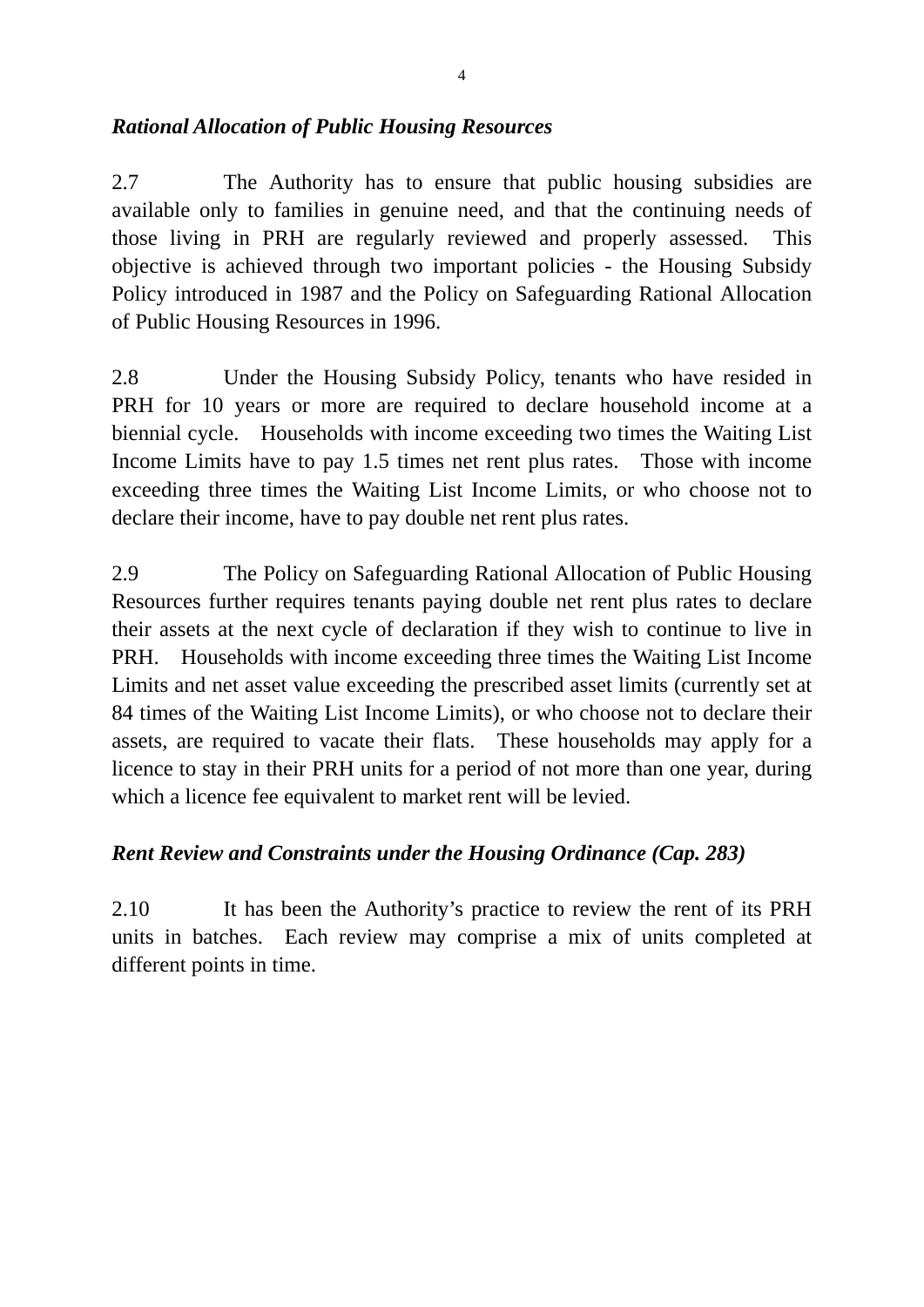2.11 Section  $16(1A)^3$  of the Housing Ordinance, which was introduced by way of a Private Members' Bill in 1997 and came into effect in March 1998, imposes tight restrictions on the level and frequency by which the Authority may adjust its domestic rent. It provides that any determination of variation of rent by the Authority for any particular estate shall only take effect at least three years after the preceding determination for that estate, and that the overall MRIR of all rental estates shall not exceed 10% after a rent determination in any  $e$ stat $e^4$ .

2.12 On the other hand, section  $4(1)^5$  of the Housing Ordinance calls upon the Authority to "secure the provision of housing" to those in need. Section  $4(4)^6$  goes further to direct the Authority to ensure that the revenue from its estates "shall be sufficient to meet the recurrent expenditure on its estates". The Authority's rental operating account accumulated a deficit of \$11.4 billion over the period between 1993/94 and 2004/05 and achieved a moderate surplus of about \$0.4 billion for 2005/06.

2.13 The legislative constraints on rent adjustments have made it very difficult for the Authority to secure the necessary resources from its rental income to fund the recurrent expenditure of its estates. The law, as it currently stands, contains provisions which may not be easily reconciled.

<sup>&</sup>lt;u>.</u> 3 Section 16(1A) of the Housing Ordinance provides that –

<sup>(</sup>a) Any determination of variation of rent after the commencement of the Housing (Amendment) Ordinance 1997 (108 of 1997) by the Authority under subsection (1)(a) in respect of any class (whether determined by the nature of the land or status of the lessee) of land in an estate for residential purposes shall only take effect at least three years from the date on which any immediately preceding determination in respect of the same such class of land came into effect.

<sup>(</sup>b) The rent determined under paragraph (a) in respect of any such class of land shall be of such amount that the MRIR in respect of all classes of land in all estates let for residential purposes, as determined by the Authority, shall not exceed 10%.

<sup>&</sup>lt;sup>4</sup> The Court of Final Appeal's interpretation of section 16(1A) is set out in para. 2.18 of this Report.

 $5$  Section 4(1) of the Housing Ordinance provides that -

The Authority shall exercise its powers and discharge its duties under this Ordinance so as to secure the provision of housing and such amenities ancillary thereto as the Authority thinks fit for such kinds or classes of persons as the Authority may, subject to the approval of the Chief Executive, determine. 6

 $6$  Section 4(4) of the Housing Ordinance provides that -

The policy of the Authority shall be directed to ensuring that the revenue accruing to it from its estates shall be sufficient to meet its recurrent expenditure on its estates.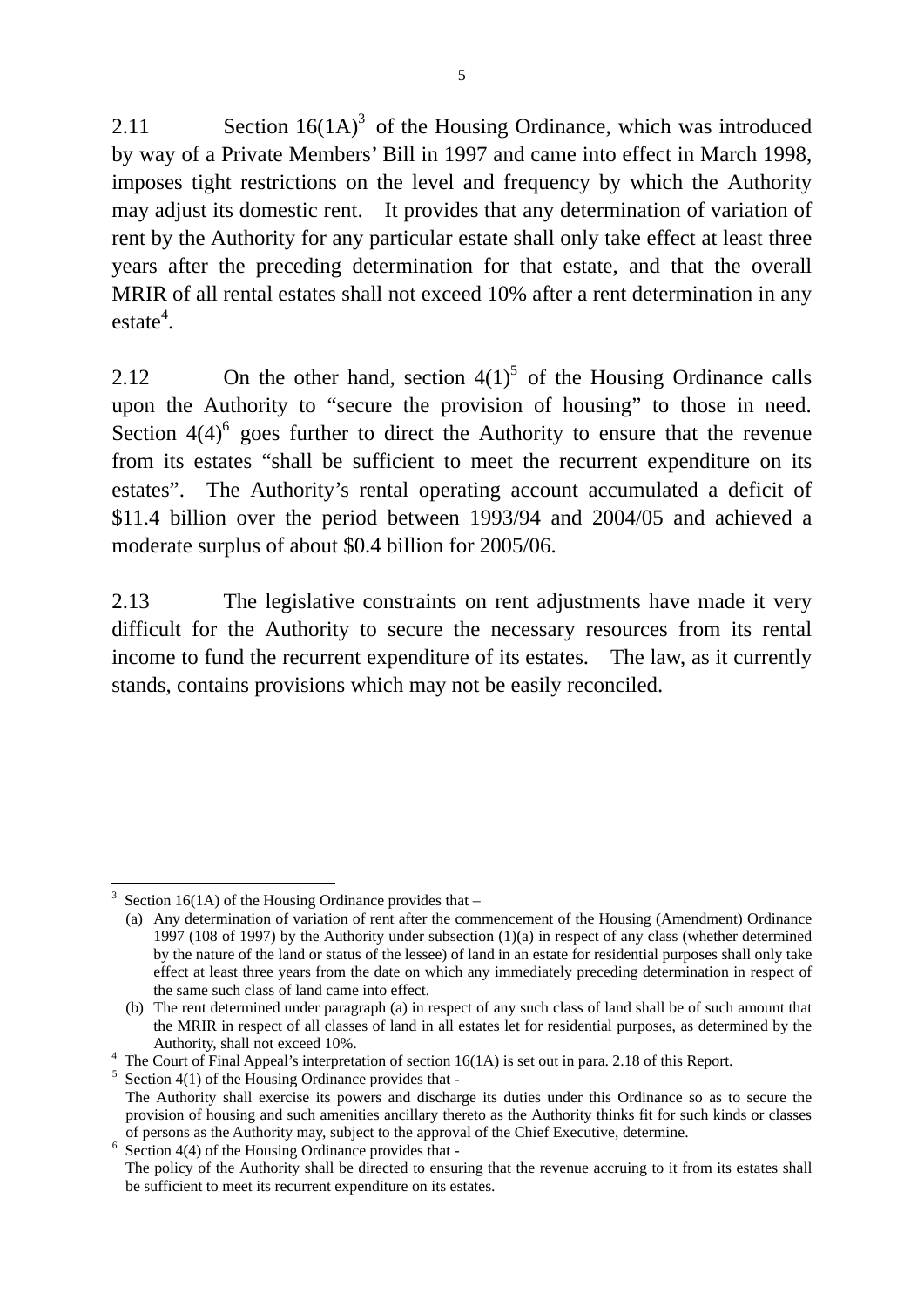#### **Background to the Review**

## *Rent Increase Waivers and Deferrals of Rent Reviews*

2.14 To help PRH tenants cope with the economic downturn brought about by the Asian financial turmoil, the Authority waived the rent increases (ranged from 13.7% to 24.7%) approved in 1998 and 1999, except for additional rent payers. It has also deferred all rent adjustments since 1999. As a result, the rent of about one-third each of the public housing units were last adjusted in 1995, 1996 and 1997.

2.15 In December 2001, in view of the continuing difficult economic conditions, the Authority further decided to grant a one-month rent holiday for all PRH tenants, except for those who were paying additional rent.

## *Judicial Review*

2.16 Notwithstanding the above rent relief measures, the MRIR has been increasing gradually and exceeded 10% in the second quarter of 2000. As at the second quarter of 2006, the MRIR reached 14.8%. The upsurge in the MRIR has been brought about by a host of extraneous factors other than changes in rent or PRH tenants' household income. These factors, which are discussed in greater detail in Chapter 4, include a soaring number of households receiving CSSA, rising proportion of small and elderly households living in PRH, increase in tenants' space allocation, redevelopment of old estates, etc.

2.17 In October and November 2002, two PRH tenants applied for judicial review of the Authority's decisions to defer rent reviews. At the heart of the judicial review lies an important question as to whether under the Housing Ordinance, the Authority has a statutory duty to review rent every three years and to ensure that the MRIR does not exceed 10%.

2.18 The Court of First Instance and Court of Appeal respectively ruled in favour of the judicial review applicants and the Authority. The case eventually went to the Court of Final Appeal. In November 2005, the Court of Final Appeal handed down its judgment in favour of the Authority. In brief, it ruled that -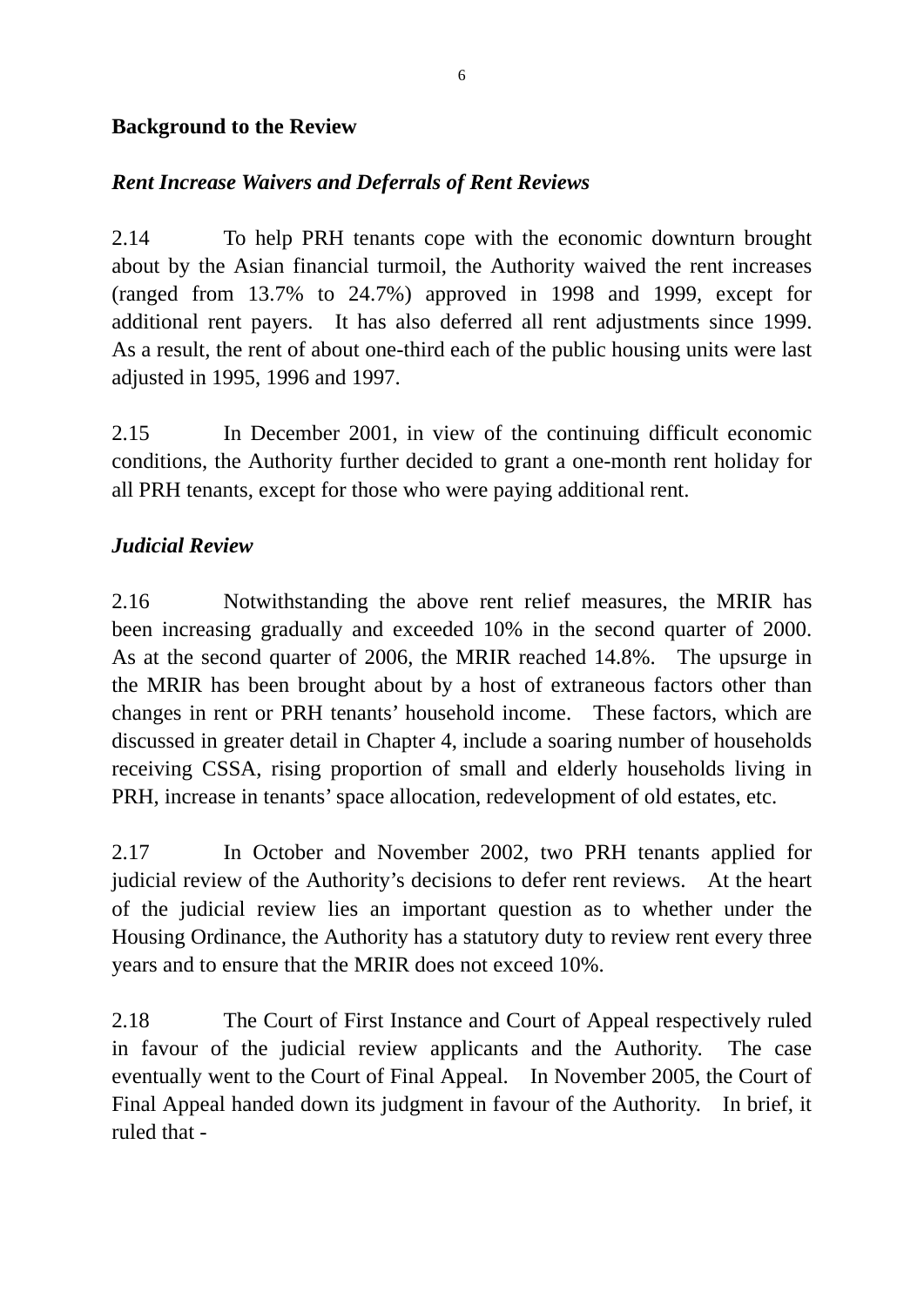- <sup>z</sup> the Authority's decisions to defer rent reviews did not amount to determinations of variation of rent;
- the Authority is not under a statutory duty to review rent and revise them so as to ensure that the 10% MRIR is not exceeded;
- the Appellant did not have a legitimate expectation that rent would be revised at three-year intervals or at all so as to ensure that the 10% MRIR is not exceeded;
- the words "any determination of variation of rent" in section  $16(1A)$ of the Housing Ordinance mean any decision to increase rent and do not extend to a decision to reduce rent;
- 10% MRIR is not a statutory definition of affordability; and
- the Authority is under a statutory duty to ensure that the revenue accruing from its estates shall be sufficient to meet its recurring expenditure.

2.19 The relevant judgment of the Court of Final Appeal on this judicial review case (Ho Choi Wan v. Hong Kong Housing Authority) can be accessed on the Judiciary website (http://legalref.judiciary.gov.hk/lrs/common/ju/ judgment.jsp).

# *Problems of the Current Rent Policy*

2.20 The continuing surge of the MRIR has aroused public concern and raised important questions about the Authority's existing domestic rent policy and the long-term sustainability of its finances. It was against this background that the Committee was commissioned by the Authority to develop and recommend on a domestic rent policy framework that could strike a balance between the sustainability of the public housing programme and the need to ensure that PRH rent remains within the affordability of our tenants.

2.21 Taking account of the Court of Final Appeal's ruling, the Committee has identified a number of key problem areas in the current rent policy framework that need to be addressed. These include –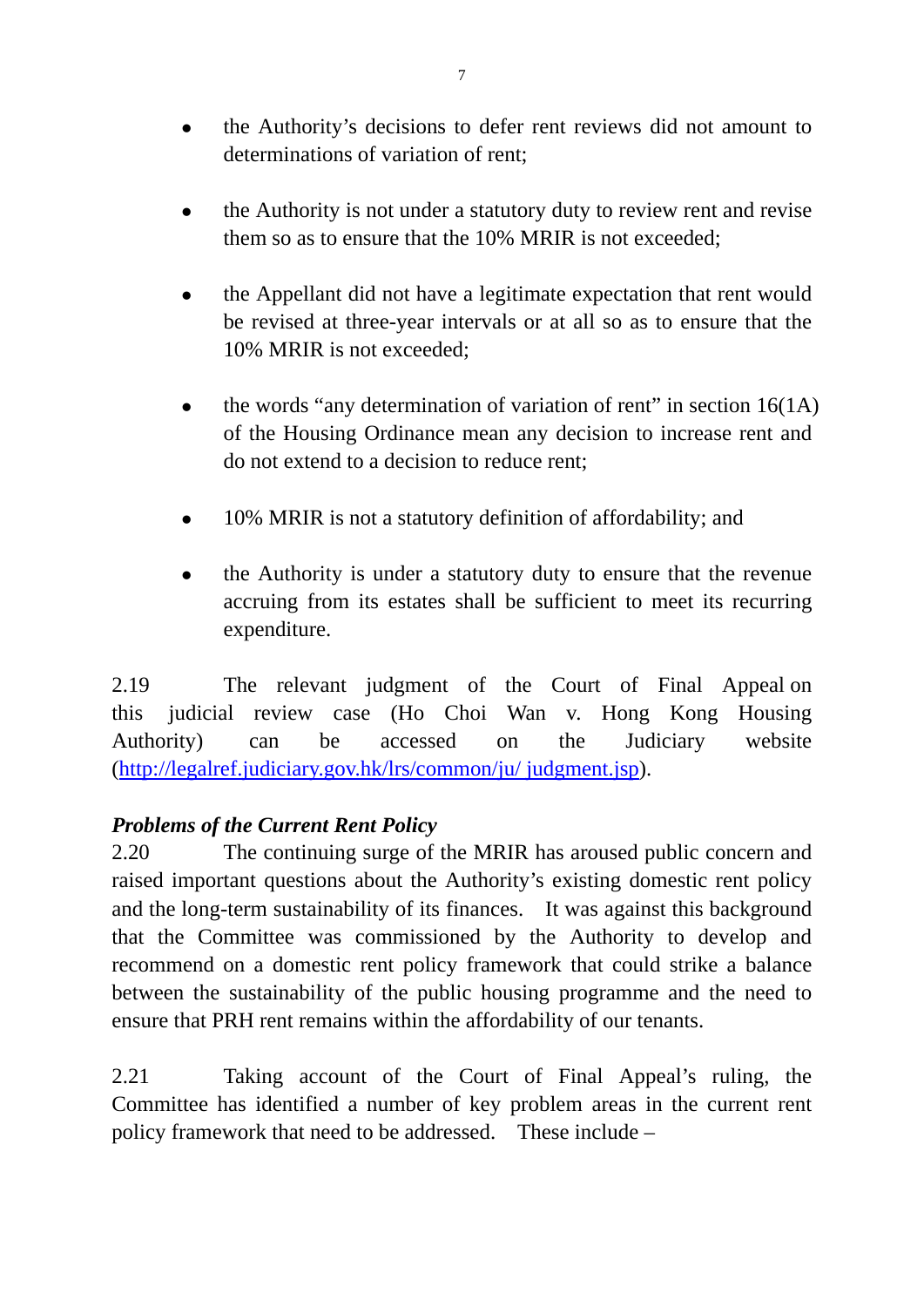- The statutory 10% MRIR provision following any rent increase has imposed an unprecedented constraint upon the Authority's power to adjust its domestic rent to meet its policy and financial objectives.
- The MRIR has been contrived as a general measure of tenants' affordability rather than a mechanism for rent adjustments. The requirement under the existing Housing Ordinance that the MRIR should not exceed 10% following any rent increase has confused the role of MRIR and imposed tight restriction on rent increases. Yet it provides no objective basis for the Authority to consider when and, if so, to what extent a rent reduction is warranted. We need a more well-defined and viable mechanism to guide rent adjustments.
- The recent increase in the MRIR was brought about by a combination of many extraneous factors other than changes in rent and PRH tenants' household income. There is a clear case to examine whether the current methodology for its assessment has scope for improvement. It also calls into question whether the MRIR as a measure of tenants' affordability still meets modern day requirements.
- The rigidity of the existing rent structure has restricted the Authority's flexibility in setting different rent level and the choice available to tenants to select flats that suit their needs and affordability is limited.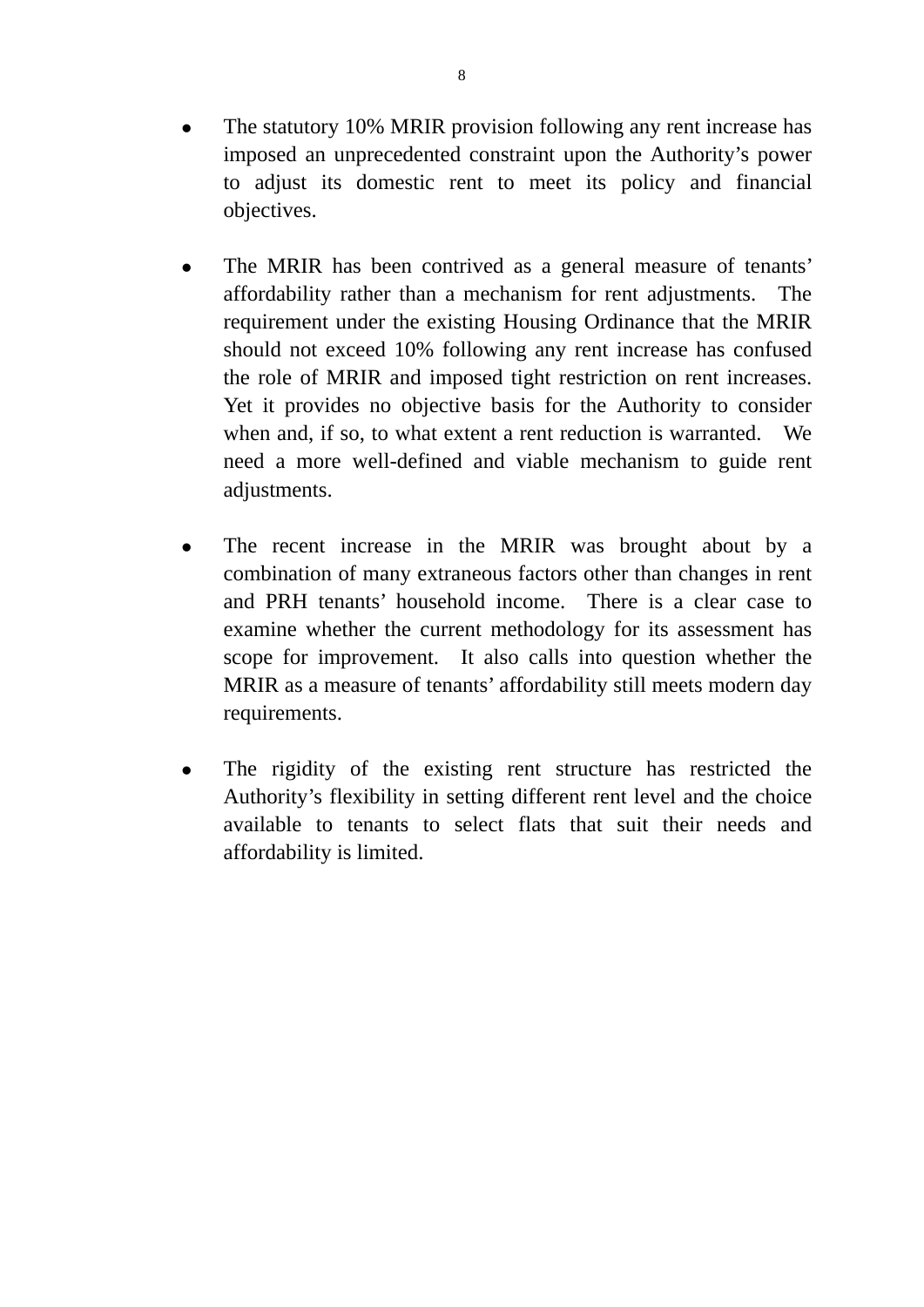## **Chapter 3 - GUIDING PRINCIPLES**

3.1 The Committee has thoroughly examined and reaffirmed the following guiding principles that underpin the Authority's domestic rent policy-

- *Tenants' Affordability* The Authority's PRH programme plays a central role in providing accommodation to those who find private housing beyond their affordability. Tenants' affordability should therefore be central to the Authority's consideration of its domestic rent policy.
- *Long-term Sustainability of the PRH Programme* The provision of suitable and adequate PRH to maintain the average waiting time at around three years is a long-term commitment of the Authority. Meeting this commitment requires substantial and continuous investment by the Authority in the PRH programme. In addition, pursuant to sections 4(1) and 4(4) of the Housing Ordinance, the Authority has a statutory duty to secure the provision of housing to those in need and to ensure that the revenue accruing from its estates shall be sufficient to meet the recurrent expenditure of its estates. The long-term sustainability of the PRH programme must therefore be an important consideration in framing our domestic rent policy.
- *Rational Allocation of Resources* The Committee maintains the principle that housing resources should be allocated to those in genuine need. The level of housing subsidies should generally correspond with the households' financial means.
- *Respect for Tenants' Choice* The Committee recognizes that many of the PRH applicants would like to have a wider choice of flats that match their individual preferences and affordability. The Committee believes that, resources permitting, we should give due respect for tenants' choice.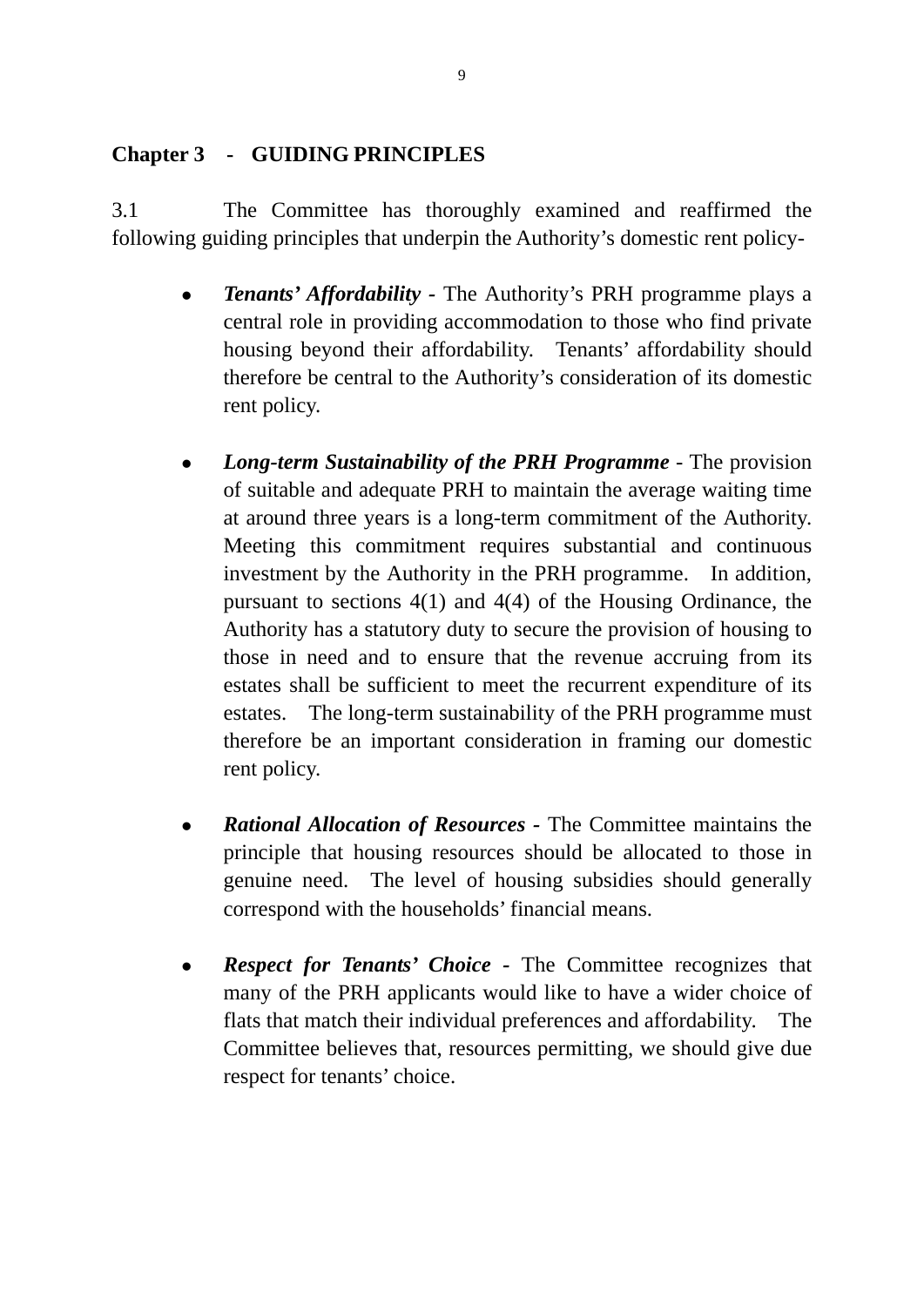*Estate Value* - The rental value of individual estates and housing units varies according to factors such as location, size, age, design of the properties, estate facilities, surrounding environment, transportation and other amenities. The Committee believes that it is appropriate to continue to set rent to reflect the comparative value of different estates.

3.2 The Committee has considered the appropriateness for the Authority to make reference to the rent levels in the private sector in the determination and adjustment of its domestic rents. It believes that it is not appropriate to do so as market rent is driven not so much by tenants' affordability as other external factors such as supply of private housing stock and the prevailing economic conditions. Reference to market rent is only relevant to assessing the extent of public subsidies for providing PRH.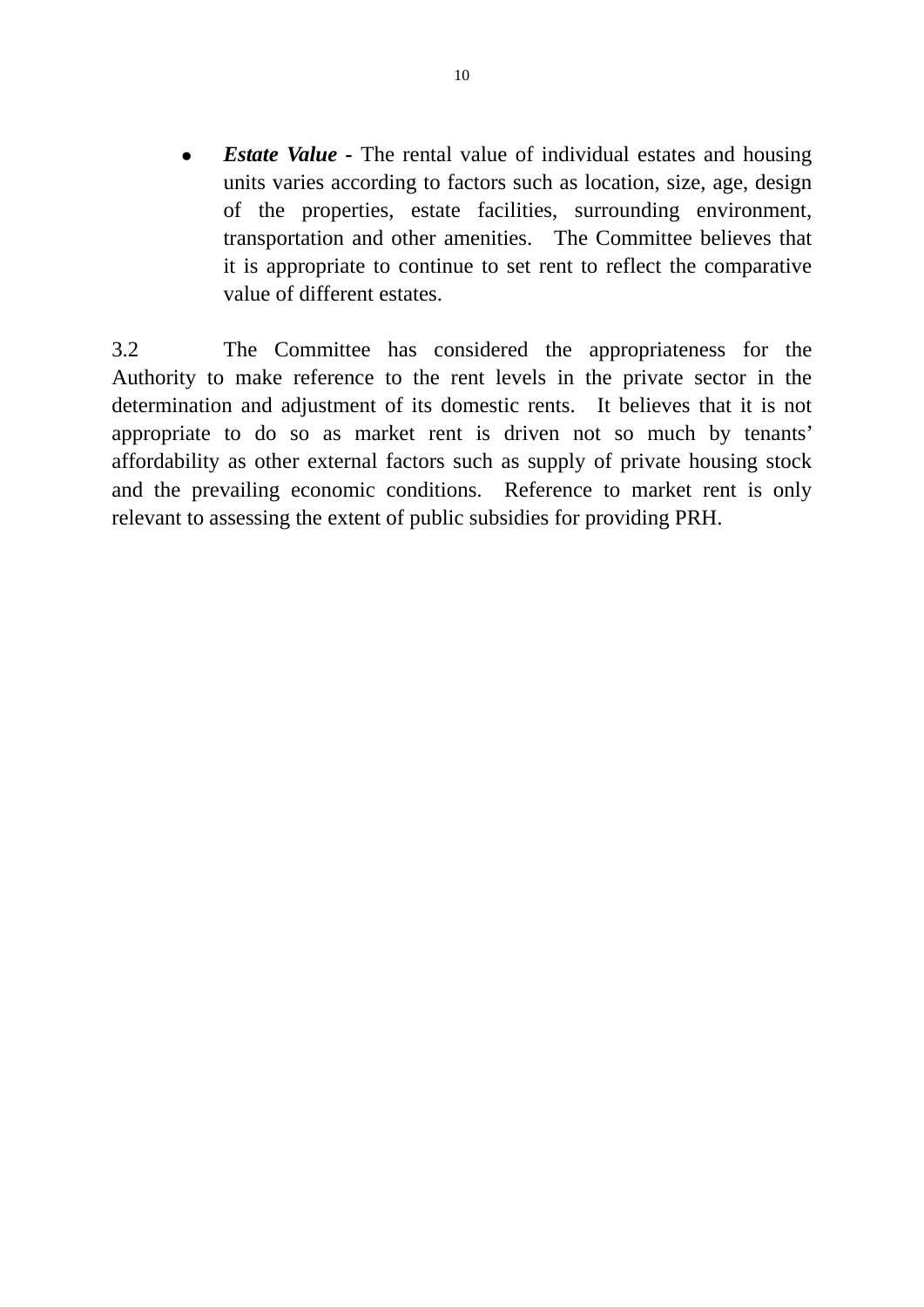#### **Chapter 4 - A NEW RENT ADJUSTMENT MECHANISM**

#### **Drawbacks of the Existing Framework**

4.1 The requirement under the Housing Ordinance that the MRIR should not exceed 10% following any rent review was set without reference to any clearly defined principles. It was introduced merely as a measure to restrict the Authority's powers to increase rent and has over the past few years brought to light the following problems -

- The statutory cap effectively means that, regardless of the underlying and extraneous factors accounting for the changes in the MRIR, PRH rents can only go down but not go up once the MRIR has exceeded 10%. Such a domestic rent regime is neither rational nor sustainable in the long run.
- Movement in the MRIR is subject to the influence of a wide range of external factors other than the income of households and the rent they pay. These include, inter alia, -
	- <sup>¾</sup> a sharp rise in the number of CSSA recipients who account for some 20% of the PRH households. Although they do not have any affordability problem per se as their rent is fully covered by the CSSA allowance in most cases, they tend to have higher "rent-to-income" ratios so long as their social security allowance is counted as "income" in the calculation of MRIR. The greater the number of CSSA households, the greater the MRIR will be inflated;
	- $\geq$  a huge surge in the proportion of small and elderly households living in PRH who usually have lower income than large households. One and two-person households now account for 35% of the total number of PRH households whereas elderly households constitute 14.4%;
	- $\geq$  major improvement in the space allocation standard. The average living space per person has reached 12 m2 IFA, as opposed to the allocation standard of 7 m2 IFA per person;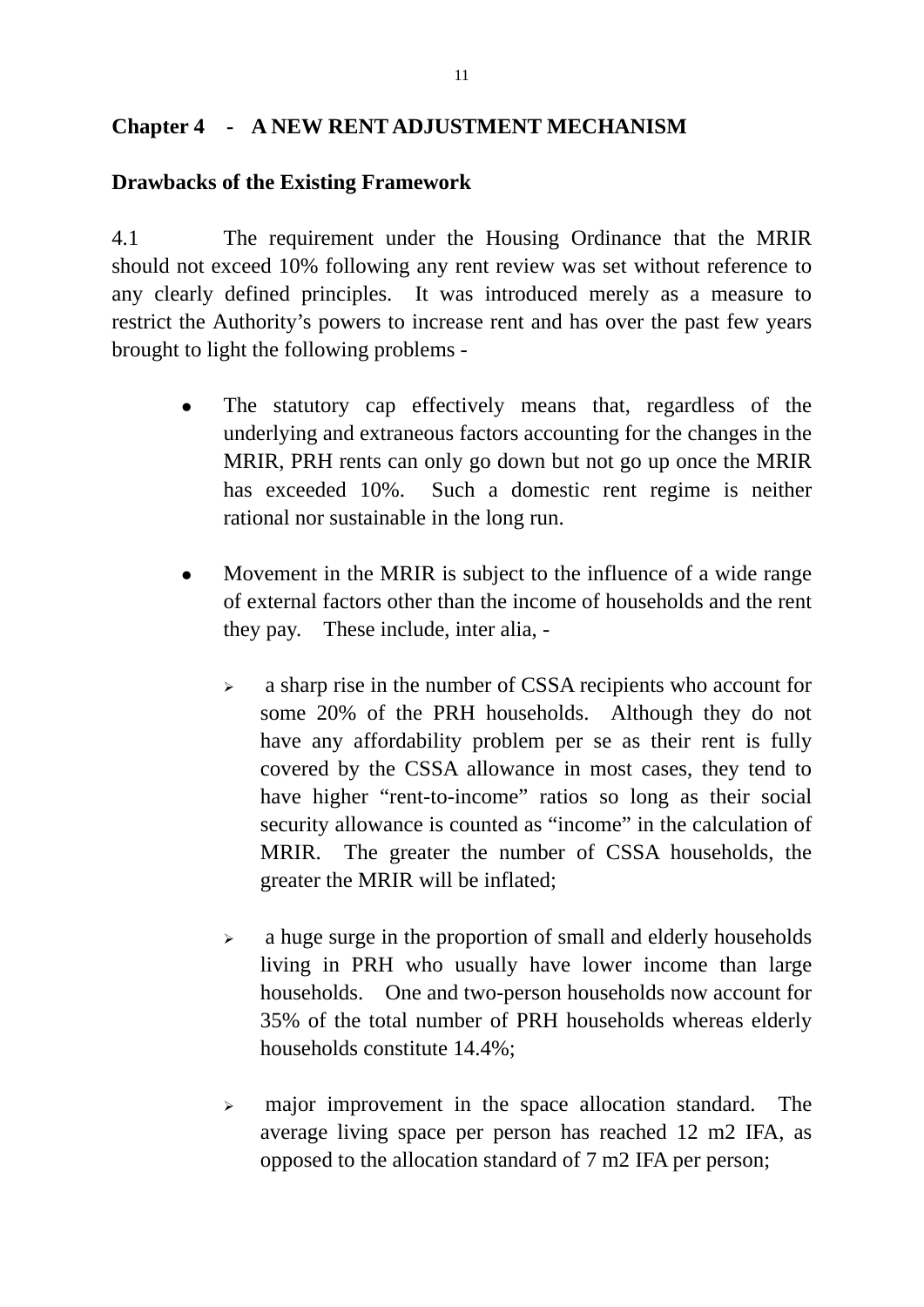- $\ge$  exit of high income tenants. Some 185 100 PRH tenants left PRH and became home owners through various subsidized home ownership programmes over the past ten years; and
- <sup>¾</sup> replacement of old estates by new ones. Between 1996/97 and 2005/06, some 109 200 old PRH units were demolished. These were replaced by 224 100 new units which are more spacious and with better facilities.
- To determine the extent of rent adjustments on the basis of the movement in MRIR may produce results that are highly distorted and not practicable. This was clearly demonstrated in the rent review exercise ordered by the High Court in 2004 which suggested that an across the board rent reduction of 38% would be required to bring the then MRIR of 14.2% to below 10%.
- As the Authority continues to build new Harmony estates with better facilities to replace old ones, the MRIR will increase even when there is no change in PRH tenants' income and the prevailing levels of "best rent". This rising trend will continue unless the rent levels of Harmony estates are drastically lowered to the levels of old estates.
- The Court of Final Appeal ruled that the 10% MRIR cap applies only to any decision to increase rent and does not extend to rent reduction. Although the current system only imposes restrictions on rent increases, it falls short of providing any objective basis for the Authority to consider when a rent reduction is warranted. Nor does it help define the extent of such a reduction.

4.2 As most of the extraneous factors contributing to the surge in the MRIR are unlikely to go away, the MRIR will continue to exceed the 10% ceiling in the foreseeable future. The statutory MRIR cap does not provide a sound basis for guiding rent adjustments. We need a more rational and sustainable system to allow for upward or downward rent adjustments as and when circumstances warrant. The results of the recent public consultation also revealed strong support for putting in place a more transparent and well-defined rent adjustment system to give tenants more certainty over how and the extent to which their rent is to be adjusted.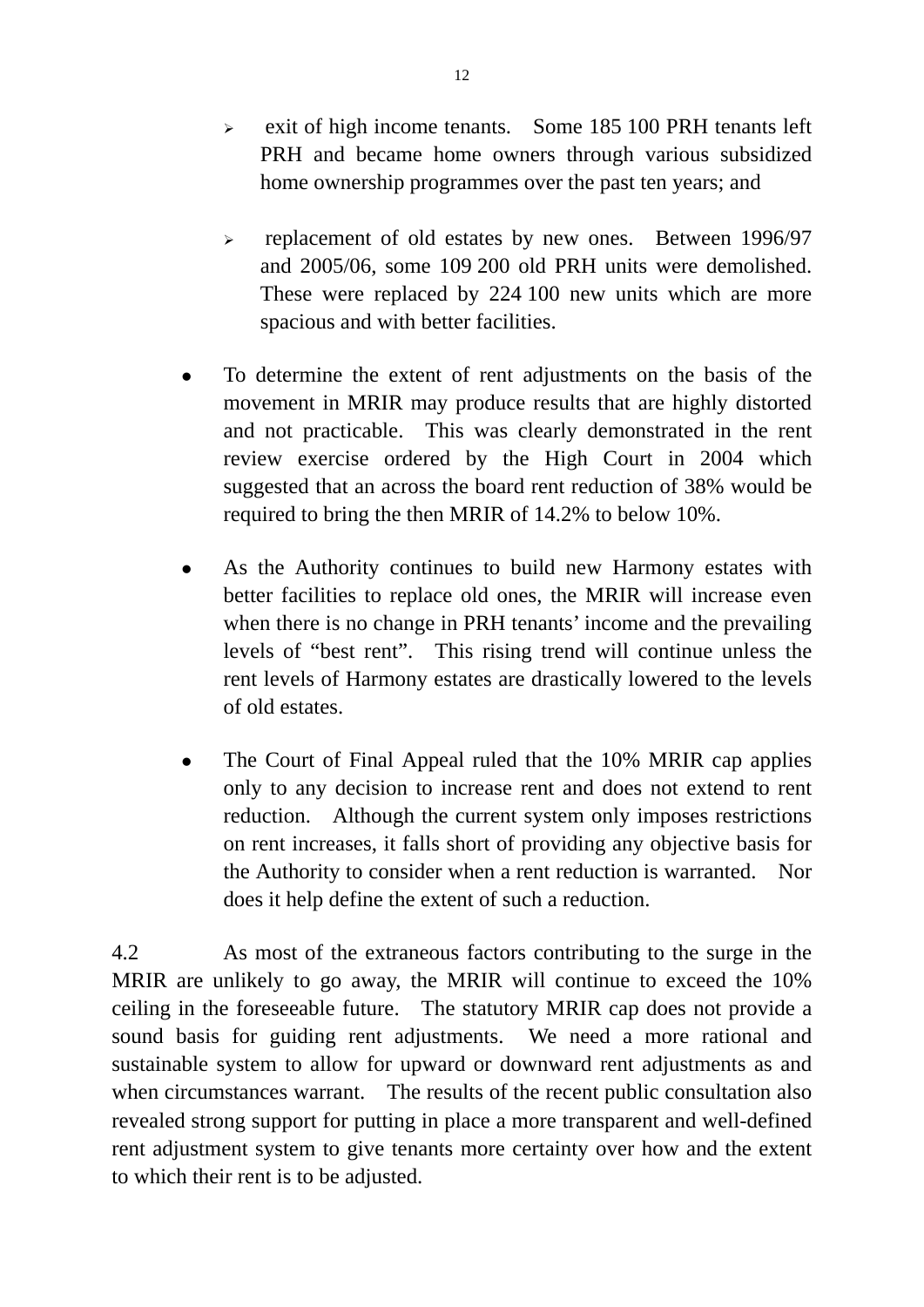#### **Proposed Income-based Rent Adjustment Mechanism**

4.3 The Committee put forth in the Consultation Paper the following four possible reference indexes (based on movement in consumer price or tenants' household income) to guide rent adjustments –

- *Consumer Price Index (A) (CPI (A))* The Consumer Price Index (CPI), which measures movement in the price levels of consumer goods and services purchased by households over time, is the most commonly used indicator of inflation/deflation. The CPI (A) covers households with monthly expenditure ranging from \$4,000 to \$15,499<sup>7</sup>, excluding recipients of CSSA. It is compiled by the Census and Statistics Department (C&SD) on a monthly basis. As the expenditure of most PRH tenants falls within the range of expenditure covered by the CPI (A), this index is considered suitable for reflecting the price levels that have the most direct bearing on PRH tenants.
- <sup>z</sup> *CPI(A) Excluding Housing Expenditure*  As PRH rent constitutes an important component in compiling the CPI (A), changes in PRH rent are likely to cause the price index to change in the same direction. Using the CPI (A) to guide rent adjustments may have circular effect leading to sequential upward or downward movements in the price index and rent level. To avoid this spiral effect, one possible option is to exclude housing expenditure from the CPI (A) and only take account of the movement in price levels for non-housing expenditure.
- <sup>z</sup> *Median Monthly Household Income* A simple income-based system is to adjust rent based on the changes in the median monthly household income of PRH tenants. However, as with MRIR, changes in households' median income are subject to many external factors other than household income. For instance, the median household income of PRH tenants would drop simply as a result of an increase in the number of small households living in PRH even though the income of individual households remains unchanged.

1

<sup>7</sup> The expenditure range relates to prices in the base period from October 2004 to September 2005.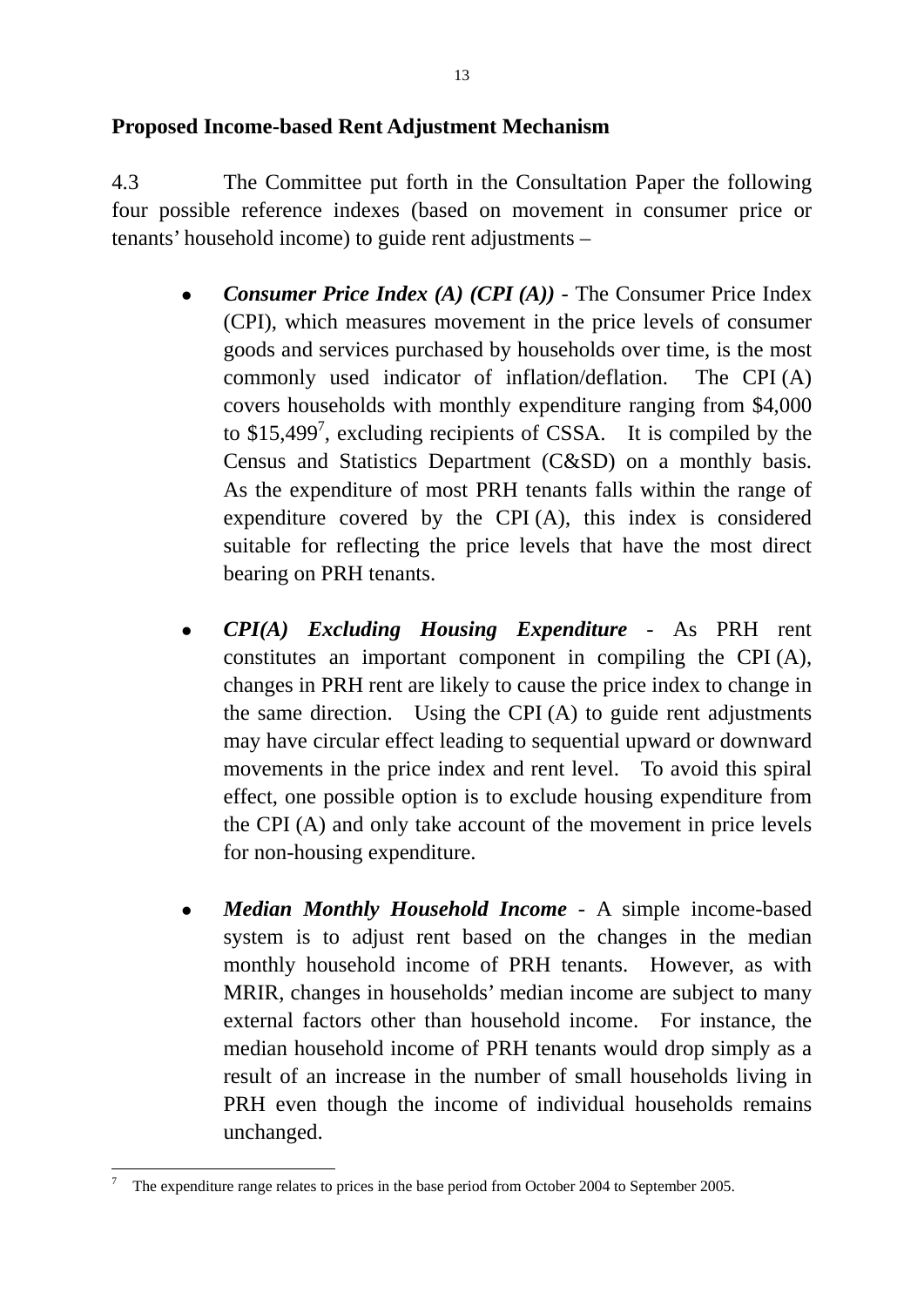*Income Index* - A more sophisticated system is to develop an index tracking the movement in PRH tenants' household income which only takes account of the "pure income changes" of the PRH tenants and discounts the impact of the changes in the distribution of household size. The note at **Annex C** explains in detail how this income index operates. In a nutshell, the household size distribution of PRH tenants would be kept constant in any one particular rent review cycle for the purpose of assessing the weighted average household income of all the PRH tenants so that only the changes in household income are reflected in the index.

4.4 The majority of the public responses supported an income-based rent adjustment mechanism which could provide a stronger connection between future rent adjustments and tenants' affordability. Many of the respondents were concerned that an increase in consumer price may not necessarily imply an improvement in tenants' affordability. They pointed out that too often the increase in household income could not catch up with the rate of inflation. The Committee shares similar concern. As long as the Authority maintains the principle of determining PRH rent on account of affordability, the Committee is of the view that an income-based rent adjustment system would match more closely with tenants' affordability.

4.5 On the choice of the most appropriate income-based index, it is apparent that median monthly household income is deficient in that, similar to MRIR, its movement is affected by factors other than changes in households' income. Since the income of small households is usually lower than that of large households, even if there is no change in the income of individual households, the median household income of all PRH households may fall simply because the number of small households soars. The Committee believes that the proposed income index set out at **Annex C,** which discounts the effects of the changes in household size distribution and assesses the "pure income changes" of the PRH tenants, provides a more objective and fairer income indicator for the purpose of rent adjustments. Compared with the existing statutory 10% MRIR cap under which PRH rent can only go down once the cap is exceeded due to non-income related factors, using the proposed income index to guide future rent adjustments would enable PRH rent to move both upwards and downwards according to changes in tenants' household income. It would take account of tenants' affordability while promoting the sustainability of the public housing programme in the long run. The same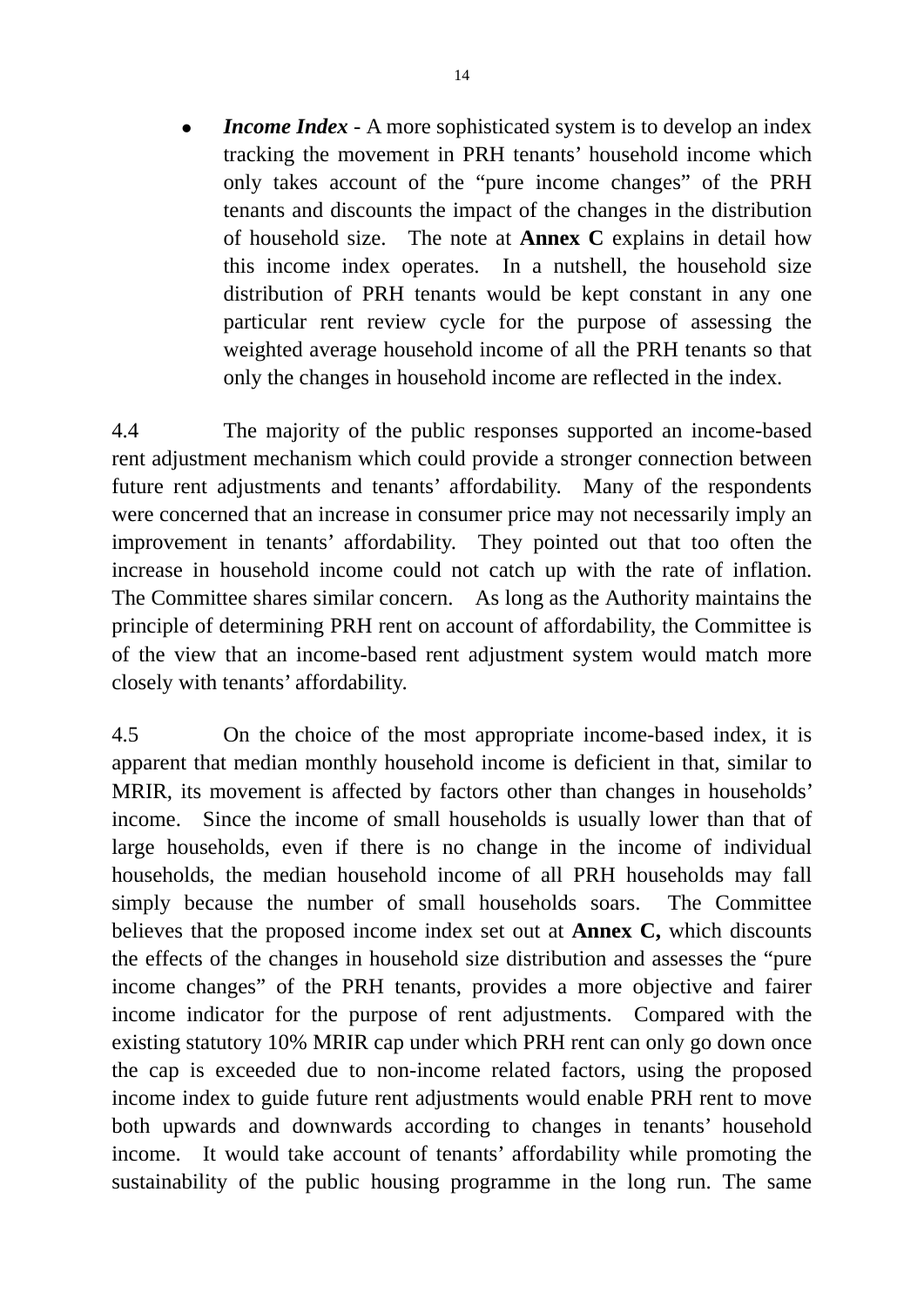income index should also be applied to guide the adjustments of the "best rent" for newly completed PRH estates.

## **Implementation Framework**

## *A New Rent Level*

4.6 The Committee is conscious that the principal objective of the current Review is to recommend a more viable policy framework for fixing and adjusting PRH rent rather than to determine an appropriate rent level. However, many respondents expressed during the public consultation serious concerns about the rent level upon which the new rent adjustment mechanism should operate. They were of the view that as both tenants' household income and consumer price had undergone major downward adjustments since the Authority last adjusted PRH rent in 1997, it would not be reasonable to adopt the existing rent level as the basis for future rent adjustments under the new mechanism. The Committee accepts that for the proposed income-based rent adjustment mechanism to operate effectively and fairly, it is necessary to look into whether and, if so, how the current PRH rent should be adjusted to a level that is considered appropriate and acceptable to the community.

4.7 To ensure coherence and consistency of the entire rent adjustment framework, the Committee is of the view that should it consider necessary to adjust the current PRH rent, the new rent level should be determined according to the proposed income index. The same rate of adjustment should also be applied to the "best rent" for newly completed PRH estates. The following four possible options to adjust the existing level of rent have been examined.

# *Option A*

4.8 The findings of the telephone survey show that 78.3% of all the respondents (65.8% if only PRH tenants are counted) considered the current PRH rent reasonable or even on the low side<sup>8</sup>. An option available to the Authority therefore would be to adopt the current rent level as the basis upon which the new mechanism should operate.

 $\frac{1}{8}$ The findings of the telephone survey are set out at Appendix II to Annex B of this Report.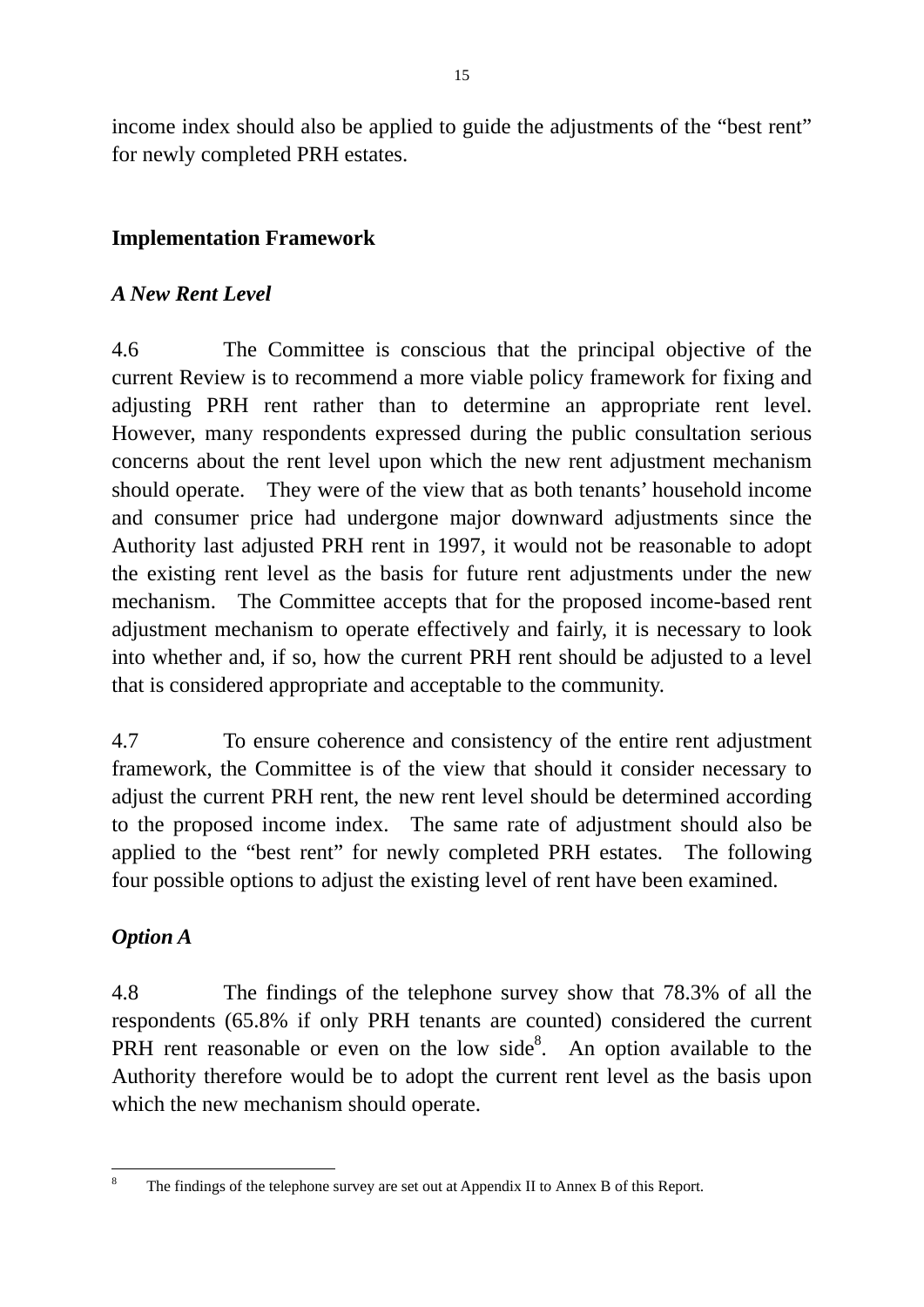#### *Option B*

1

4.9 If it is considered appropriate to adjust the current PRH rent, the new starting point should make reference to the changes in the proposed income index over the past few years. Owing to the Authority's previous practice of reviewing PRH rent in batches and the rent increase waivers in 1998 and 1999, around 30% of the current PRH units have their rent last adjusted in 1995, some 34% in 1996 and the remaining 36% in 1997. The following table sets out the respective changes in the income index for PRH households since 1995, 1996 and 1997.

|                 | o             |               |                   |                |  |
|-----------------|---------------|---------------|-------------------|----------------|--|
|                 |               |               |                   | Weighted       |  |
|                 | From Jan      | From Jan      | From Jan          | in<br>changes  |  |
|                 | $95 - Dec 95$ | $96 - Dec 96$ | $97 - Dec 97$     | the<br>income  |  |
|                 | to Apr $05 -$ | to Apr $05 -$ | to Apr $05 -$     | since<br>index |  |
|                 | Mar $06$      | Mar $06$      | Mar <sub>06</sub> | 1995           |  |
|                 |               |               |                   | 1997           |  |
| Income<br>index | 2.8%          | $-5.2\%$      | $-11.6%$          | $-5.1\%$       |  |

## **Changes in the Income Index<sup>9</sup> for PRH Households**

4.10 An objective way of assessing the new rental basis would be to apply different rates of rent adjustments to individual PRH units according to the respective changes in the proposed monthly income index since 1995, 1996 and 1997. Under this option, the rent of those units with their rent last adjusted in 1995 should be increased by 2.8%. For units with their rent last adjusted in 1996 and 1997, a respective rent reduction in the order of 5.2% and 11.6% would be warranted. The Authority's annual rental revenue foregone under this option is around \$730 million.

<sup>9</sup> Key assumptions for calculating the changes in the "income index" include -

<sup>(</sup>a) the income index has been compiled on an annual basis to facilitate the calculation of its changes over time and minimize the impact of seasonal variations;

<sup>(</sup>b) at the time when we began to draft this Report, the latest income statistics available from the General Household Survey conducted by the C&SD were up to March 2006. The extent of rent adjustments has therefore been estimated with reference to the periods between the respective base years (i.e. 1995, 1996 and 1997) and March 2006;

<sup>(</sup>c) of the current PRH stock, some 30% of the flats have their rent last reviewed in 1995; 34% in 1996; and 36% in 1997. The weighted average takes into account this percentage distribution of the PRH flats; and

<sup>(</sup>d) the income index has been re-based by incorporating the changes in the household size of PRH tenants at two-year intervals. This would eliminate almost all of the variations in household income resulting from changes in household size distribution.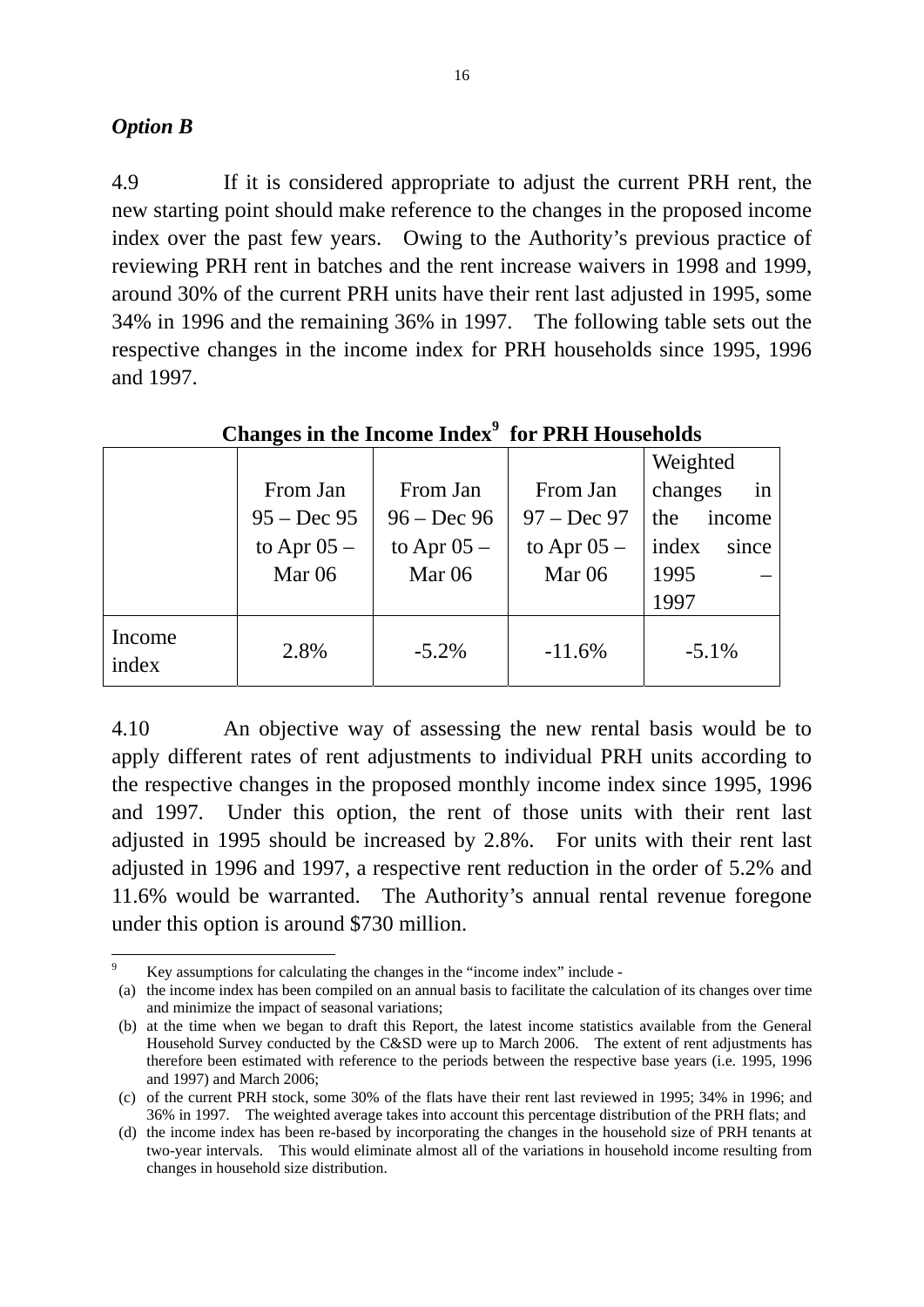## *Option C*

4.11 Adopting a differential treatment for different categories of PRH tenants might not live up to the general expectation of the tenants that they would be subject to the same rate of adjustment across the board. An alternative therefore would be to identify a uniform rate of rent adjustments for all PRH tenants. One possibility is to weight the changes in the income index since 1995, 1996 and 1997 by the respective proportion of PRH stock with rent last adjusted in these three years. An across the board rent reduction of 5.1% may be warranted under this "weighted average" approach. The annual rental foregone is in the order of \$620 million.

## *Option D*

4.12 While the "weighted average" could provide an objective basis for assessing a uniform rate of rent adjustment, the relatively moderate percentage of rent reduction so derived may not be acceptable to many of the tenants, particularly those with their rent last reviewed in 1997. Another possible option is to make reference to 1997 as the base year for rent adjustment in which case a reduction of 11.6% may be required. This option would result in an annual rental loss of \$1,410 million.

4.13 Overall, the Committee is in favour of **Option D** having regard to the following considerations -

Apart from the choice of the most appropriate index, for any index-linked rent adjustment mechanism to operate fairly it is essential that the basis upon which the new mechanism begins to operate is considered appropriate and acceptable to PRH tenants and the community at large. Given the downward adjustments in both the household income and general price level since the Authority last varied PRH rent in 1997, there is a reasonable case to adjust the current rent level to reflect the changes in tenants' household income over the past few years.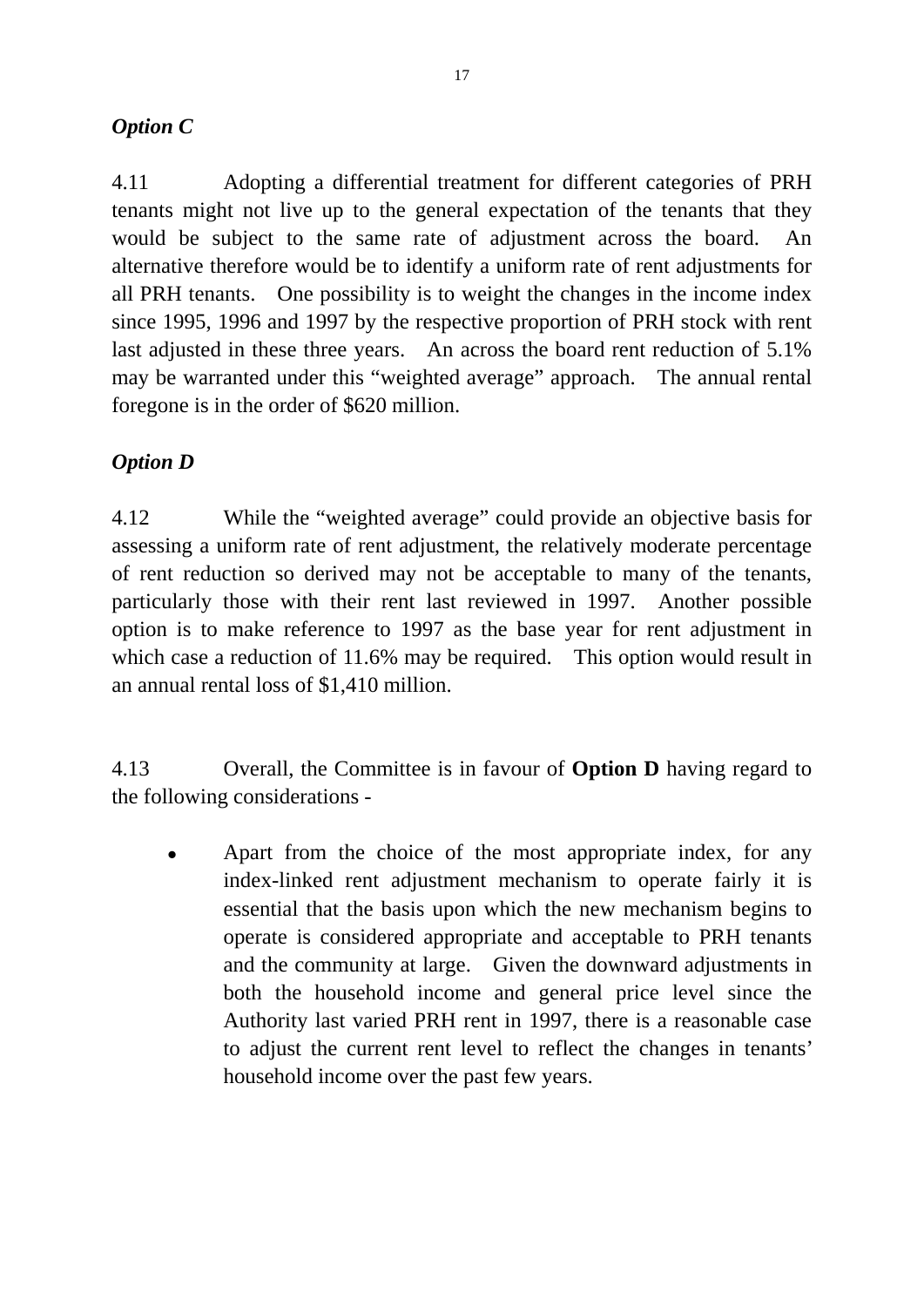- Applying the same rate of adjustment to all PRH units is preferred in order to garner the maximum support from PRH tenants and the community as a whole. It is also in line with another recommendation of the Committee that in future the rent of all PRH estates should be reviewed and adjusted in one go (please see Chapter 7 for details).
- The existing "best rent" levels for new estates, which have been criticized by some as being on the high side, were last reviewed in 1997. There is a justifiable case to bring down the rent of the newly completed estates as well as those to be completed in the near future according to the changes in the proposed income index since 1997.
- The rent of the largest proportion of the existing PRH stock (36%) was last reviewed in 1997. This proportion is expected to increase as more new estates at the 1997 "best rent" levels continue to come on stream.

## *Legislative Amendments*

4.14 The existing statutory MRIR provision effectively means that, despite the extraneous factors accounting for the changes in the MRIR, rent can only go down once the 10% MRIR cap is exceeded. To allow for the proper operation of the new income-based rent adjustment mechanism so that PRH rent can move both upwards and downwards, suitable amendments to the Housing Ordinance to remove the 10% MRIR cap are required.

4.15 Ideally the proposed income-based rent adjustment mechanism should be implemented by the Authority through administrative means. This would provide the Authority with the flexibility to decide on the exact degree of rent adjustment taking account of the prevailing socio-economic circumstances, the operating costs of managing and maintaining the PRH stock and the Authority's state of finances.

4.16 The Committee, however, recognizes that there exists a strong demand from certain quarters, particularly the political parties and some resident groups, to have the new rent adjustment mechanism set out in the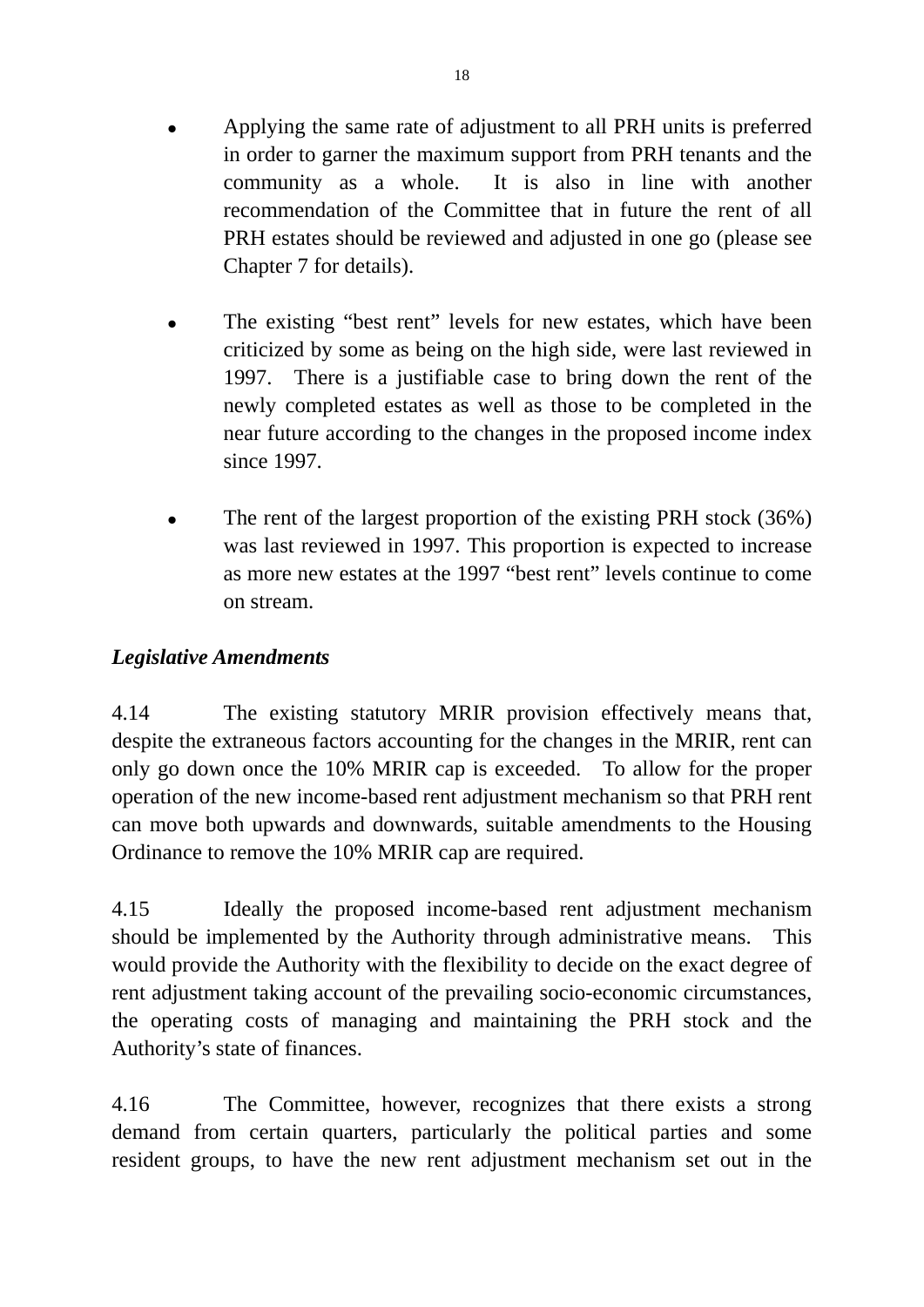Housing Ordinance to provide tenants with a "statutory safeguard". As implementation of the proposed income-based rent adjustment mechanism would ultimately requires the Legislative Council's endorsement to amend the Housing Ordinance, the Committee believes that the Administration and Legislative Council should work out the necessary legislative amendment to enable early implementation of the new system. Should it prove unavoidable to give statutory effect to the income index, the Committee is of the view that the statute should only set out the basic principles governing the application of the proposed income index for rent adjustment purpose and allow adequate flexibility for the effective operation of the adjustment mechanism.

## *Data Collection*

4.17 The validity of the proposed income index for guiding future rent adjustments hinges crucially on the reliability of the household income and rental data used for its computation. Instead of relying on the income data collected from the General Household Survey conducted by the C&SD which are intended for general statistical analysis, the Authority should collect suitable income data through a mandatory declaration system similar to that under the Housing Subsidy Policy to meet the specific data requirements of the proposed rent adjustment mechanism. To mitigate potential disturbance to PRH households, it is proposed that a sample of 1 500 to 2 000 households would be selected each month to furnish the Authority with their household income on a mandatory basis. The Authority could then be able to obtain a stream of income data continuously throughout the year. Statistically this would help produce a more representative income index for the entire year and provide a high degree of flexibility to compile the income index as and when necessary. To allay the concerns over the use of the income data, the Authority should make clear that the income information so collected would be used for the sole purpose of conducting statistical analyses.

## *Computation*

4.18 The Committee notes that although the Housing Department has the necessary expertise and capability to compile the income index, consideration should be given to engaging an independent party to undertake the computation on behalf of the Authority. This would go some way in instilling a sense of impartiality and objectivity to the income index so compiled.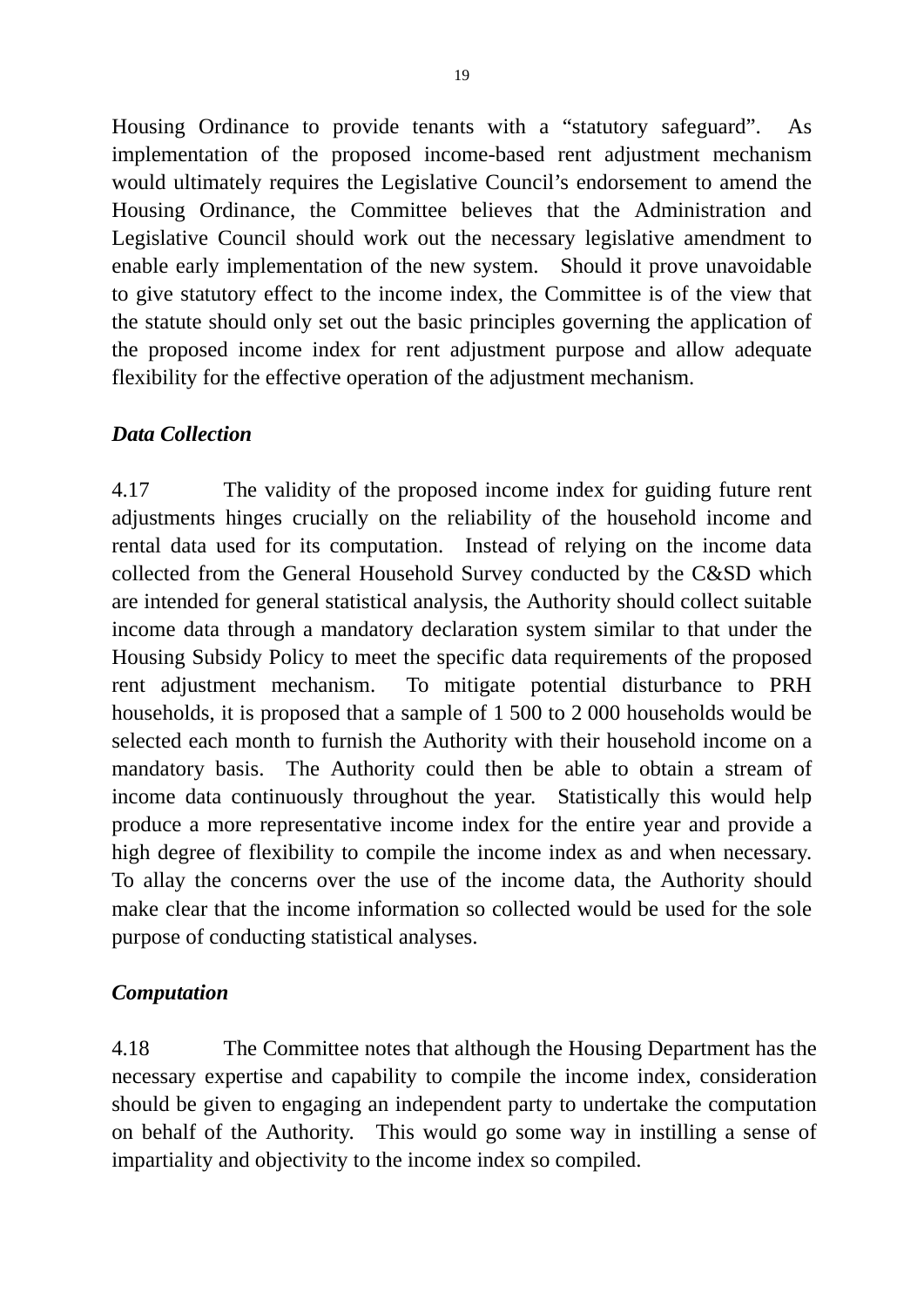#### **The Committee's Recommendations**

- 4.19 The Committee recommends that
	- The Authority should develop an income index tracking the movement in PRH tenants' household income to guide future rent adjustments.
	- The same income index should also be applied to guide the adjustments of the "best rent" for newly completed PRH estates.
	- The Authority should adjust the existing PRH rent as well as the "best rent" for newly completed estates to provide an appropriate starting point for the proposed rent adjustment mechanism to operate fairly and effectively. Consideration could be given to determining the new rent level with reference to the extent of changes in the income index since 1997, i.e., an across the board rent reduction of 11.6%.
	- Legislative amendments to the Housing Ordinance should be introduced to remove the statutory MRIR cap to enable proper operation of the new rent adjustment mechanism.
	- Should statutory effect be given to the new rent adjustment mechanism, the legislation should only set out the broad principles that PRH rent would be adjusted according to the changes in the proposed income index.
	- For compiling the income index, the Authority should operate its own system to collect more reliable household income data through a mandatory declaration system. Consideration could also be given to engaging an independent party to compile the income index.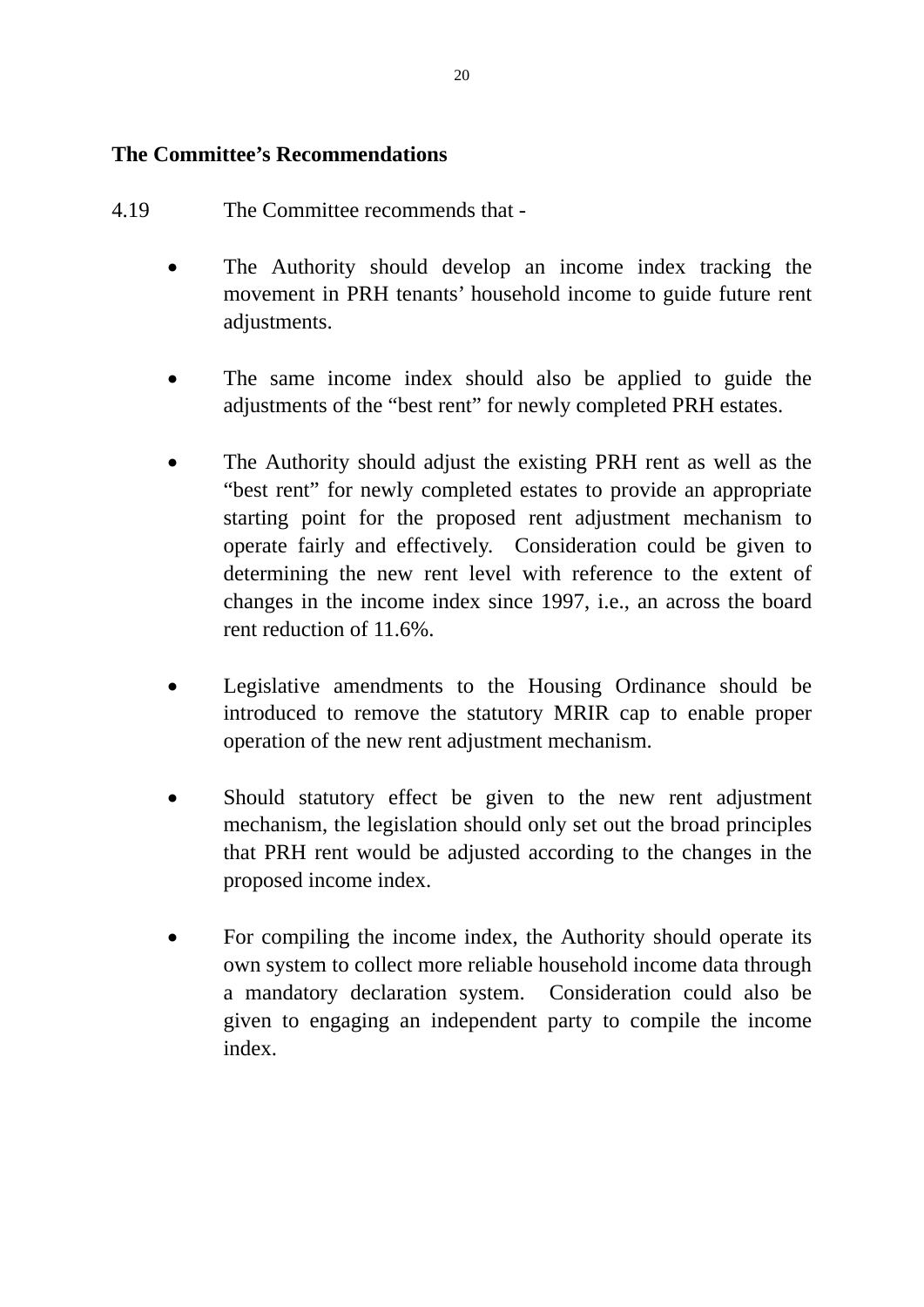## **Chapter 5 - MEASURE OF AFFORDABILITY**

#### **The Case for Having an Affordability Indicator**

5.1 As the Authority should have regard to its tenants' affordability when setting PRH rent, the Authority has been using for a long time MRIR as a broad-brush indicator for assessing the overall affordability of all PRH households. Questions have been raised as to whether there is still a need to retain any form of affordability indicator following the implementation of the proposed income-based rent adjustment mechanism which should reflect closely changes in tenants' household income and hence their affordability. There is a concern that having an affordability indicator alongside the proposed income index would confuse the public. The eligibility threshold for applying for rent reduction under the Rent Assistance Scheme, i.e., a rent-to-income ratio of 20% or above<sup>10</sup>, has effectively set an affordability benchmark for individual households.

5.2 The Committee has considered carefully the arguments for doing away with an affordability indicator. Overall, it believes that it would be useful to retain some form of affordability indicator as an administrative reference. The proposed income index is designed to determine the extent of rent adjustments. It is not an affordability indicator per se. Following any adjustment of the "best rent" for newly completed estates or the rent of existing estates according to the changes in the income index, it would still be useful to assess in broad terms whether the new rent level is affordable to PRH tenants in general.

#### **Alternative Affordability Indicators**

1

5.3 The Committee does recognize the shortcomings of the MRIR as an indicator of tenants' affordability. The movement in MRIR is affected by many external factors other than changes in household income and rent. There has also been criticism that adopting an overall MRIR for all PRH tenants is unable to address the situation where the rent-to-income ratios of low-income or disadvantaged groups are usually higher than those of the more well-off tenants. The Committee has therefore examined the following alternative methods for measuring affordability –

<sup>&</sup>lt;sup>10</sup> Please refer to Chapter 11 for details of the Rent Assistance Scheme.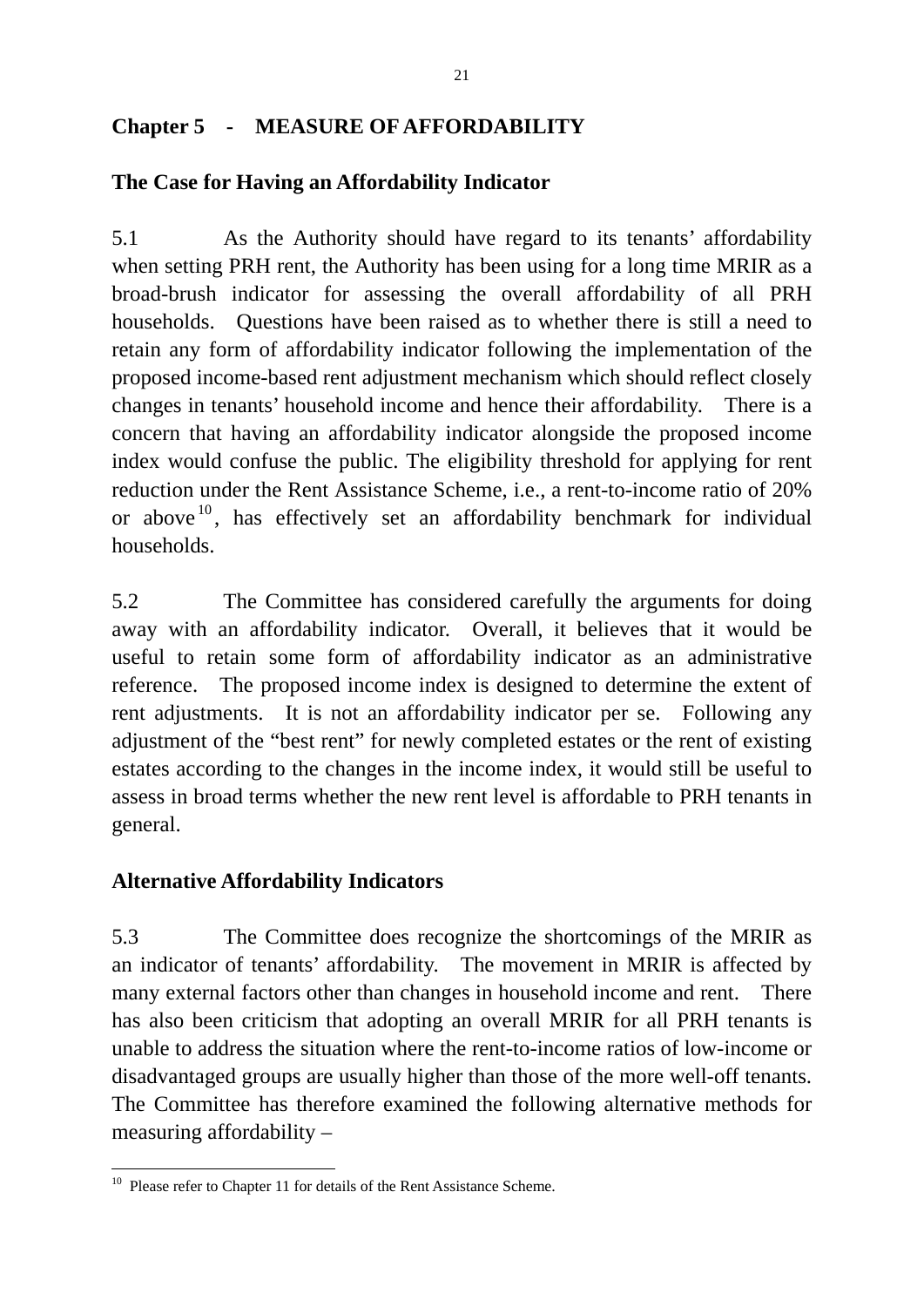- **MRIR Variants** Instead of using a single MRIR for measuring the affordability of all PRH households, it is possible to adopt different MRIRs for different categories of households. For instance, higher MRIRs can be applied to households with higher income, comprising larger number of household members or living in new block types.
- *Fixed Rent-to-Income Ratio* A straight-forward and equalitarian approach to ensure affordability is to charge all households a fixed portion of their income as rent irrespective of the size and location of the flats in which they live.
- *Residual Income Approach* Under this option, an affordable level of rent is defined as the residual amount of tenants' household income after deducting the non-housing expenditure required to maintain an appropriate standard of living.

5.4 While appreciating the advantages of these alternative propositions from the perspective of equity, the Committee is concerned that most of them require an individual assessment of the household income of all the PRH households. Given that there are about 645 000 households in the Authority's PRH estates, the administrative costs of implementing these options would be enormous, which would easily outweigh any intended benefits. The Committee considers that for the purpose of establishing a broad-brush affordability benchmark, tenants' affordability should best be assessed generally and collectively. The procedures for assessing tenants' affordability must be transparent and can be easily applied and administered. The affordability problem faced by individual tenants should be dealt with by the safeguards provided under the CSSA and Rent Assistance Scheme.

## **Improvements to the Assessment of MRIR**

5.5 In the absence of more viable alternative, the Committee accepts that the MRIR should continue to be used as a broad-brush indicator to measure tenants' affordability. While the MRIR will no longer play any role in determining the extent of rent adjustment and would only be served as a general indicator of affordability, the Committee believes that the Authority should strive to rationalize its assessment. The Consultation Paper suggested and invited views on the following possible measures to improve its assessment –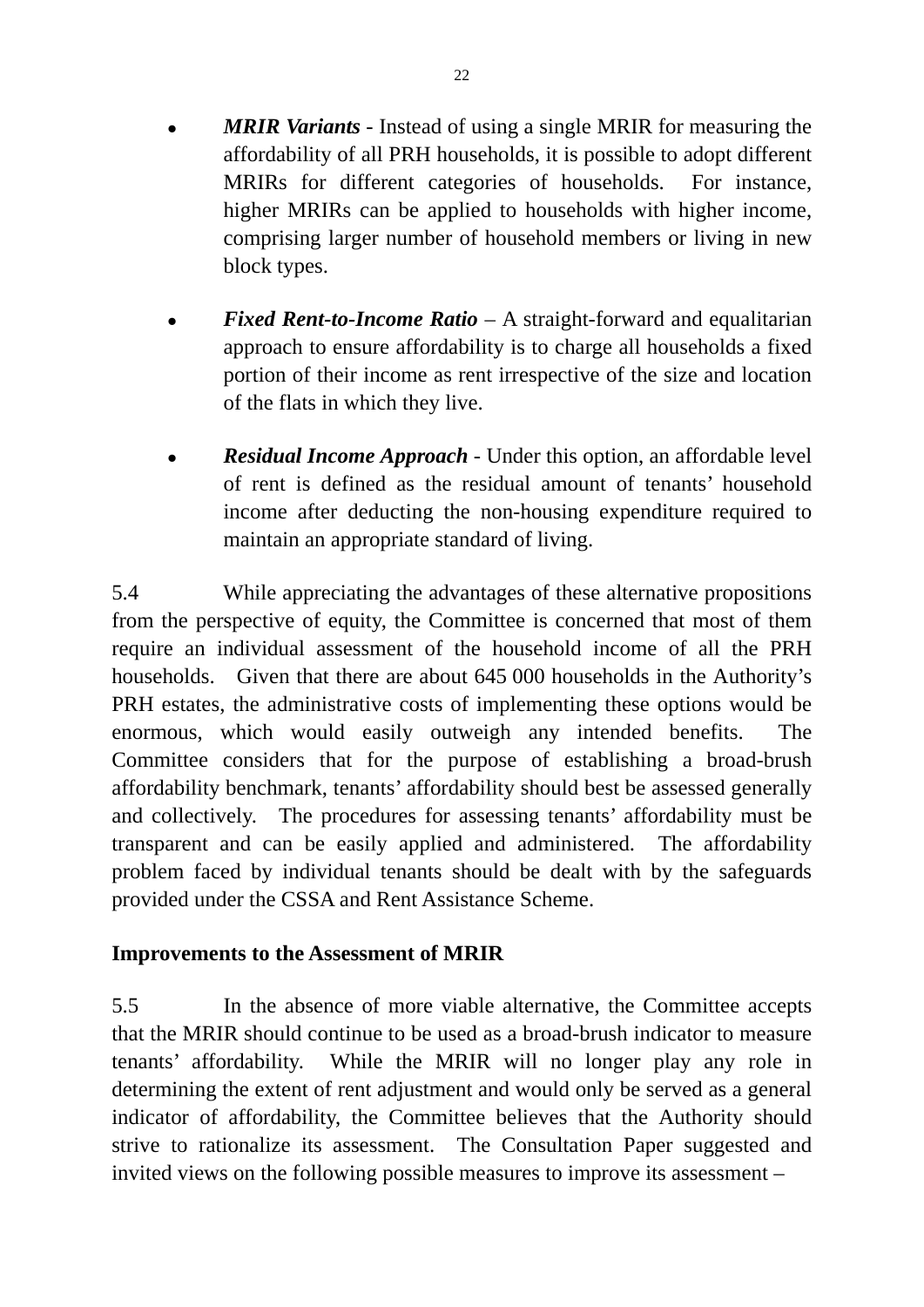- Collecting more reliable and accurate income data from sampled households by way of mandatory income declaration.
- Excluding CSSA cases and households paying additional rent from the compilation of the MRIR.
- Excluding rates and management fees from the calculation of the MRIR.

5.6 Public responses to the proposed measures for improving the assessment of the MRIR were diverse. There was considerable support for the Authority to operate its own system to collect tenants' income data. Views on whether CSSA cases should be excluded from the MRIR compilation were more divided. There was grave public reservation about excluding rates and management fees from the calculation of the MRIR.

5.7 Having considered the public responses, the Committee suggests the following measures for rationalizing the methodology for assessing the MRIR.

## *Data Collection*

5.8 To enhance the reliability of the assessment, the income data collected under the proposed mandatory declaration system discussed in para. 4.17 for compiling the income index for PRH household should also be used to calculate the MRIR.

## *CSSA Cases and Households Paying Additional Rent*

5.9 As the rental expenditure of CSSA households is fully covered by Government in most cases, the question of affordability is largely irrelevant to this group of PRH tenants. Inclusion of the CSSA households in the MRIR calculation has distorted the reliability of the MRIR as a general indicator of affordability. The distortion is aggravated by the drastic increase in the number of CSSA households in recent years, which reached 130 800 and accounted for 20% of all PRH households as at June 2006.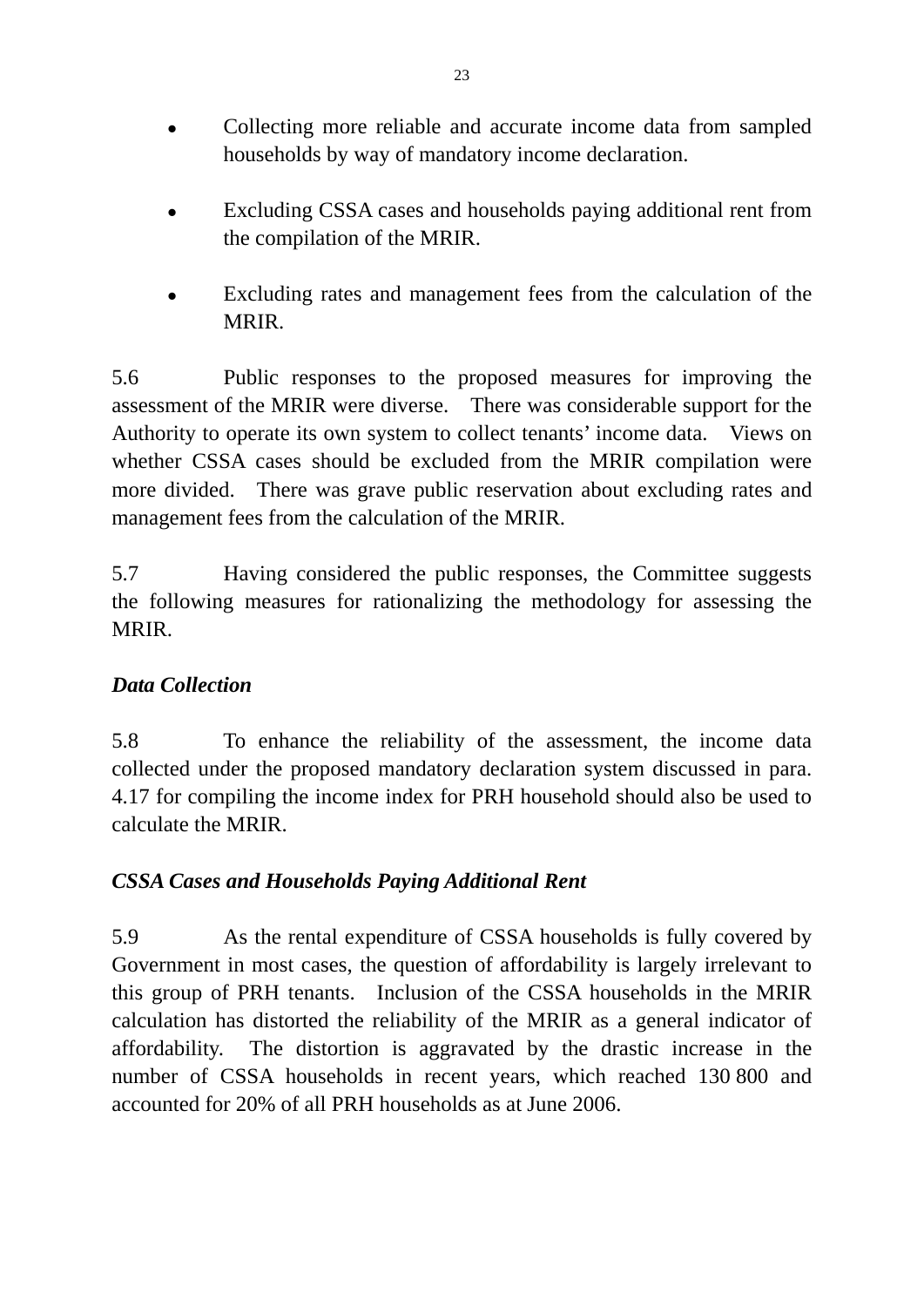5.10 By the same token, for those "better-off" households who are required to pay additional rent under the Housing Subsidy Policy, their household income is well above those of the average PRH tenants. Their inclusion in the MRIR assessment would undermine its validity as an affordability indicator.

5.11 The Committee therefore reaffirms its view that both CSSA households and households paying additional rent should be excluded from the compilation of the MRIR.

5. 12 As at the second quarter of 2006, the MRIR assessed after excluding CSSA households and households paying additional rent was 13.0%, as opposed to 14.8% assessed under the previous assessment method.

## *Rates and Management Fees*

5.13 Many respondents in the public consultation held the view that rates and management fees were part and parcel of the tenants' overall housing expenditure and should be taken into account in the assessment of the tenants' affordability. The Committee accepts their arguments and recommends to continue to include rates and management fees in the MRIR calculation.

#### **MRIR Benchmarks**

5.14 Since 1986 and 1991 the Authority has been making reference to two MRIR benchmarks for measuring the affordability of the prospective tenants moving to newly completed estates, i.e. 15% for a space allocation standard of 5.5 m<sup>2</sup> IFA per person adopted in 1986 and 18.5% for an allocation standard of  $7 \text{ m}^2$  IFA per person adopted in 1991. The Authority also makes reference to these MRIR benchmarks when reviewing the rent of existing estates. Some respondents suggested that the MRIR benchmarks should be lowered in order to bring down the rent of the new estates which very often are much higher than those of the older estates.

5.15 The Committee has considered carefully these suggestions and reviewed the validity of the two MRIR benchmarks of 15% and 18.5%. It believes that these two benchmarks should remain applicable under the present-day circumstances because –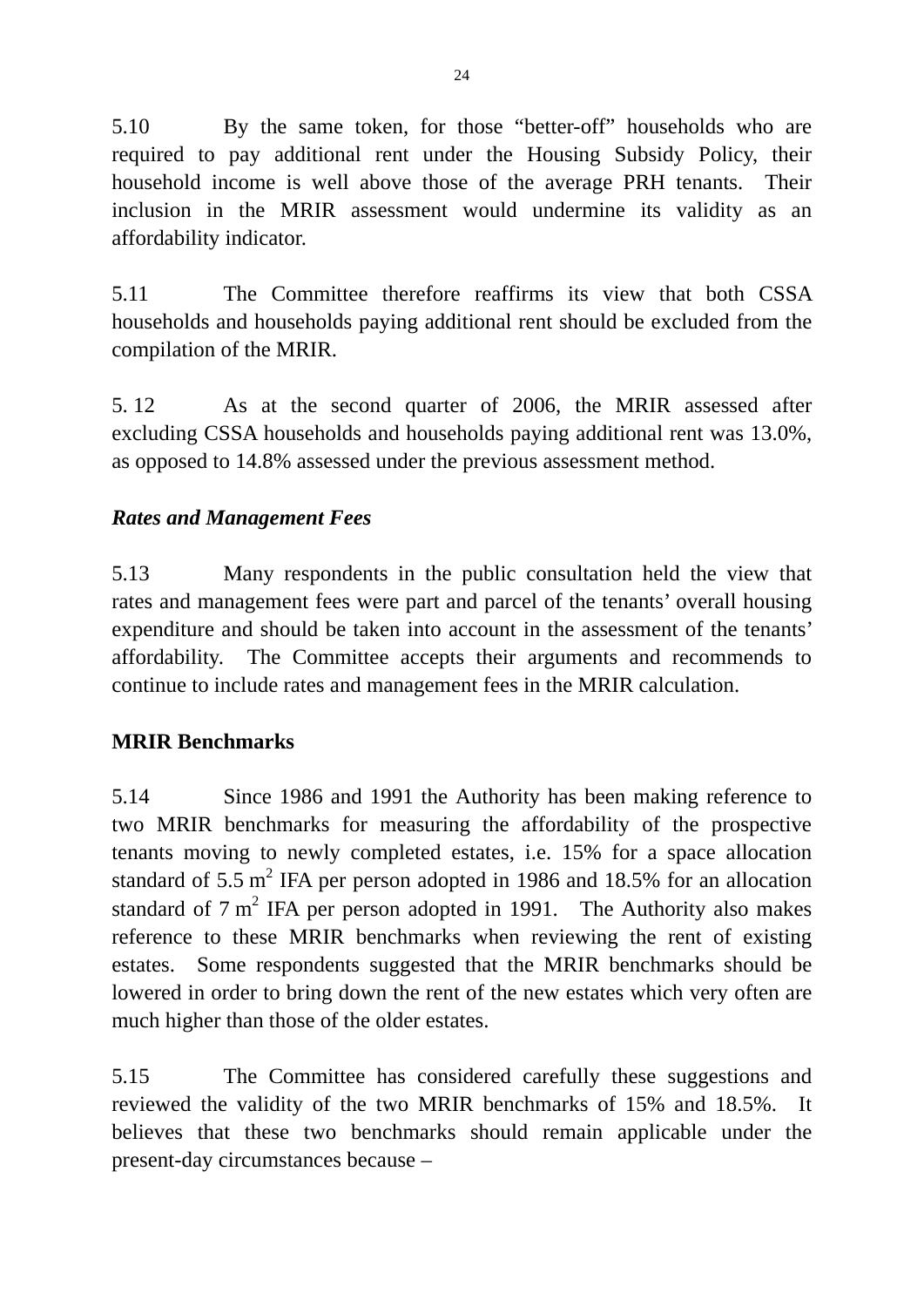- These two MRIR benchmarks were set in 1986 and 1991 following two comprehensive reviews by the Authority to cater for the respective allocation standards of 5.5  $m^2$  and 7  $m^2$  IFA per person. The average space allocation standard for newly rehoused households has improved substantially over the past decade to  $12.3 \text{ m}^2$  IFA in the second quarter of 2006. This standard has far exceeded the upper tier allocation standard of  $7 \text{ m}^2$  IFA per person to which the MRIR benchmark of 18.5% applies.
- The two MRIR benchmarks compare very favourably with similar affordability indicators adopted internationally. The United Nations Centre for Human Settlement (Habitat) sets the housing affordability indicator at a rent-to-income ratio of 30% for households with income within the lowest 40th percentile of the overall population. The US Department of Housing and Urban Development also adopts a rent-to-income ratio of 30% as a benchmark for housing affordability.
- The MRIR benchmarks are much lower than the MRIR of households living in private permanent housing. The latter stood at  $25.5\%$ <sup>11</sup> as at the second quarter of 2006.
- Another important consideration is that MRIR will only be used as a general affordability indicator rather than rent adjustment mechanism. Following the implementation of the income-based rent adjustment mechanism, PRH rent will be adjusted according to the movements in the proposed income index.

#### **Legislative Amendments**

1

5.16 The MRIR should only be used administratively as a general affordability indicator and future rent adjustment should be done according to the change in the proposed income index. The Committee is of the view that references in the Housing Ordinance to the MRIR should be removed. As noted in para. 4.14, implementation of the proposed income-based rent

Rent of public rental housing is inclusive of rates, government rent and management fees. For private permanent housing, whether the rent is inclusive of rates, government rent or management fees depends on the terms of the tenancy.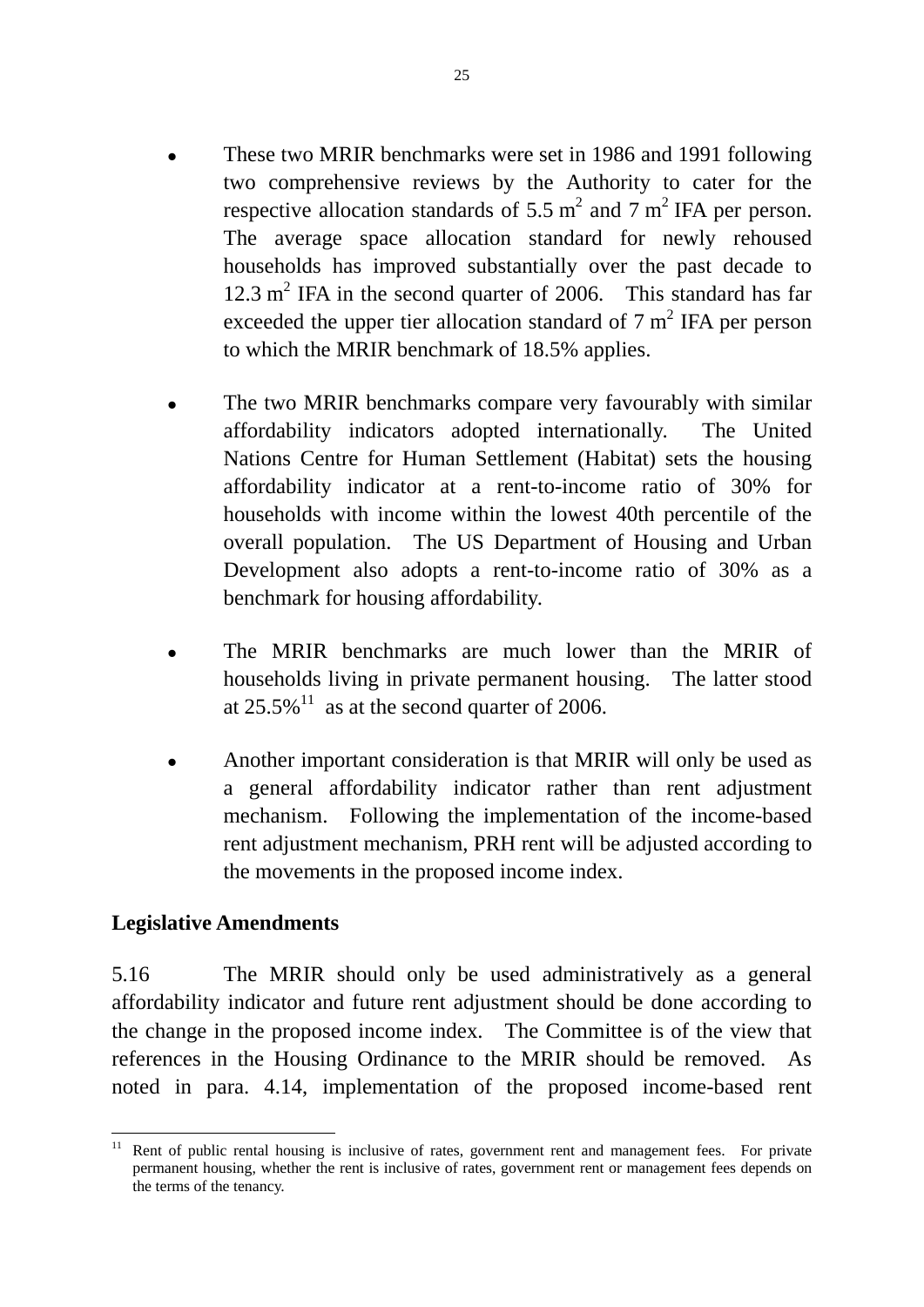adjustment mechanism would require removal of the statutory MRIR provisions from the Housing Ordinance.

## **The Committee's Recommendations**

- 5.17 The Committee recommends that
	- The MRIR should continue to be used as an affordability indicator but not a mechanism to determine rent adjustments. Legislative amendments should be introduced to remove the provisions concerning the MRIR from the Housing Ordinance.
	- The assessment of the MRIR should be improved by  $-$ 
		- $\triangleright$  the Authority collecting income data from sampled households through a mandatory declaration system; and
		- $\triangleright$  excluding both CSSA households and additional-rent payers from the MRIR calculation.
	- Rates and management fees should continue to be included in the MRIR calculation.
	- The Authority should continue to adopt the MRIR benchmarks of 15% and 18.5% for the respective allocation standards of 5.5  $m<sup>2</sup>$ IFA and  $7 \text{ m}^2$  IFA per person.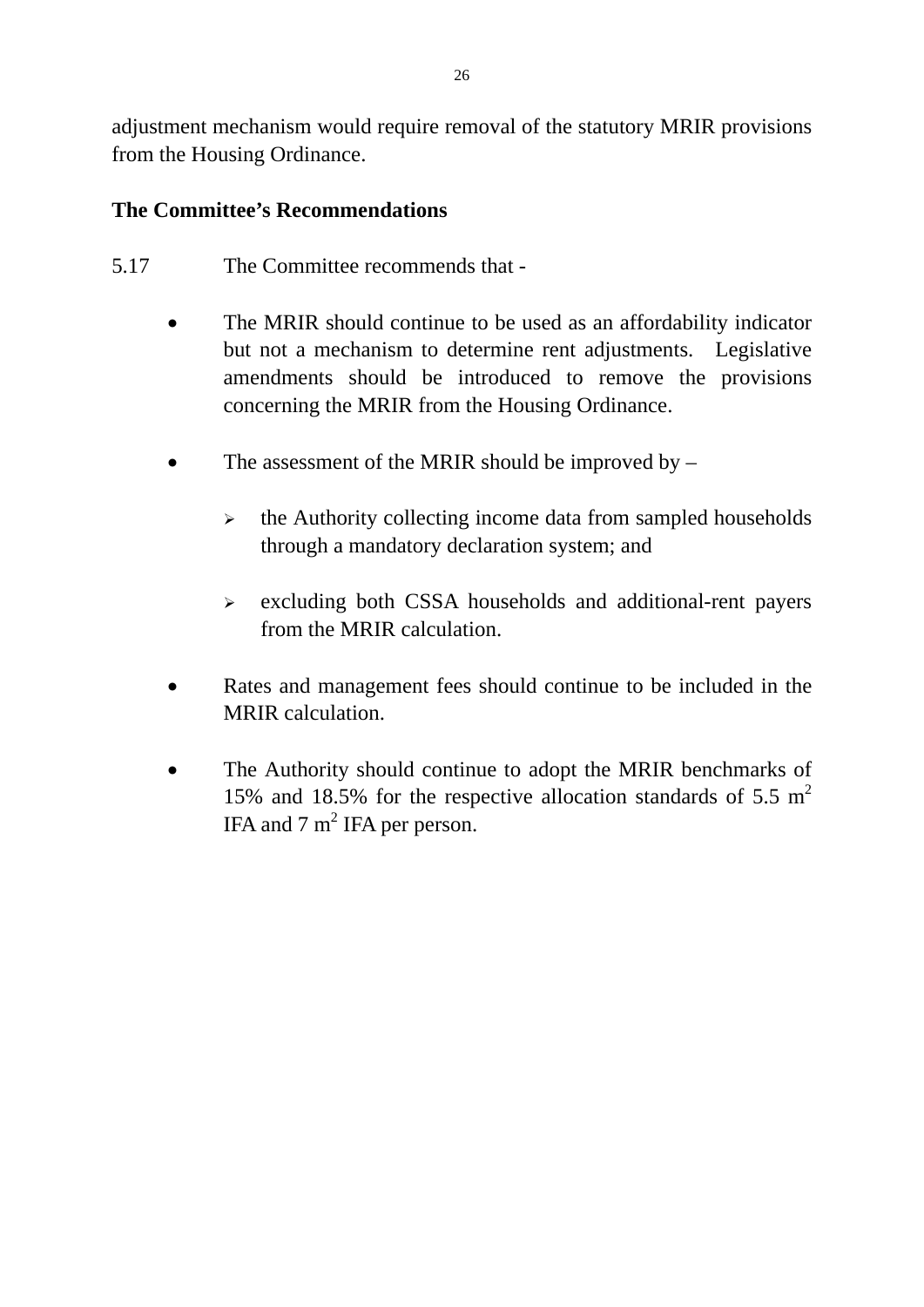#### **Chapter 6 - DIFFERENTIAL RENT**

#### **Possible Improvement Options**

6.1 PRH rent is set uniformly in the same housing block and differ only according to the size of the flats. Tenants living in the same housing block pay the same unit rent irrespective of floor levels and external views of their units. To give tenants more choice to select flats that suit their own preference and affordability, the Committee broached the idea of introducing "differential rent" into the Authority's rent regime. Two possible models were mooted for discussion in the Consultation Paper –

- *A Moderate Model*  Rent would be adjusted having regard to internal factors such as floor level and proximity to unwelcome facilities. We reckon that for a unit located on the first floor in proximity to a refuse chamber, its rent may be reduced by as much as 11%. As for a unit on  $39<sup>th</sup>$  floor, its rent may be increased by some 4% – 5% at most. The maximum rental differential of similar-sized units would therefore be around 15%. The overall effects on the Authority's rental income within the same block should largely be neutral. In addition, each of the current six broad districts for rent setting purpose would be further divided into three sub-groups. The "best rent" for each sub-group would be adjusted upwards or downwards to reflect the varying conditions in terms of location, transportation facilities and other supporting amenities, etc.
- *A Comprehensive Model*  In addition to the features of the moderate model, it would take account of the external factors such as the views and orientation of the PRH flats. The maximum rental differential of similar-sized units would be expanded to around 30%. For instance, we reckon that a unit located on the first floor, close to a refuse chamber and has its external views obstructed by other buildings may have its rent lowered by as much as  $20\%$ . On the other hand, for a unit located on  $39<sup>th</sup>$  floor and commanding an open view, its rent may be set at around 10% above the normal rent.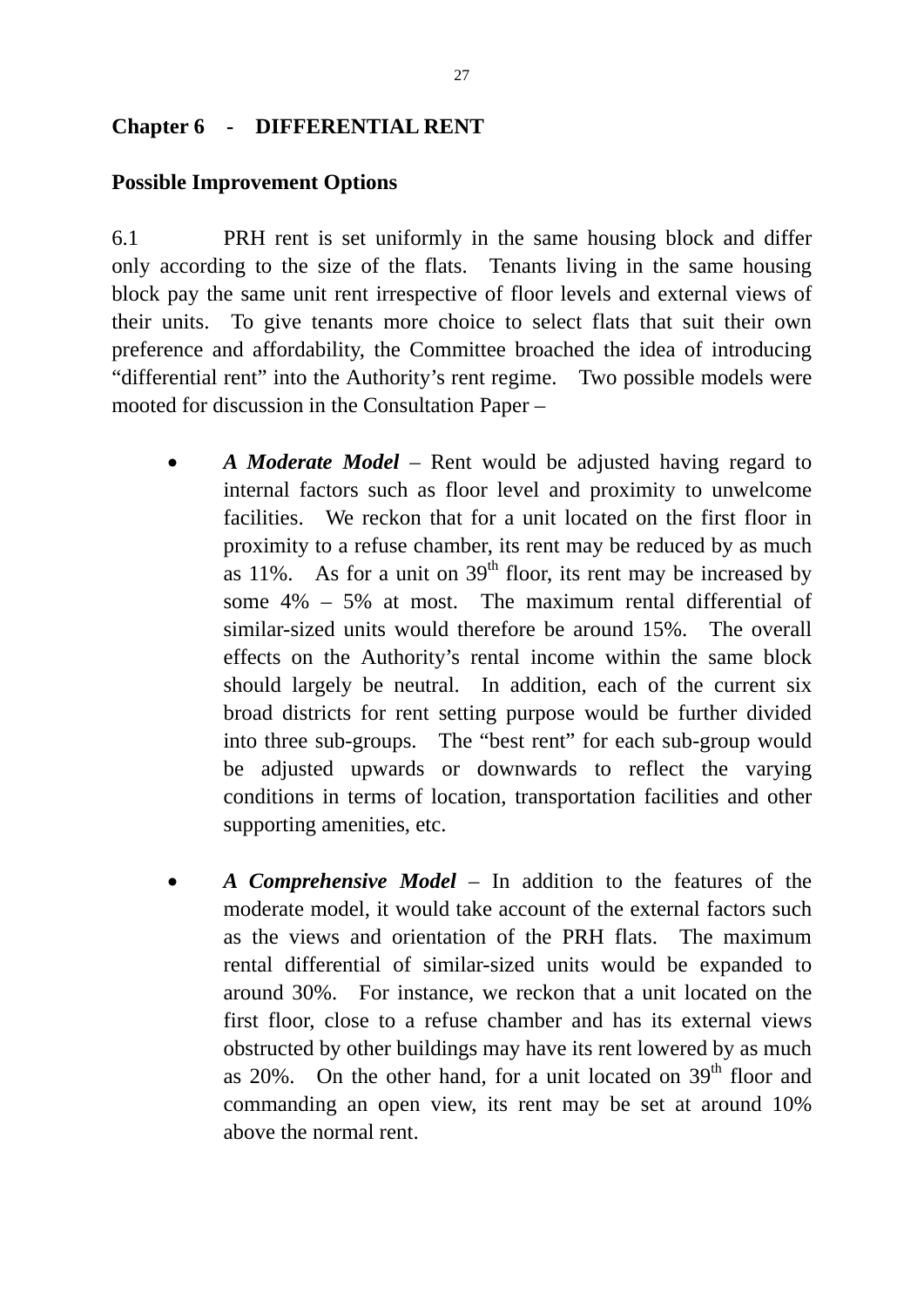6.2 The Consultation Paper also raised a number of practical issues for implementing a system of differential rent. These include the need to improve the flat allocation process to provide tenants with greater choice in flat selection; whether differential rent should only be applied to newly completed estates or to existing PRH estates as well; and whether flats of higher rental value should be allocated to CSSA households.

# *Public Feedback*

6.3 Views expressed by different quarters and collected through different channels were extremely divided. Findings of our telephone survey show that the majority of the public, including sitting PRH tenants, were in favour of introducing some form of differential rent. A considerable number of written submissions also subscribed to the notion of differential rent. However, there was strong resistance to the idea from participants at local forums, resident groups and District Councils. Most of the opponents were concerned that varying the rent according to floor levels, external view or orientation of the flats would be divisive and discriminatory and have labelling effects on tenants living in units with lower rent.

6.4 Despite our emphasis in the Consultation Paper and repeated clarifications at numerous consultation forums that the principal objective of putting forward the option of differential rent for consultation is to allow greater choice for tenants to select flats according to their preference and affordability, there remain serious doubts from certain sectors of the community about the merits of differential rent. Given the circumstances, the Committee believes that it is not advisable to pursue the idea of differential rent .

# *"Unpopular" Units*

6.5 A key message that emerged from the consultation on differential rent was that the Authority should consider providing incentives to encourage more people to take up PRH flats in "unpopular" locations or vacant for a long time in order to enhance their letting rate. Some suggested that should a system of differential rent be introduced, it should only be confined to "unpopular" units to boost their occupancy rate. The Committee agrees that the Authority should make positive response to this suggestion. To encourage prospective tenants to take up "unpopular" flats, the Committee suggests to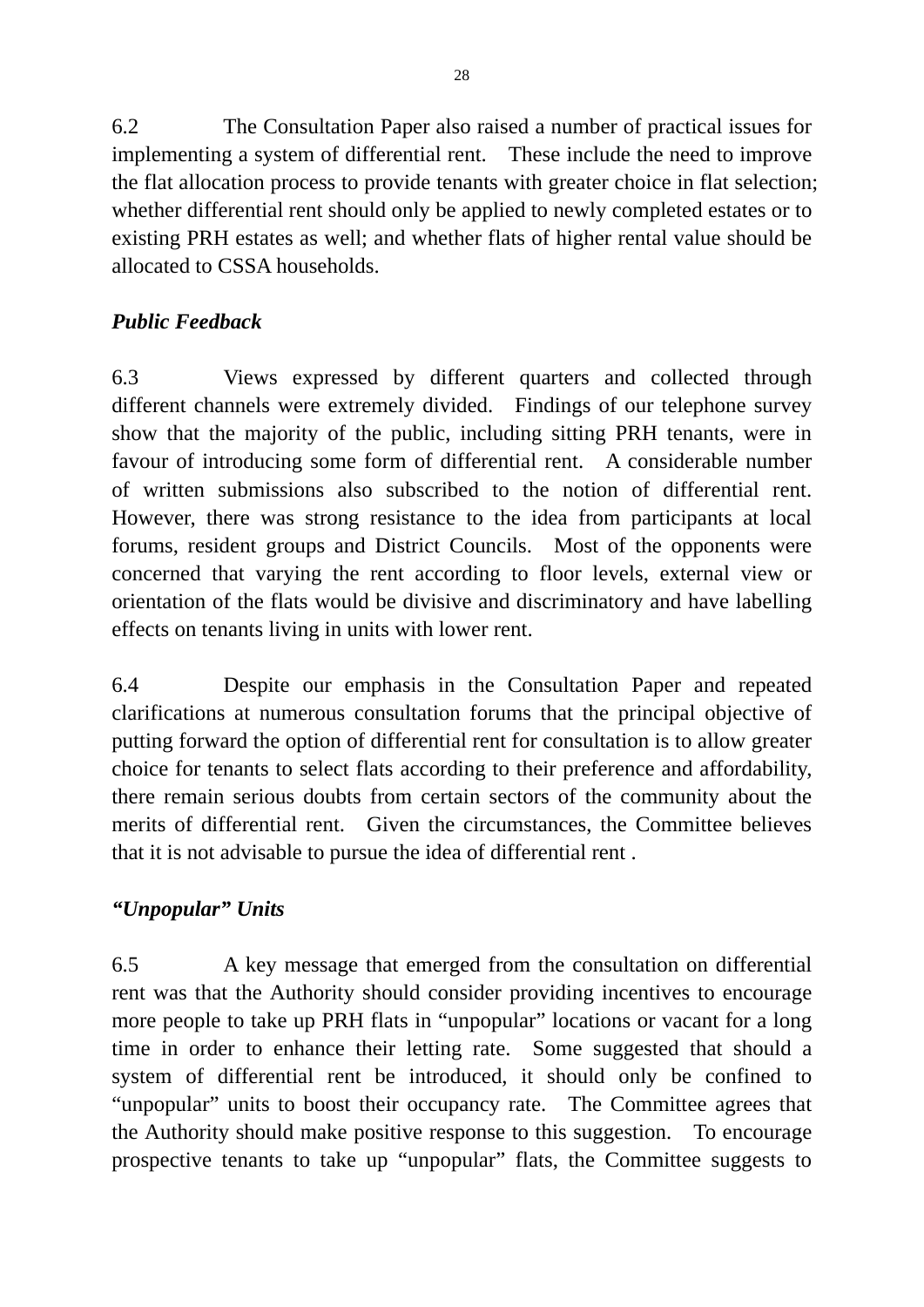offer a rent-free period of, say, four to six months to those opting to move into flats which have been vacant for 12 months or above<sup>12</sup>. The proposed scheme has the following advantages –

- long vacancy is a more objective indicator of "unpopularity" than floor levels or proximity to "unwelcome" facilities; and
- offering a relatively long rent-free period could maximize the impact of the scheme and is more cost-effective than permanent rent reduction.

6.6 Further study will be required to map out details of the implementation framework for the scheme.

# **The Committee's Recommendations**

- 6.7 The Committee recommends that
	- The idea of differential rent should not be pursued.
	- The Authority should consider offering four to six months' rent-free period for tenants moving to units which have been vacant for 12 months or above. It should commission further study to map out details of the scheme.

<sup>1</sup> <sup>12</sup> According to the Authority's administrative records, after excluding flats which have been kept vacant arising from management actions (such as flats reserved for the Urban Renewal Authority), there were some 5 300 PRH flats vacant for 12 months or above as at 2Q 2006.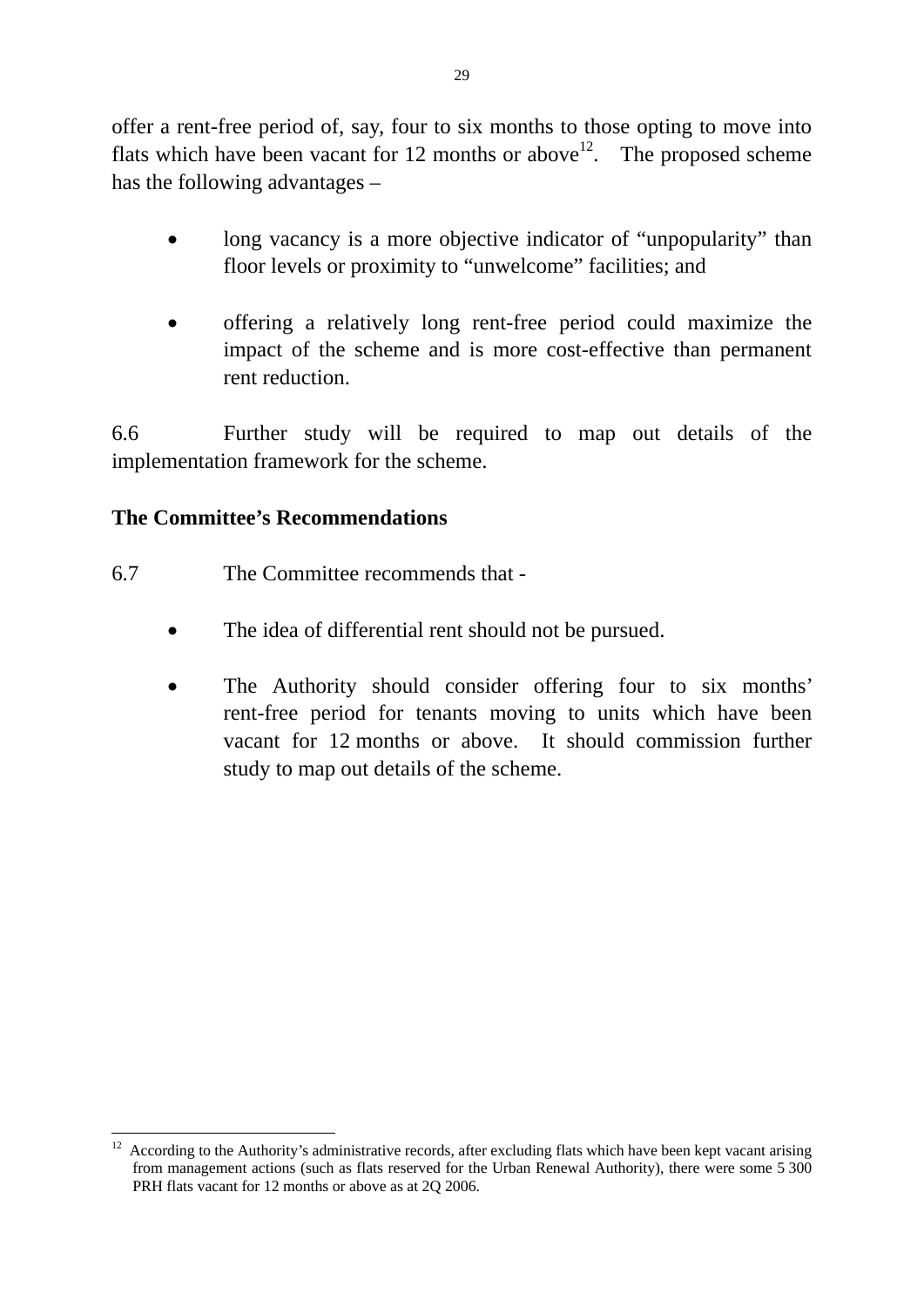# **Chapter 7 - RENT FIXING AND REVIEW CYCLES**

#### **Present Arrangements**

7.1 The Authority conducts two rent fixing exercises every year for newly completed PRH estates. On rent review, the Authority used to review the rent of PRH units in batches. Each batch comprised different number of units in different locations. In general, the rent of individual PRH units was reviewed every two years prior to 1998. Following the amendments to the Housing Ordinance that came into effect in March 1998, section 16(1A)(a) provides that any determination of variation of rent in a PRH estate shall only take effect at least three years from the date on which any immediately preceding determination came into effect. Having considered the then prevailing circumstances, the Authority decided to defer all the rent review exercises since 1999.

#### **Rent Fixing**

7.2 Public consultation generated limited discussion on this subject. Given the staggered completion of new PRH estates, the Committee considers that the current arrangement of conducting two rent fixing exercises each year should continue in order to ensure that a proper rent schedule is fixed for new estates prior to intake of tenants.

#### **Rent Review Cycle**

7.3 Responses from public consultation on how frequent the Authority should review PRH rent were divided. Overall more people expressed a preference for a longer rent review cycle, such as three years, on the ground that it would provide tenants with a stronger safeguard against frequent rent increase. There was also considerable support for a two-year cycle to avoid drastic rent adjustments accumulated over a long period of time.

7.4 The Committee has considered carefully both sides of the arguments. It is concerned that the cumulative effects of the changes in the income index, which would be used to guide rent adjustments, over a relatively long period of three years may result in a large degree of rent adjustments to which tenants may find it difficult to adapt. On balance, it maintains its views that a shorter rent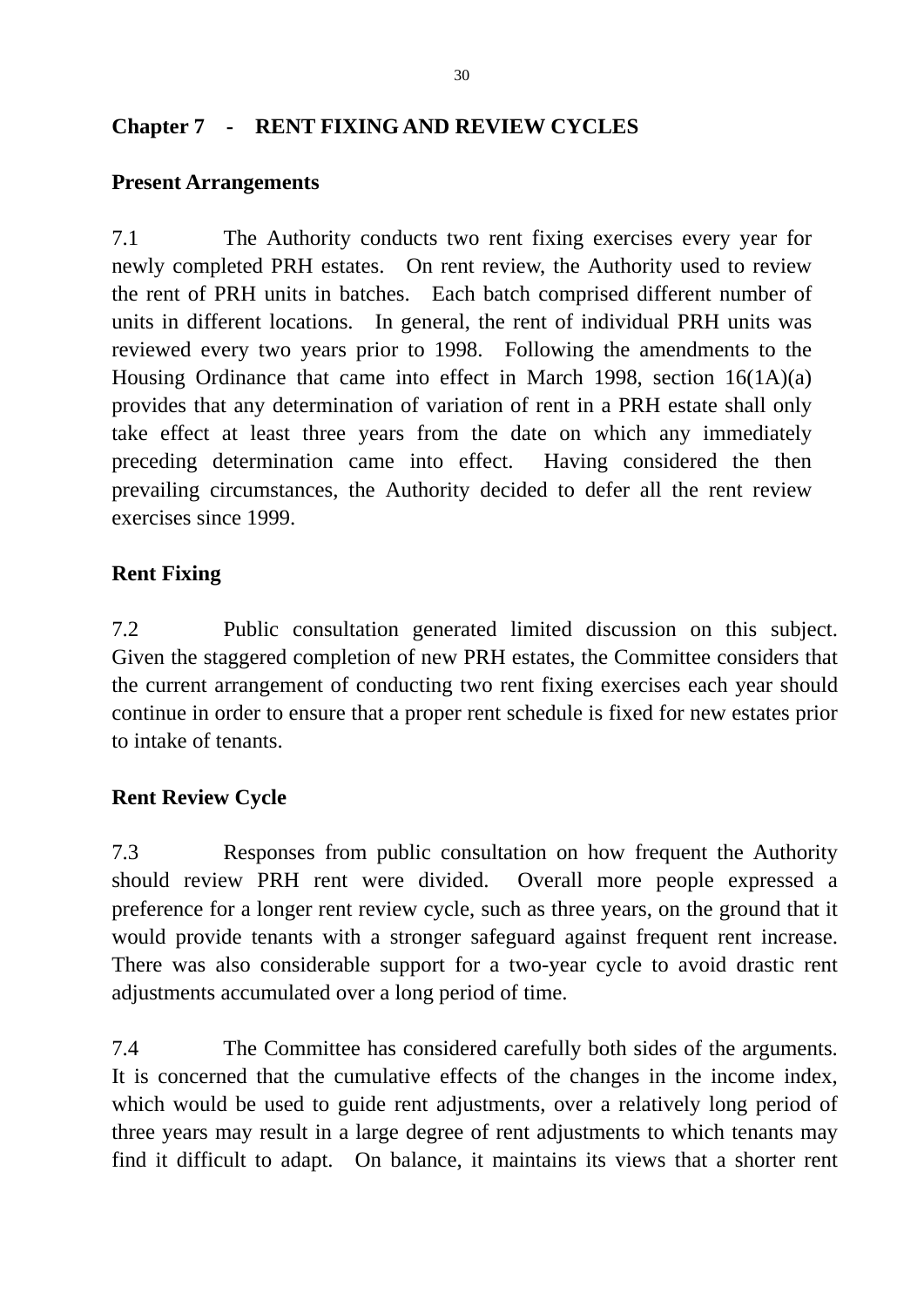review cycle of two years should be adopted. This would help achieve a more moderate rent adjustment in every review and allow the Authority to react more quickly to changes in socio-economic circumstances.

# **Coverage of PRH for Rent Review**

7.5 Under the proposed income-based rent adjustment mechanism, rent would be adjusted with reference to the income index of PRH households, which should move in tandem with the general performance of the economy. Accordingly, the index so derived, and hence the rate of rent adjustments that follows, would vary at different points in time. The past practice of reviewing the rent of PRH units in different batches may give rise to a less than equitable situation in which the rent of a batch of units could be adjusted downwards in one year due to a drop in household income, whereas the rent of another batch of units to be reviewed in the next year could be raised when household income records an increase.

7.6 To avoid potentially inequitable treatment to different tenants, the Committee reaffirms its proposal set out in the Consultation Paper that the rent of the entire PRH stock should be reviewed and adjusted in one  $\text{go}^{13}$ . All tenants would then receive the same treatment and have their rent adjusted by the same rate. Public consultation demonstrated support for this approach.

#### **Legislative Amendments**

7.7 Section 16(1A)(a) of the Housing Ordinance provides that any determination of variation of rent of land in a PRH estate shall only take effect at least three years from the date on which any immediately preceding determination in respect of the same such class of land came into effect. To allow for the operation of a biennial rent review cycle, this provision in the Housing Ordinance will have to be suitably amended.

<sup>&</sup>lt;u>.</u>  $13$  For new estates subject to the first rent review since completion, their first rent review cycle may be shorter than two years to tie in with the review cycle for the entire PRH stock.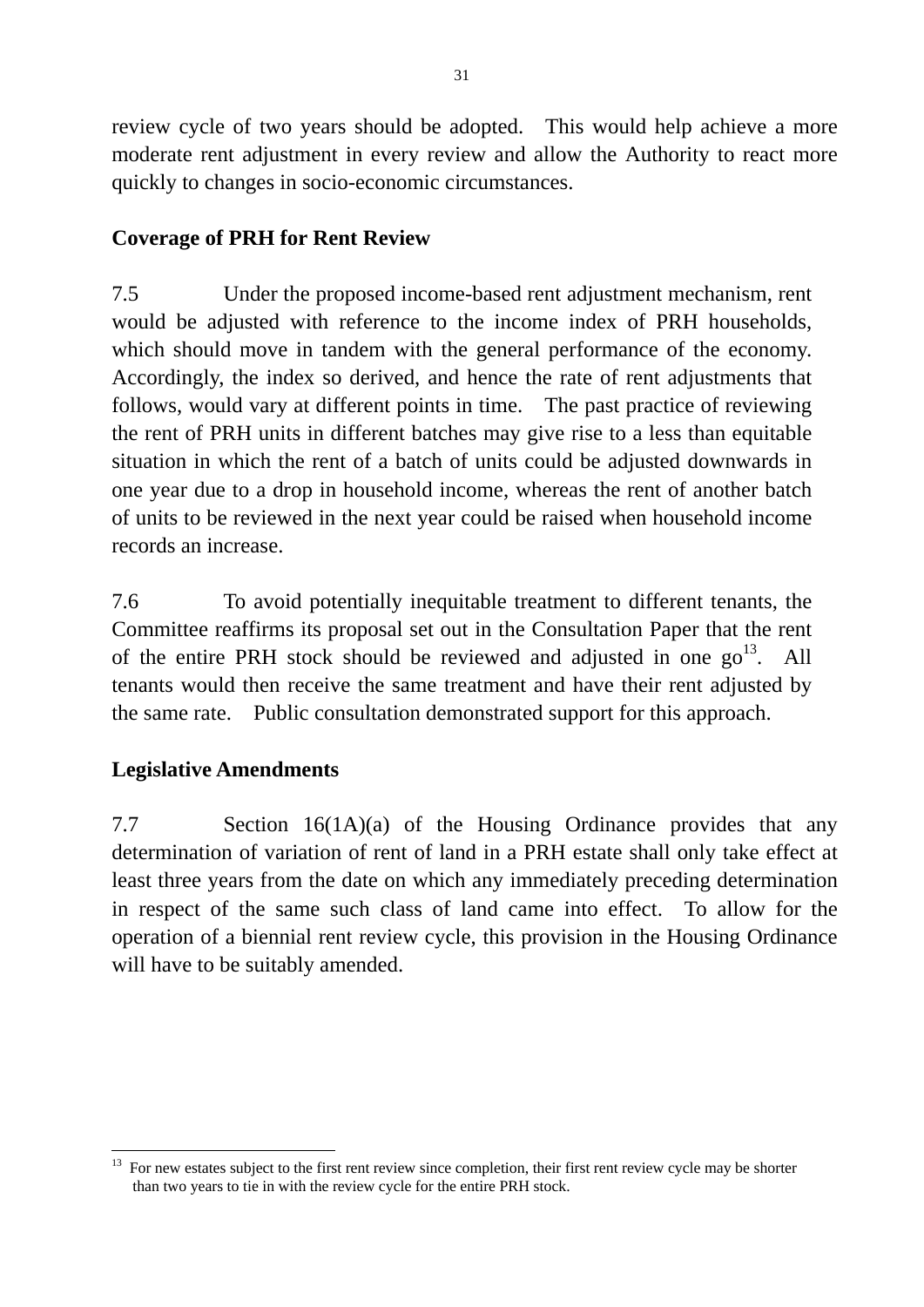#### **The Committee's Recommendations**

- 7.8 The Committee recommends that
	- The current arrangement of having two rent fixing exercises for newly completed estates every year should be maintained.
	- A biennial rent review cycle should be adopted. Suitable amendments to the Housing Ordinance will be required to enable the introduction of a biennial rent review cycle.
	- The rent of all PRH units should be reviewed in one go.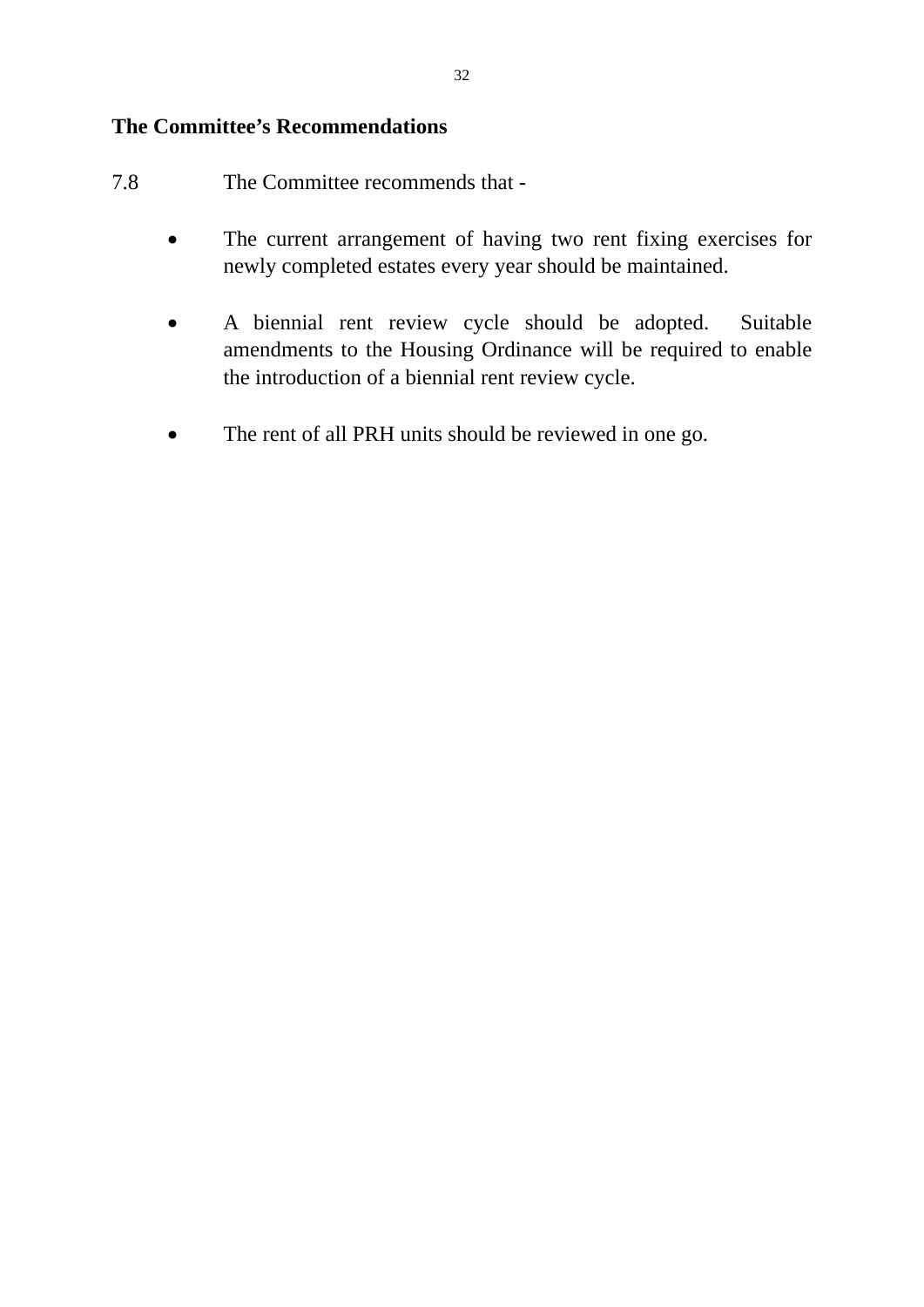# **Chapter 8 - EXCLUSIVE VS INCLUSIVE RENT**

# **Existing Arrangements**

8.1 Prior to 1980, rent for public housing estates were exclusive of rates<sup>14</sup>. In 1980, the Authority decided to collect rent inclusive of rates for all of its estates to address the concern that it was imposing too frequent rent adjustments due to increases in rates. In addition to rates, PRH rent also covers management costs and maintenance expenses.

8.2 The major drawback of this system of "all-inclusive rent" is that the public at large and PRH tenants in particular are not fully aware of the various components underlying the rent so charged. Nor do they understand that the "net rent" collected by the Authority, after deducting rates, management costs and maintenance expenses, are far lower than the "nominal rent" they pay.

# **Exclusive Rent**

8.3 The Committee has examined the case for charging net rent exclusive of rates and management expenses. Setting rent on an exclusive basis will more accurately reflect the Authority's rental charges. Tenants would better understand the operating and management costs of PRH and the amount of housing subsidies they are receiving. Any rent variations will no longer be distorted by adjustments in the amount of rates payable to Government which is beyond the Authority's control.

8.4 The Committee, however, is concerned about the practical difficulties for charging rent separately from rates and management fees. For instance, the existing tenancy agreement provides for the charging of rent inclusive of rates and management fees. Persuading the existing 645 000 PRH tenants to accept and sign a new tenancy agreement providing for charging net rent exclusive of rates and management fees would be a formidable task. Assessing the ratable values of all the existing PRH units is also a very complex and time consuming exercise. From tenants' perspective, separating the payment of rates and management fees from rent is likely to cause inconvenience.

<sup>1</sup> <sup>14</sup> Except for Group B Estates and Former Government Low Cost Housing Estates.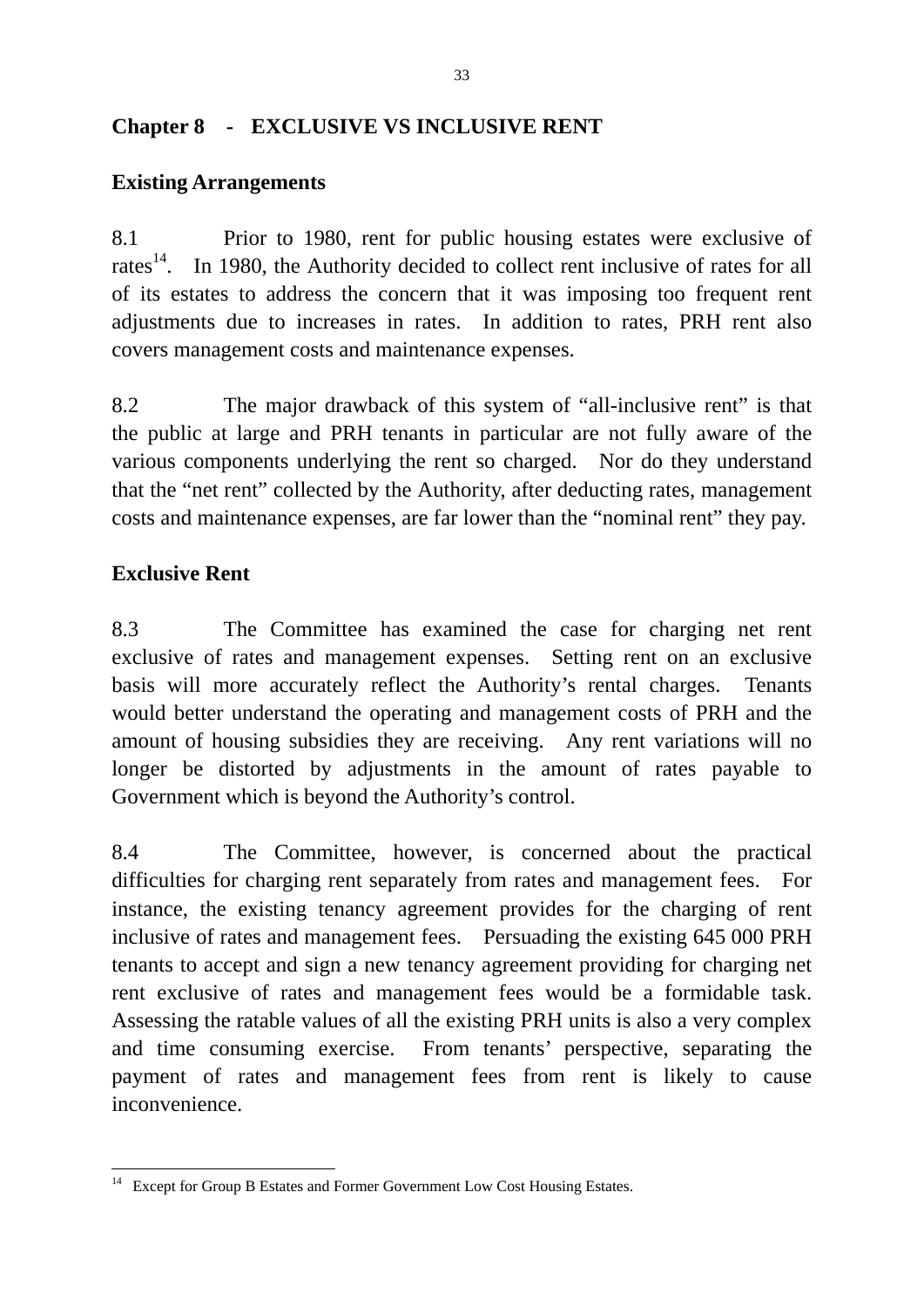## **An Alternative Option to Enhance Transparency**

8.5 The majority of the public views received expressed reservation about the idea of separating the collection of rates and management fees from PRH rent. Taking account of the public responses and all the practical constraints, the Committee reaffirms that a more viable and pragmatic alternative is to continue to charge all-inclusive rent but issue an annual statement to tenants setting out the rental components, including the amount of rates, management fees and net rent charged by the Authority. This should serve the purpose of enhancing transparency without causing inconvenience to tenants. As regards the evaluation of management fees, they should cover such expenditure items as security, cleansing, minor maintenance and improvement works in common with private sector practice.

# **The Committee's Recommendations**

- 8.6 The Committee recommends that
	- The Authority should continue to collect rent inclusive of rates and management fees.
	- The Authority should issue an annual statement to tenants setting out the amount of rates and management fees included in the latter's rental payment to enhance transparency.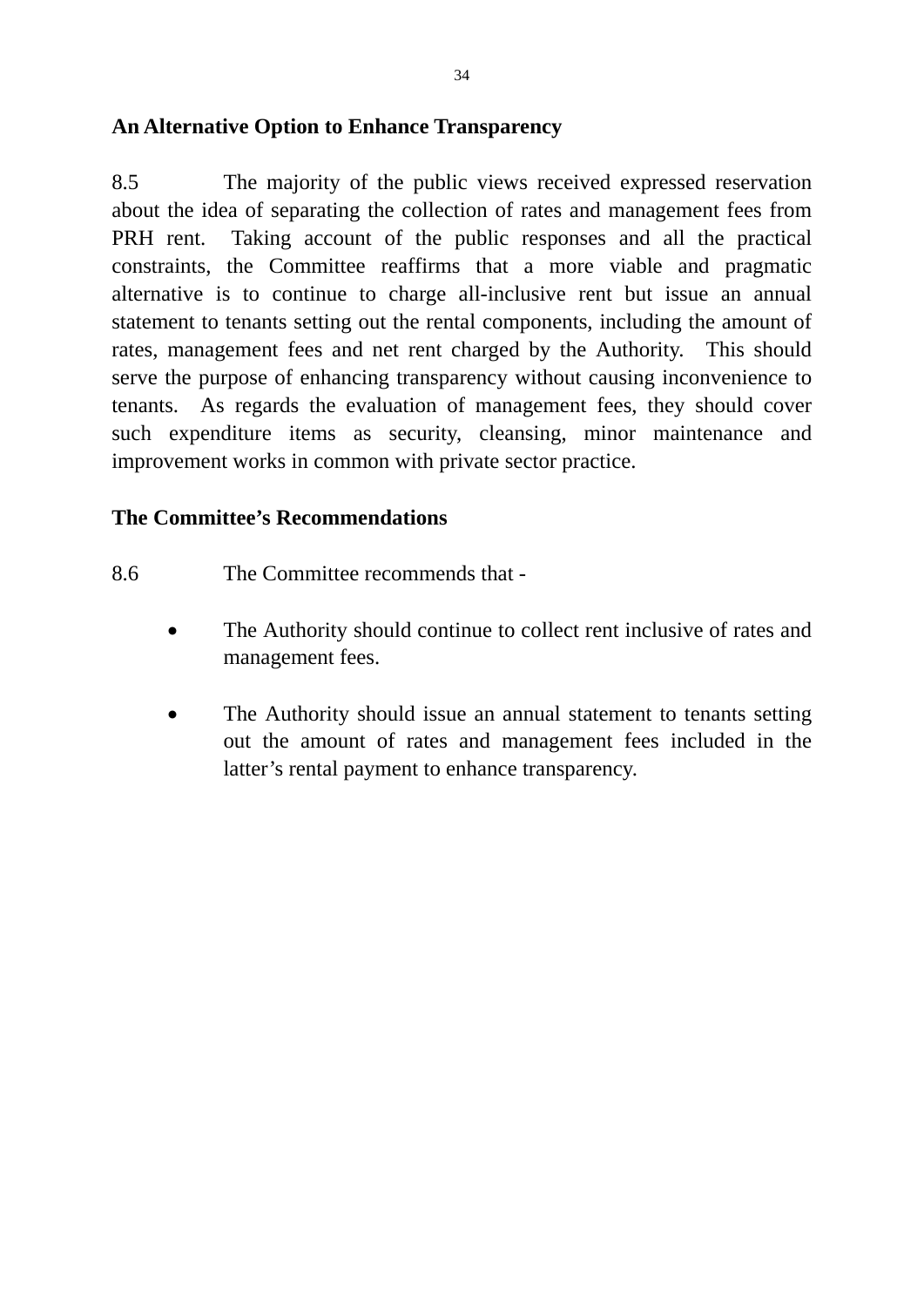# **Chapter 9 - FIXED-TERM TENANCY**

# **Existing Tenancy Arrangements**

9.1 Since the development of public housing in 1954, all PRH units are let on a month-to-month term until termination by notice in accordance with the provisions of the tenancy agreement or the Housing Ordinance. Monthly tenancy provides the Authority with a high degree of flexibility in enforcing management actions and effecting rent adjustments.

9.2 It is clear that monthly tenancy does not confer any legal right on the tenants to perpetuate their stay in PRH. However, the apparent lack of an established mechanism to review and renew the tenancy agreements has been criticized for giving tenants a false impression that their tenure would continue for as long as they wish.

# **Fixed-Term Tenancy**

9.3 The Committee has looked into the possibility of replacing the current monthly tenancy by fixed-term tenancy. The principal merit of fixed-term tenancy is that it will help get across a clear message to the tenants that enjoyment of public housing subsidies is by no means a perpetual right and PRH should only be provided to those in genuine need subject to periodic review of their eligibility.

9.4 Despite its potential benefits, fixed-term tenancy is inherently less flexible than monthly tenancy in respect of rent adjustments and tenancy enforcement. As the level of rent within the term of the tenancy has to be clearly prescribed in the tenancy agreement, it would also be difficult to fit a system of fixed-term tenancy into the proposed income-based rent adjustment mechanism. In addition, since PRH tenants have different intake dates, should fixed-term tenancy be introduced their tenancy agreements would expire on different dates. This would make it impossible to review and adjust the rent of all PRH units in one go as proposed in Chapter 7.

9.5 Public responses on this subject were rather divided. On the whole, more people preferred to continue to adopt monthly tenancy. The Committee is of the view that the current system of monthly tenancy provides a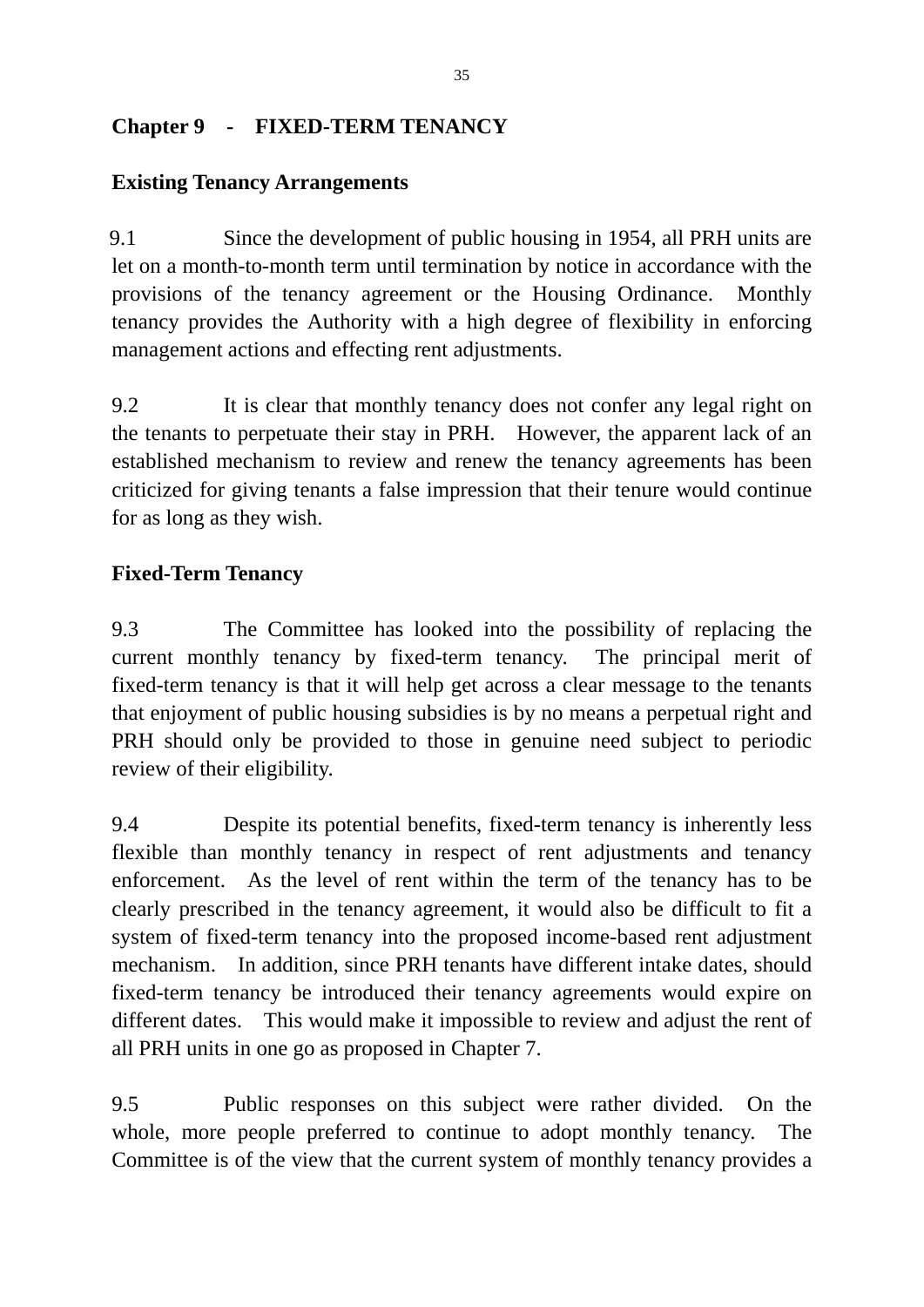flexible framework for the Authority to take effective tenancy enforcement actions and implement rent adjustments. Adopting fixed-term tenancy may compromise the Authority's flexibility in these important areas. There are already existing policies, namely, the Housing Subsidy Policy and Policy on Safeguarding Rational Allocation of Public Housing Resources, which specifically deal with the eligibility of sitting tenants to continue to stay in PRH. The Committee is of the view that, if necessary, a review of the relevant policy should be conducted to introduce changes to the eligibility criteria.

# **The Committee's Recommendations**

- 9.6 The Committee recommends that
	- The Authority should continue to adopt a system of monthly tenancy.
	- The issue of perpetual stay in PRH by tenants who are no longer in need of housing subsidies should be dealt with more effectively through a review of the Housing Subsidy Policy and the Policy on Safeguarding Rational Allocation of Public Housing Resources.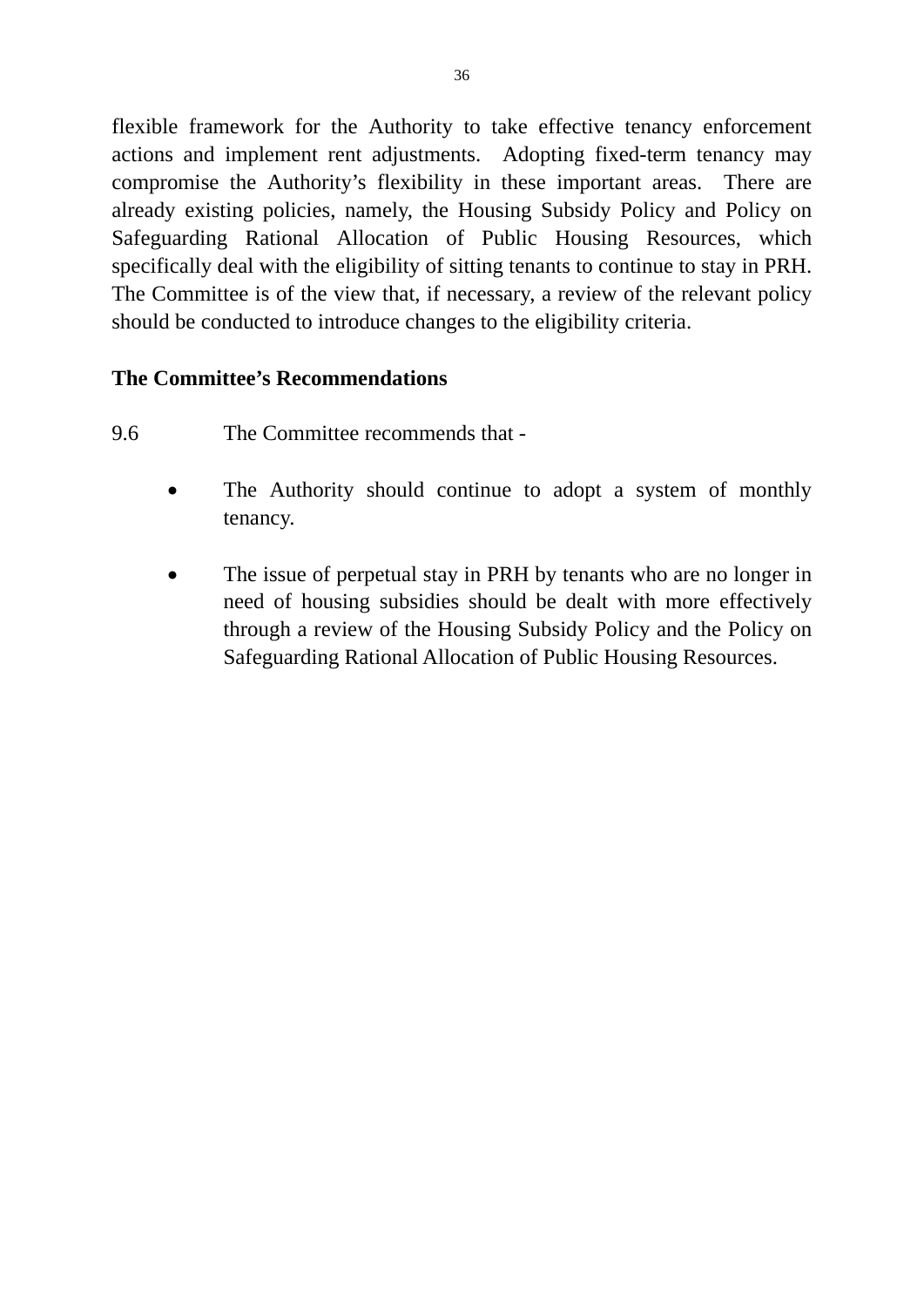# **CHAPTER 10 - RELATIONSHIP BETWEEN FLAT SIZE, RENT, AND TENANTS' AFFORDABILITY**

## **Flat Size and Rent**

10.1 Rent and tenants' affordability are closely related to flat size. There has been a marked improvement in tenants' living space in recent years. The average living space per person grew by 29% from 9.3  $m^2$  IFA in the third quarter of 1996 to  $12.0 \text{ m}^2$  IFA in the second quarter of 2006. For newly let units, it further reached  $12.3 \text{ m}^2$  IFA, exceeding the upper tier of the existing allocation standards of  $7 \text{ m}^2$  IFA per person by 76%. The sharp increase in average living space per person is mainly the result of the conversion of a significant number of surplus Home Ownership Scheme flats into PRH; increase in the number of one-person households who normally occupy more living space per person; demolition of smaller flats in old estates under the Comprehensive Redevelopment Programme; reduction in household size following moving out of family members, etc.

10.2 When tenants are allocated flats that far exceed the allocation standards, both their rental burden and the MRIR will increase. We reckon that the increase in the average living space per person has raised the average rent payable by PRH tenants by 29% over the past ten years. To address the problem, the Committee believes that the planning and allocation of PRH should follow more closely the established space allocation standards and the general trend towards formation of small households.

#### **The Committee's Recommendations**

- 10.3 The Committee recommends that
	- The Authority should follow the established allocation standards as far as possible.
	- The flat mix of new PRH projects should match as far as possible the household size of future tenants, and should be reviewed and adjusted as necessary.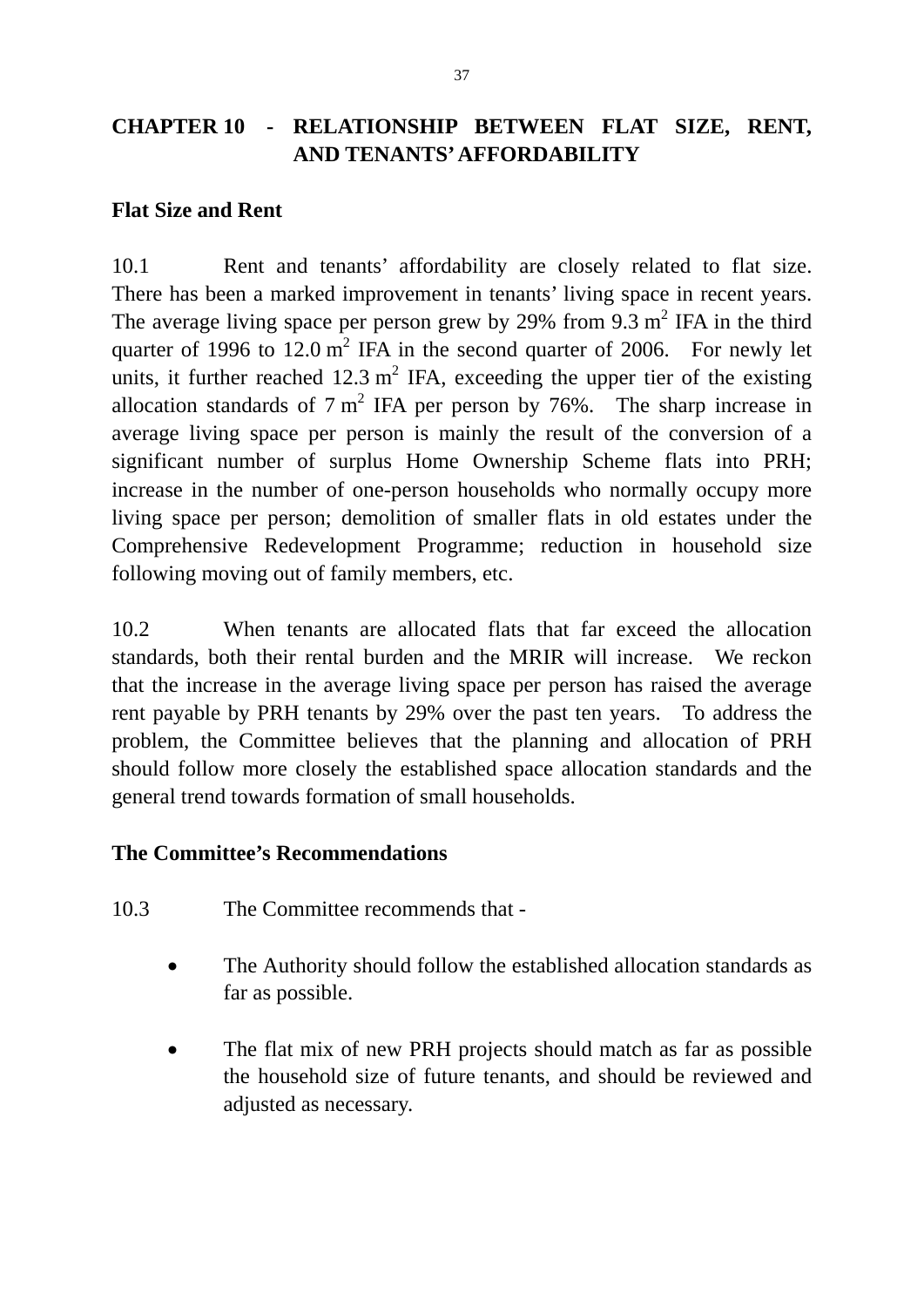# **Chapter 11 - RENT ASSISTANCE SCHEME**

# **Improvements to the Scheme**

11.1 The Rent Assistance Scheme was introduced in 1992 offering 50% rent reduction<sup>15</sup> to tenants facing temporary financial hardship. To provide timely relief to needy tenants, the Committee decided in 2002 to put its recommendations on improving the operation of the Scheme to the Authority in advance of other proposals covered by the current review. These improvements, endorsed by the Authority and took effect on 31 October 2002, include –

- Relaxing the eligibility criteria by reducing the income limits for elderly households from below 50% of the respective Waiting List Income Limits to below 60%, and lowering the rent-to-income ratio threshold from 25% to 20%.
- Allowing tenants affected by redevelopment to apply for rent assistance immediately upon being re-housed to new or refurbished flats.
- Extending the grace period for moving to cheaper flats from two to three years. Elderly households and households with disabled members will continue to be exempt from this requirement.

11.2 On 29 December 2005, the Subsidized Housing Committee further endorsed the following enhancements to the Rent Assistance Scheme, which took effect on 1 March 2006 -

- Offering 25% rent reduction to those non-elderly households with rent-to-income ratios exceeding 20% or with income below 60% of the Waiting List Income Limits.
- Lifting the requirement that applicants have to live in their flats for at least three years for tenants of older block types<sup>16</sup>.

<sup>1</sup> <sup>15</sup> Only 25% rent reduction was offered when the Scheme was first introduced in 1992. The extent of reduction was increased to 50% in 1995. Cumulatively the Rent Assistance Scheme has benefited 35 000 households since 1992. As at the second quarter of 2006, some 14 000 households were receiving rent

assistance under the Scheme.<br><sup>16</sup> Older block types cover those completed before 1992 and exclude all Harmony blocks and those converted from Home Ownership Scheme/Private Sector Participation Scheme/Buy-or-Rent Scheme.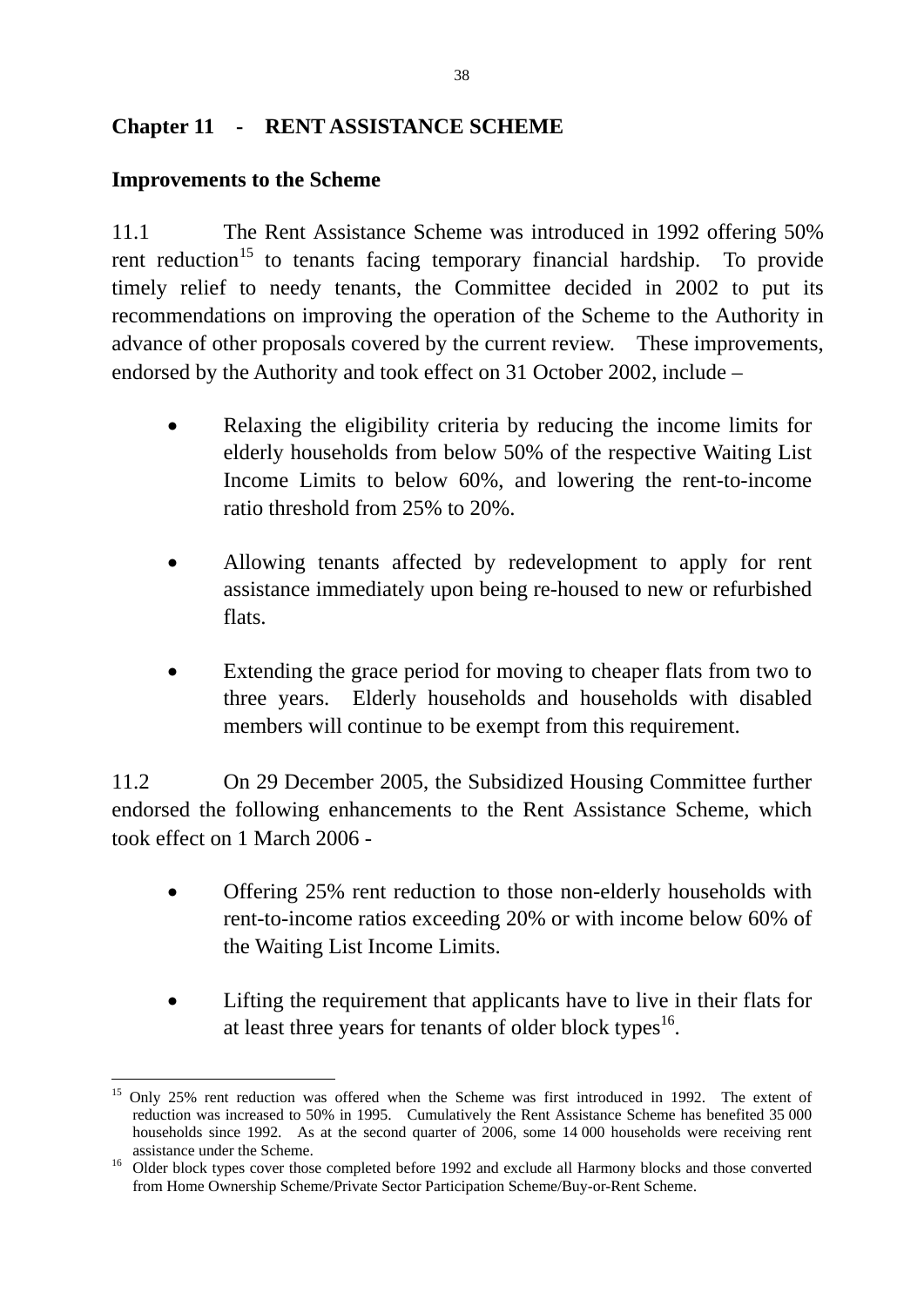## **Possible Areas for Further Improvements**

11.3 During the public consultation, some respondents requested further relaxation of the eligibility criteria of the Scheme. The Committee has carefully considered this suggestion. It notes that the Authority has taken major steps in recent years to enhance the operation of the Scheme. The recent relaxation to allow all tenants with rent-to-income ratio exceeding 20%, as opposed to 25% previously, to apply for rent reduction under the Scheme is a major step forward. It has effectively ensured that for the great majority of PRH households they would have to pay no more than 20% of their income as rent. To further enhance the effectiveness of the Scheme as an additional safety net for needy families, the Committee suggests that the Authority should step up publicity to enhance tenants' awareness of the Scheme and the procedures for application.

11.4 Another area which has been subject to frequent criticism is the requirement for non-elderly households to move to flats with lower rent if they wish to continue to receive rent assistance after a continuous period of three years. In order to uphold the principle of rational allocation of housing resources, the Committee considers that it is necessary to retain this provision. In practice, the Authority would consider carefully the actual circumstances of individual households to determine if they have to move to flats with cheaper rent in order to continue to receive rent assistance. Since the introduction of the Rent Assistance Scheme in 1992, only 23 families have been requested to move to more affordable flats in the same district. The Committee suggests that more detailed guidelines should be provided for frontline staff to follow, particularly over when and how the requirement to move to flats with lower rent should be applied.

#### **The Committee's Recommendations**

- 11.5 The Committee recommends that
	- The Authority should step up publicity on the Rent Assistance Scheme.
	- More detailed guidelines should be drawn up for frontline staff to follow, particularly concerning when and how the requirement to move to flats with lower rents should be applied.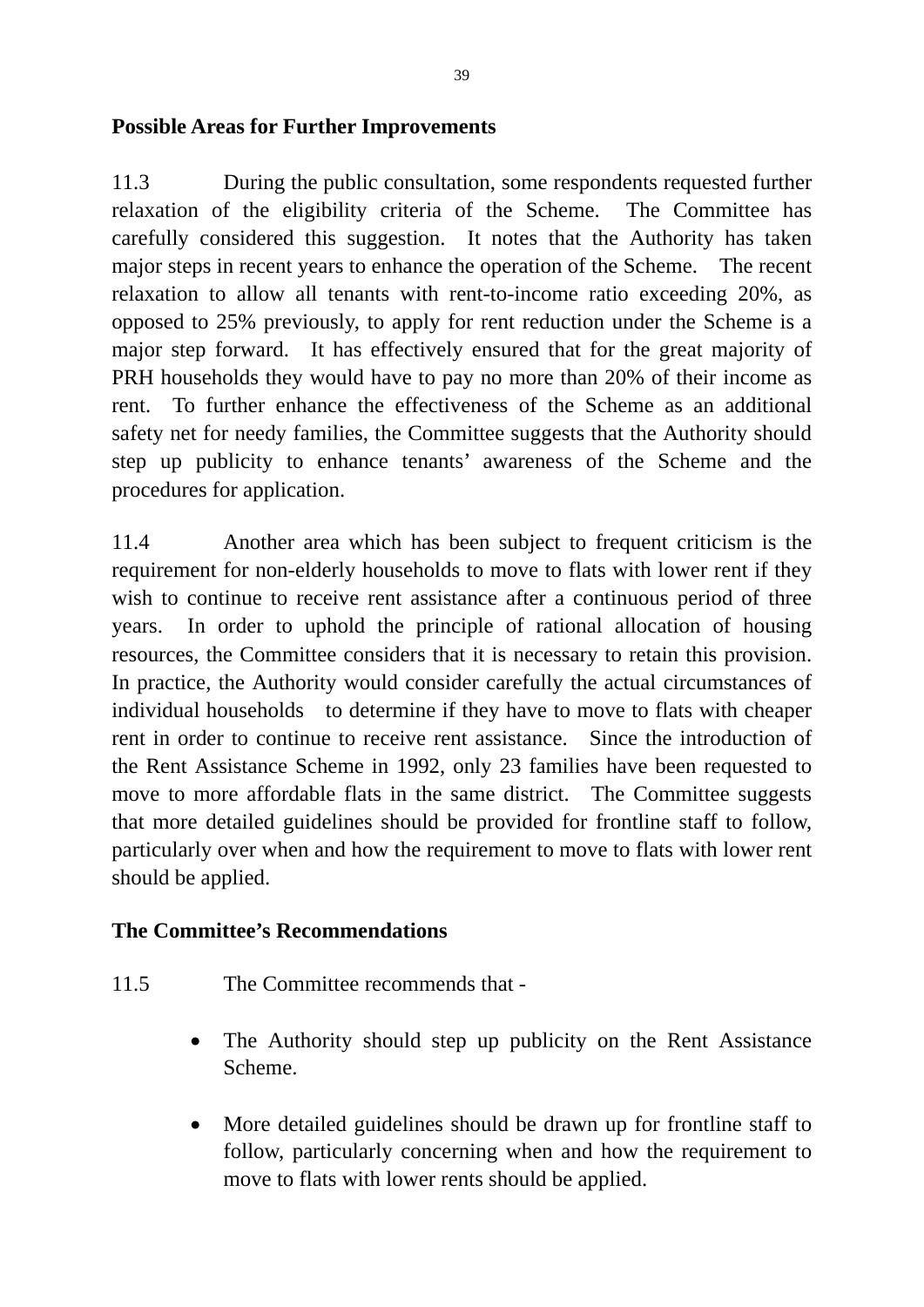## **Chapter 12 - SUMMARY OF RECOMMENDATIONS**

## **A New Rent Adjustment Mechanism**

- *The Authority should develop an income index tracking the movement in PRH tenants' household income to guide future rent adjustments.(paragraphs 4.3 to 4.5)*
- *The same income index should also be applied to guide the adjustments of the "best rent" for newly completed PRH estates.(paragraph 4.5)*
- *The Authority should adjust the existing PRH rent as well as the "best rent" for newly completed estates to provide an appropriate starting point for the proposed rent adjustment mechanism to operate fairly and effectively. Consideration could be given to determining the new rent level with reference to the extent of changes in the income index since 1997, i.e., an across the board rent reduction of 11.6%.(paragraphs 4.6 to 4.13)*
- *Legislative amendments to the Housing Ordinance should be introduced to remove the statutory MRIR cap to enable proper operation of the new rent adjustment mechanism.(paragraph 4.14)*
- *Should statutory effect be given to the new rent adjustment mechanism, the legislation should only set out the broad principles that PRH rent would be adjusted according to the changes in the proposed income index. (paragraphs 4.15 to 4.16)*
- *For compiling the income index, the Authority should operate its own system to collect more reliable household income data through a mandatory declaration system. Consideration could also be given to engaging an independent party to compile the income index.(paragraphs 4.17 to 4.18)*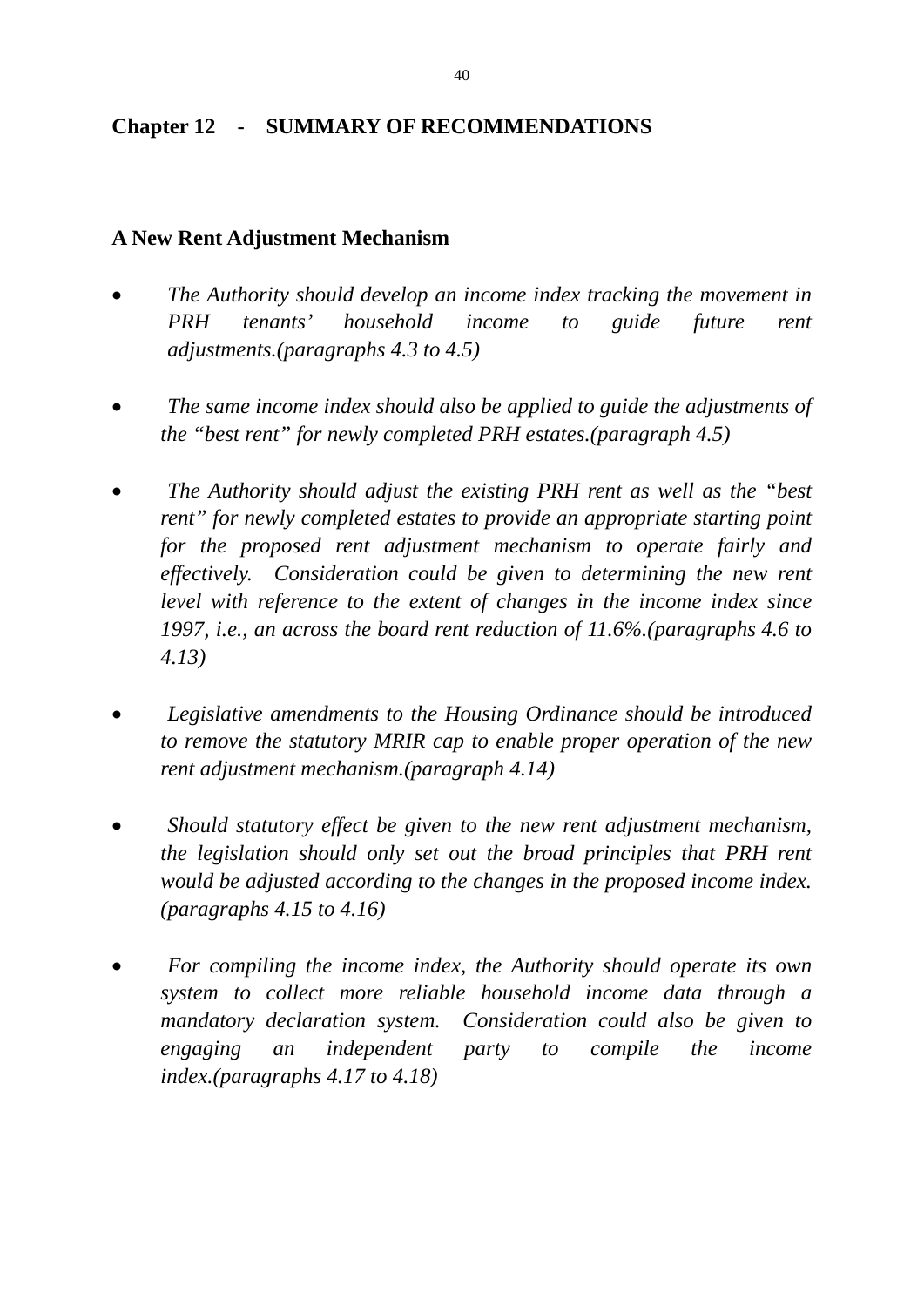# **Measure of Affordability**

- *The MRIR should continue to be used as an affordability indicator but not a mechanism to determine rent adjustments. Legislative amendments should be introduced to remove the provisions concerning the MRIR from the Housing Ordinance.(paragraphs 5.1 to 5.2 and 5.16)*
- *The assessment of the MRIR should be improved by* 
	- › *the Authority collecting income data from sampled households through a mandatory declaration system; and*
	- › *excluding both CSSA households and additional-rent payers from the MRIR calculation. (paragraphs 5.7 to 5.12)*
- *Rates and managements fees should continue to be included in the MRIR calculation.(paragraph 5.13)*
- *The Authority should continue to adopt the MRIR benchmarks of 15%*  and 18.5% for the respective allocation standards of 5.5  $m^2$  IFA and 7  $m^2$ *IFA per person.(paragraphs 5.14 to 5.15)*

# **Differential Rent**

- *The idea of differential rent should not be pursued.(paragraphs 6.3 to 6.4)*
- *The Authority should consider offering four to six months' rent-free period for tenants moving to units which have been vacant for 12 months or above. It should commission further study to map out details of the scheme.(paragraphs 6.5 to 6.6)*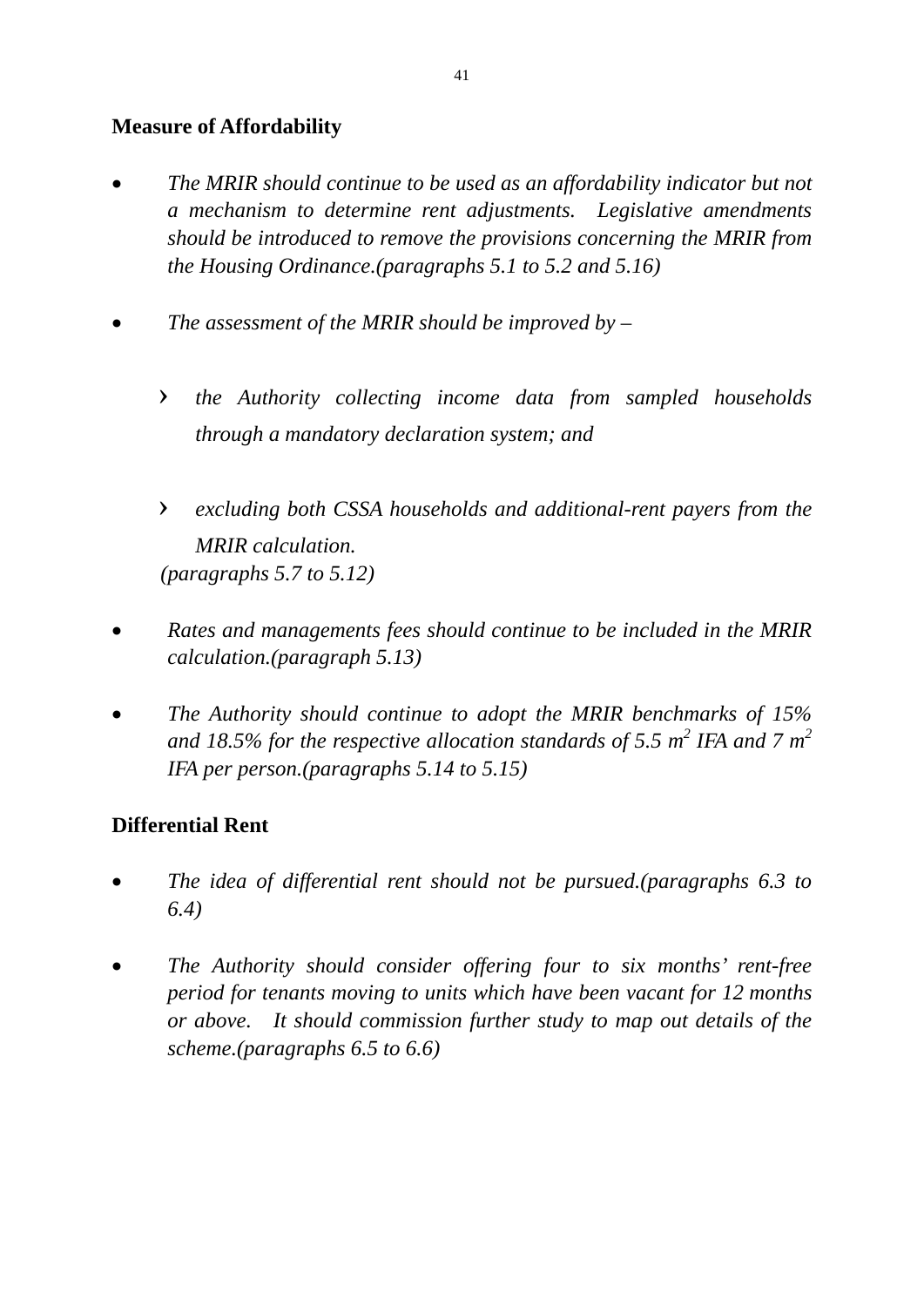# **Rent Fixing and Review Cycles**

- *The current arrangement of having two rent fixing exercises for newly completed estates every year should be maintained.(paragraph 7.2)*
- *A biennial rent review cycle should be adopted. Suitable amendments to the Housing Ordinance will be required to enable the introduction of a biennial rent review cycle.(paragraphs 7.3 to 7.4 and 7.7)*
- *The rent of all PRH units should be reviewed in one go.(paragraphs 7.5 to 7.6)*

# **Exclusive vs Inclusive Rent**

- *The Authority should continue to collect rent inclusive of rates and management fees.(paragraphs 8.3 to 8.5)*
- *The Authority should issue an annual statement to tenants setting out the amount of rates and management fees included in the latter's rental payment to enhance transparency.(paragraph 8.5)*

#### **Fixed-Term Tenancy**

- *The Authority should continue to adopt a system of monthly tenancy.(paragraphs 9.3 to 9.5)*
- *The issue of perpetual stay in PRH by tenants who are no longer in need of housing subsidies should be dealt with more effectively through a review of the Housing Subsidy Policy and the Policy on Safeguarding Rational Allocation of Public Housing Resources.(paragraph 9.5)*

#### **Relationship between Flat Size, Rent, and Tenants' Affordability**

- *The Authority should follow the established allocation standards as far as possible.(paragraphs 10.1 to 10.2)*
- *The flat mix of new PRH projects should match as far as possible the household size of future tenants, and should be reviewed and adjusted as necessary.(paragraphs 10.1 to 10.2)*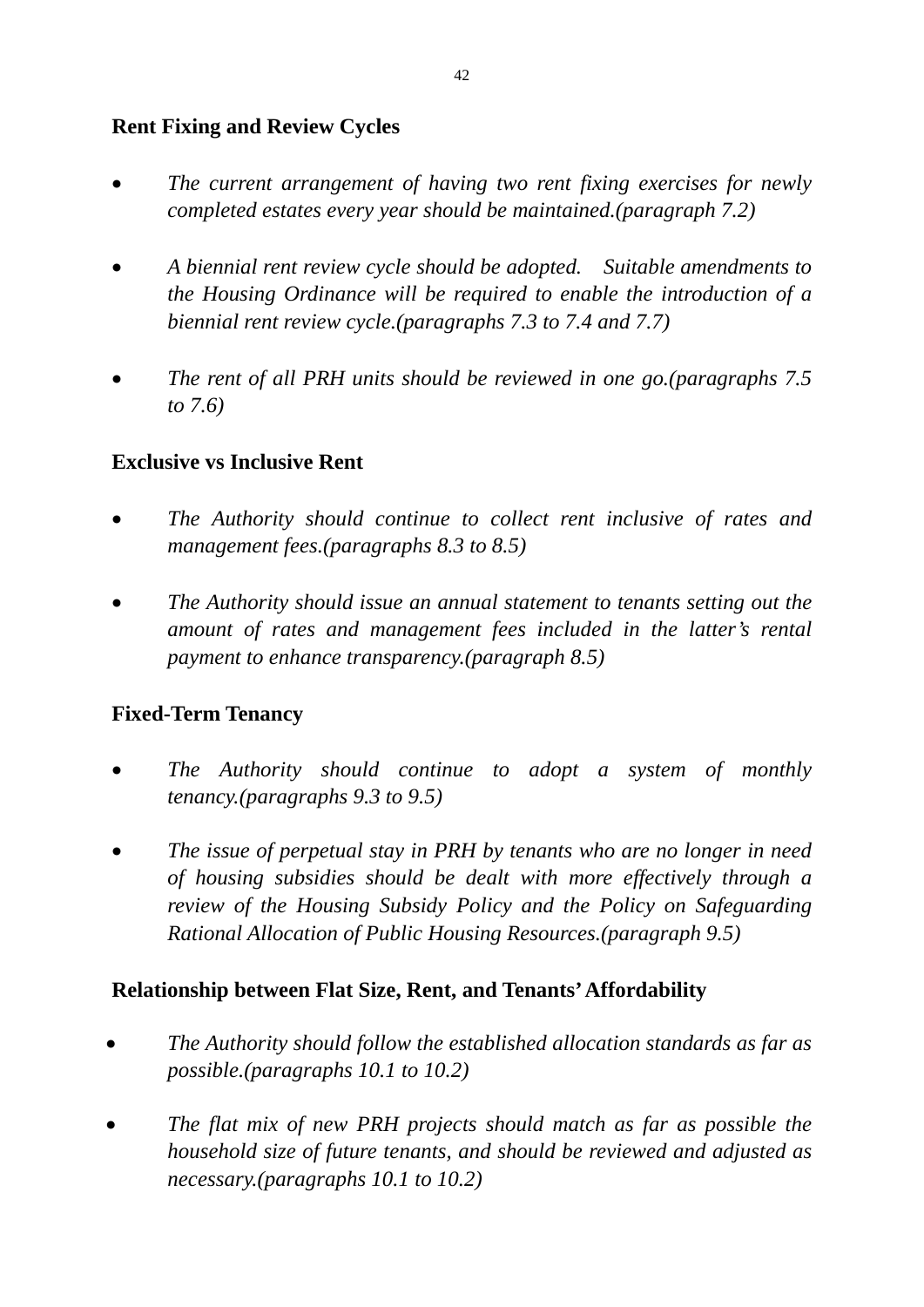## **Rent Assistance Scheme**

- *The Authority should step up publicity on the Rent Assistance Scheme.(paragraph 11.3)*
- *More detailed guidelines should be drawn up for frontline staff to follow, particularly concerning when and how the requirement to move to flats with lower rents should be applied.(paragraph 11.4)*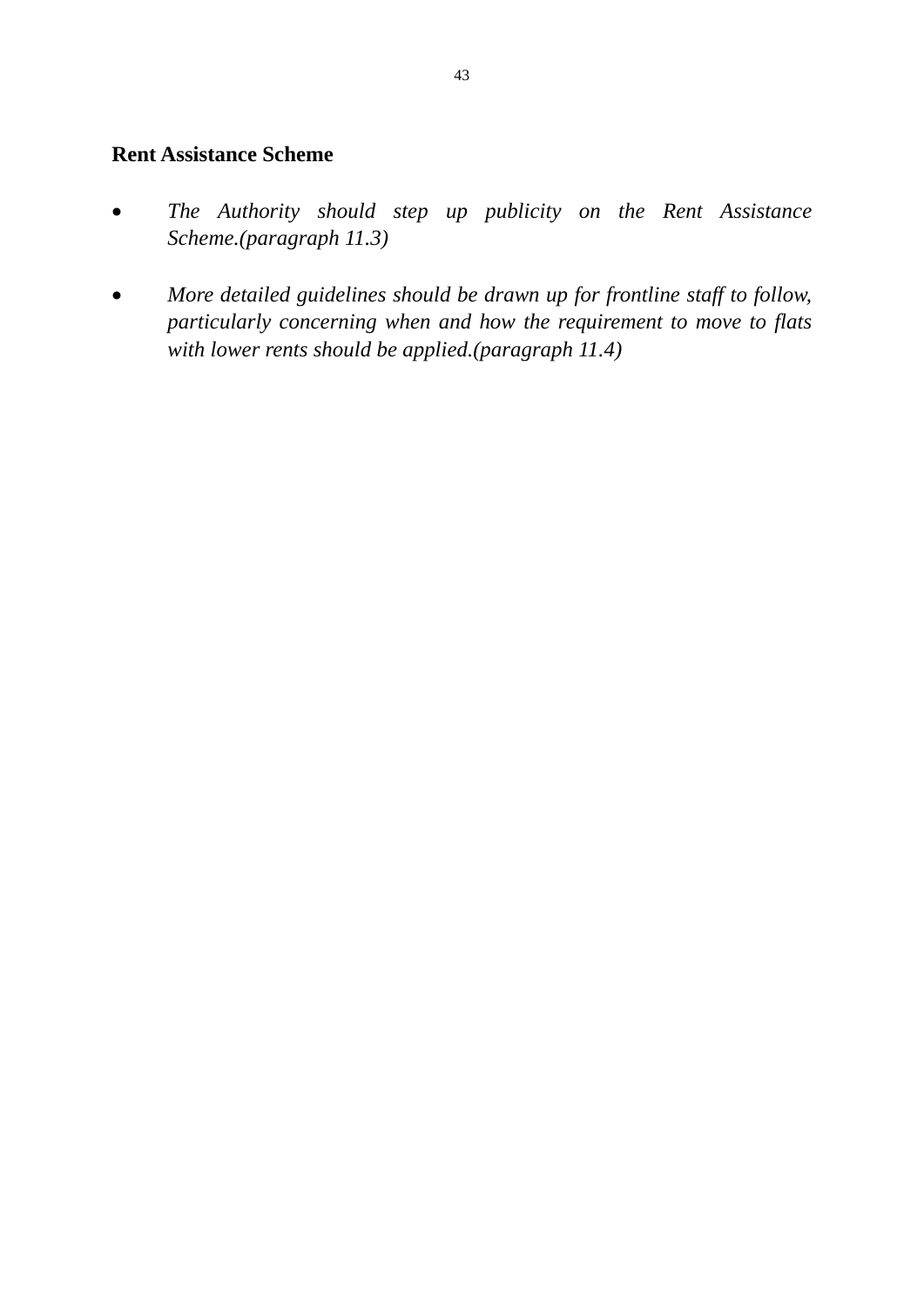#### **Hong Kong Housing Authority Ad Hoc Committee on Review of Domestic Rent Policy**

#### **Membership**

Chairman Mr NG Shui-lai, BBS, JP

Members Mr Walter CHAN Kar-lok, SBS, JP

Mr CHAN Bing-woon, SBS, JP

Dr LAU Kwok-yu, JP (from March 2001 to March 2002)

Mr WONG Kwun, BBS

Mr KWOK Kwok-chuen, BBS (from March 2001 to December 2003)

Ms LUI Lai-bing

Director of Housing, or his representative

Principal Assistance Secretary, Housing Bureau or his representative (from March 2001 to July 2002)

Secretary Senior Administrative Officer (Strategic Planning) 2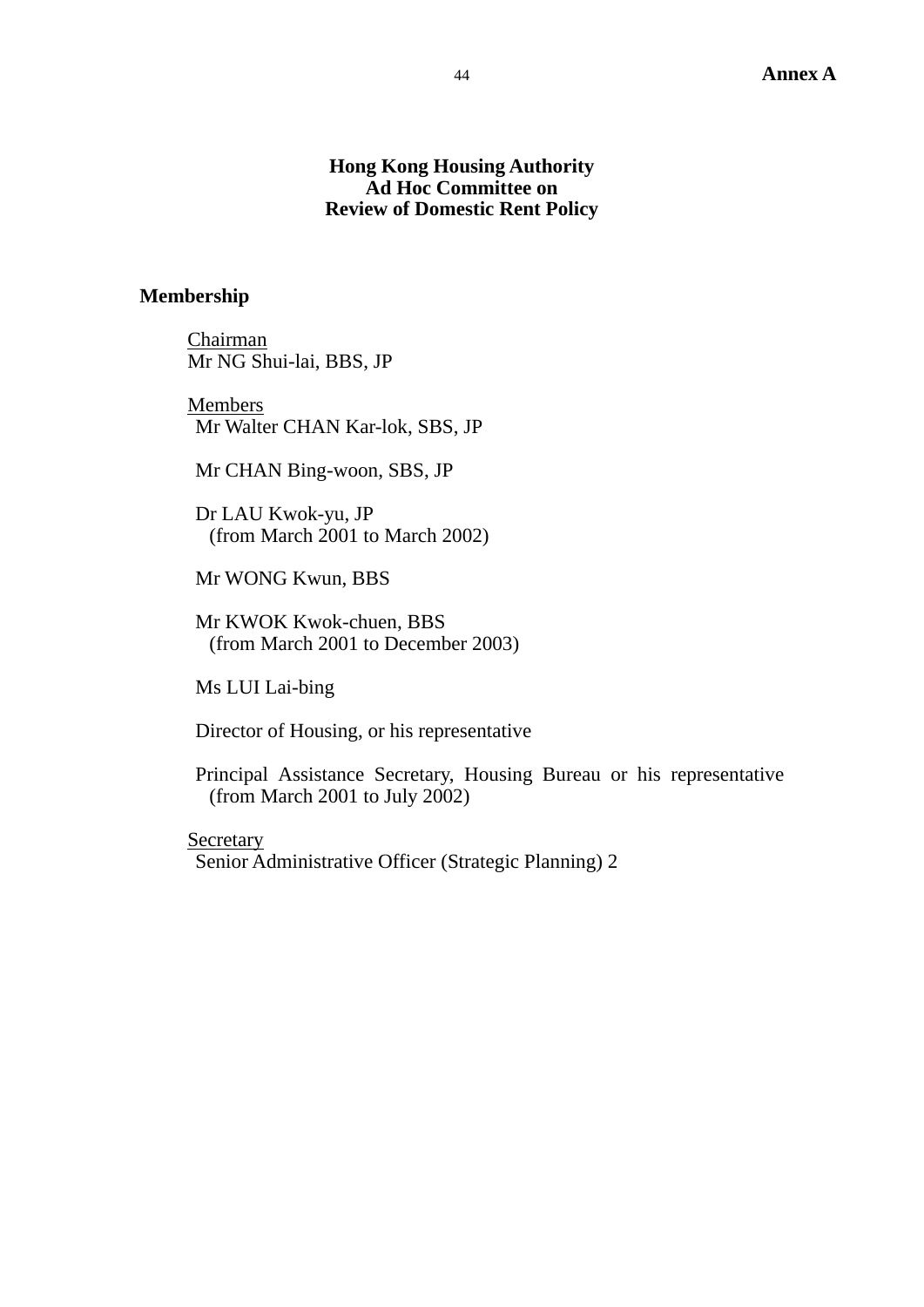#### **Terms of Reference**

 Having regard to the evolving profile of both tenants and rental housing stock under the Housing Authority, the Committee should –

- (a) review the current domestic rent policy, taking into account
	- (i) the need to reflect tenants' affordability while ensuring public housing subsidy is given in relation to need;
	- (ii) the existing legislative provisions of having a 10% cap of the MRIR after rent adjustment as stipulated in the Housing Ordinance; and
	- (iii) the financial performance of the rental business.
- (b) consider whether there should be changes to the domestic rent policy in respect of, but not limited to, the following issues –
	- (i) methodology for assessing tenants' affordability;
	- (ii) financial assistance for tenants in need;
	- (iii) composition of PRH rents; and
	- (iv) rent fixing and review mechanism.
- (c) consult the public on any proposed changes and to make recommendations on necessary changes to the Authority with reference to the views of the public.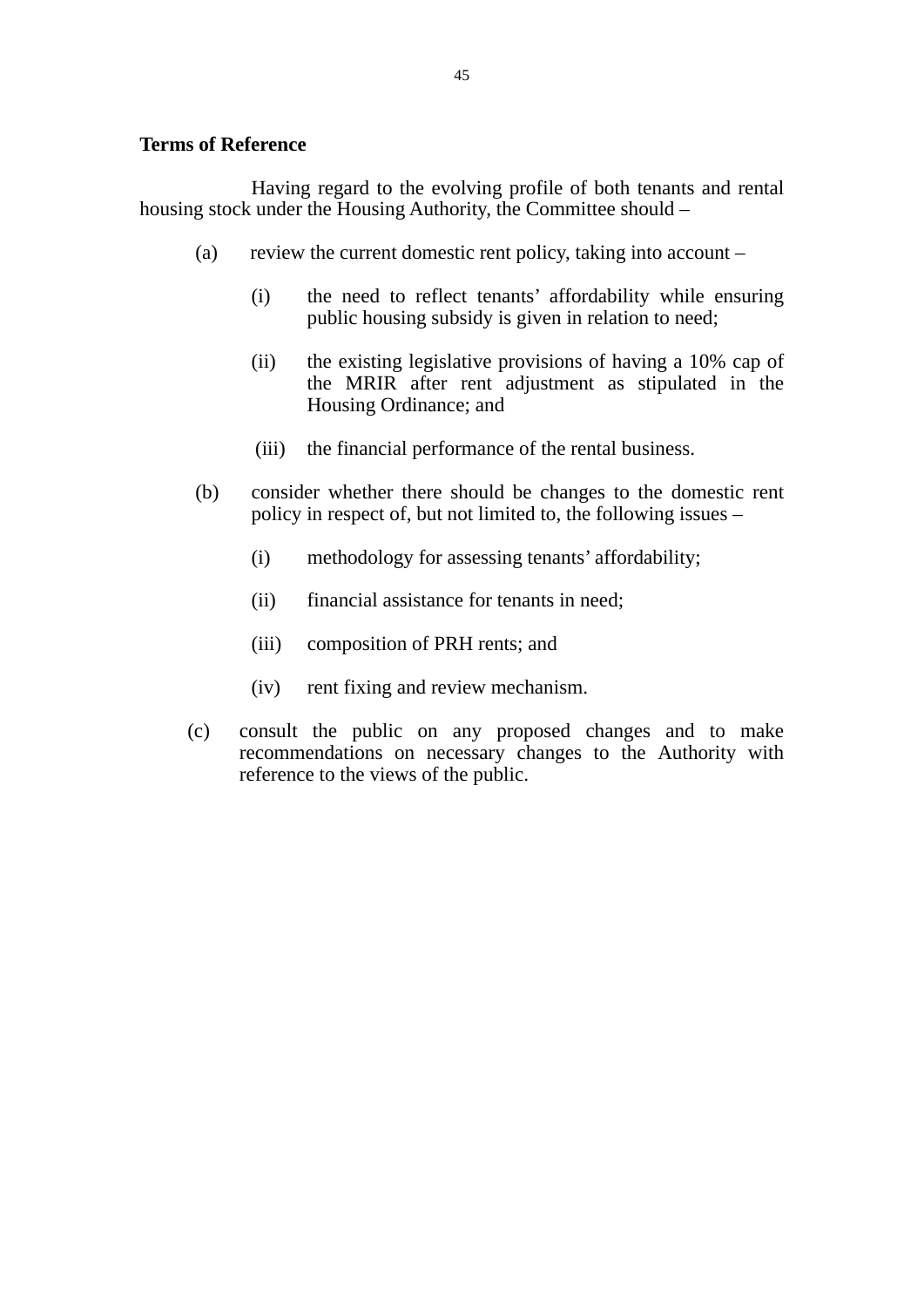**Annex B** 

# **REVIEW OF DOMESTIC RENT POLICY**

# **SUMMARY OF PUBLIC RESPONSES**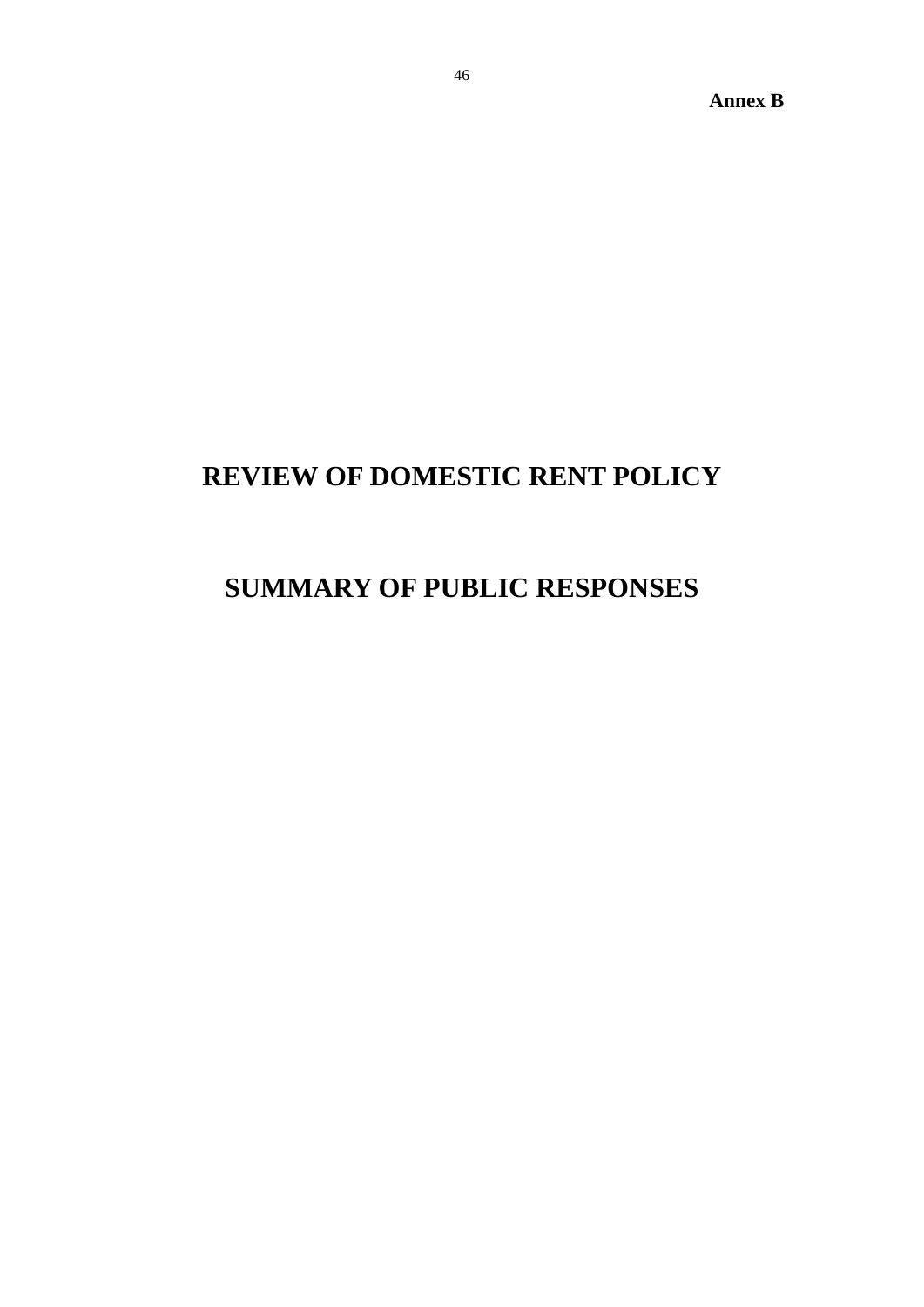#### **INTRODUCTION**

1. On 9 March 2006, the Authority published a Consultation Paper setting out the initial findings of the Committee. The three-month consultation closed on 9 June 2006. This report provides a summary and analysis of the responses to the Consultation Paper.

#### **Written Submissions**

2. We received a total of 425 written submissions (including those making their submissions through Legislative Council and District Councils). Of these, 70 were submitted by organizations and 355 by individuals. There are 21 submissions which have contents outside the scope of the rent policy review. These include, for example, enquiries about the eligibility criteria of the rental assistance scheme, reporting of cases suspicious of abusing public housing resources and requests for transfer, etc. It should also be noted that there are 33 identical copies of submissions issued by the same organizations or persons. Separately, we received ten late submissions<sup>17</sup> after the close of the consultation. In addition, we also received 27 submissions referred by the Office of the Chief Executive. The Committee has noted the contents of these submissions.

3. Except for those not related to the review, all submissions (including identical and late submissions) are posted on the Authority's website (http://www.housingauthority.gov.hk) for public inspection. The public can also inspect the submissions at the Housing Department.

#### **Forums and Meetings Attended**

1

4. Members of the Committee and Housing Department's representatives attended a total of 106 forums/meetings in connection with the consultation exercise. Details are set out below –

 $17$  The cut-off time of the consultation period for submissions through the designated fax number and email address is before mid-night of 9 June 2006, and for submissions through mail is on or before 10 June 2006 (according to the date chop shown on the envelope).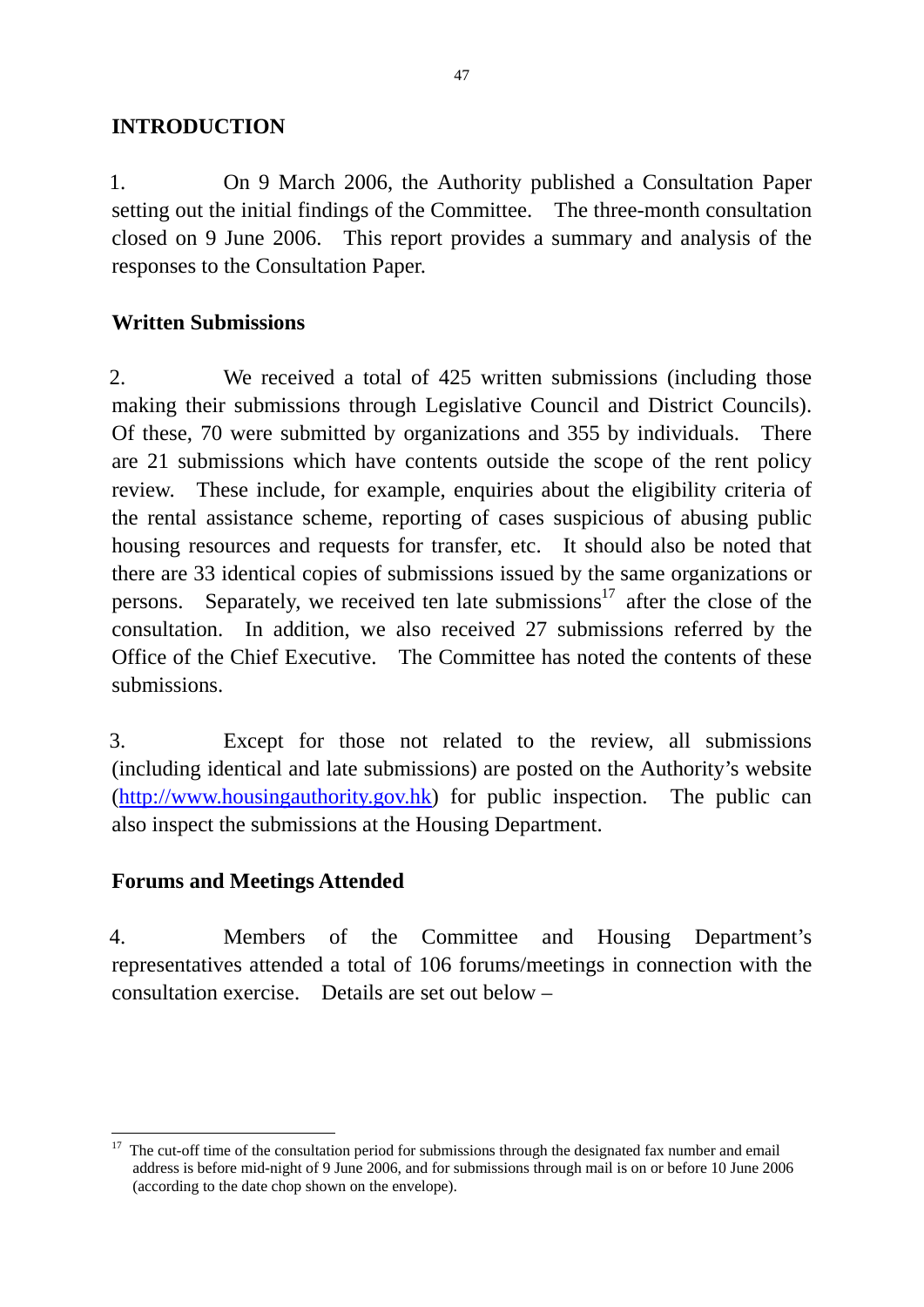| Public forums organized by Housing Department             | Total |
|-----------------------------------------------------------|-------|
| Local forums organized by outside parties                 | 64    |
|                                                           |       |
| <b>Legislative Council Panel on Housing Meetings</b>      |       |
| <b>District Council Meetings</b>                          | 18    |
| Meetings with political parties/interest groups/academics | 16    |

 **106**

#### **Public Affairs Forum**

5. We posted the Consultation Paper on the on-line Public Affairs Forum<sup>18</sup> of the Home Affairs Bureau for discussion by forum members. A total of 82 messages were received. A summary is at **Appendix I**.

#### **Telephone Opinion Survey**

1

6. We also commissioned an independent consultancy firm to conduct a telephone opinion survey to gauge the opinions of the community at large. The field work was conducted between 27 March 2006 and 10 May 2006. A sample of 5 381 households was randomly selected with 3 011 of them successfully interviewed. A summary of the survey findings is at **Appendix II**.

 $18$  The Public Affairs Forum is a consultative forum established in 2005 by the Home Affairs Bureau to advise Government on major public issues in Hong Kong. It currently comprises about 520 members who are mainly salaried employees from the business, professional and academic fields who have attained tertiary education level or obtained professional qualifications.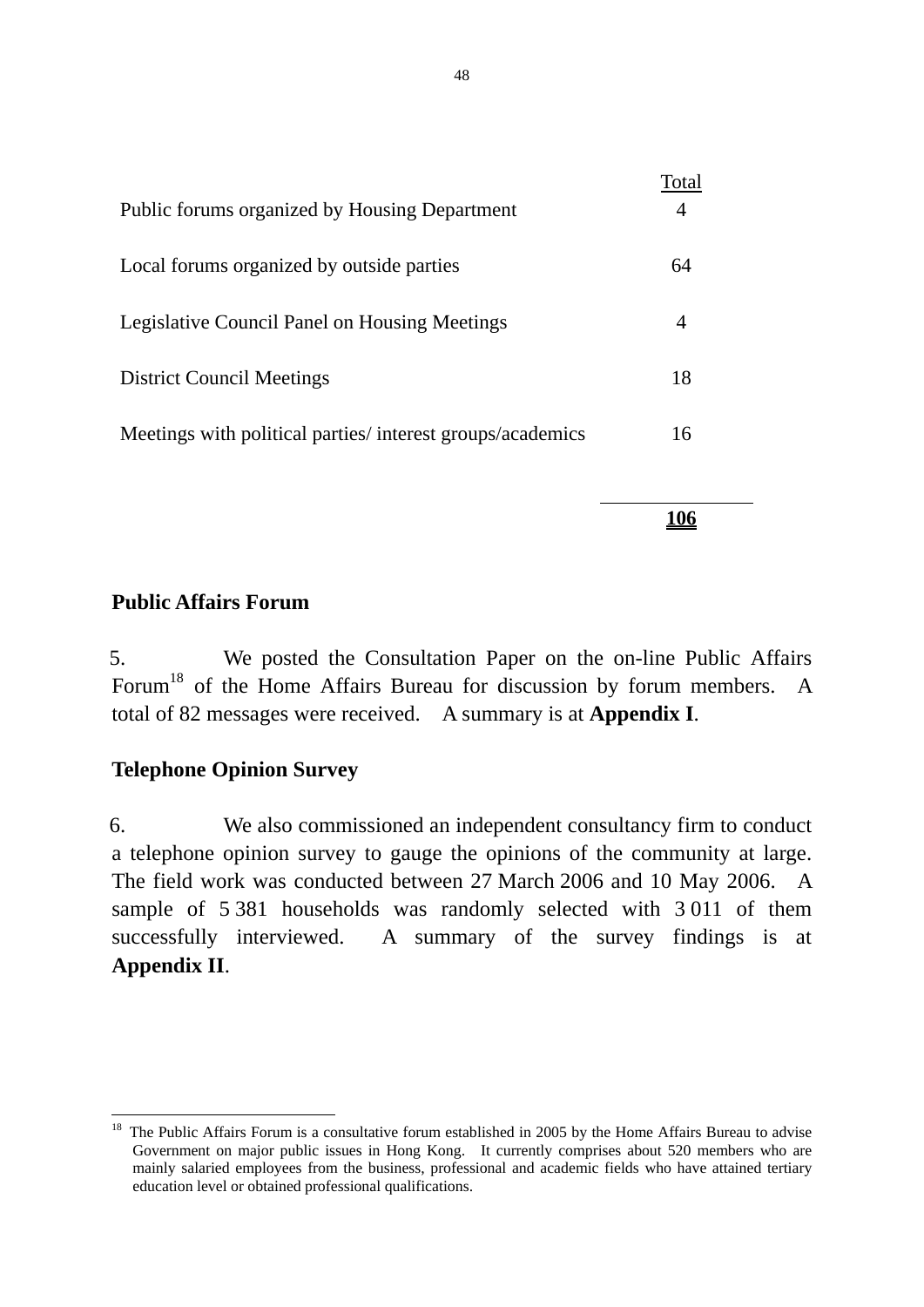#### **GENERAL RESPONSES**

7. The consultation generated animated public discussions on the proposals for reforming the Authority's domestic rent policy. Responses from resident groups, Legislative Council and District Council members, written submissions, local forums and the telephone opinion survey varied greatly. The subject of differential rent attracted a large amount of public attention at the beginning of the public consultation. The proposed index-linked rent adjustment mechanism, which is probably the most important reform proposal set out in the consultation paper, featured much more prominently towards the latter half of the consultation. Many interested parties made substantial comments on its operation, particularly over the choice of index for guiding rent adjustment and the question of adjusting the existing PRH rent to a suitable level upon which future adjustments are to be based.

# **Rent Reduction**

8. A considerable number of respondents, especially the more vocal resident groups, called for a rent reduction before reviewing the rent adjustment mechanism. They argued that the Authority had failed to reduce PRH rent in the past few years despite a substantial drop in both the consumer price and tenants' income.

9. Regarding the extent of rent reduction, views were very diverse. Some respondents suggested an across-the-board reduction of 10% to 20%. Some requested the Authority to reduce PRH rent to the extent that it would bring down the MRIR to below 10%. There were also suggestions for a one-off rent reduction in the form of a rent holiday so that early rent relief could be granted prior to the establishment of a new rent adjustment mechanism.

10. Instead of an across-the-board rent reduction, there were a number of respondents who recommended a more targeted approach to assist tenants in financial hardship. Some academics held the view that how the current PRH rent was to be adjusted should be considered alongside the new rent adjustment mechanism.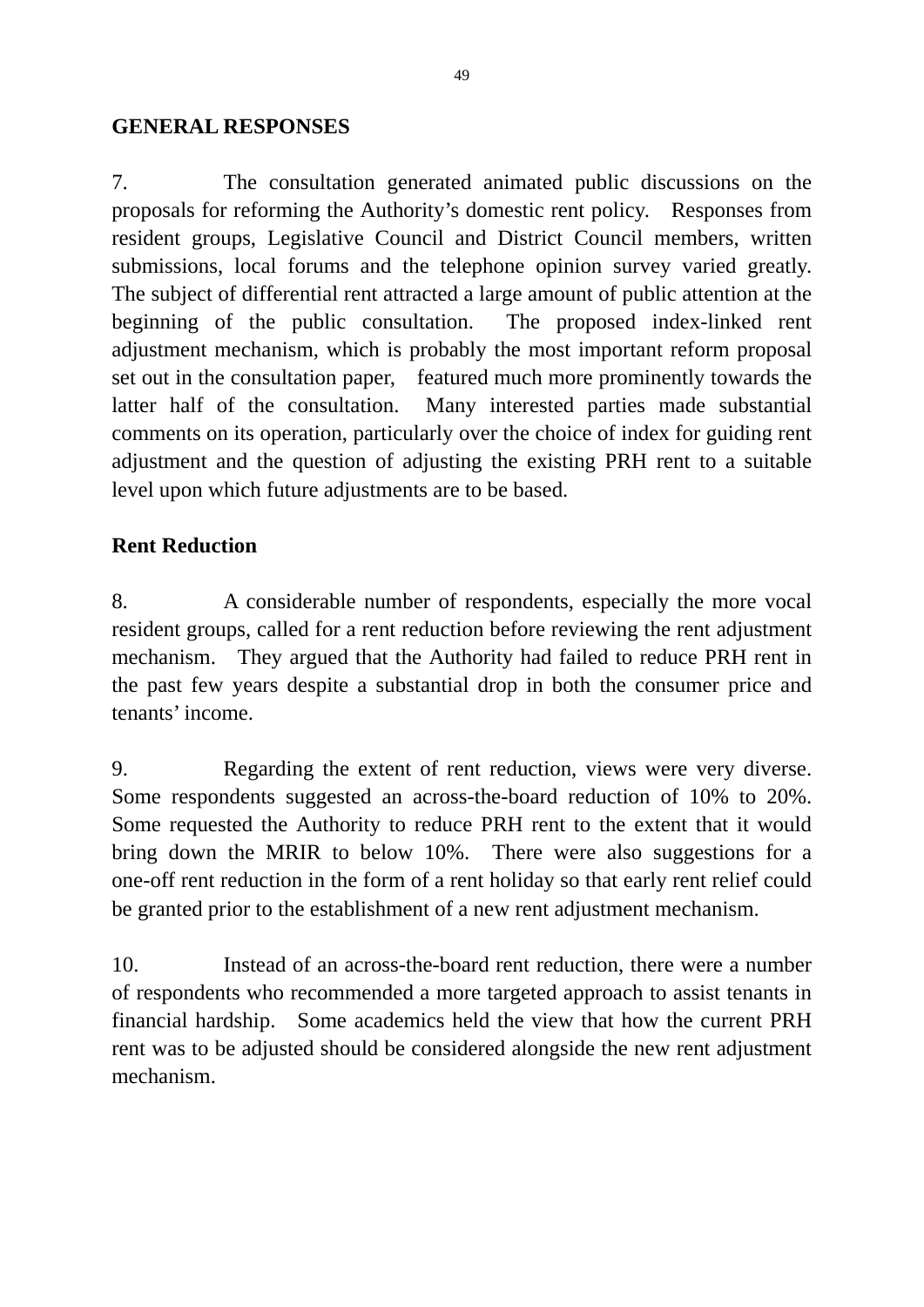# **Consultation Period**

11. There were quite a few respondents requesting an extension in the consultation period. They maintained that as the domestic rent policy had wide and profound implications, PRH tenants should be given ample time to understand and comment on the proposals. Some of them felt that there was insufficient public discussion on the new rent adjustment mechanism. A number of respondents suggested to launch a second round public consultation with focus on the proposed rent adjustment mechanism and the rent level upon which the future mechanism should operate.

# **RENT ADJUSTMENT MECHANISM**

12. The case for establishing a new mechanism to guide adjustments of PRH rent gained general support as indicated by responses in telephone survey (65.2%), views expressed in many of the written submissions, local forums and by District Council Members who commented on this issue. The main reasons put forward by those supporting the establishment of a new mechanism include –

- (a) it is imperative to put in place a new mechanism with greater flexibility in order to enable PRH rent to be adjusted to a reasonable level;
- (b) it is advantageous to adjust rent according to a clearer and more objective mechanism;
- (c) there should be a new mechanism capable of adjusting rent according to tenants' affordability; and
- (d) with the Court of Final Appeal's judgment handed down in 2005, the statutory MRIR provision is practically no longer operative. A new rent adjustment mechanism is therefore required.

13. Among those respondents holding opposite views, they were mainly concerned that –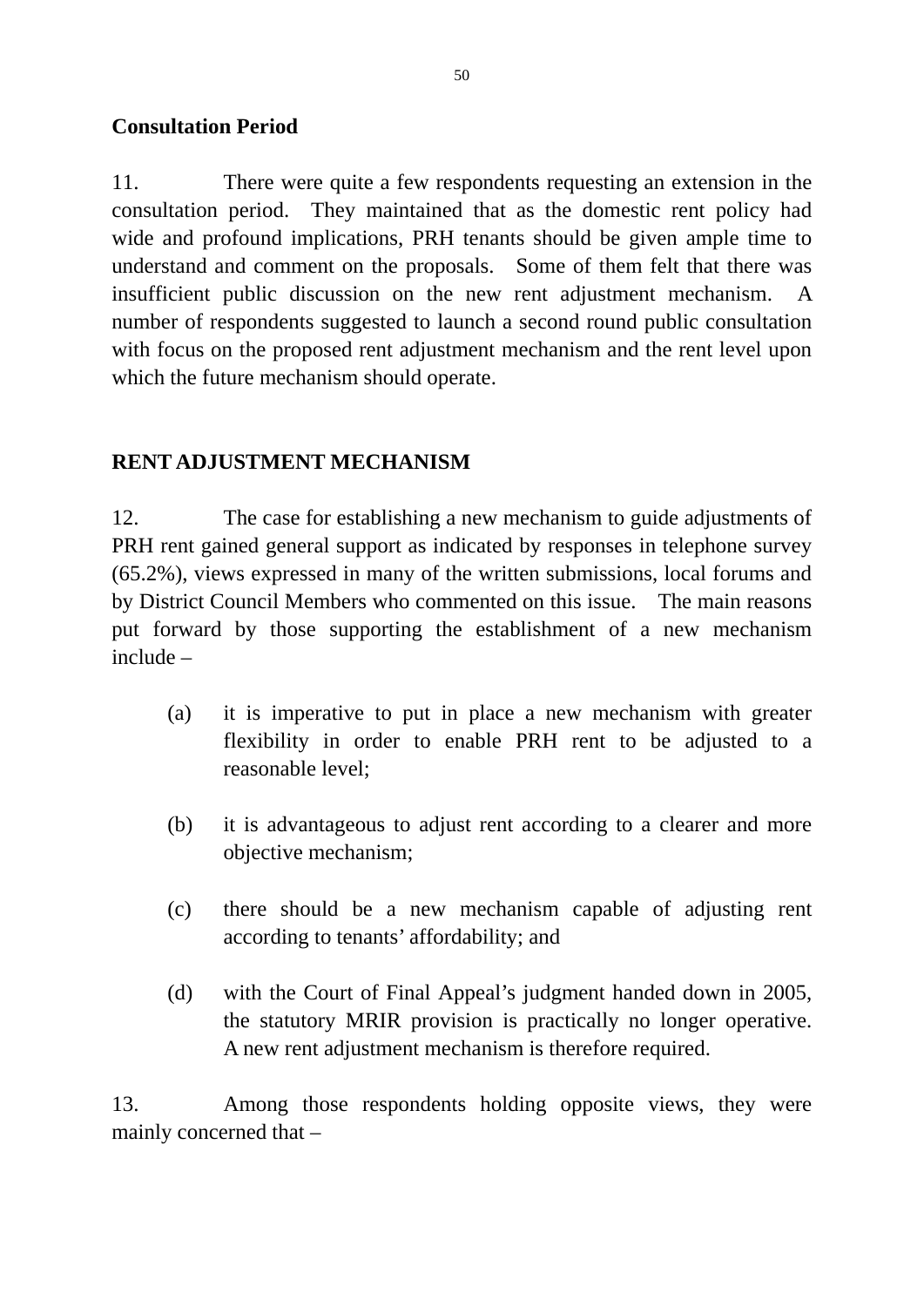- (a) the introduction of an index-linked adjustment mechanism might lead to possible rent increase, given the likelihood of a return to an inflationary trend;
- (b) the new mechanism was too complicated to be understood by PRH tenants; and
- (c) the new adjustment mechanism might be an attempt by the Authority to link domestic rent policy with private market practices.

14. A number of respondents suggested that if a new index-linked mechanism was to be adopted, a statutory rent increase ceiling should be introduced to ensure that PRH rent is affordable to the tenants. Some also held the view that it was necessary to give legislative effect to the new rent adjustment mechanism.

15. On the other hand, some respondents suggested that the new mechanism should not be prescribed in the law books so as to maintain the necessary flexibility. Some respondents criticized the current statutory MRIR cap for failing to take account of the varying quality of PRH flats and financial circumstances of individual PRH tenants. Some pointed to the necessity to review the current statutory MRIR provisions in order to introduce the new adjustment mechanism.

# **Rent Adjustment Reference Index**

16. As regards which reference index should be adopted, there was a clear preference for adopting household income over consumer price index as the basis for rent adjustments. Specifically, 57.8% of the respondents in the telephone survey favoured an income-based reference index. Many of the respondents considered that household income could better reflect the affordability of PRH tenants.

17. Among those supporting household income as a basis for rent adjustments, many of them did not indicate clearly whether they prefer median monthly household income or the average monthly income index. Some respondents supported using the median monthly household income. There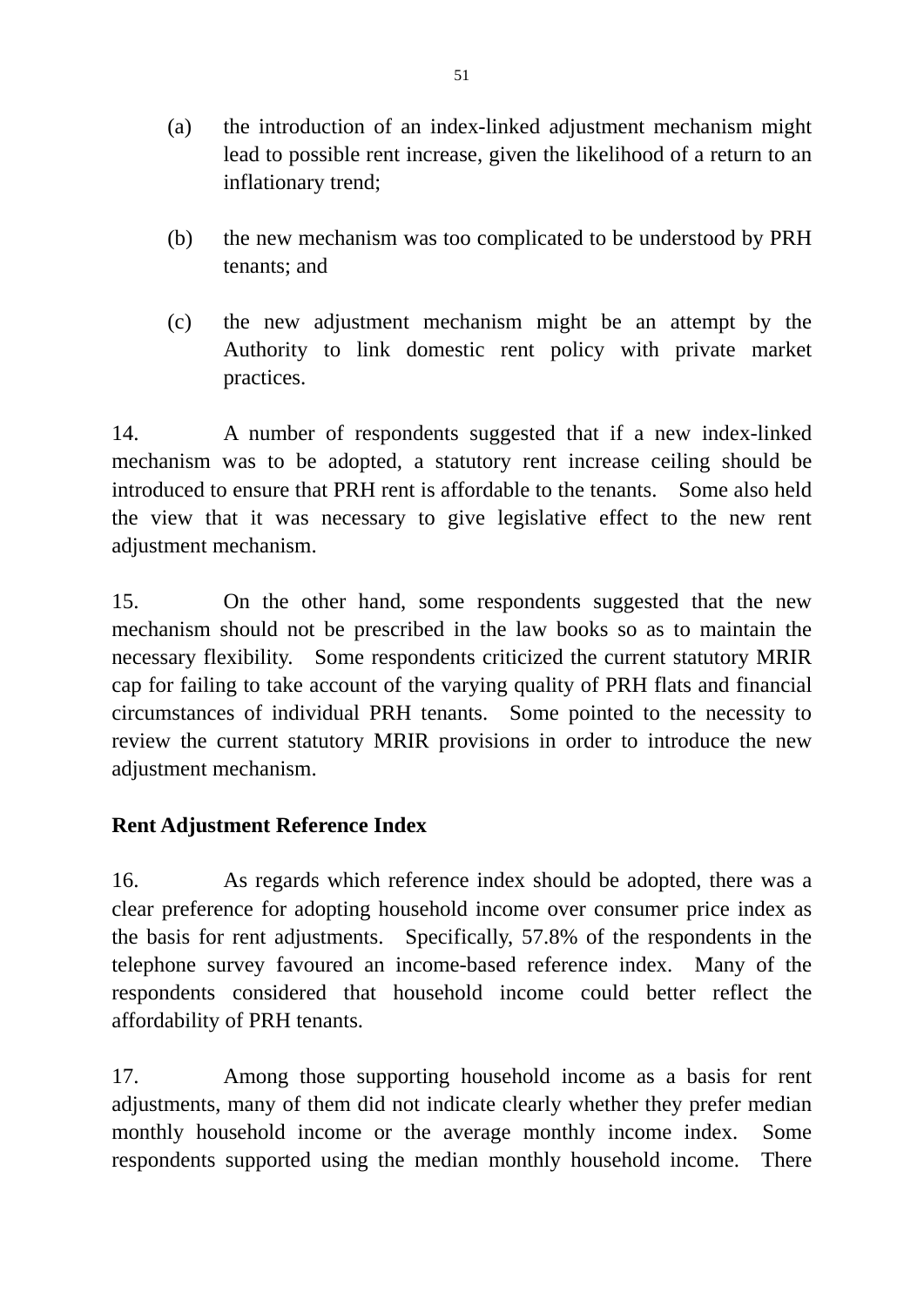were others, including many of the academics submitting their views on this issue, who rendered their support for the average monthly income index which takes account of pure income changes and discounts the impact on household income brought about by household size changes.

18. A relatively small number of respondents supported using consumer price index to guide rent adjustments. They believed that tenants' affordability was also affected by changes in their expenditure level. For those who were against adopting consumer price index, they were concerned that future changes in tenants' income might not keep pace with the movement in consumer price. In particular, they feared that consumer price might go up faster than income during inflationary period. For some, they considered that the consumer price index reflected tenants' expenditure level rather than their affordability.

19. Some respondents suggested that a hybrid of the consumer price index and the average monthly income index could be adopted to smooth out the different patterns of movements of the two indexes.

# **New Rent Level**

1

20. A considerable number of respondents suggested that for the proposed index-linked mechanism to operate fairly, it was important to reduce the existing PRH rent to a suitable and acceptable level.

21. However, not many respondents gave their views on how the current rent level should be adjusted. A few respondents suggested referring to the second quarter of 2000 when the MRIR exceeded 10% for the first time as the base year for rent adjustment. Some proposed using 1998 as the reference year because the Authority had since then not effected any rent adjustment. Some suggested 1997 as the base year as they were under the impression that the rent of most PRH flats were frozen at the 1997 level<sup>19</sup>.

<sup>&</sup>lt;sup>19</sup> The Authority waived the rent increases approved in 1998 and 1999. It has also deferred all rent reviews since 1999. As a result, the majority of the PRH units (about two-thirds) have their rent last reviewed in 1995 and 1996. About one-third of the PRH units have their rent last reviewed in 1997.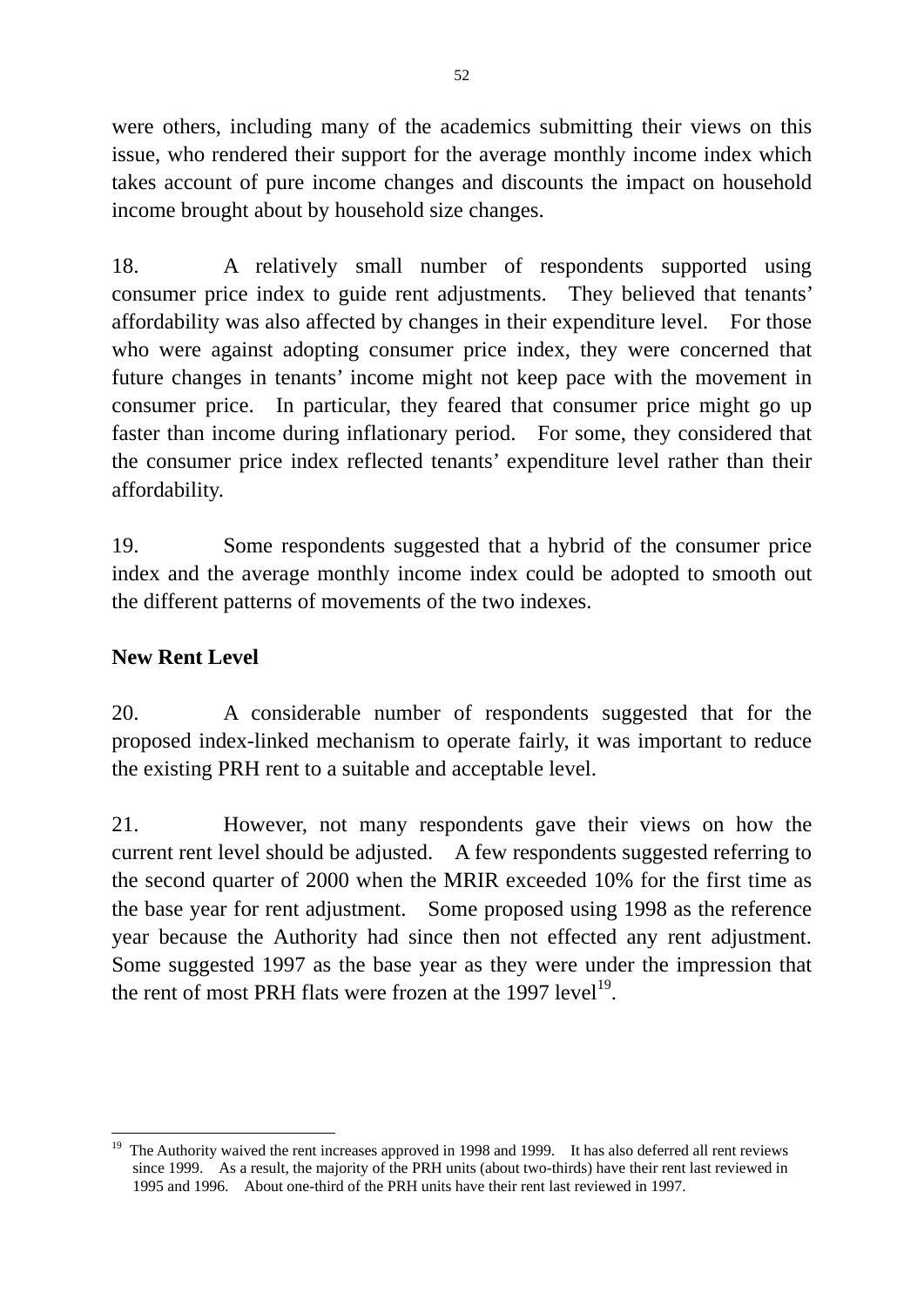#### **DIFFERENTIAL RENT**

22. The issue of differential rent attracted a great deal of interest from different quarters in the community. Views of the respondents, particularly when analyzed by different sources, were extremely divided. A large majority of the respondents in the telephone survey (73.8%) agreed that factors other than flat size, such as floor levels, proximity to certain unwelcome facilities and external views of the flat, etc., should be taken into account for determining rent of PRH units. Responses from the written submissions were more or less equally divided on whether a system of differential rent should be introduced. However, participants at district forums, resident groups and District Council Members expressed strong objection to the notion of differential rent.

23. Among those respondents in favour of differential rent, many of them considered that the proposal would provide more choice and flexibility to the tenants. Some believed that it was unfair to pay the same rent for flats at different floors, or with different views. Most of them also supported a comprehensive model, i.e. to take account of both internal factors (floor levels, proximity to unwelcome facilities, etc.) and external factors (views and orientation of the units) and extension of differential rent to existing PRH estates. Some thought that flats with higher rent should not be allocated to CSSA recipients.

24. A few respondents supported the division of the current six geographic districts into further sub-groups to reflect the varying conditions, such as local environment and transportation network, for rent setting purpose.

25. Among those who opposed the idea of differential rent, their main concerns are as follows –

- (a) differential rent would cause stigmatization and labeling effects on those tenants living in flats with lower rent;
- (b) the scheme is divisive and not conducive to the promotion of a harmonious society;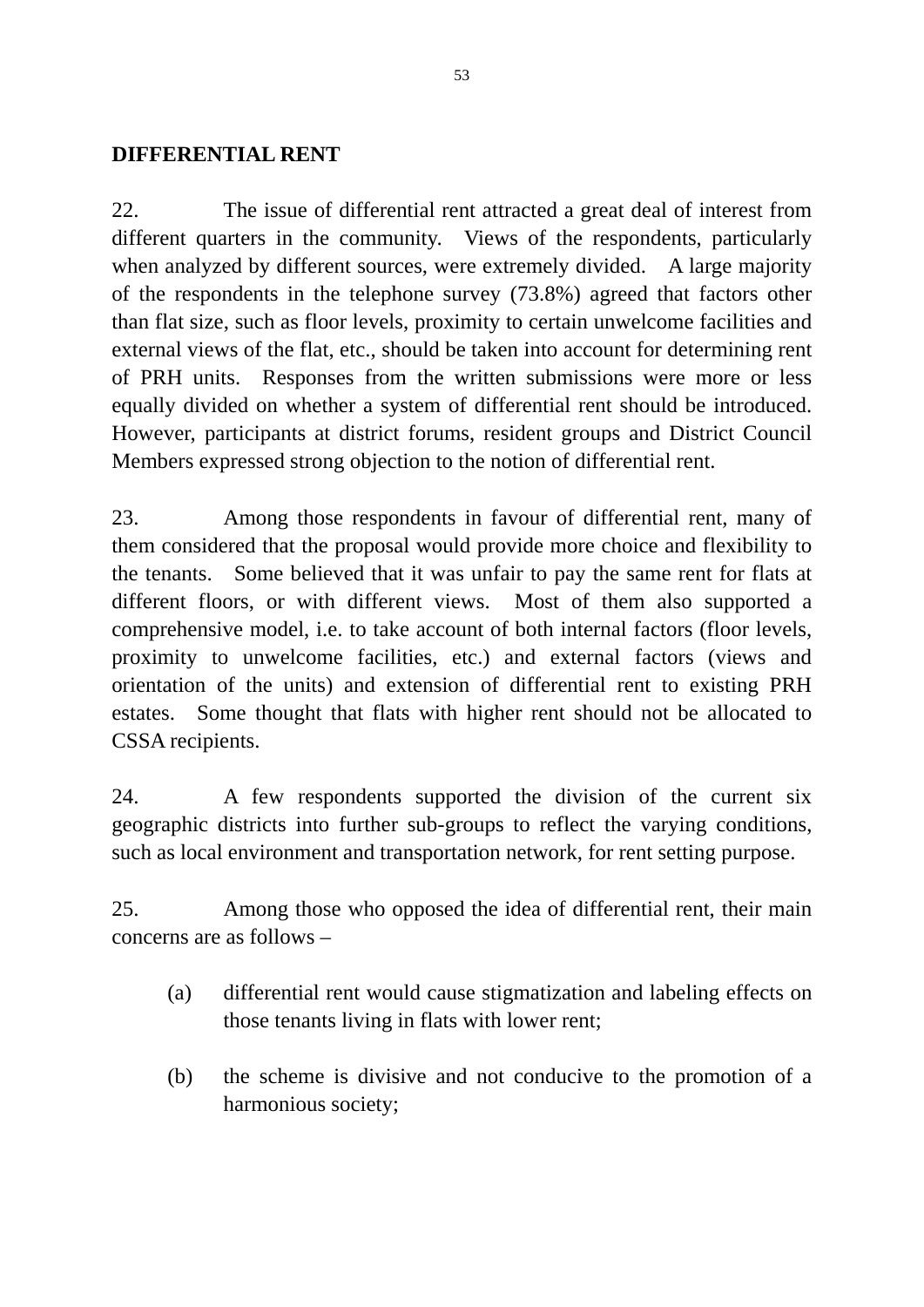- (c) introduction of a system of differential rent could be a prelude to injecting further private market practices into the public housing programme; and
- (d) it would be unfair to sitting tenants if the scheme is to be applied to the existing PRH estates;
- (e) huge administrative costs would be incurred to implement the system;
- (f) it would be extremely difficult to objectively assess the rent of individual flats and make adjustments should there be subsequent change in the views of the concerned flats; and
- (g) there would likely be mismatch between flat types and preference of prospective PRH tenants. The Authority has to enhance the flexibility in respect of its allocation and transfer policies if a differential rent regime is to operate fairly and effectively.

26. Quite a number of respondents, while disagreeing with the idea of differential rent, requested the Authority to consider possible measures to improve the letting rate of flats which are in "unpopular" locations or have been vacant for a long time. They flagged up a number of possible options, including reducing the rent of these flats to reflect their proper rental value, enhancing the Expressed Flat Allocation Scheme for Waiting List applicants, and converting these flats to other usage such as interim housing and hostels to be operated by non-government organizations.

#### **MEASURE OF AFFORDABILITY**

#### **MRIR and Alternative Measures of Affordability**

27. A clear majority of the respondents who commented on the subject did not support the use of alternative affordability measures such as MRIR variants, fixed rent-to-income ratio and "residual income approach" put forward in the Consultation Paper. Many expressed concern over the potentially huge administrative costs and disturbance caused to tenants in assessing individually the household income of all PRH tenants should these alternative measures be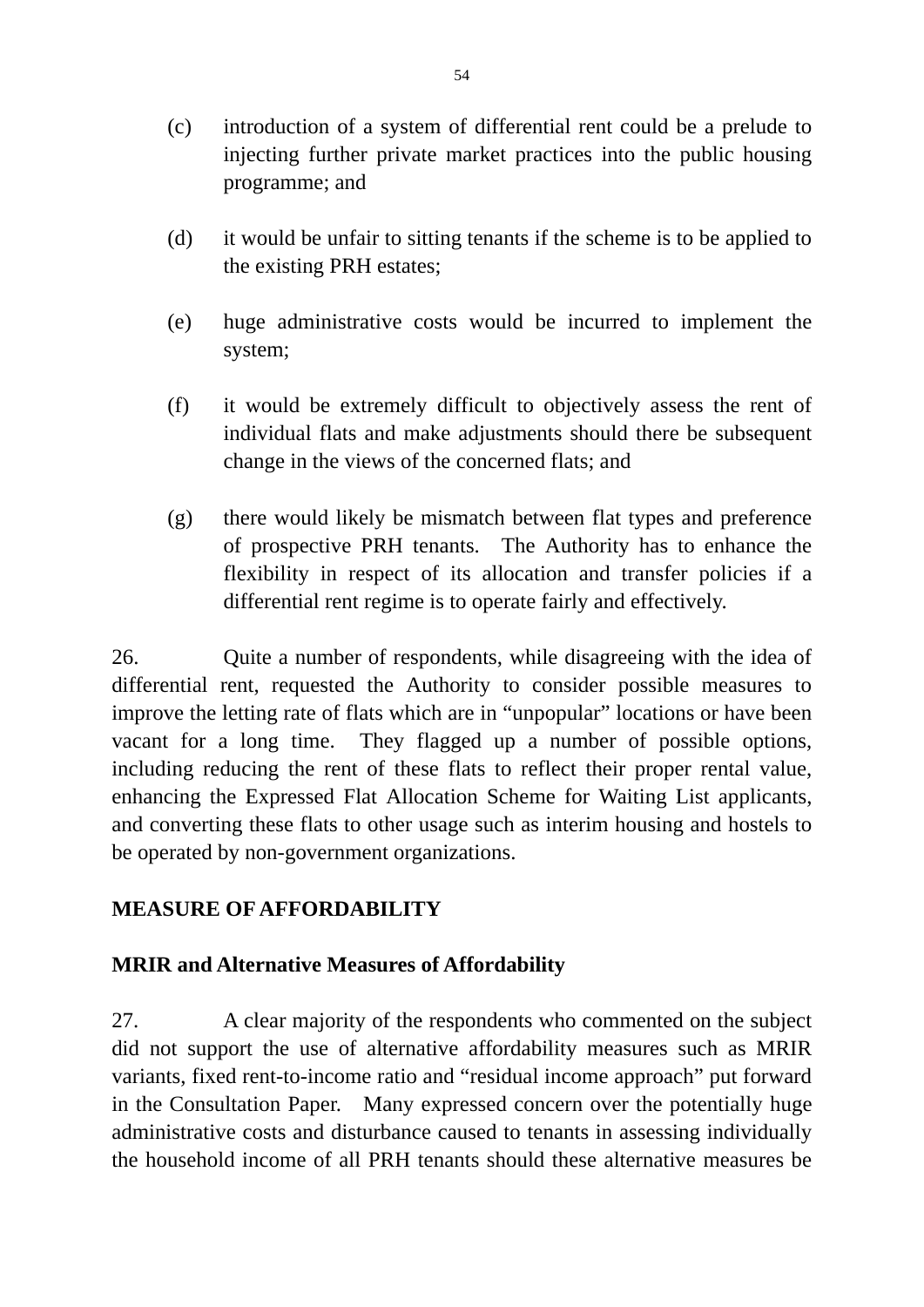implemented. A number of them considered that setting rent at a fixed rent-to-income ratio was technically difficult since many PRH tenants were self-employed or did not have stable income. Some respondents were of the view that under the "residual income approach", it would be highly contentious to determine the minimum standard of non-housing consumption, which varied with the tenants' individual financial circumstances.

28. A large number of written submissions, participants at district forums and District Council Members expressed support for the continuing adoption of the MRIR. While many of them made clear their support for MRIR as an indicator of affordability, there was also a sizeable number of respondents who actually suggested retaining the MRIR for rent adjustment purpose.

29. On the proposals to improve the methodology for calculating MRIR, views were more divided. These are summarized below.

# **Data Collection**

30. There was considerable support for the Authority to collect more accurate and reliable income data for calculation of MRIR. The majority of the respondents in the telephone survey (59.8%) agreed to the adoption of a declaration system to collect data on tenants' household income. Many District Council Members and local forum participants also indicated their support for a declaration system. Some respondents suggested that the Authority should appoint an independent agent to conduct a survey on tenants' household income in order to obtain more accurate information.

31. Views set out in the written submissions were more divided. Overall, a slight majority of the respondents expressed reservation about the proposed declaration system. Many of them saw the proposal as an extension of the Housing Subsidy Policy. They were concerned that the income information so collected might be used for income checking purpose. On the other hand, supporters of a declaration system accepted that the Authority would require sufficient and accurate income information in order to assess whether PRH rent was affordable to the tenants. Nevertheless, many of them considered that the disturbance to tenants should be kept to the minimum should the declaration system be implemented.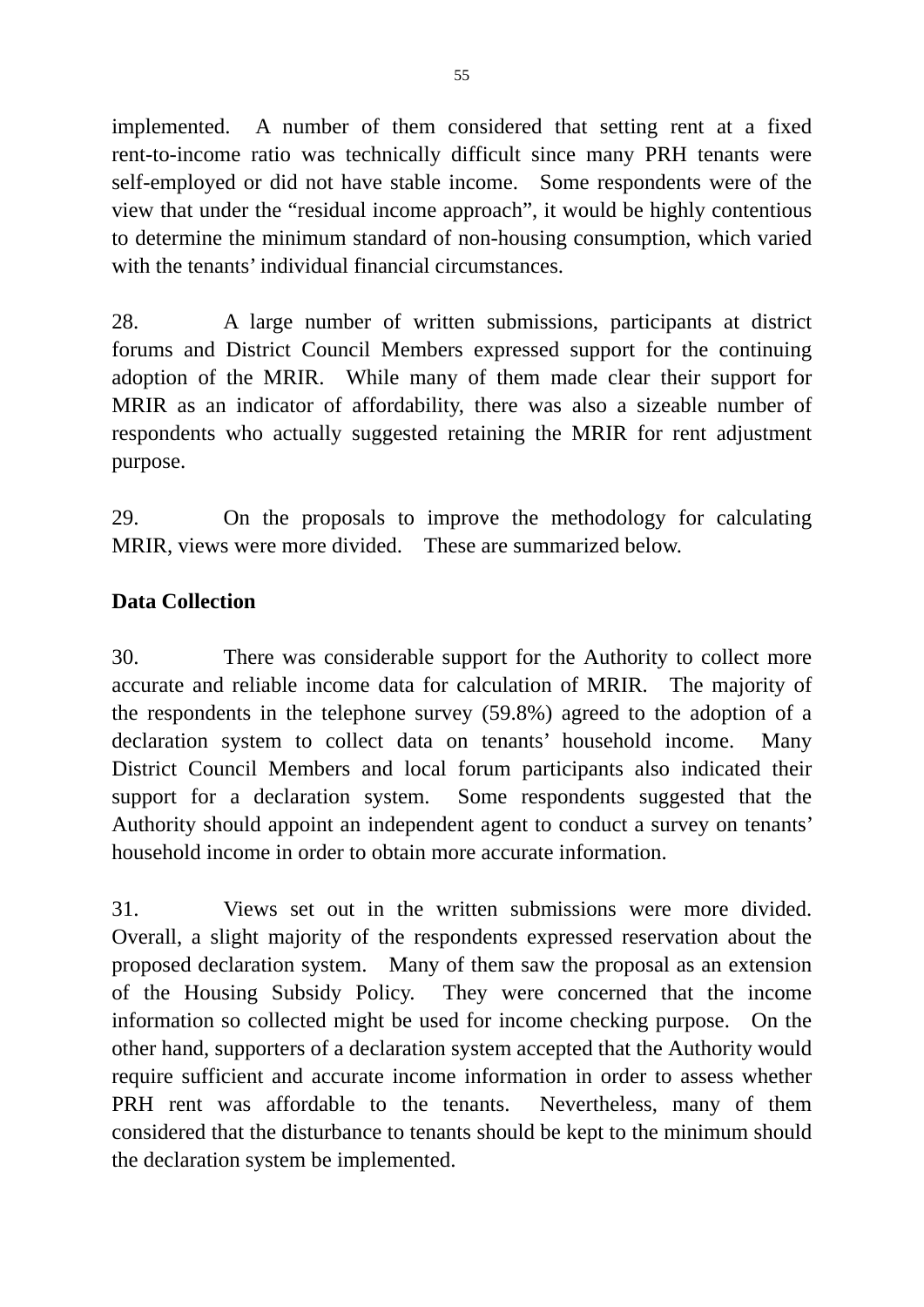# **CSSA Cases and Households Paying Additional Rent**

32. Views were diverse on whether CSSA recipients and households paying addition rent should be excluded from the calculation of MRIR.

33. On the proposal for excluding CSSA households, the findings from the telephone survey were more or less equally divided between those who supported (42.2%) and opposed (45.3%) the proposal. Likewise, views expressed by the participants at local forums were equally divided on the matter. On the other hand, a strong body of opinion expressed in the written submissions and by District Council Members was against the proposal. On exclusion of households paying additional rent, the majority of the telephone survey respondents (58.7%) were against the proposal, so were the views expressed in written submissions and by District Council Members.

34. The following are among the main arguments in support of exclusion of CSSA and additional rent paying households from the MRIR calculation –

- (a) in most CSSA cases, PRH rent is fully covered by Government. The question of affordability is therefore not relevant to the CSSA households. Inclusion of the CSSA households would distort the calculation of MRIR which aims to assess the affordability of those tenants who are required to pay the rent out of their own pockets;
- (b) the social assistance received by CSSA households should not be deemed as income per se;
- (c) the MRIR should reflect the general affordability of PRH tenants paying normal rent. Households paying additional rent should therefore be excluded; and
- (d) the income of the additional rent paying households far exceeds the Waiting List income limits applicable to prospective PRH households. The general affordability of PRH tenants would be misrepresented by their inclusion in the MRIR calculation.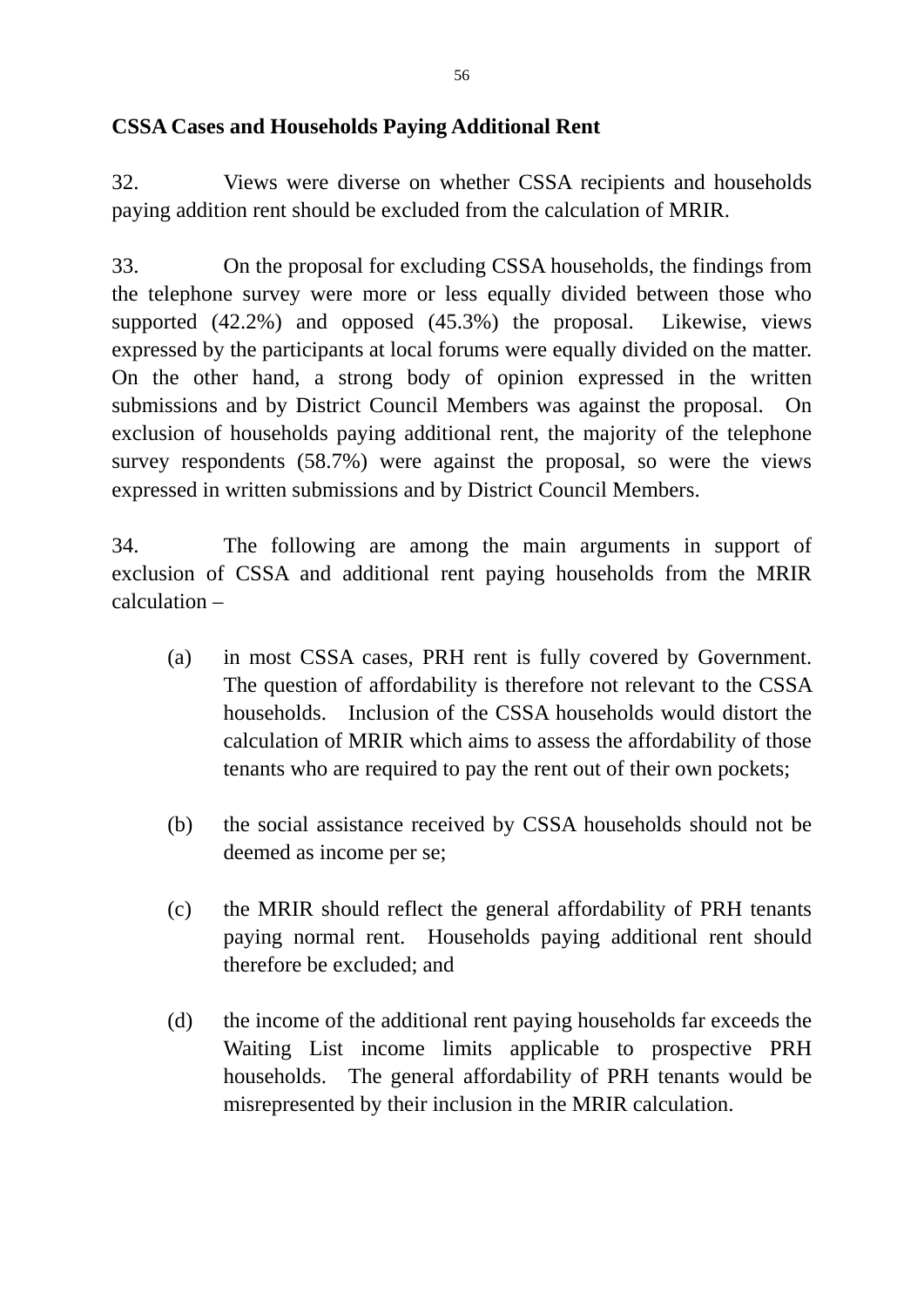35. As for those who took exception to the proposal, their reservation is mainly founded on the following grounds –

- (a) the proposal would lower the MRIR and hence pave way for the Authority to increase rent;
- (b) it is seen as an attempt by the Authority to bypass the Legislative Council and the existing legislation to introduce rent increase through administrative means;
- (c) any changes to the methodology for calculating MRIR should be endorsed by Legislative Council through legislative amendments. Otherwise, it might give rise to possible judicial challenge on the definition of PRH tenants and the interpretation of section 16(1A) of the Housing Ordinance, particularly over the question of whether all PRH flats should be included in the MRIR calculation; and
- (d) the proposal discriminates against CSSA households and is divisive.

#### **Rates and Management Fees**

36. The majority of the respondents opposed the proposal for excluding Government rates and management fees from MRIR calculation. Amongst the respondents in the telephone survey, 67.2% and 72% of them supported respectively the inclusion of rates and management fees in MRIR compilation. Similar views were found in the majority of the written submissions and discussions at local forums and District Council meetings.

37. Many of the respondents were concerned that the proposed exclusion of rates and management fees was an attempt by the Authority to lower the MRIR through administrative means so as to pave way for rent increase. Some also believed that the legislative intent of section 16(1A) of the Housing Ordinance provided for inclusion of both rates and management fees in the definition of PRH rent. They therefore considered that the proposal must be endorsed by the Legislative Council through legislative amendments. Some respondents were of the view that the concept of "net rent" exclusive of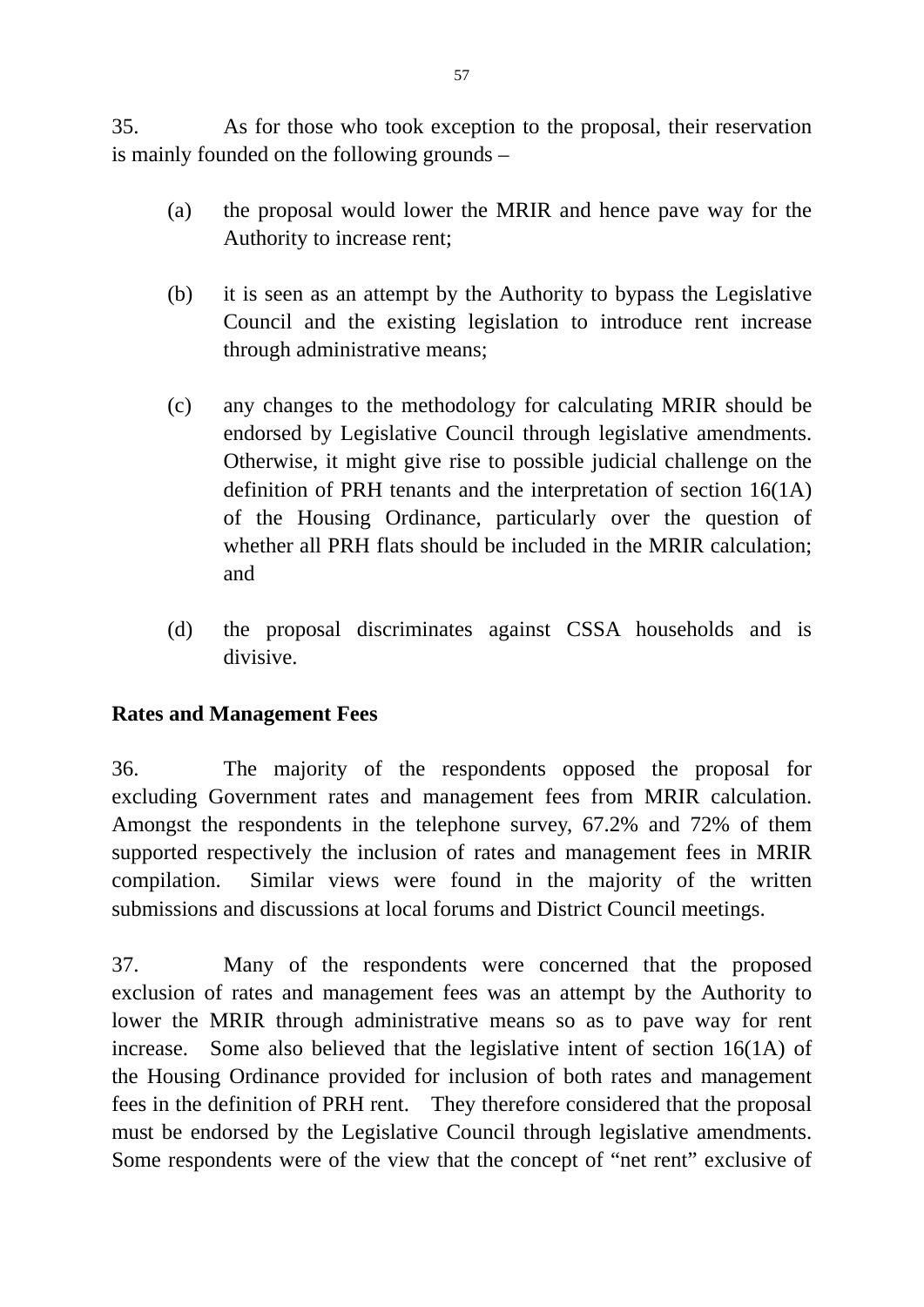rates and management fees was a private market practice and should not be applied to PRH. There were others who objected to the proposal on the ground that rates and management fees were part of tenants' housing expenditure and should be taken into account in the assessment of tenants' affordability.

## **RENT LEVEL OF NEW PRH ESTATES**

38. There were quite a number of respondents who regarded the rent of new PRH flats too high. To address this issue, some requested the Authority to review the current MRIR benchmarks of 15% (for an allocation standard of 5.5  $m<sup>2</sup>$  IFA per person) and 18.5% (for an allocation standard of 7  $m<sup>2</sup>$  IFA per person) adopted for rent setting purpose. While most of them did not specify how the MRIR benchmarks should be adjusted, a few suggested using a single MRIR benchmark such as 15% or 13%. Some also advocated relaxing the current transfer arrangements so that sitting tenants could apply for transfer to new PRH estates with higher rent levels.

39. A few respondents, on the other hand, considered the current MRIR benchmarks reasonable compared with similar affordability benchmarks in other overseas countries. A respondent suggested that the current benchmarks should be increased to 18% and 25% respectively for the allocation standards of 5.5  $m^2$  IFA per person and 7  $m^2$  IFA per person.

# **RENT FIXING AND REVIEW CYCLES**

# **Rent Fixing for Newly Completed PRH Estates**

40. There was limited public discussion on the rent fixing arrangements for newly completed PRH estates. Among the few who commented on this subject, most of them supported the continuation of the current practice to conduct two rent fixing exercises each year.

#### **Rent Review Cycle**

41. On the question of how frequent the rent of PRH units should be reviewed, more people, particularly PRH tenants, preferred a longer rent review cycle. The telephone survey showed that 52% of the respondents preferred a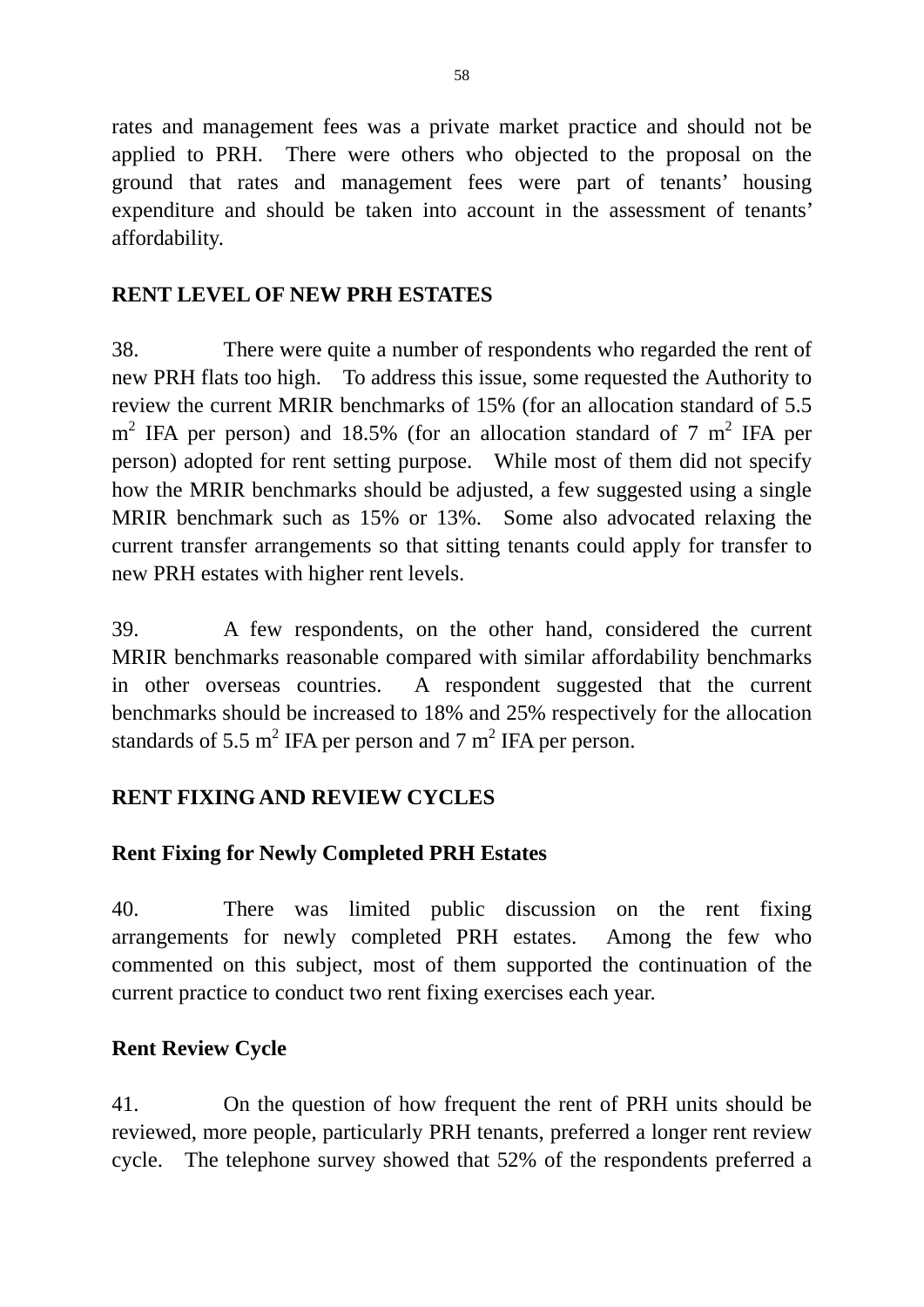review cycle of three years or above whereas 42.2% preferred a shorter review cycle of two years or below. Similar views were also expressed in written submissions and at local forums and District Council meetings.

42. For those in favour of a longer review cycle, they believed that it would help stabilize the PRH rent especially during an inflationary period, cause less disturbance to the PRH tenants and incur less administrative expenses. Some considered that a three-year cycle would be more consistent with the current legislation.

43. Supporters of a shorter review cycle, such as a biennial cycle, considered that it would probably result in more moderate, be it upward or downward, rent adjustments which should be more acceptable to the PRH tenants.

# **Coverage of Estates for Rent Review**

44. Only a handful of respondents commented on the past arrangement of reviewing the rent of PRH units in batches. Most of them supported that the rent of all PRH estates should be reviewed in one go instead of staggering the review of different estates in batches.

# **EXCLUSIVE VS INCLUSIVE RENT**

45. The vast majority of respondents objected to separating the collection of rates and management fees from the PRH rent. The main reasons for their objection include –

- (a) it would cause inconvenience to the tenants;
- (b) some believed that it was a common practice in the private market for owners to collect all-inclusive rent and pay rates and management fees for the tenants. As owners of PRH flats, the Authority should follow the same practice;
- (c) however, there were others who considered that separate collection of rates and management fees was a private market practice and should not be applied to PRH;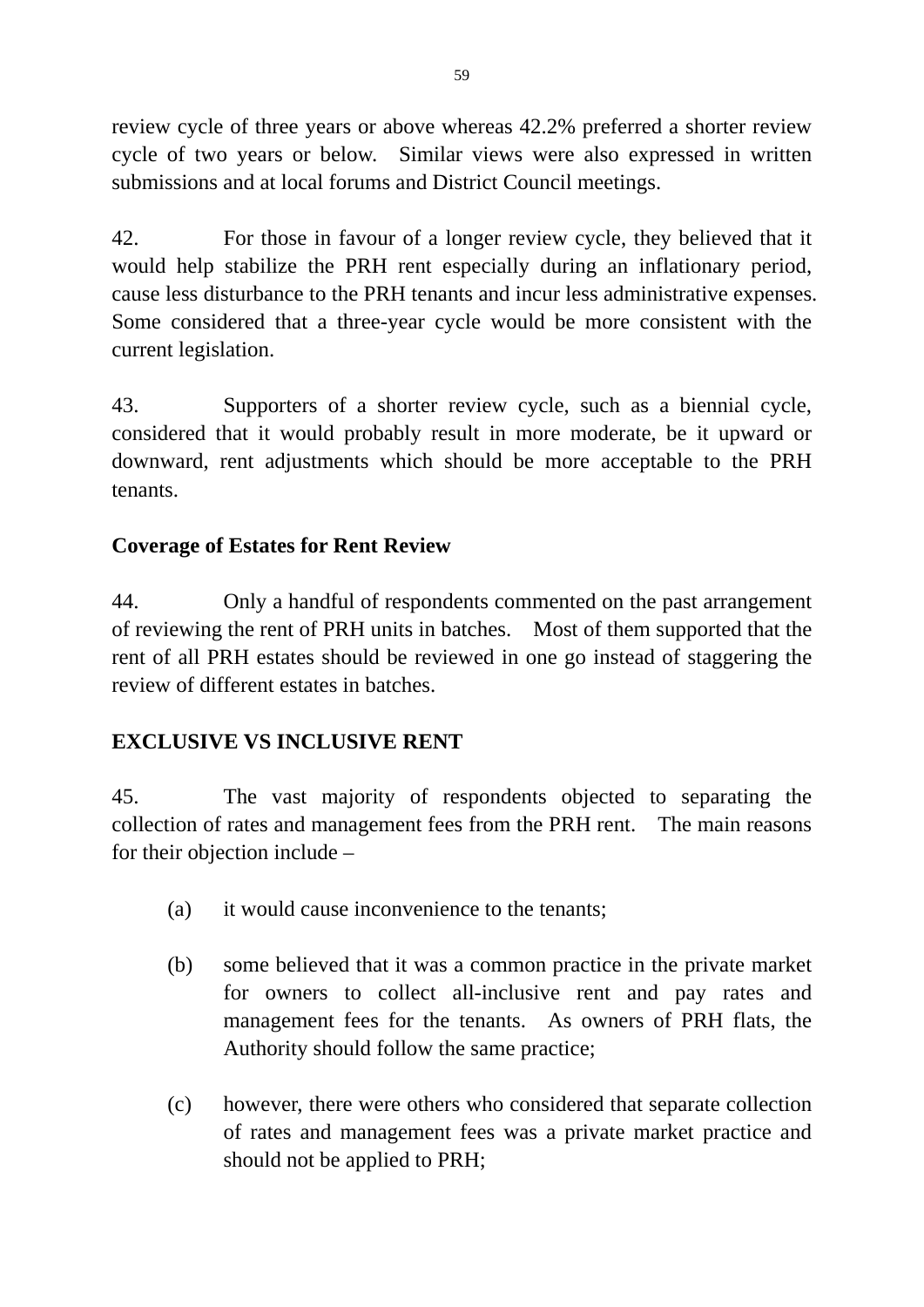- (d) charging net rent exclusive of rates and management fees would lead to a decrease in the MRIR and hence a possible room for rent increase; and
- (e) as there is no statutory control over management fees, it would be possible for the Authority to impose de facto rent increase by raising management fees.

46. A few respondents supported the exclusion of rates from rent on the ground that rates were merely received by the Authority on behalf of Government and did not form a part of the Authority's revenue.

47. The proposal for setting out the amount of rates, management fees and net rent in an annual statement to tenants did not attract too many responses. The majority of those commented on this issue agreed to the proposal because an annual statement would enhance transparency and facilitate the PRH tenants to monitor the costs incurred in operating PRH estates.

# **FIXED-TERM TENANCY**

48. Responses to whether a system of fixed-term tenancy should be introduced to replace the current monthly tenancy varied. On balance, more people were against the idea. Results of the telephone survey showed that 48.8% of the respondents supported monthly tenancy and 45.5% favoured fixed-term tenancy. However, the majority of the views expressed in written submissions and by participants at local forums and District Council Members commented on this issue were against the adoption of fixed-term tenancy.

49. Respondents' main concerns about fixed-term tenancy are as follows –

(a) the existing policies such as Housing Subsidy Policy, Policy on Safeguarding Rational Allocation of Public Housing Resources and the Marking Scheme for Tenancy Enforcement have already provided adequate vehicles for the Authority to determine whether tenancies should be renewed and to ensure rational allocation of housing resources. It is not necessary to introduce a new tenancy system to replace the monthly tenancy;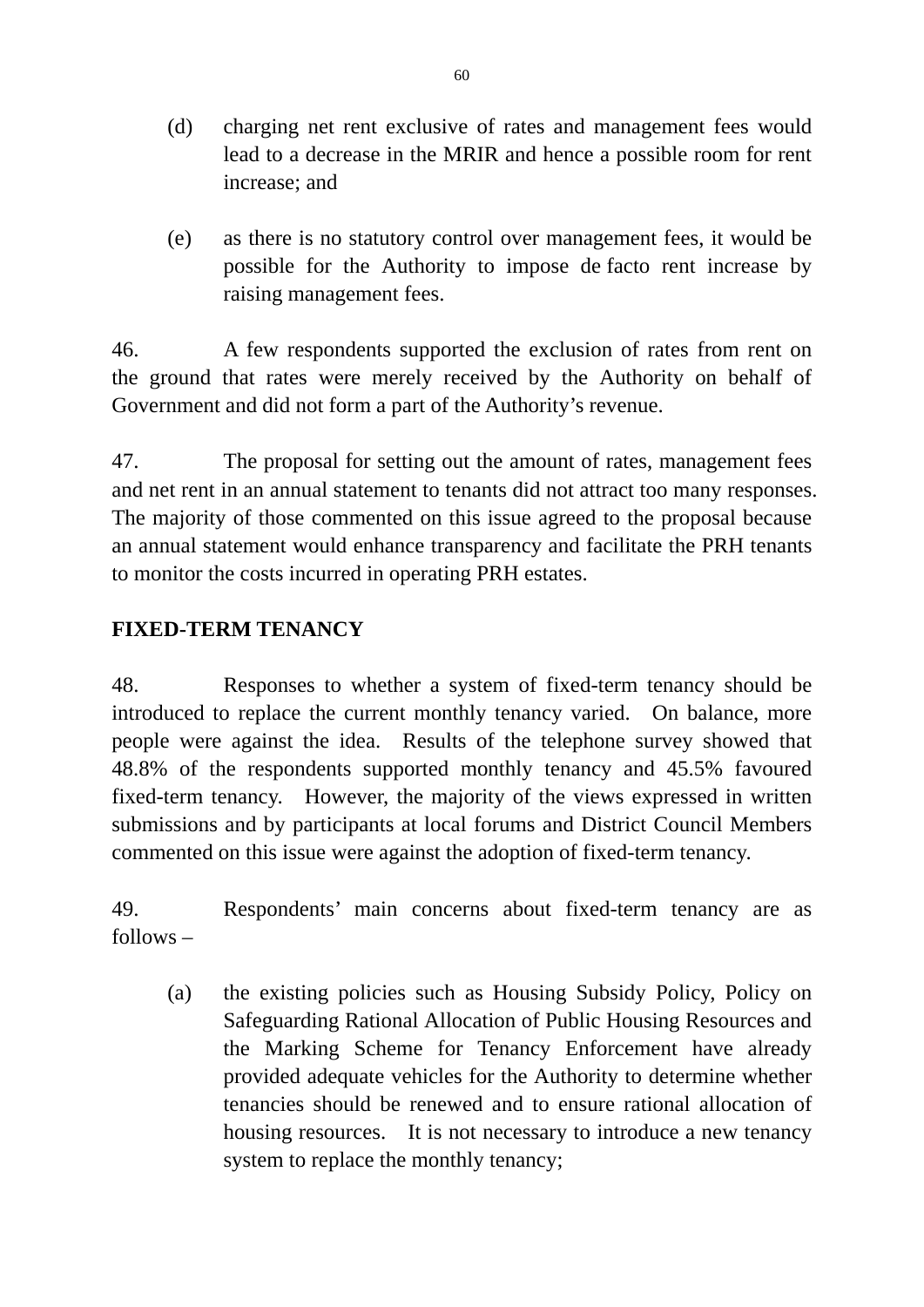- (b) fixed-term tenancy would cause inconvenience to tenants and adverse impact on the security of their tenancies;
- (c) the Authority would incur huge administrative costs in converting the existing monthly tenancy to fixed-term tenancy and the subsequent renewals;
- (d) it is seen as an attempt by the Authority to enhance the turnover of PRH flats with a view to scaling down its production of new PRH flats; and
- (e) the existing monthly tenancy provides more flexibility and facilitates the enforcement of tenancy conditions.

50. For those who supported fixed-term tenancy, they pointed out that the occupancy of PRH flats is not a perpetual right and the public rental housing resources should be provided to those in real need. However, this observation was also shared by a number of respondents who did not subscribe to the idea of fixed-term tenancy.

# **FLAT SIZE, RENT AND TENANTS' AFFORDABILITY**

51. A small number of respondents commented on the issues of flat size, production mix and allocation standards. Their views, which were diverse, are summarized below –

- (a) the Authority should plan its PRH projects taking account of the changes in the demographic profile of the prospective tenants. Small PRH flats should be built if the household size of prospective tenants is on a decreasing trend;
- (b) some respondents objected to reducing the size of small PRH flats to 14 m<sup>2</sup>;
- (c) the Authority should plan new PRH projects in accordance with the income levels and affordability of the prospective tenants;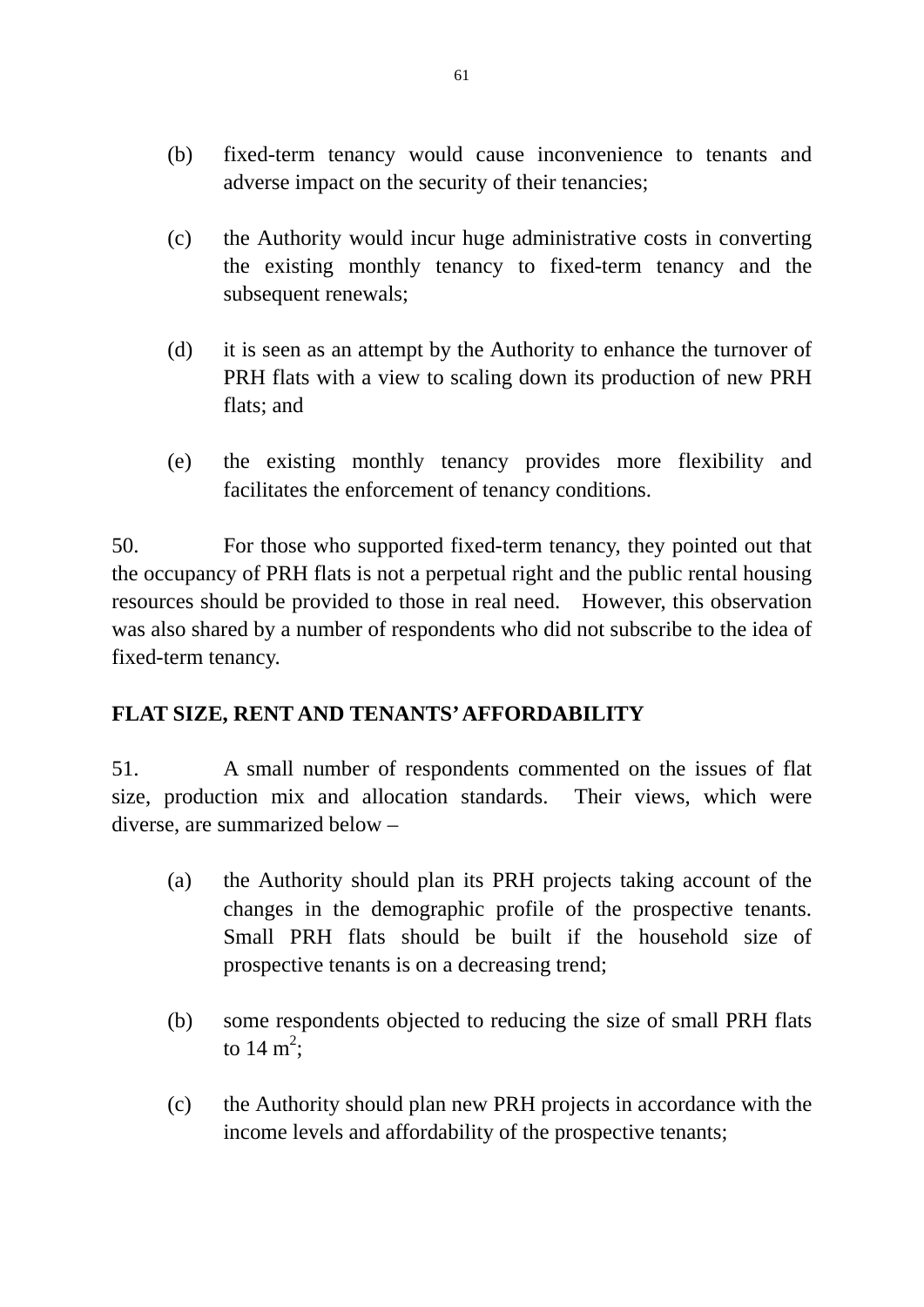- (d) the Authority should adopt a cost-effective design and provide only basic facilities for PRH;
- (e) some respondents criticized the Authority's lenient approach in PRH flat allocation which was the main reason behind the increase in the average PRH rent in recent years; and
- (f) there were views suggesting that the Authority should further relax its allocation standards.

# **RENT ASSISTANCE SCHEME**

52. Respondents who commented on the Rent Assistance Scheme generally welcomed the enhancements introduced to the scheme in 2002 and 2006.

53. A number of respondents considered that the current Rent Assistance Scheme was not effective in providing relief to tenants in financial hardship. They suggested further relaxation in the following areas –

#### **Eligibility Criteria**

- (a) to relax the three-year residence requirement for tenants living in new PRH block types<sup>20</sup>;
- (b) to reduce automatically the rent of all elderly and disabled households by 50%;
- (c) to lower the income eligibility threshold;
- (d) to simplify and streamline the Rent Assistance Scheme application procedures;

<sup>&</sup>lt;u>.</u> <sup>20</sup> New PRH block types cover those completed after 1992, all Harmony blocks and those PRH flats converted from Home Ownership Scheme/Private Sector Participation Scheme/Buy-or-Rent Scheme.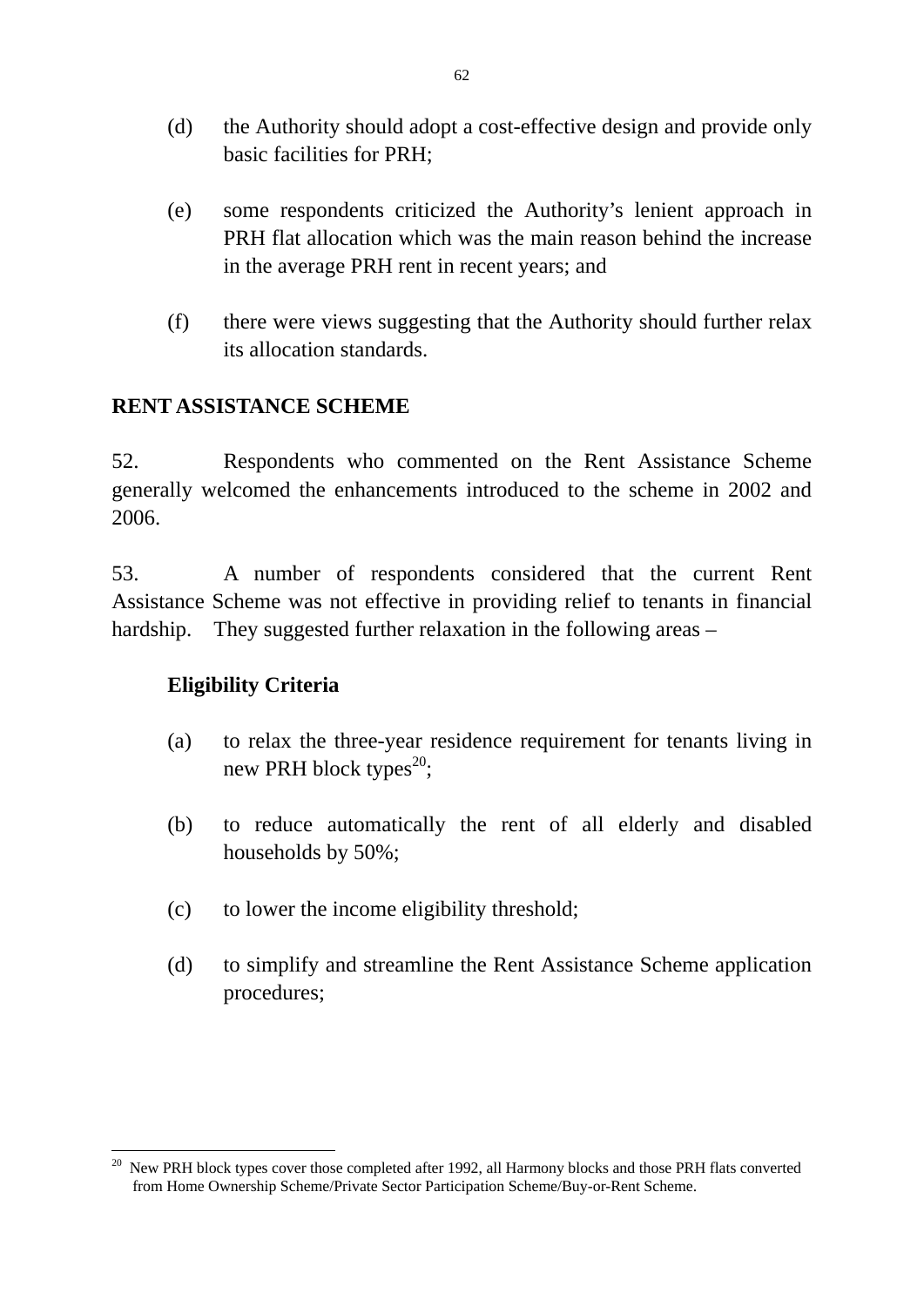### **Level of Assistance**

- (e) to provide different levels of rent reduction to cater for the need of PRH tenants with different levels of income;
- (f) to raise the current maximum level of rent assistance;

#### **Requirement to move to flats with lower rents**

(g) to abolish the requirement of Rent Assistance Scheme recipients to move to flats with lower rent after having received Rent Assistance Scheme for three years.

#### **OTHER VIEWS**

54. A number of respondents submitted views on public housing issues which were outside the scope of the current review. Topics on which they commented include –

- (a) the role and functions of PRH;
- (b) Government's pledge to keep the average waiting time at around three years and land supply for PRH development;
- (c) the financial and administrative arrangements between the Authority and Government;
- (d) the financial forecast and accounting treatment of the Authority's rental operating account;
- (e) the Housing Subsidy Policy and the Policy on Safeguarding Rational Allocation of Public Housing Resources;
- (f) the production and sale of Home Ownership Scheme flats;
- (g) the sale of Tenants Purchase Scheme flats; and
- (h) the income and asset eligibility limits for Waiting List applicants.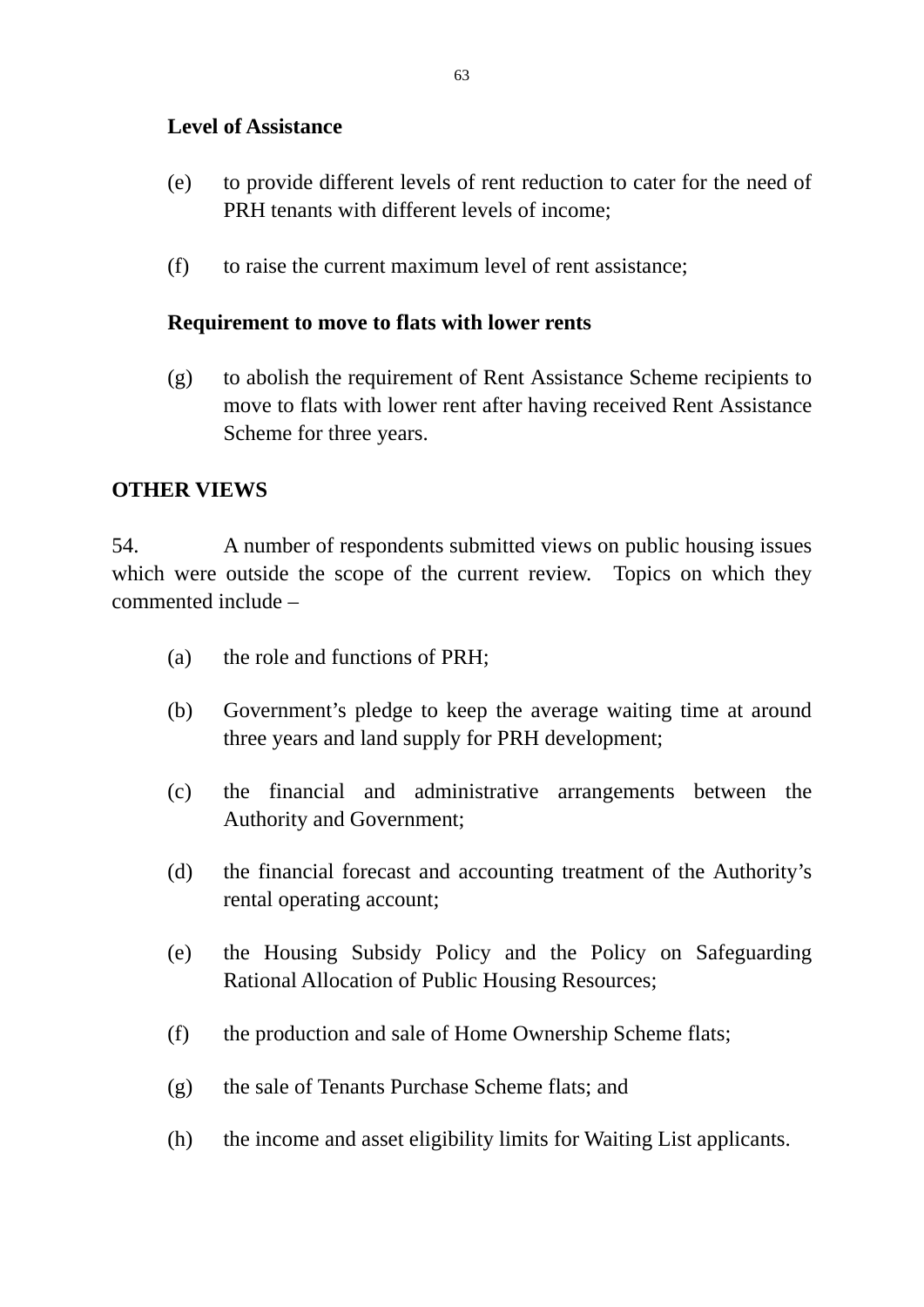# **Public Affairs Forum Summary of Comments on Review of Domestic Rent Policy**

#### **Introduction**

 Forum members posted 82 messages in response to the Review of Domestic Rent Policy. This report summarizes members' views on various consultation points.

### **Guiding Principles**

2. Overall, members were supportive of reviewing the Domestic Rent Policy. Many of them were concerned about the direction of the review. They suggested that the Authority should take into consideration the following guiding principles when formulating the Rent Policy –

- (a) enhancing the flexibility of rent policy;
- (b) ensuring that the policy is easy to understand and implement;
- (c) ensuring rational allocation of PRH resources; and
- (d) ensuring that tenants' affordability should sit at the very heart of the Authority's rent policy.

#### **Alternative Options for Assessing Affordability**

3. Only a few members commented on this consultation point. Their views are summed up as follows –

(a) a member suggested that "Affordability Measures" should be given statutory definition to avoid different interpretations by different quarters in the community;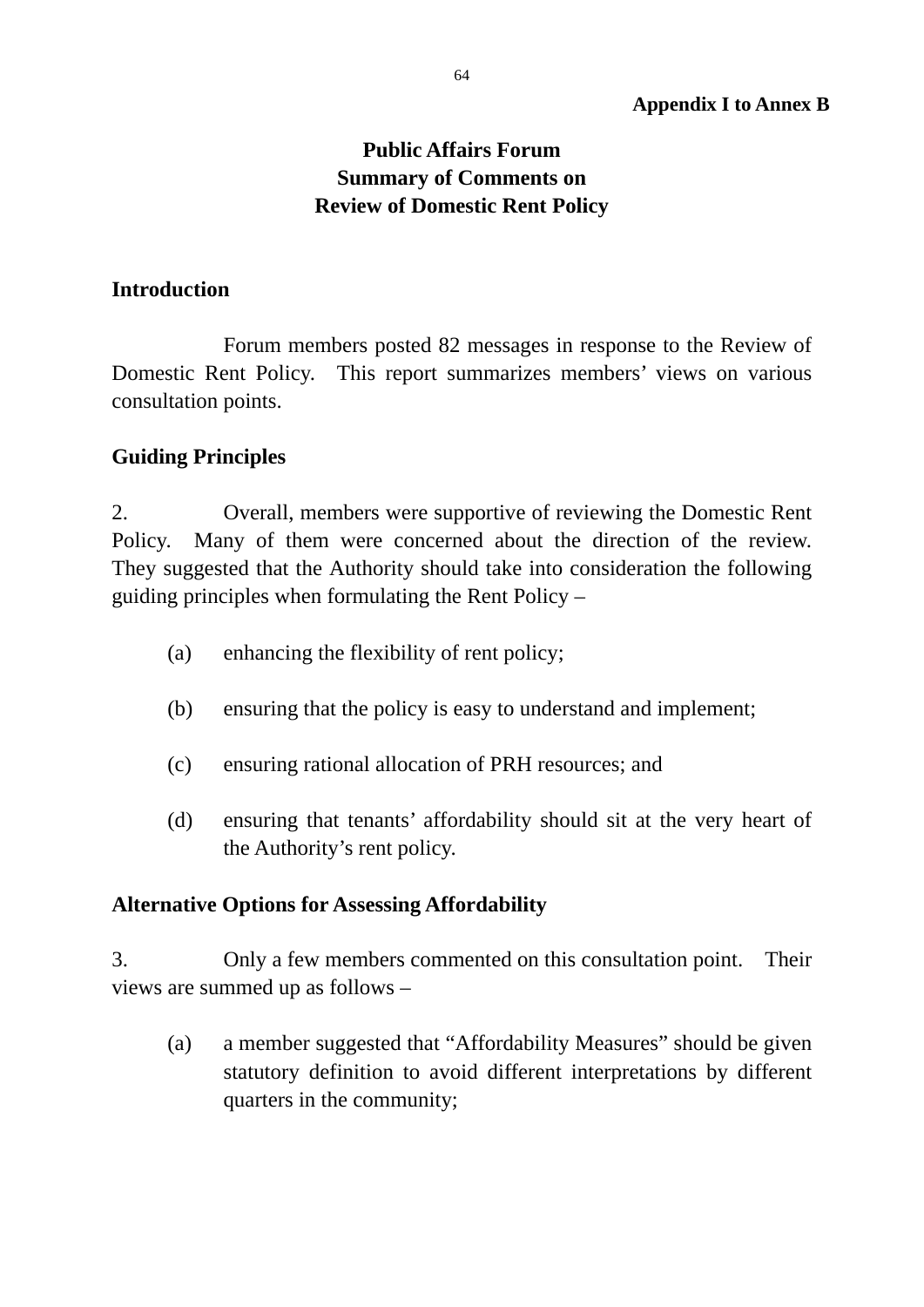- (b) a member supported developing different MRIR variants to cater for different household requirements;
- (c) a member supported setting rent based on a fixed rent-to-income ratio;
- (d) a member supported adopting "Residual Income Approach" to ascertain tenants' affordability while maintaining a certain standard of living. Another member held the view that in addition to maintaining basic living standard, a certain amount of contingency savings, e.g. medical expenditure, should also be taken into account. A member opposed the proposal on the ground that it was too complicated to operate; and
- (e) a member criticized that the alternative options outlined in the Consultation Paper were not viable and would incur potentially huge administrative costs.

#### **Improvement to the Assessment of the Median Rent-to-Income Ratio**

4. Members' comments on the proposed improvement measures are summed up as follows –

- (a) a member criticized that there were flaws in the existing MRIR model. It failed to reflect the financial situation of some of the tenants, thereby inevitably causing distortion in assessing tenant's affordability;
- (b) some members accepted that the existing MRIR model and the benchmarks of 15% (adopted for a space allocation standard of 5.5  $m^2$  IFA per person) and 18.5 % (adopted for a space allocation standard of  $7 \text{ m}^2$  IFA per person) should be maintained. However, a member considered that the existing MRIR model and benchmarks lacked flexibility and hence should be repealed;
- (c) in respect of data collection, some members supported establishing a system to collect tenants' income data on a mandatory basis. Amongst those supporters, some suggested collecting income data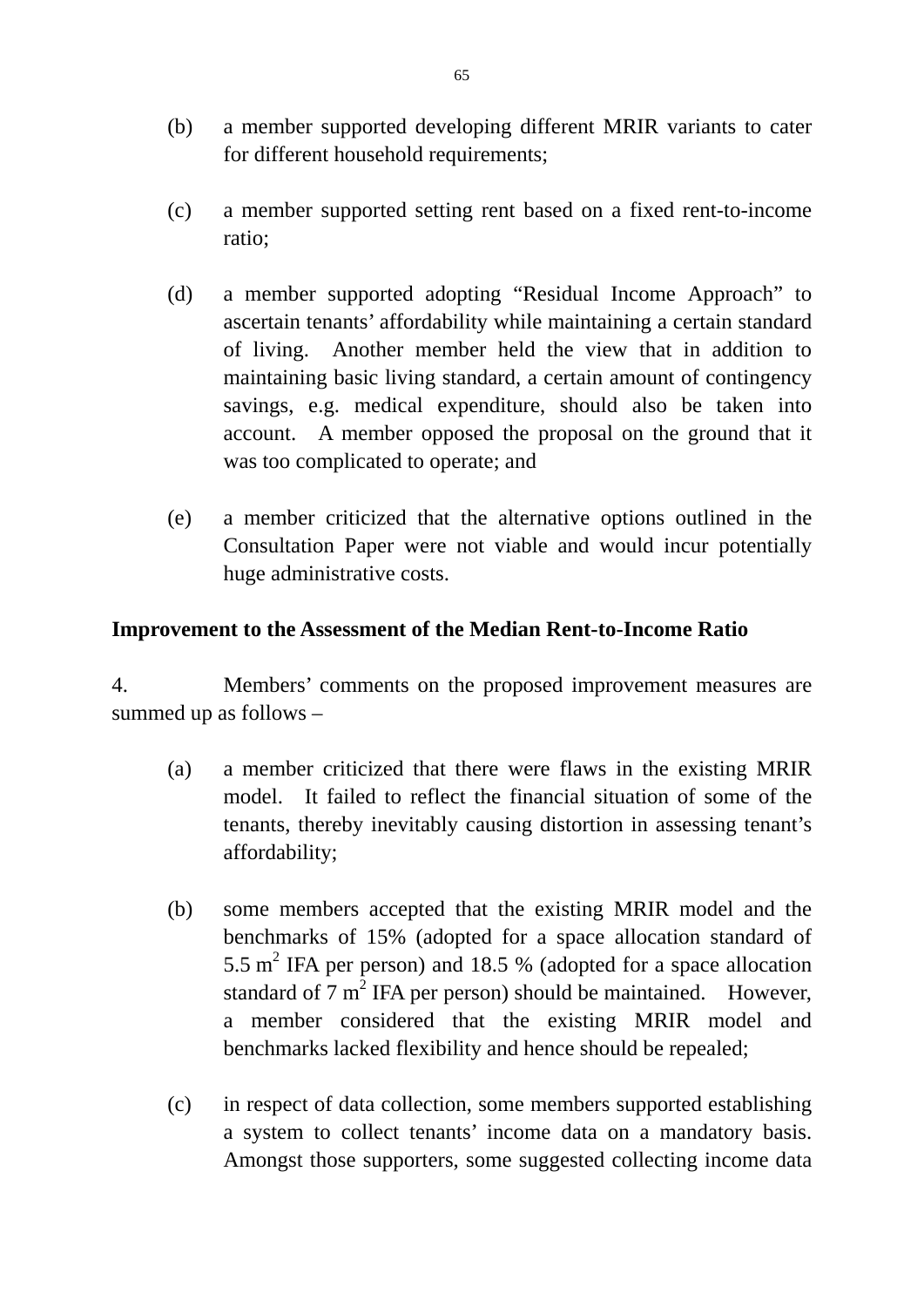annually or biennially to enhance the reliability of the database for assessing MRIR. Another member suggested that the Authority should require tenants to submit their Mandatory Provident Fund or tax returns used for the purpose of collecting income data;

- (d) some members considered that rents of the CSSA households were indeed paid from the housing allowance under CSSA which was not the income of the concerned households per se. CSSA recipients should therefore not be included in MRIR calculation; and
- (e) views were divided on whether government rates and management fees should be excluded from MRIR calculation.

# **Rent Adjustment Mechanism**

5. Those members who commented on this main consultation point in general supported the establishment of an index-linked mechanism to guide rent adjustments. As to which reference index is to be adopted, members had different views –

- (a) some members supported adopting Consumer Price Index (A) (CPI (A)) or CPI (A) excluding housing expenditure on the ground that the relevant data were transparent and could accurately and readily reflect tenants' costs of living;
- (b) some members opposed to adopting CPI (A) which was considered a macro indicator that could not directly reflect PRH tenants' costs of living;
- (c) some members supported using the Average Monthly Income Index for rent adjustment. However, some held opposite views and were concerned with the potentially huge administrative costs and difficulties in collecting the necessary income data;
- (d) some members believed that both CPI and Income Index should be considered in order to comprehensively gauge the changes in tenants' financial conditions;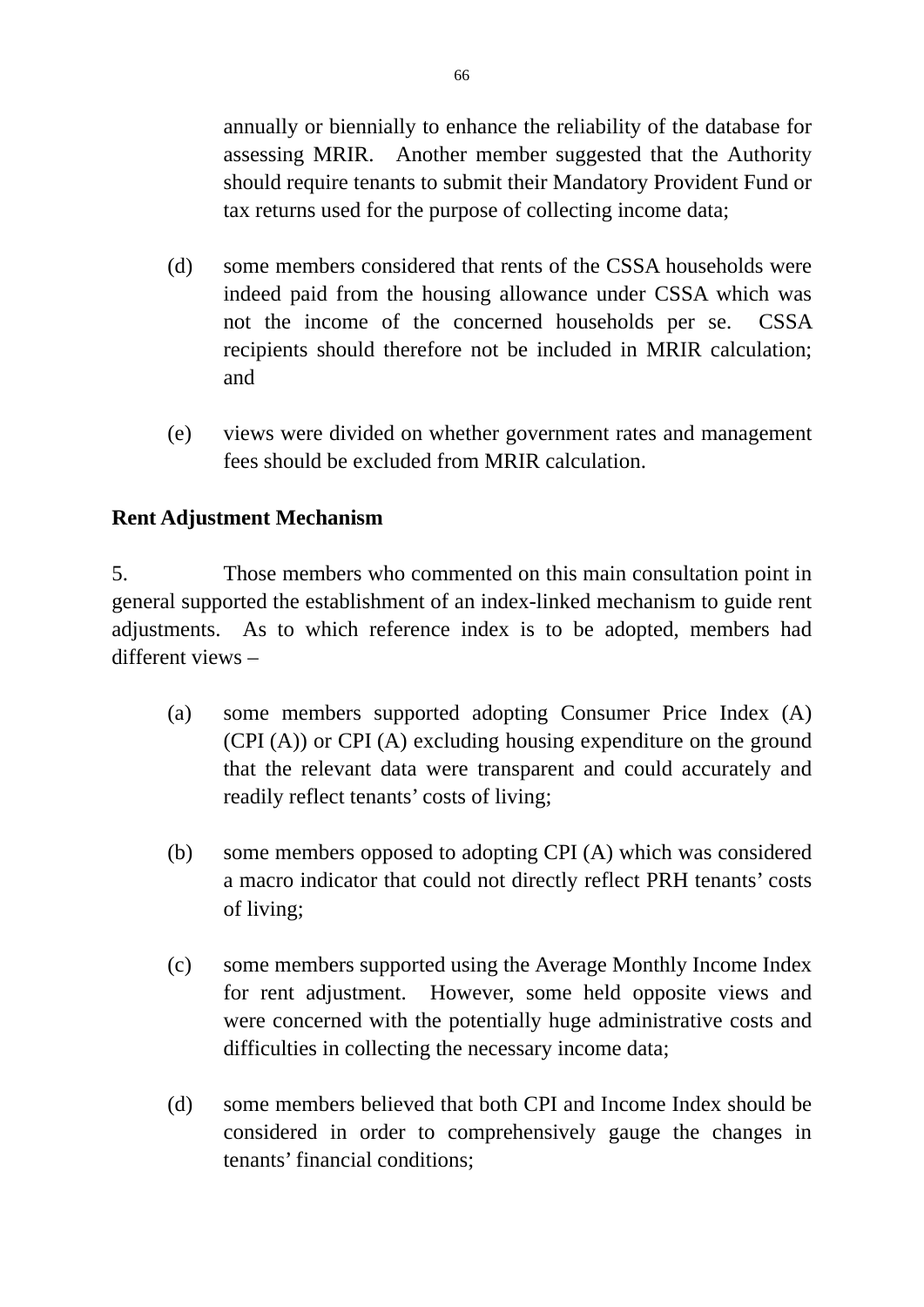- (e) a member suggested adjusting rent according to the changes in individual household's income to better reflect tenants' affordability;
- (f) a member suggested adopting the median figures from various economic statistics obtained from the past four quarters to form the basis for rent adjustments;
- (g) some members opined that it was necessary to give statutory effect to the proposed rent adjustment mechanism; and
- (h) a member supported applying similar index-linked mechanism to guide the adjustment of the "best rent" of new estates.

### **Differential Rent**

6. Most of the members participated in the discussion expressed their views on differential rent. Relatively more members were in support of the proposal. Their views are summed up as follows –

- (a) the majority of supporters believed that differential rent would provide greater choice to tenants, thereby allowing them to choose their flats according to their preference and affordability. It would help enhance the policy flexibility and facilitate rational allocation of resources;
- (b) some members believed that differential rent would not have labelling effect on tenants living in flats with lower rent because rent levels were not indicators of tenants' household income;
- (c) in respect of implementation models, more members were in favour of the comprehensive model than moderate model;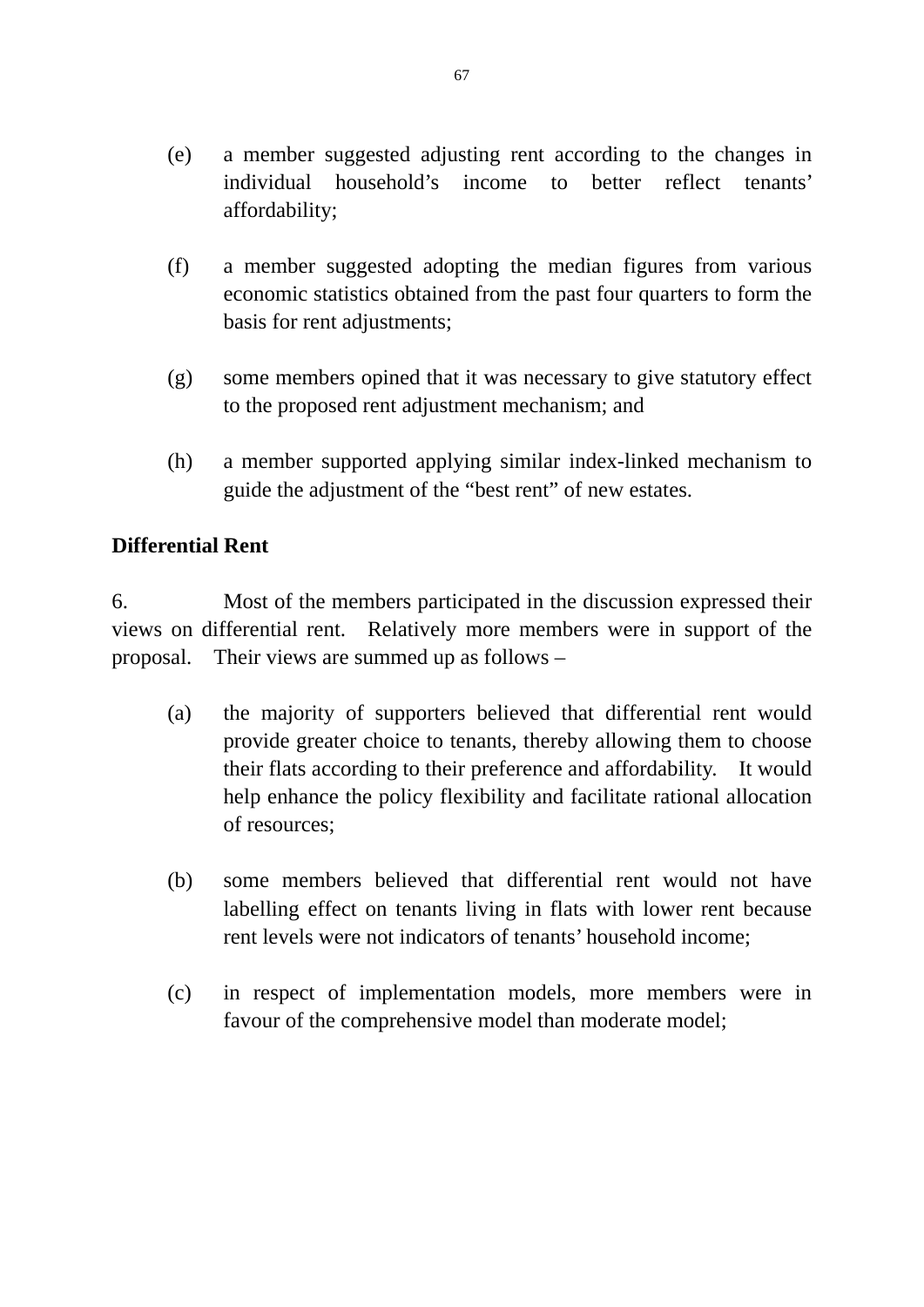- (d) a member said that should tenants be allowed to choose their flats according to their own wishes, the Authority could do away with the existing arrangement of providing three offers to applicants and save administrative cost;
- (e) to avoid unfair treatment to existing tenants, some members were of the view that differential rent should only be implemented in new estates. However, there were also views supporting gradual extension of differential rent to existing estates.

7. Amongst those in favour of the proposal, some were concerned that the implementation of differential rent would encounter difficulties and incur huge administrative costs. In this connection, they suggested streamlining the operating procedures to control costs and resolve potential allocation problems. Suggestions put forward by members are summed up as follows –

- (a) some members suggested streamlining the rent structure to avoid excessive classification. For example, rent could simply be divided into three levels, namely, high, medium and low;
- (b) a member suggested reserving certain number of flats for selection. After the selection procedures, any residual units that were left behind should be made available for allocation by random draw. This would help prevent vacancy arising from mismatch between flat types and preference of prospective PRH tenants;
- (c) a member suggested that a pilot scheme be launched first;
- (d) a member pointed out that apart from providing choice to tenants, the Authority should also ensure that rent was affordable. When allocating flats with higher rent, the Authority should ensure that tenants' rent-to-income-ratio does not exceed 10% to 15% ; and
- (e) a member was concerned that if CSSA recipients were to select flats with higher rent, the subsidies for CSSA would increase. Another member believed that CSSA recipients would not intentionally choose flats with higher rent and worsen their rental burden.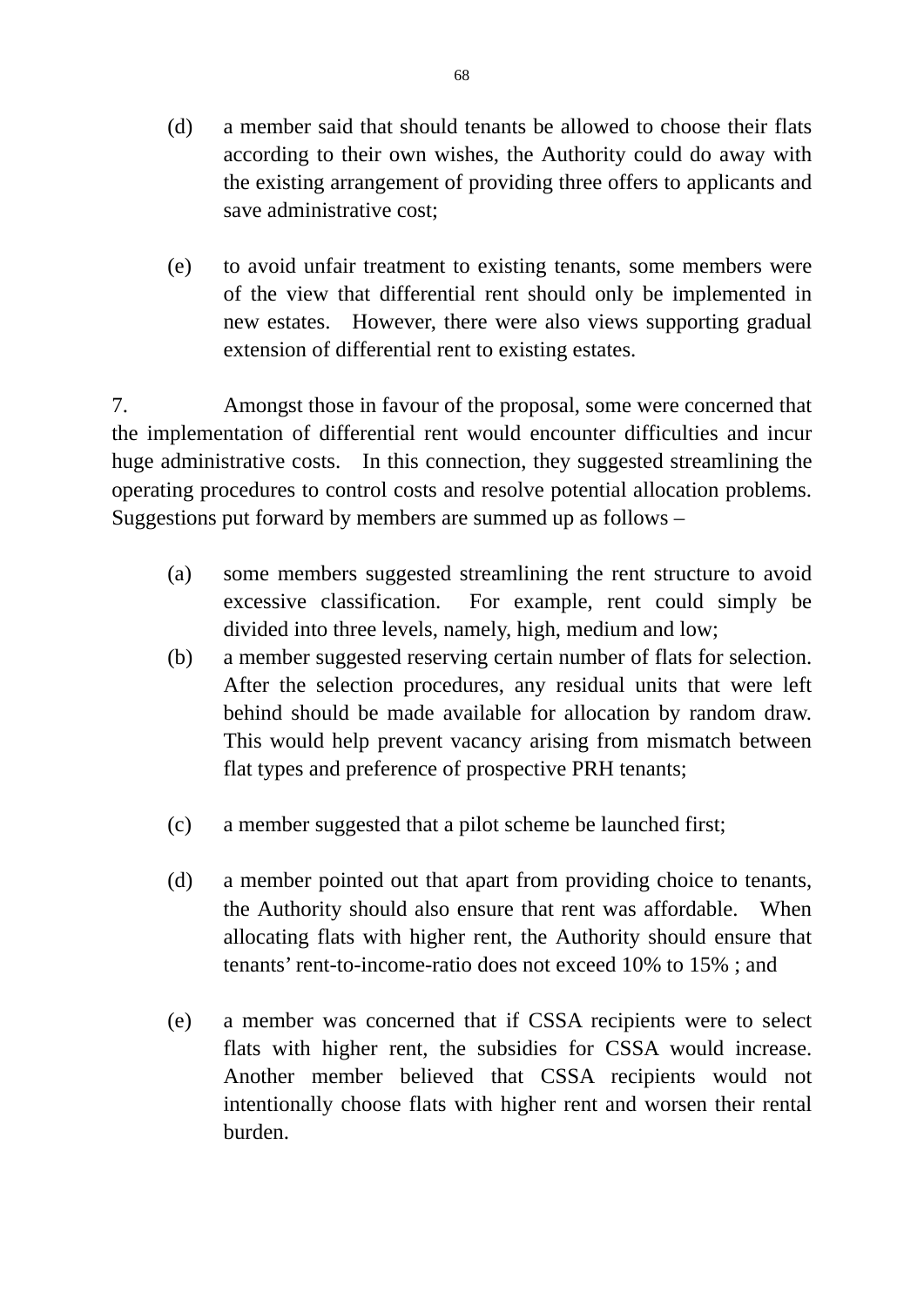8. For those members who opposed the proposal, their views are summed up below –

- (a) some opined that differential rent would divide tenants into different classes, thereby causing labelling effects on those tenants living in flats with lower rent and hampering social harmony;
- (b) some worried about the possible mismatch between flat types and preference of prospective PRH tenants;
- (c) some members held the view that the policy objective of the Authority should be to provide basic accommodation to people in need. However, differential rent would "marketize" and complicate the PRH, hence deviating from the policy objective;
- (d) one member was concerned that differential rent may set a precedent for other public service providers (such as education and medical services) to adopt differential service charges; and
- (e) quite a few members believed that such a policy would be difficult to implement and drastically increase administrative costs which may outweigh the revenue received.

#### **Exclusive vs Inclusive Rent**

9. Those members who responded to this consultation point in general did not support separating the collection of rent, rates and management fees. They were concerned that exclusive rent may invite unnecessary disputes and increase administrative costs.

#### **Fixed-Term Tenancy**

10. The majority of members subscribed to the notion of fixed-term tenancy. They believed that fixed-term tenancy could ensure that for those tenants who could afford private accommodation, they would leave PRH so that their flats could be re-allocated to other people in genuine need. Such a policy is therefore in line with the principle of rational allocation of resources and will enhance policy flexibility.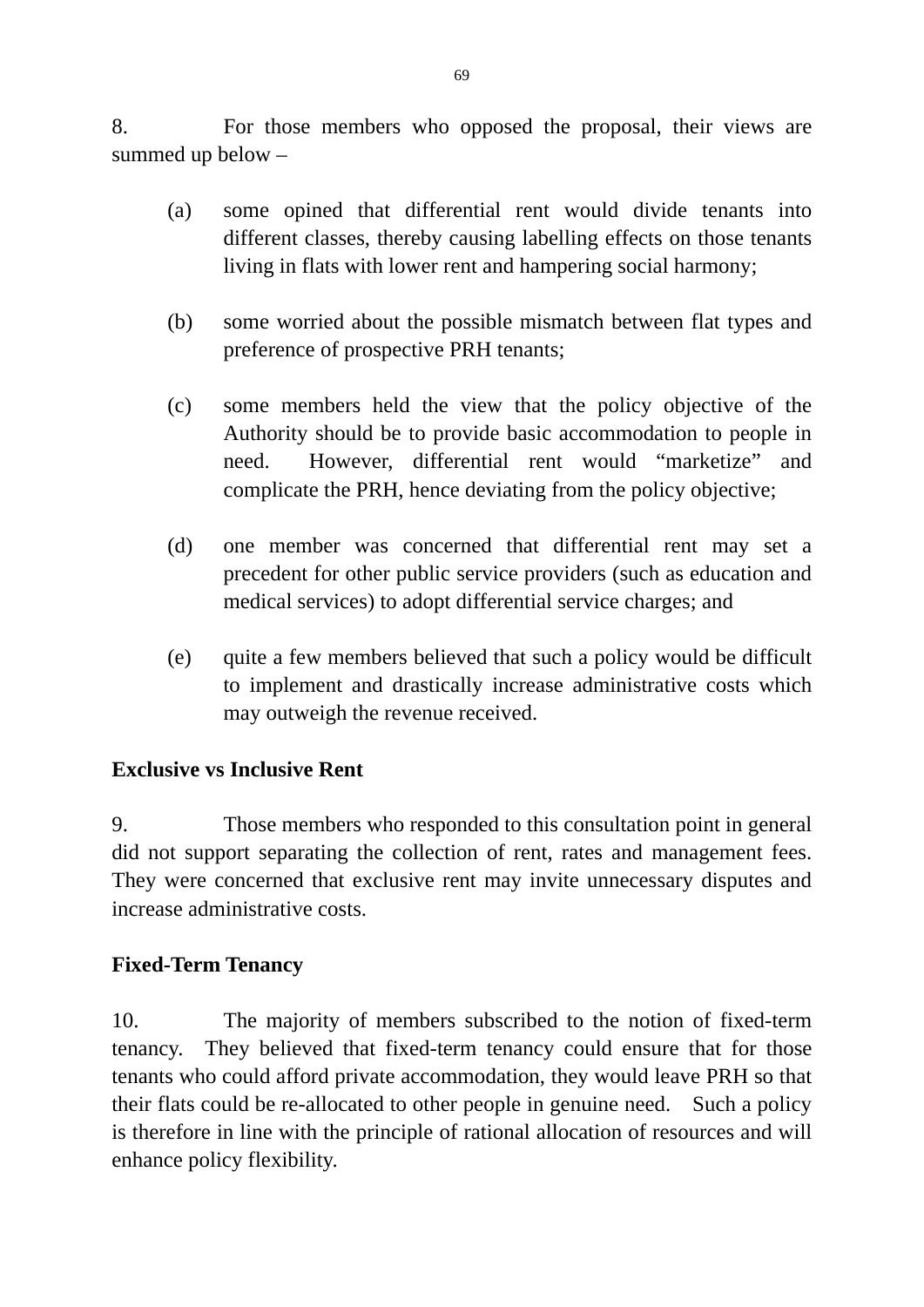11. On the term of tenancy, views were divided. Suggestions on the length of tenancy ranged from three to less than 15 years. One member proposed to offer a longer term on the condition that the tenancy would not be renewed upon expiry. There were also suggestions that the Authority should conduct income assessment prior to the expiry of tenancy agreement, but exemption should be given to elderly or disabled people. Some members submitted that PRH tenancy should not provide for any hereditary rights.

12. For those members objecting to fixed-term tenancy, they considered monthly tenancy a better system to provide security of tenure and avoid causing disturbance to tenants and increasing the Authority's administrative costs.

# **Rent Fixing and Review Cycles**

13. Amongst the members who commented on this subject, the majority of them supported a biennial review cycle to keep PRH rent in line with market changes and avoid excessive rent adjustments. One member suggested that rent review exercise should not take place too frequently, lest it would raise administrative cost and cause disturbance to tenants.

#### **Rent Assistance Scheme**

14. Only a few members commented on the Rent Assistance Scheme. A member was content with the existing arrangements under Rent Assistance Scheme. Another member said that given the lack of a general community consensus on the interpretation of affordability, it would be difficult to determine the eligibility for Rent Assistance Scheme that was accepted by the public at large. In addition, there were no supporting statistics to show that Rent Assistance Scheme could resolve the affordability problem of Rent Assistance Scheme recipients effectively. The member also criticized the restrictions associated with the Rent Assistance Scheme, such as debarring tenants affected by redevelopment from applying  $2<sup>1</sup>$  and requiring Rent Assistance Scheme recipients to move to flats with lower rent after receiving Rent Assistance Scheme for a certain period of time.

<sup>&</sup>lt;u>.</u>  $21$  Since 31 October 2002, tenants affected by redevelopment have been allowed to apply for rent assistance immediately upon being re-housed to new or refurbished flats.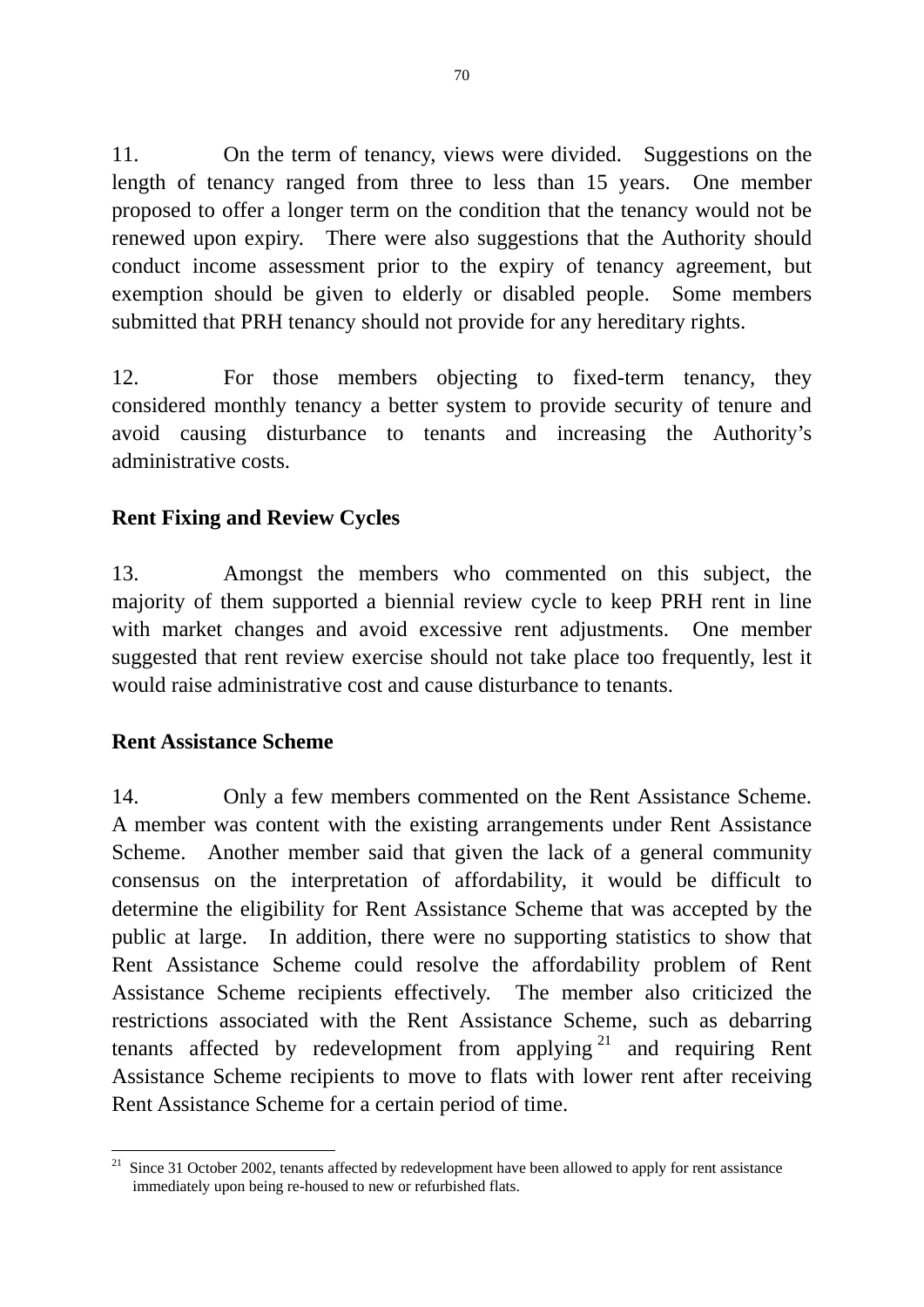#### **Other Comments**

15. In addition to the issues set out in the consultation paper, members also expressed their views on other areas as follows –

- (a) a member commented that the size of existing PRH units was too small and suggested the Authority to improve the living environment of PRH by providing more spacious units;
- (b) a member expressed concern over the Authority's financial position and said that the Authority should clearly explain to the public its accounts and the financial arrangements with Government;
- (c) a member pointed out that given the requirement under section 4(4) of the Housing Ordinance that the Authority has to balance its book and the fact that the quality of estate management was affected by the operating cost, tenants have to choose between service quality and rent level. Another member suggested that determination of rent should be de-linked from section 4(4) of the Housing Ordinance to ensure that rent would not be affected by operating costs;
- (d) some members held the view that the Authority should reflect the market value of PRH units. They suggested that apart from MRIR, market rent should also be one of the factors for determination of PRH rent;
- (e) a member criticized the Authority for lacking a long-term PRH development strategy. It was suggested that the Authority should develop a comprehensive plan for PRH development;
- (f) quite a few members considered that as PRH resources were contributed by taxpayers, the HA was duty bound to step up enforcement to prevent abuses of PRH resources;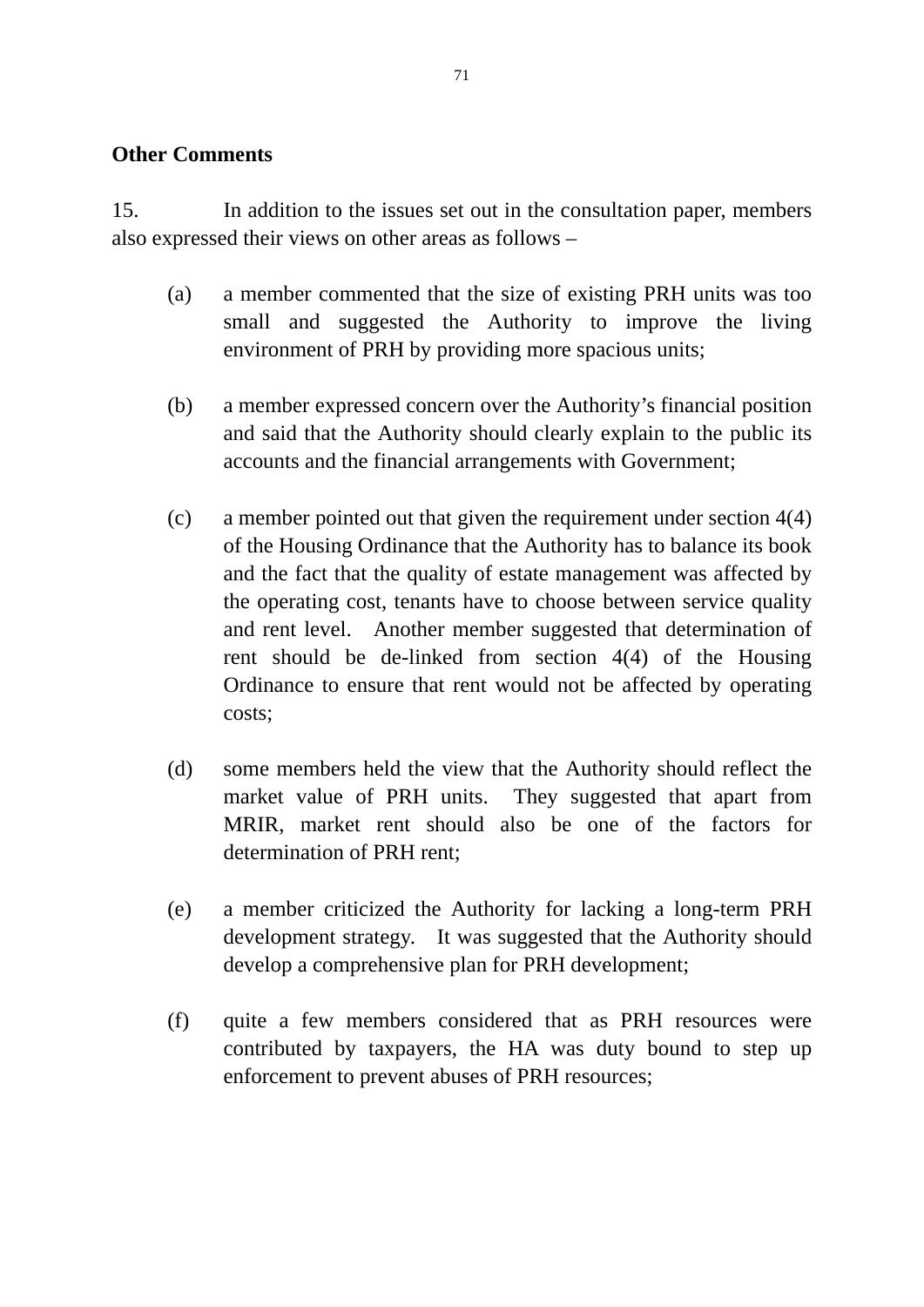- (g) a member suggested that for tenants with household income exceeding a certain threshold, the Authority should charge "progressive rent", i.e., the higher the household income, the higher the rent payment;
- (h) a member suggested that the Authority should provide low interest home loans to encourage tenants to buy their own flats and leave PRH; and
- (i) a member suggested extending the consultation period to provide more opportunities for the community to express their views.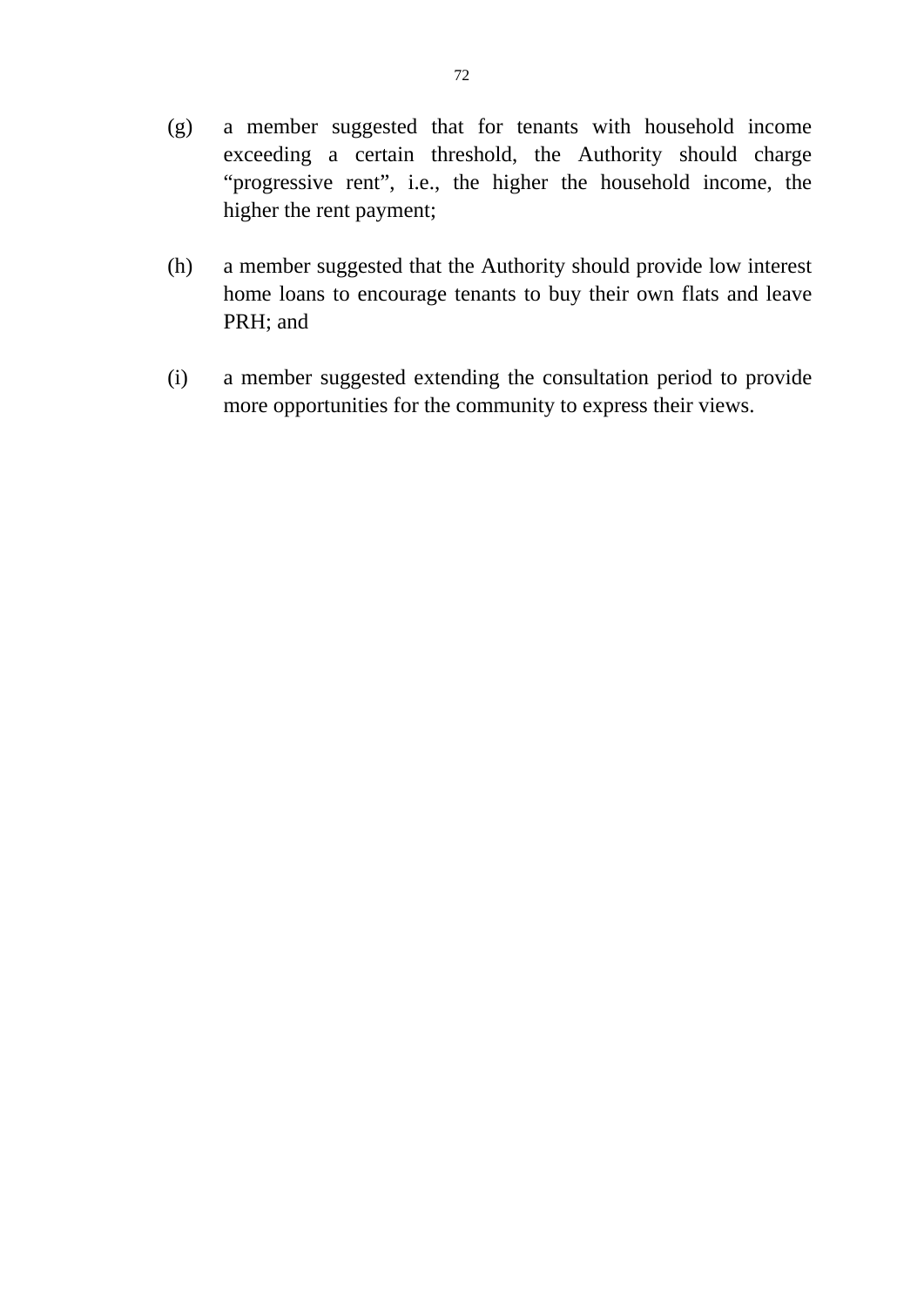#### **Appendix II to Annex B**

# **Survey on Domestic Rent Policy**

### **INTRODUCTION**

1. As part of the public consultation, the Committee commissioned an independent consultancy firm to conduct a telephone survey to collect the opinions from the general public towards the various issues raised in the Consultation Paper. The survey was targeted at people aged 18 or above who were living in different types of housing (PRH, subsidized sale flats and private housing) and could be reached by domestic telephone lines. The data and information required by the survey was collected through telephone interviews during the period from late March to early May 2006.

2. A random sample of about 5 380 domestic telephone numbers were drawn from a telephone directory for the survey. Some 3 010 people were successfully interviewed, constituting a response rate of 56%.

#### **PROFILE OF RESPONDENTS**

3. Of the 3 010 people taking part in the survey, 30.7% were living in PRH, 15.7% in subsidized sale flats and 53.6% in private housing. The pattern of distribution of housing type of the respondents is largely in accord with that estimated by the C&SD. The corresponding statistics based on the C&SD's General Household Survey were 30.7%, 18.7% and 50.6% in the first quarter of 2006. For statistical purposes, the overall survey results have been weighted using the C&SD's statistics for reflecting more precisely the aggregate views of the respondents residing in different types of housing.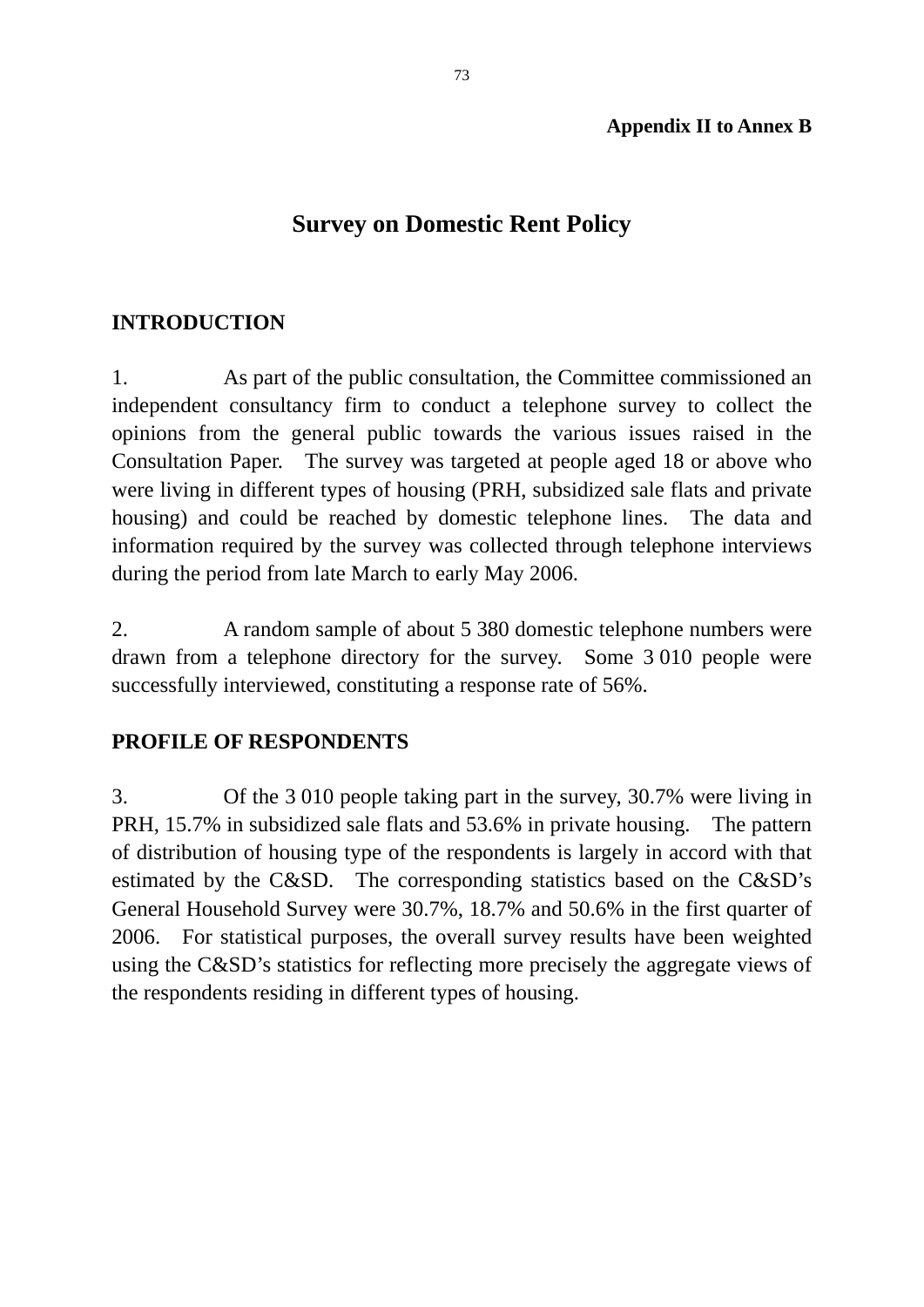#### **MAIN SURVEY FINDINGS**

#### *Rent adjustment mechanism*

4. On the question of whether a rent adjustment mechanism should be established to provide for both upward or downward adjustment with reference to some pointer index, some 65% of the people under the coverage of the survey were in favour of establishing such a mechanism; 17% of them held the opposite view and the remaining 18% had no comments. More people living in the subsidized sale flats (SSF) and private housing than their counterparts in PRH tended to support the establishment of a rent adjustment mechanism. Some 71% - 72% of the residents in SSF and private housing were in support of such a mechanism and 11% - 12% against it. For the tenants in PRH, 52% of them were supportive of the proposal and 28% opposed it.

|               | <b>PRH</b><br>(96) | <b>SSF</b>    | Private Housing<br>$\frac{9}{6}$ | Overall $(\%)$ |  |
|---------------|--------------------|---------------|----------------------------------|----------------|--|
|               |                    | $\frac{9}{6}$ |                                  |                |  |
| Supported     | 51.6               | 72.1          | 70.9                             | 65.2           |  |
| Not supported | 27.7               | 11.2          | 11.6                             | 16.5           |  |
| No comment    | 20.7               | 16.7          | 17.5                             | 18.3           |  |
| Overall       | 100.0              | 100.0         | 100.0                            | 100.0          |  |

**Opinions on establishment of a rent adjustment mechanism** 

Note: Percentage may not add up to 100% due to rounding.

5. The main reasons given by those who supported a rent adjustment mechanism were "it is a fair arrangement if the overall rent level can be adjusted upward or downward" (47%) and "the rent level can accord with the changes in economic situation" (35%).

|  |  |  | Top three reasons for supporting a rent adjustment mechanism |
|--|--|--|--------------------------------------------------------------|
|  |  |  |                                                              |

|                                                                                             | <b>PRH</b> | <b>SSF</b> | <b>Private Housing</b> | Overall |
|---------------------------------------------------------------------------------------------|------------|------------|------------------------|---------|
|                                                                                             | $(\%)$     | $(\%)$     | $\mathcal{C}_0$        | $(\%)$  |
| It is a fair arrangement if the<br>overall rent level can be<br>adjusted upward or downward | 49.2       | 45.2       | 47.4                   | 47.4    |
| It can accord with the changes<br>in economic situation                                     | 29.0       | 39.0       | 36.0                   | 34.9    |
| It is a flexible system                                                                     | 2.9        | 5.0        | 6.6                    | 5.4     |

Note: A respondent could give multiple answers.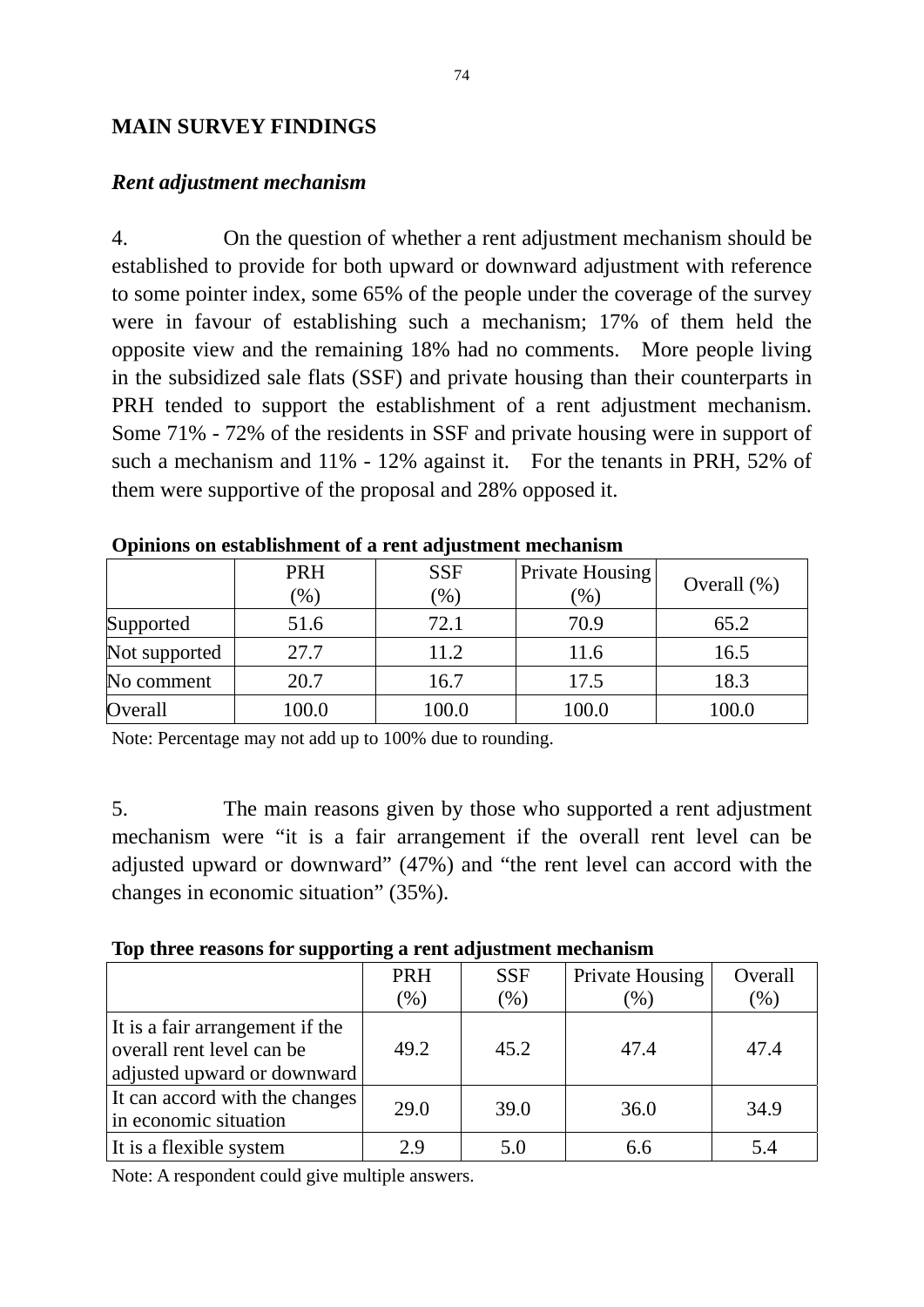6. Among those who opposed the setting up of a rent adjustment mechanism, they mainly cited such reasons as "it is useless as rent of PRH will definitely rise only", "the current adjustment system is alright", "objection to any rent increase for PRH" and "rent adjustments should take account of the circumstances of individual households".

|                                                                                            | <b>PRH</b><br>(% ) | <b>SSF</b><br>(% ) | Private Housing<br>(% ) | Overall<br>(% ) |
|--------------------------------------------------------------------------------------------|--------------------|--------------------|-------------------------|-----------------|
| It is useless as rent of PRH will<br>definitely rise only                                  | 42.6               | 28.3               | 25.1                    | 34.6            |
| The current adjustment system is<br>alright                                                | 16.8               | 15.1               | 15.5                    | 16.1            |
| Object to any rent increase for<br><b>PRH</b>                                              | 14.8               | 11.3               | 6.4                     | 11.4            |
| Rent adjustments should take<br>into account the circumstances of<br>individual households | 5.9                | 15.1               | 15.0                    | 10.3            |
| The mechanism is not fair                                                                  | 3.9                | 9.4                | 12.3                    | 7.6             |

**Top five reasons for opposing a rent adjustment mechanism** 

Note: A respondent could give multiple answers.

7. The respondents supporting the establishment of a rent adjustment mechanism were further enquired about whether the CPI, income-based index of households in PRH or the cost of operating PRH should be adopted as a reference for rent adjustment. Of those in support of a rent adjustment mechanism, 58% opted for income-based index of households in PRH, 26% preferred CPI and 9% went for the operation cost of PRH.

| Views on the preferred rent adjustment reference index |  |
|--------------------------------------------------------|--|
|--------------------------------------------------------|--|

|                       | PRH $(\%)$ | <b>SSF</b><br>(% ) | Private<br>Housing $(\%)$ | Overall $(\%)$ |
|-----------------------|------------|--------------------|---------------------------|----------------|
| Income-based Index    | 64.3       | 56.3               | 55.5                      | 57.8           |
| <b>CPI</b>            | 20.0       | 25.8               | 29.4                      | 26.4           |
| Operating cost of PRH | 7.6        | 11.1               | 9.1                       | 9.1            |
| <b>Others</b>         | 7.4        | 6.5                | 5.7                       | 6.2            |
| No comment            | 0.8        | 0.3                | 0.3                       | 0.4            |
| Overall               | 100.0      | 100.0              | 100.0                     | 100.0          |

Note: Percentage may not add up to 100% due to rounding.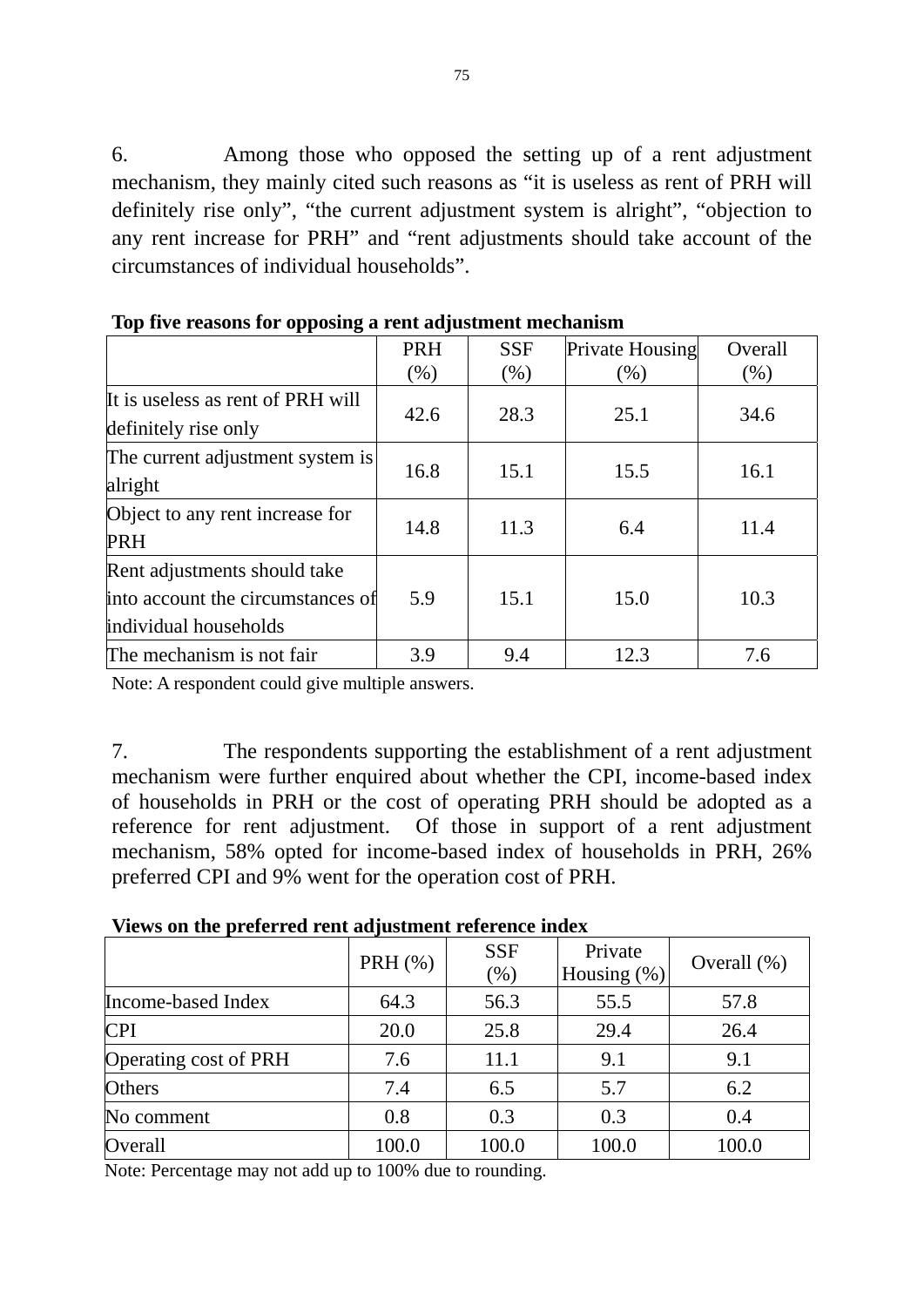8. The overall views from members of the public on whether a rent adjustment mechanism for PRH should be set up and, if so, the options of the reference index to be adopted, are summarized in the following table.

|                                          | <b>PRH</b><br>(% ) | <b>SSF</b><br>(% ) | Private<br>Housing<br>(%) | Overall $(\%)$ |
|------------------------------------------|--------------------|--------------------|---------------------------|----------------|
| Supported a rent adjustment<br>mechanism | 51.6               | 72.1               | 70.9                      | 65.2           |
| Reference index to be adopted            |                    |                    |                           |                |
| Income-based Index                       | 33.2               | 40.6               | 39.4                      | 37.7           |
| <b>CPI</b>                               | 10.3               | 18.6               | 20.9                      | 17.2           |
| Operating cost of PRH                    | 3.9                | 8.0                | 6.4                       | 6.0            |
| Others                                   | 3.8                | 4.7                | 4.0                       | 4.1            |
| No comment                               | 0.4                | 0.2                | 0.2                       | 0.3            |
| Total                                    | 51.6               | 72.1               | 70.9                      | 65.2           |
| Not supported a rent adjustment          |                    |                    |                           |                |
| mechanism                                | 27.7               | 11.2               | 11.6                      | 16.5           |
| No comment                               | 20.7               | 16.7               | 17.5                      | 18.3           |

**Views on the rent adjustment mechanism and the preferred reference index** 

Note: Percentage may not add up to total due to rounding.

#### *Frequency of rent review*

9. Opinions on the frequency of the rent review cycle for PRH were diverse. Some 33% of the members of the public considered that the rent of PRH should be reviewed every three years; 29% every two years; 19% every four years or even longer; and 13% every year. Detailed statistics are set out below.

|  | <b>Views on rent review cycles for PRH</b> |  |  |
|--|--------------------------------------------|--|--|
|  |                                            |  |  |

|                   | PRH<br>$(\%)$ | <b>SSF</b><br>$(\% )$ | Private Housing<br>(% ) | Overall $(\%)$ |
|-------------------|---------------|-----------------------|-------------------------|----------------|
| 1 year            | 8.3           | 12.3                  | 15.9                    | 12.9           |
| 2 years           | 23.5          | 33.8                  | 31.2                    | 29.3           |
| 3 years           | 32.5          | 33.8                  | 32.9                    | 33.0           |
| 4 years or longer | 27.4          | 16.1                  | 14.9                    | 19.0           |
| No comment        | 8.2           | 4.0                   | 5.0                     | 5.8            |
| Overall           | 100.0         | 100.0                 | 100.0                   | 100.0          |

Note: Percentage may not add up to 100% due to rounding.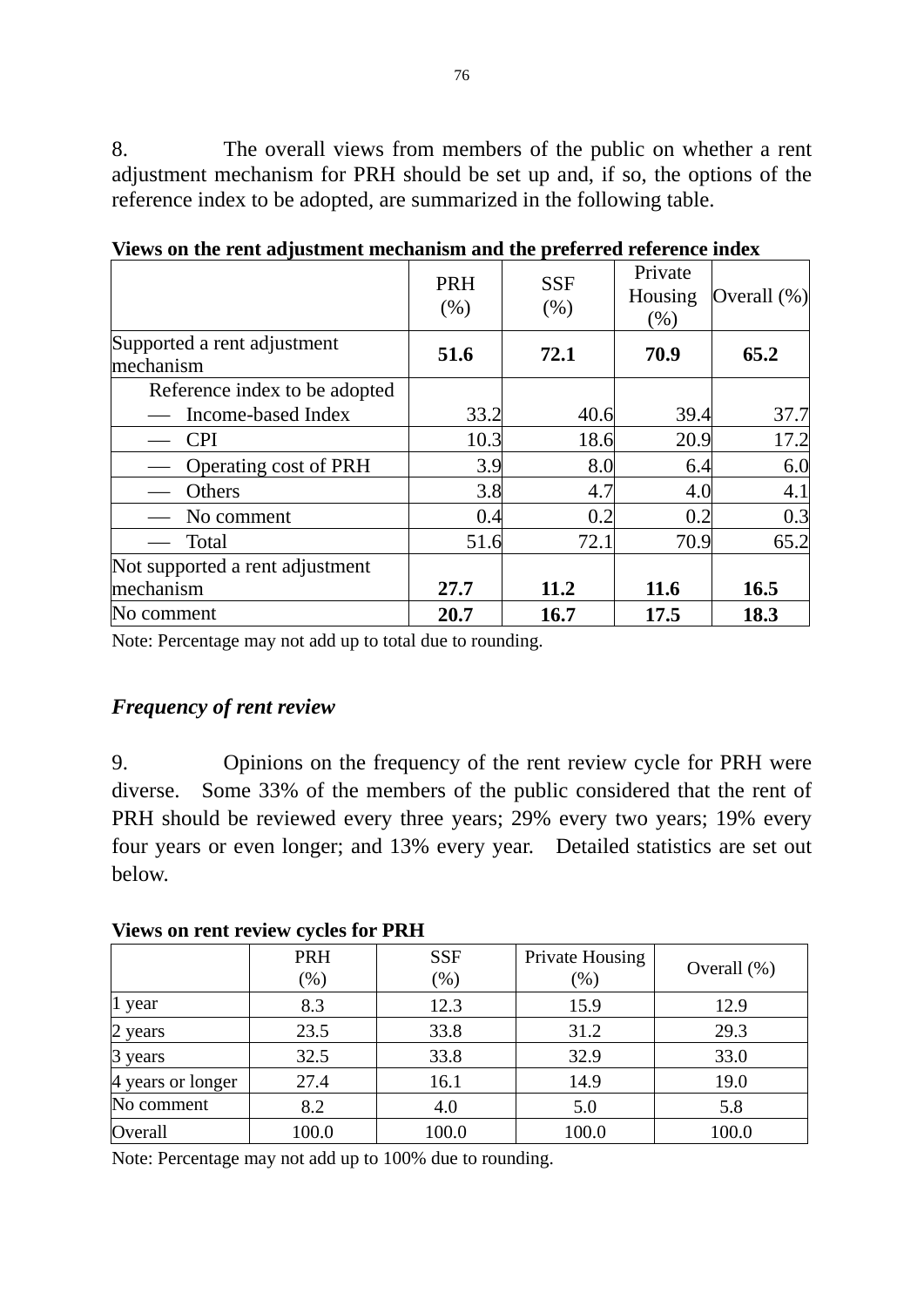#### *Monthly tenancy vs fixed-term tenancy*

10. The views on whether PRH flats should be leased on a monthly tenancy (i.e. the current arrangement) or a fixed-term tenancy were mixed, with about 49% of the members of the public in support of maintaining the existing monthly tenancy system and 46% in favour of introducing fixed-term tenancy. In addition, there was a marked difference in the views on this issue amongst the residents living in different types of housing. An overwhelming 75% of the tenants in PRH opted for the current system of monthly tenancy. However, over half of the residents in SSF and private housing preferred fixed-term tenancy for PRH.

|                             | <b>PRH</b> | <b>SSF</b> | Private Housing | Overall $(\%)$ |  |
|-----------------------------|------------|------------|-----------------|----------------|--|
|                             | (% )       | (% )       | (%)             |                |  |
| Prefer monthly tenancy      | 74.8       | 41.9       | 35.7            | 48.8           |  |
| Prefer fixed-term tenancy   | 19.8       | 51.2       | 58.9            | 45.5           |  |
| Prefer neither of the above | 1.0        | 3.2        | 2.4             | 2.1            |  |
| Others                      | 3.7        | 2.7        | 2.3             | 2.8            |  |
| No comment                  | 0.8        | 1.1        | 0.7             | 0.8            |  |
| Overall                     | 100.0      | 100.0      | 100.0           | 100.0          |  |

**Preference on monthly tenancy or fixed-term tenancy** 

Note: Percentage may not add up to 100% due to rounding.

#### *Differential rent*

11. On the proposal of differential rent, about 60% of the public considered that the rent should take into consideration both the internal factors (such as floor level and proximity to unwelcome facilities, e.g. refuse chamber, pump generator) and external factors (such as views and orientation); another 14% said that either the external or internal factors should be considered; and 23% were opposed to any form of differential rent for PRH. In percentage terms, more tenants in SSF and private housing supported the proposal of differential rent.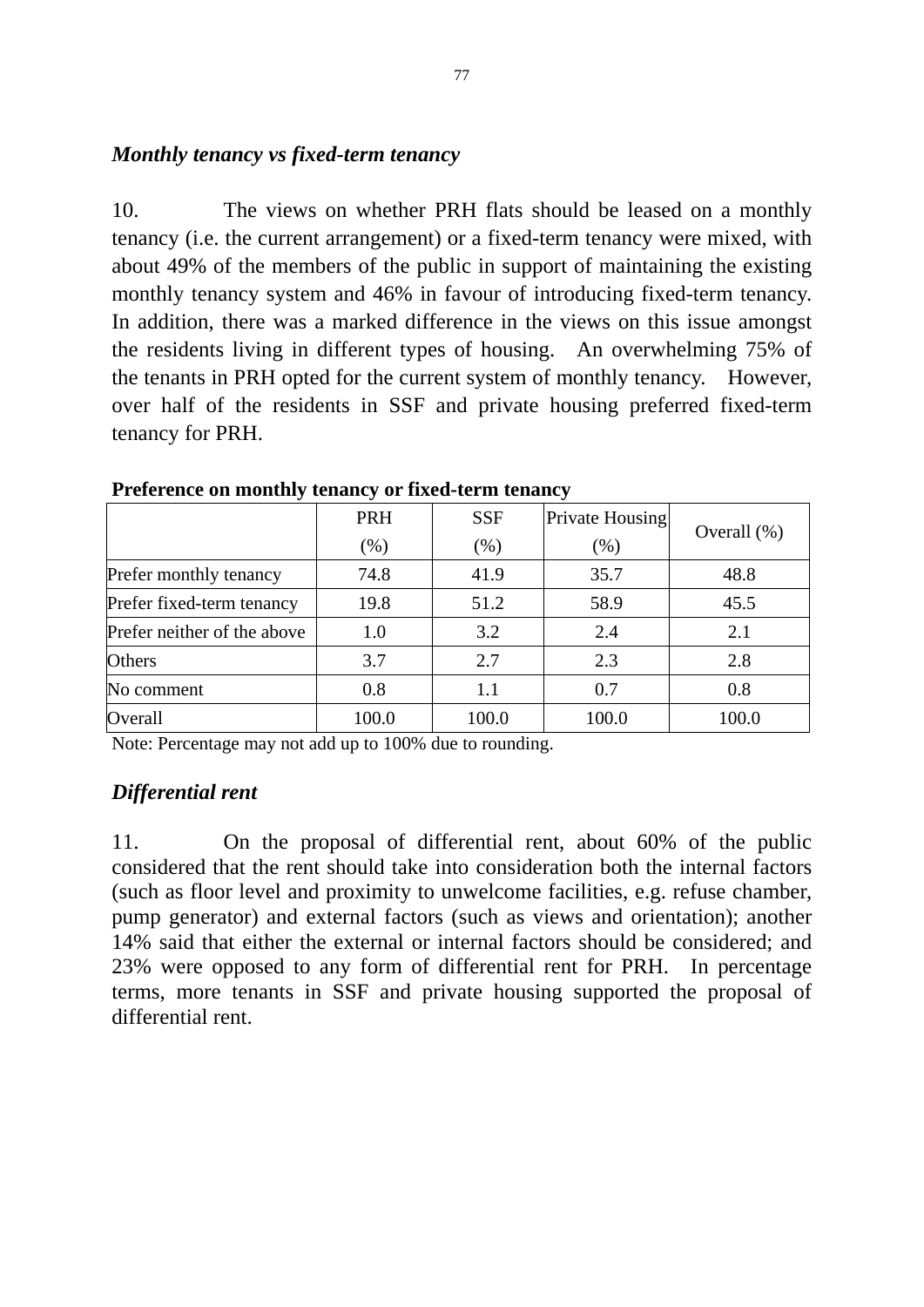|                                 | PRH   | <b>SSF</b>             | Private | Overall $(\%)$ |  |
|---------------------------------|-------|------------------------|---------|----------------|--|
|                                 | (% )  | Housing $(\%)$<br>(% ) |         |                |  |
| Both internal and external      | 45.3  | 64.3                   | 66.4    | 59.5           |  |
| factors should be considered    |       |                        |         |                |  |
| Only internal factors should be | 12.9  | 10.1                   | 9.5     | 10.7           |  |
| considered                      |       |                        |         |                |  |
| Only external factors should    | 3.5   | 3.6                    | 3.7     | 3.6            |  |
| be considered                   |       |                        |         |                |  |
| Object to any form of           | 32.6  | 20.3                   | 18.1    | 23.0           |  |
| differential rent               |       |                        |         |                |  |
| <b>Others</b>                   | 2.2   | 0.4                    | 0.7     | 1.1            |  |
| No comment                      | 3.6   | 1.3                    | 1.5     | 2.1            |  |
| Overall                         | 100.0 | 100.0                  | 100.0   | 100.0          |  |

**Opinions on differential rent for PRH** 

Note: Percentage may not add up to 100% due to rounding.

12. Regarding the allocation of PRH flats to CSSA recipients should differential rent be implemented, 57% of the public said that CSSA recipients should preferably be allocated PRH flats with relatively lower rent value and 33% considered that they should be provided with PRH flats in the same way as other potential PRH tenants.

|                   |  |  |  | Opinions on allocation of flats to CSSA recipients should HA introduce |  |  |
|-------------------|--|--|--|------------------------------------------------------------------------|--|--|
| differential rent |  |  |  |                                                                        |  |  |

| Type of flats allocated to | PRH<br><b>SSF</b> |                        | Private |                |  |
|----------------------------|-------------------|------------------------|---------|----------------|--|
| <b>CSSA</b> recipients     | $(\% )$           | Housing $(\%)$<br>(% ) |         | Overall $(\%)$ |  |
| Should allocate PRH flats  | 47.5              | 60.7                   | 60.7    |                |  |
| with lower rent value      |                   |                        |         | 56.7           |  |
| Should allocate PRH flats  |                   |                        |         |                |  |
| in the same way as other   | 38.7              | 31.5                   | 30.1    | 33.0           |  |
| potential PRH tenants      |                   |                        |         |                |  |
| Should allocate PRH flats  | 2.2               |                        | 2.2     |                |  |
| with higher rent value     |                   | 1.9                    |         | 2.1            |  |
| No comment                 | 11.7              | 5.9                    | 7.0     | 8.2            |  |
| Overall                    | 100.0             | 100.0                  | 100.0   | 100.0          |  |

Note: Percentage may not add up to 100% due to rounding.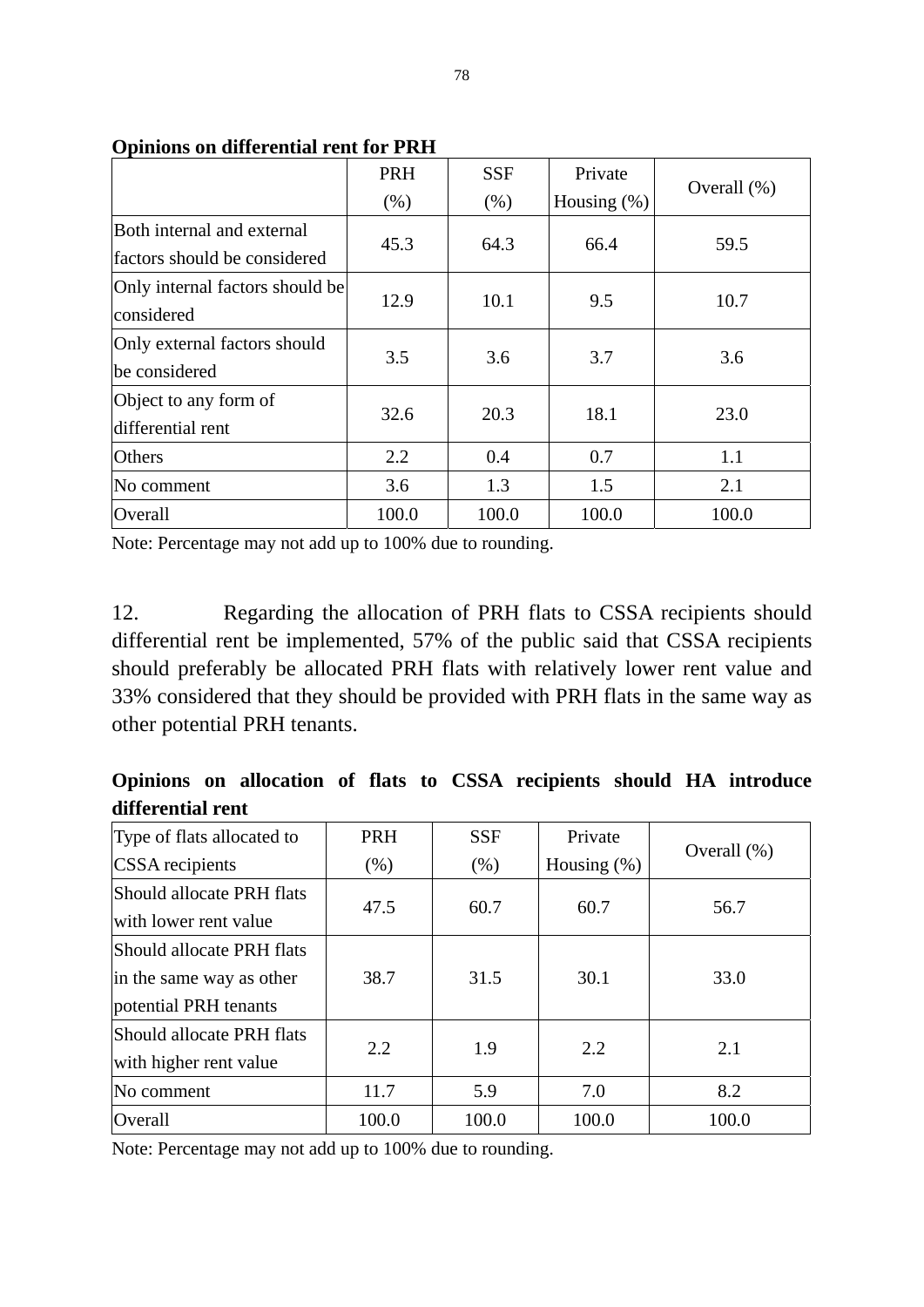# *Whether affordability indicator should include CSSA recipients and "well-off" tenants*

13. The views were quite diverse on whether CSSA recipients should be included when assessing the rental affordability of PRH tenants, with some 45% of the members of the public expressing support for their inclusion and about 42% disapproving of their inclusion. On the issue of "well-off" tenants in PRH, around 59% of the members of the public supported inclusion of these tenants in measuring rental affordability and around 29% objected to their inclusion. In addition, about 32% of the members of the public supported covering both the CSSA recipients and "well-off" tenants in measuring rental affordability of PRH tenants.

| <b>CSSA</b> recipients                                  | <b>PRH</b> | <b>SSF</b> | Private Housing |                |
|---------------------------------------------------------|------------|------------|-----------------|----------------|
|                                                         | (% )       | (% )       | (% )            | Overall $(\%)$ |
| Include CSSA recipients                                 | 43.6       | 44.8       | 46.5            | 45.3           |
| Exclude CSSA recipients                                 | 37.6       | 45.2       | 44.0            | 42.2           |
| <b>Well-off tenants</b>                                 |            |            |                 |                |
| Include "well-off" tenants                              | 50.5       | 61.9       | 62.4            | 58.7           |
| Exclude "well-off" tenants                              | 29.4       | 29.2       | 28.5            | 28.9           |
| <b>CSSA</b> recipients and well-off tenants             |            |            |                 |                |
| Include both CSSA recipients<br>and<br>well-off tenants | 27.1       | 33.0       | 34.6            | 32.0           |

**Opinions on the inclusion of CSSA recipients and "well-off" tenants in measuring PRH tenants' affordability** 

#### *Whether rent should include rates and management fees*

14. The majority of the public (some 60%) thought that the rent of PRH should be inclusive of management fees and rates. The people living in different types of housing held similar views on this issue.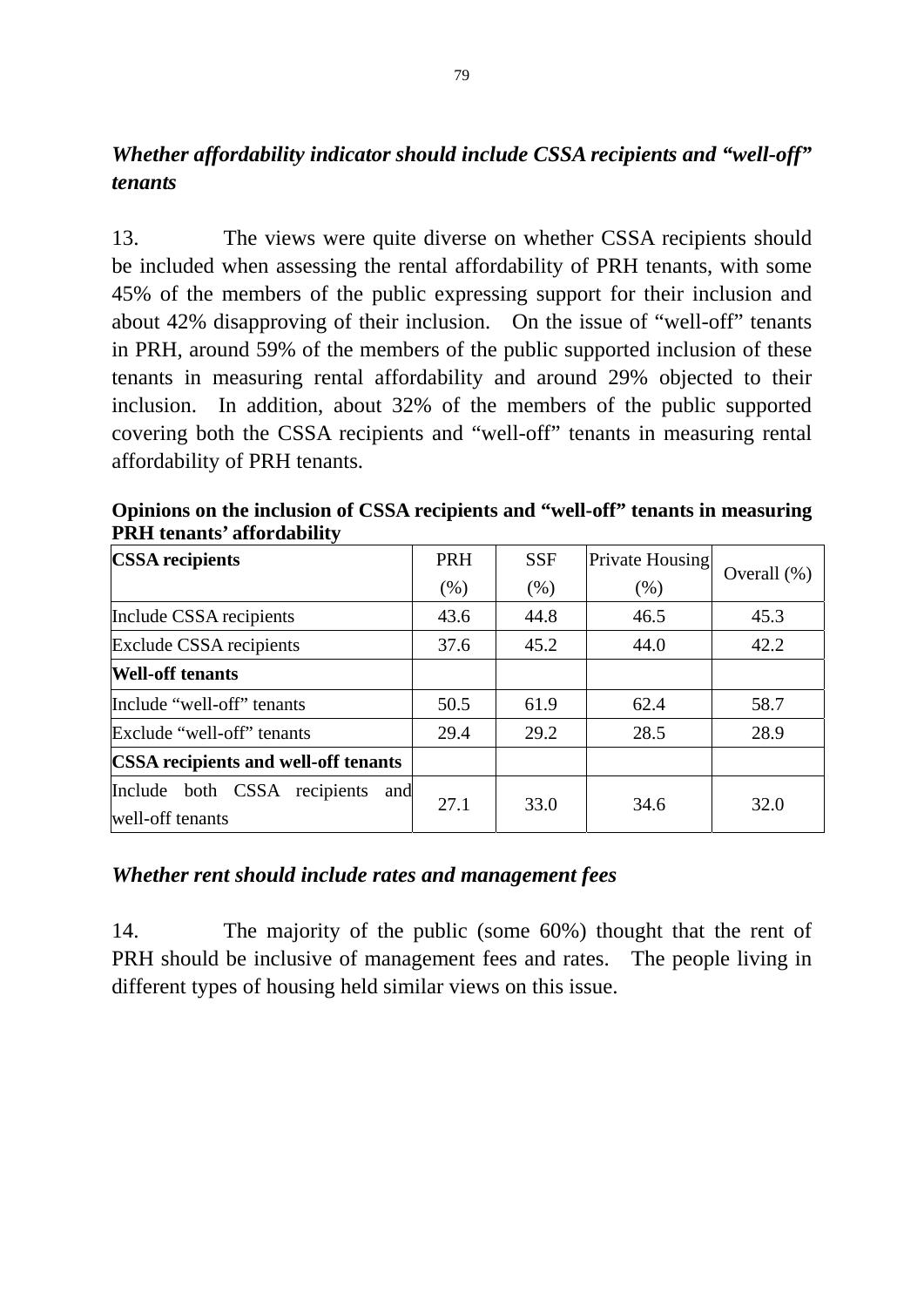| <b>Management</b> fees                                | <b>PRH</b> | <b>SSF</b> | Private        |                 |
|-------------------------------------------------------|------------|------------|----------------|-----------------|
|                                                       | (% )       | (% )       | Housing $(\%)$ | Overall $(\% )$ |
| Rent should include management fees                   | 75.6       | 75.3       | 68.5           | 72.0            |
| Rent should exclude management fees                   | 20.7       | 21.6       | 27.2           | 24.2            |
| <b>Rates</b>                                          |            |            |                |                 |
| Rent should include rates                             | 71.0       | 68.9       | 64.2           | 67.2            |
| Rent should exclude rates                             | 24.7       | 25.8       | 30.0           | 27.6            |
| <b>Management fees and rates</b>                      |            |            |                |                 |
| Rent should include both management<br>fees and rates | 65.0       | 63.6       | 55.7           | 60.1            |

**Opinions on whether rent should include management fees and rates** 

### *Method of collecting tenants' income data*

15. On the method of collecting income information from PRH tenants, some 60% of the public considered that the Authority should operate its own system to collect income data from the PRH tenants on a mandatory basis. About 34% of the public said that the current method of deriving tenants' income data from a survey conducted by C&SD should continue to be adopted. It is of interest to note that views from respondents living in PRH differ quite substantially from those living in SSF and private housing. Over half (54%) of the tenants in PRH preferred to maintain the current method of collecting income data. However, some 67% - 72% of the residents living in SSF and private housing were in favour of the Authority operating its own system to obtain tenants' income data on a mandatory basis.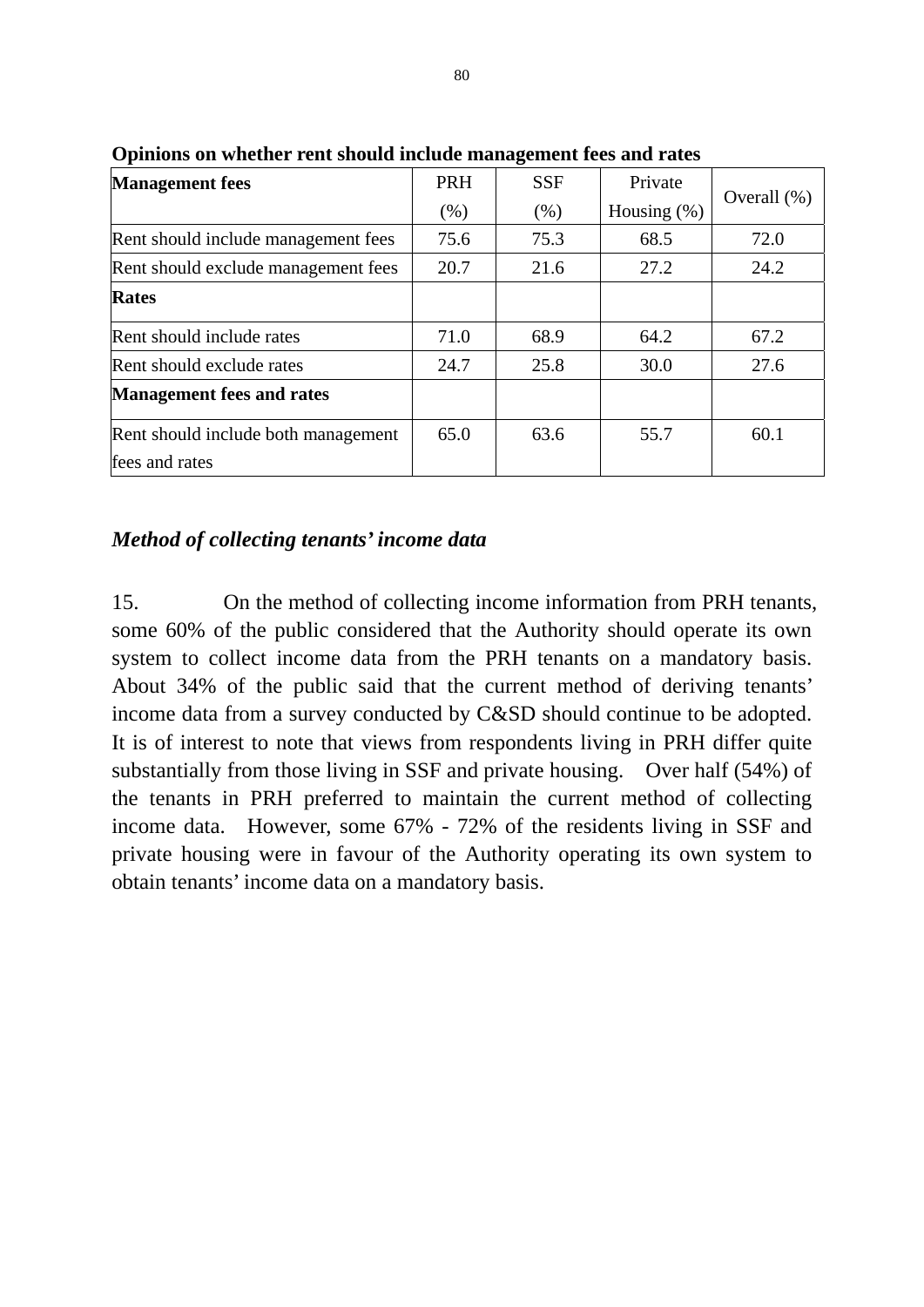|                                                                                                            | PRH   | <b>SSF</b> | Private Housing | Overall |
|------------------------------------------------------------------------------------------------------------|-------|------------|-----------------|---------|
|                                                                                                            | (% )  | $(\% )$    | (% )            | (% )    |
| HA should operate its own system<br>on a mandatory basis                                                   | 34.9  | 66.8       | 72.3            | 59.8    |
| HA should use the existing data<br>collection method ( <i>i.e.</i> based on a<br>survey conducted by C&SD) | 53.8  | 29.6       | 23.5            | 33.9    |
| No comment                                                                                                 | 11.3  | 3.6        | 4.3             | 6.3     |
| Overall                                                                                                    | 100.0 | 100.0      | 100.0           | 100.0   |

**Opinions on the method of collecting PRH tenants' income data** 

Note: Percentage may not add up to 100% due to rounding.

# *Current rent level of PRH*

16. Some 65% of members of the public considered the rent level of PRH to be reasonable. About 13% regarded it as low and an equal percentage considered it high. A relatively higher proportion of the people living in PRH than those residing in SSF and private housing felt that the rent of PRH was high. For the PRH tenants, 26% of them said the rent of PRH was high. In comparison, only 7% - 12% of the residents living in SSF and private housing held that the rent level of PRH was on the high side. Relevant statistics are set out in the following table.

|            | <b>PRH</b>       | <b>SSF</b> | Private        |                |
|------------|------------------|------------|----------------|----------------|
|            | $(\%)$<br>$(\%)$ |            | Housing $(\%)$ | Overall $(\%)$ |
| High       | 25.7             | 11.8       | 6.6            | 13.4           |
| Reasonable | 62.8             | 67.0       | 65.3           | 64.9           |
| Low        | 3.0              | 13.5       | 19.6           | 13.4           |
| No comment | 8.5              | 7.6        | 8.4            | 8.3            |
| Overall    | 100.0            | 100.0      | 100.0          | 100.0          |

#### **Opinions on current rent level of PRH**

Note: Percentage may not add up to 100% due to rounding.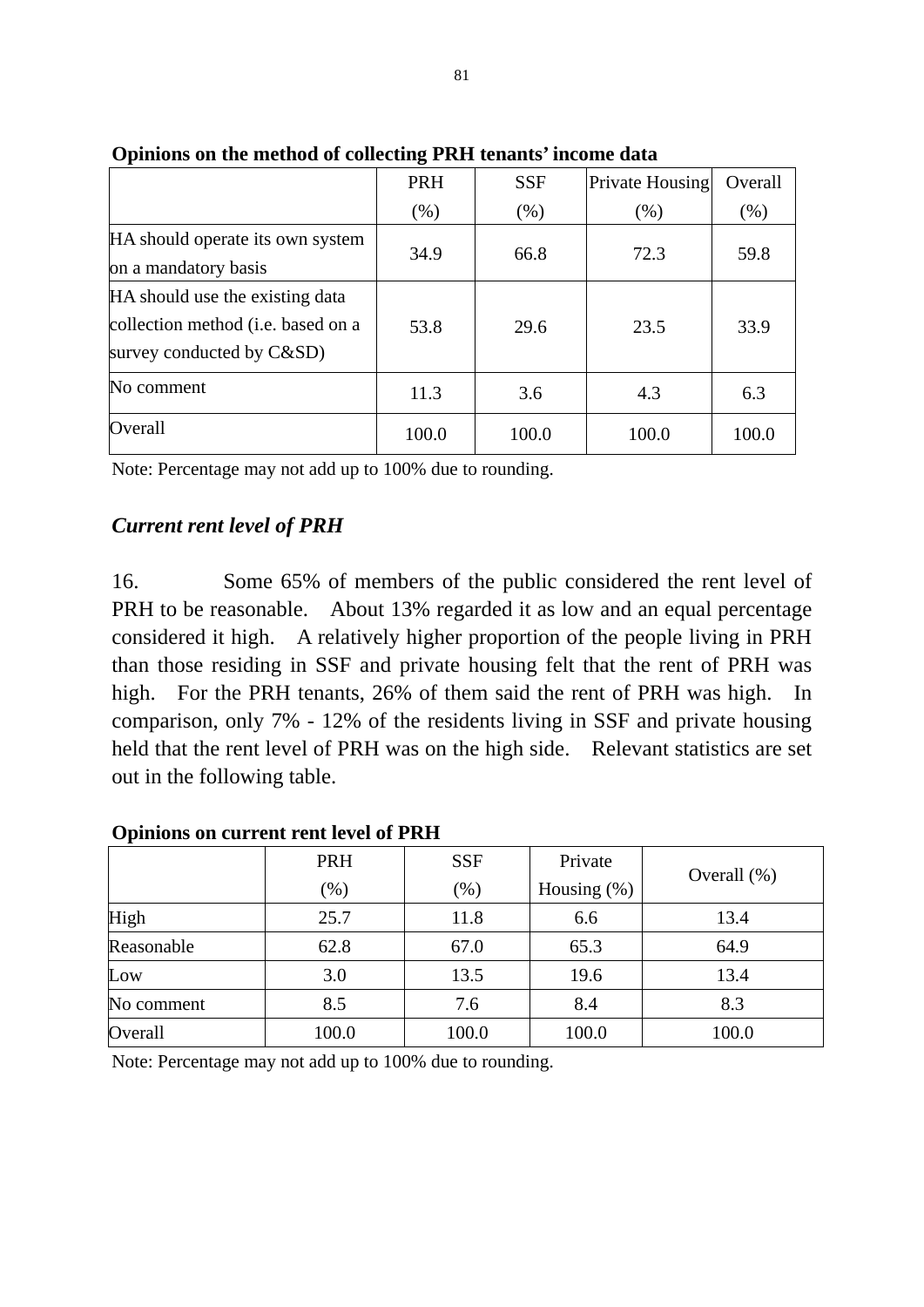### *Proportion of income used for rent*

17. On the issue of how much of the household income of PRH tenants should be used for paying rent, tenants in PRH tended to suggest a figure on the lower end of the spectrum than their counterparts in SSF and private housing. On the basis of the views from the residents in PRH, the MRIR so derived is around 12%. According to the opinions of the people residing in SSF and private housing, the MRIR so derived is about 20%.

| Suggested % of income | PRH          | <b>SSF</b> | Private        |                |
|-----------------------|--------------|------------|----------------|----------------|
| for paying rent       | (% )         | (% )       | Housing $(\%)$ | Overall $(\%)$ |
| Below 5%              | 2.2          | 3.4        | 1.7            | 2.2            |
| $5\% - 9.9\%$         | 6.0          | 2.3        | 1.8            | 3.2            |
| $10\% - 14.9\%$       | 36.8         | 20.9       | 15.5           | 23.1           |
| $15\% - 19.9\%$       | 13.1         | 12.9       | 11.8           | 12.4           |
| $20\% - 24.9\%$       | 17.2<br>26.4 |            | 26.4           | 23.6           |
| $25\% - 29.9\%$       | 2.8          | 5.5        | 6.7            | 5.3            |
| 30% and above         | 6.3          | 18.6       | 27.2           | 19.2           |
| No comment            | 15.6         | 9.9        | 8.8            | 11.1           |
| Overall               | 100.0        | 100.0      | 100.0          | 100.0          |
| Mean $(\%)$           | 14.7         | 18.9       | 21.3           | 18.9           |
| Median $(\%)$         | 12.0         | 20.0       | 20.0           | 20.0           |

**Opinions on percentage of PRH tenants' income used for rent** 

Note: Percentage may not add up to 100% due to rounding.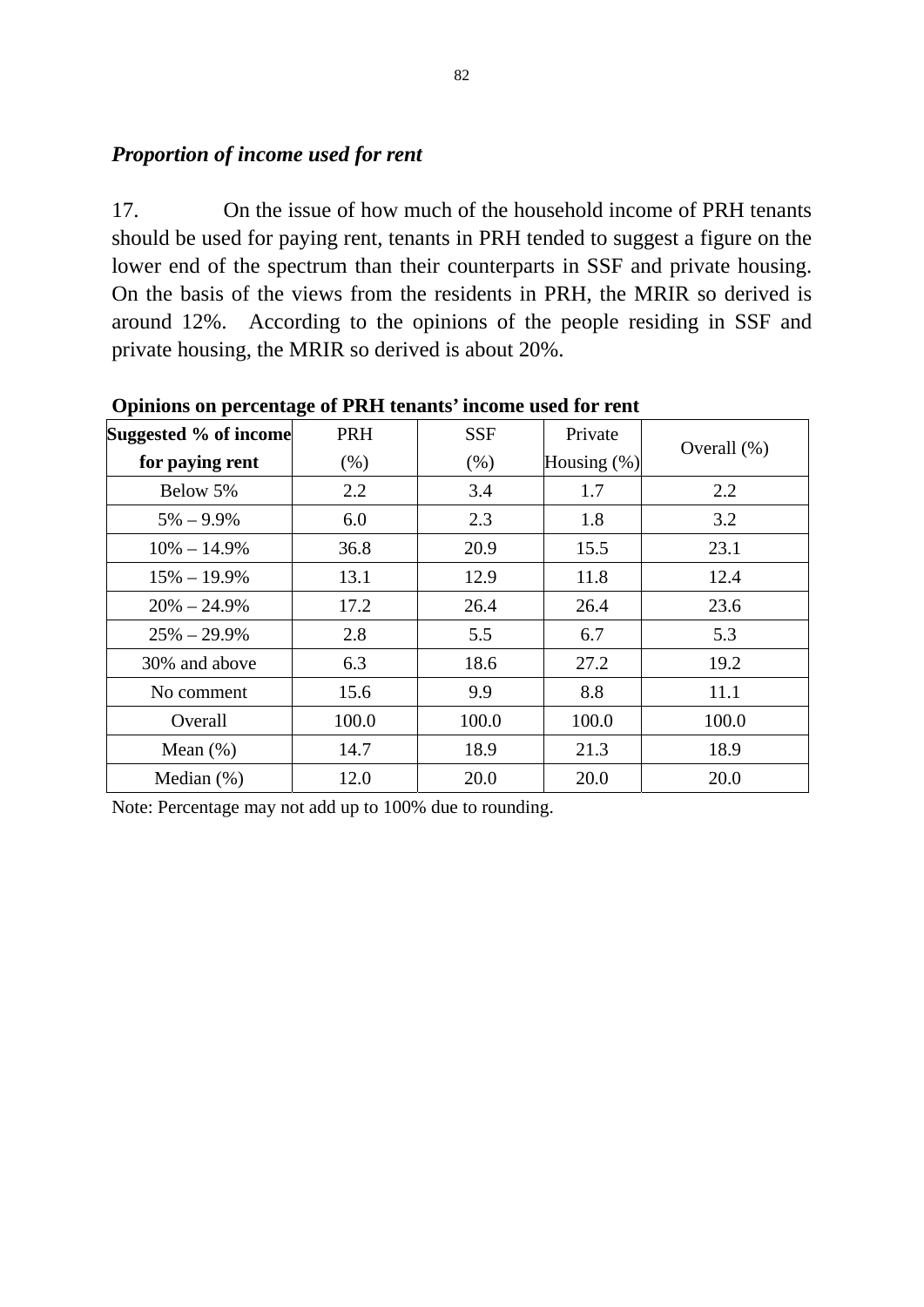### **Explanatory Note on the Computation and Operation of the Proposed Income Index**

#### **Computation Methodology**

 The proposed income index is essentially an income-based rent adjustment mechanism which seeks to track the movement in the household income of PRH tenants for determining the extent of rent adjustments.

2. Changes in the average household income of PRH households between any two periods are affected by two main factors, namely, changes in individual households' income and changes in household size distribution. For an income-based rent adjustment mechanism to operate properly, the impact of the changes in the household size pattern on average household income should be eliminated to enable an assessment of the "pure income change" over time, the extent of which would be used to determine the rate of rent adjustments. The statistical process to assess the "pure income change" of PRH tenants can be expressed by way of an income index. Assuming a biennial rent review cycle, a pair of income indexes for the two years corresponding to a particular rent review cycle should be worked out for assessing the change in the income level of the PRH households during the two-year period in question. **Appendix I** gives hypothetical examples to illustrate the calculation and operation of the proposed income index. A technical note on the mathematical formulae for deriving the income index is set out at **Appendix II**.

#### **Data Collection**

#### *Mandatory Declaration System*

3. Hitherto the data on household income are based on the General Household Survey conducted by the C&SD. The existing data collection method has two major shortcomings -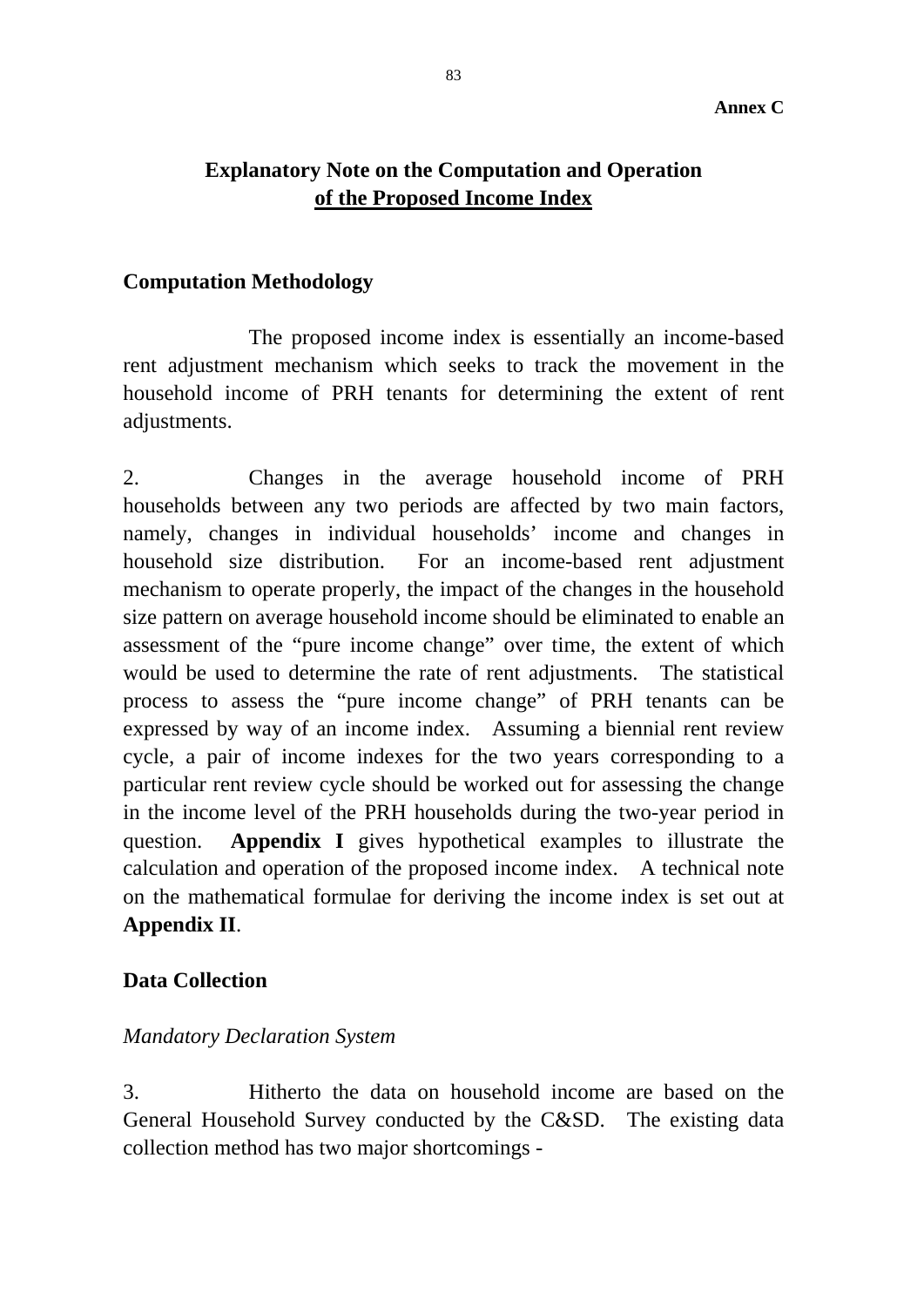- (a) the General Household Survey is a voluntary survey. The sampled households are free to decide whether to participate in it or not. Income information may be a sensitive issue to many people. As with other household surveys, some respondents to the General Household Survey may feel inhibited to disclose their true household income. The statistical imputation from such cases may not meet the requirements of the Authority; and
- (b) the General Household Survey is not specifically designed to suit the needs of the Authority. The statistical concepts adopted by the General Household Survey are not entirely in line with those used by the Authority. A case in point is the concept of household size. For the General Household Survey, household size refers to those household members who are usually living in the flat. As regards the Authority, it includes all the household members on the tenancy record.

4. To ensure the reliability and accuracy of the data for compiling the income index, the Authority should operate its own system of data collection. We propose to adopt a system similar to the "income declaration" under the Housing Subsidy Policy to make the reporting of household income by sampled households mandatory.

#### *Sample Size*

5. The income information of PRH tenants will be collected from a sample survey to be conducted by the Authority on a continuous basis throughout a year. The random sample of the survey should be representative of the profile of PRH tenants and comprise around 1 500 – 2 000 households per month. The cumulative sample size of the survey for any given year will therefore be about 18 000 – 24 000 households, which should be large enough for the purpose of compiling the proposed income index with reasonably good precision.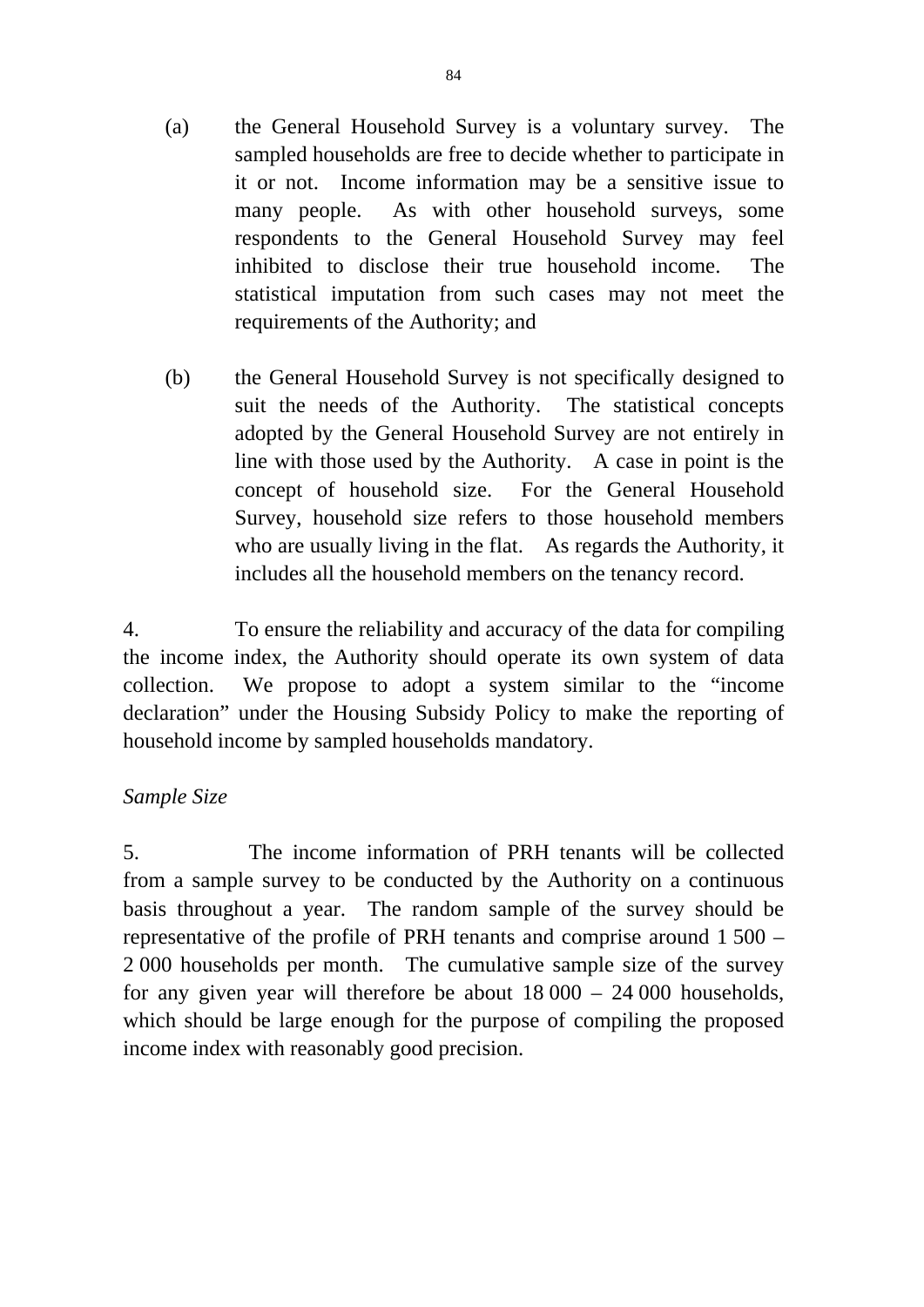### *Mode of Data Collection*

6. A self-administered questionnaire will be designed for the purpose of obtaining the essential information and data from PRH tenants. The questionnaires will be despatched to the sampled households in batches on a monthly basis. Households selected for participation in the survey are required to submit the duly completed forms to the Housing Department by a specified deadline under section 25 of the Housing Ordinance.

# *Computation Agent*

7. To enhance the impartiality and objectivity of the income index, consideration can be given to engaging an independent party to undertake the computation on behalf of the HA.

# **Coverage of the Income Index**

8. CSSA and additional rent paying households should be excluded from the coverage of the income index. As the "income" of CSSA household is effectively social security allowance provided by Government, changes in the amount of CSSA allowance should not be included in the calculation of the income index for PRH tenants. As for tenants paying additional rents, they are substantially better off than other PRH households. Their inclusion in the coverage of the income index may distort the outcome of the computation.

9. To deal with the so-called "outliers" (i.e. those households with extremely high and low income levels), we may also consider excluding the top and bottom 1% of the household income in each household size category from the calculation of the index.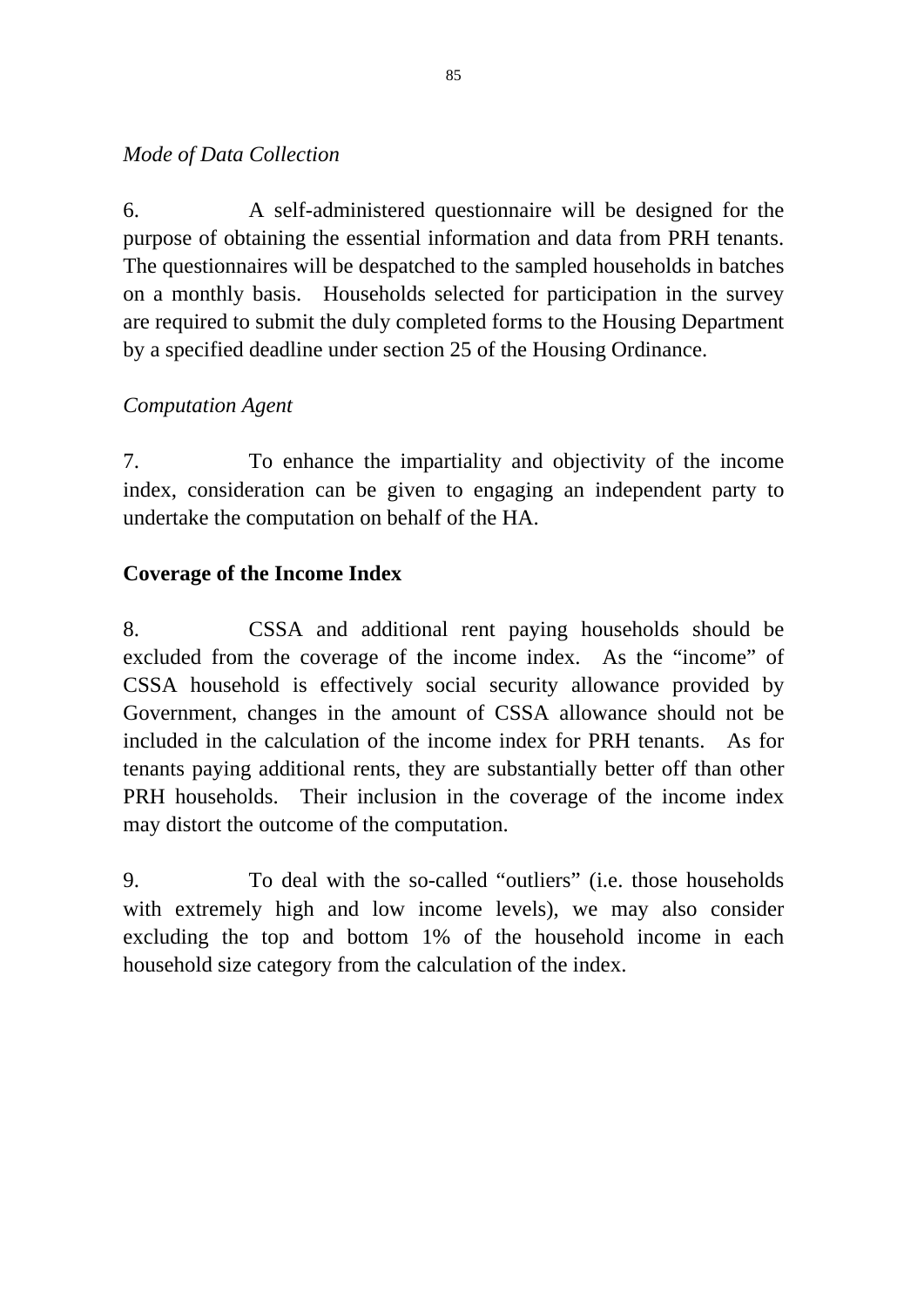**Appendix I to Annex C**

# **Compilation and Operation of the Proposed Income Index**

#### **Why Changes in Household Size Distribution Should be Discounted?**

 Movement in the overall household income of PRH tenants is attributable to, inter alia, two main factors –

- (a) changes in individual household's income; and
- (b) changes in the distribution of household size.

2. Income of small households is usually lower than that of large households  $2^2$ . Even if the income of individual households remains Even if the income of individual households remains unchanged, the overall household income of all the PRH tenants (either measured in terms of median or average income) may drop simply due to a surge in the number of small households.

3. The following hypothetical examples illustrate how the median or average income of PRH households is affected by changes in household size distribution –

 $22\,$ 22 As at the first quarter of 2006, the average household income of PRH tenants was \$4,685 for 1-person households; \$8,892 for 2-person households; \$13,564 for 3-person households; \$16,124 for 4-person households and \$19,383 for 5-person or above households.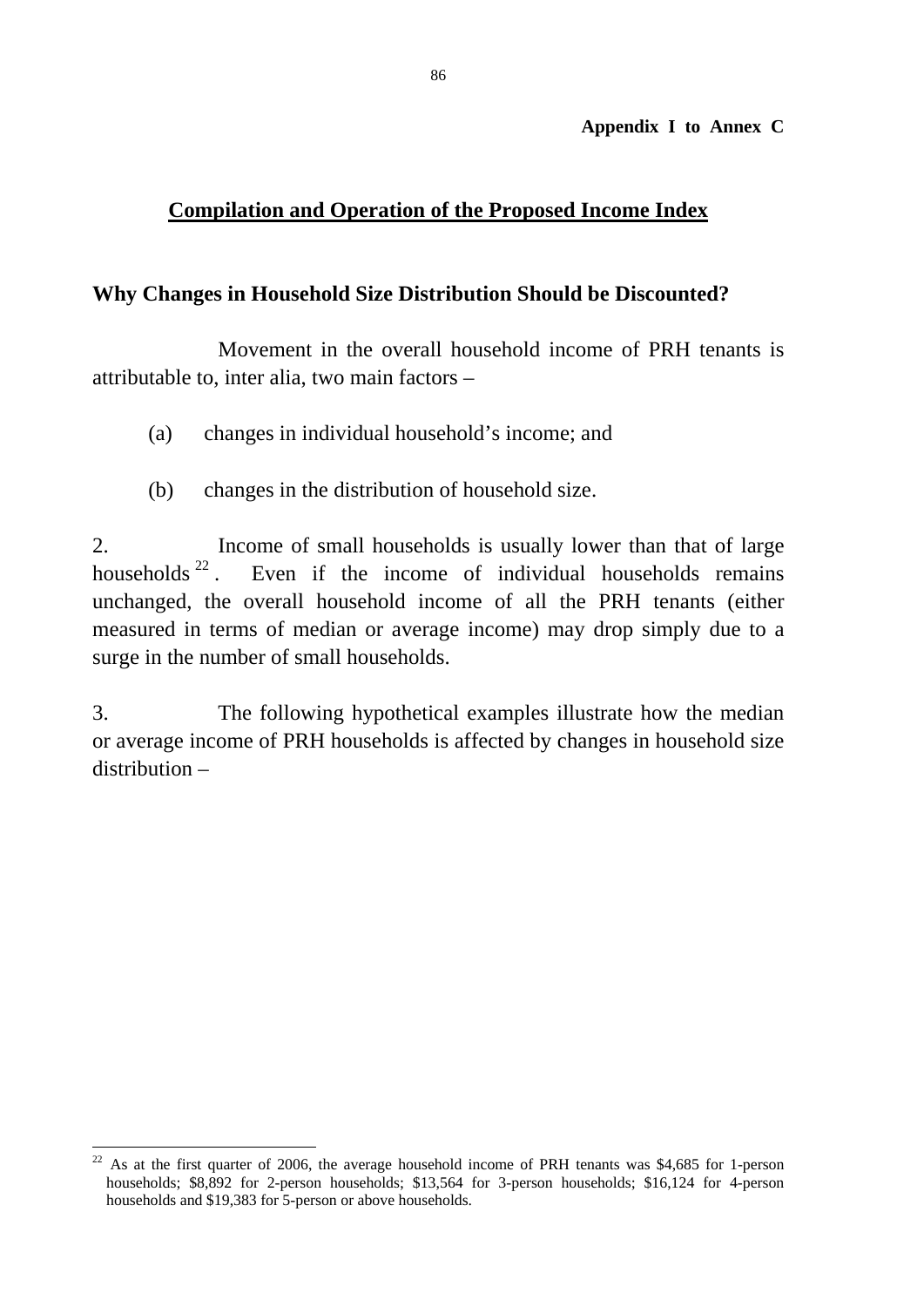|                     |                              | Period $(1)$                   |                                                                 |                     |                              | Period $(2)$                  |                                                                 |
|---------------------|------------------------------|--------------------------------|-----------------------------------------------------------------|---------------------|------------------------------|-------------------------------|-----------------------------------------------------------------|
| Household<br>Number | Household<br>Size            | Household<br>Income<br>$($ \$) | Median<br>Household<br>Income by<br>Household<br>Size<br>$(\$)$ | Household<br>Number | Household<br>Size            | Household<br>Income<br>$($ \$ | Median<br>Household<br>Income by<br>Household<br>Size<br>$(\$)$ |
| 1                   | 1-person                     | 4,000                          |                                                                 |                     | 1-person                     | 4,000                         |                                                                 |
| $\overline{c}$      | (27.3%)                      | 5,000                          |                                                                 | $\overline{c}$      | $(36.4\%)$                   | 5,000                         |                                                                 |
| 3                   |                              | 5,500                          | 5,000                                                           | 3                   |                              | 5,000                         |                                                                 |
| 4                   | 2-person                     | 6,500                          |                                                                 | 4                   |                              | 5,500                         | 5,000                                                           |
| 5                   | (27.3%)                      | 7,500                          |                                                                 | 5                   | 2-person                     | 6,500                         |                                                                 |
| 6                   |                              | 8,000                          | 7,500                                                           | 6                   | $(36.4\%)$                   | 7,500                         |                                                                 |
| 7                   | 3-person                     | 8,500                          |                                                                 | 7                   |                              | 7,500                         |                                                                 |
| 8                   | or above                     | 9,000                          |                                                                 | 8                   |                              | 8,000                         | 7,500                                                           |
| 9                   | $(45.5\%)$                   | 9,500                          |                                                                 | 9                   | 3-person                     | 8,500                         |                                                                 |
| 10                  |                              | 10,000                         |                                                                 | 10                  | or above                     | 9,500                         |                                                                 |
| 11                  |                              | 11,000                         | 9,500                                                           | 11                  | (27.3%)                      | 11,000                        | 9,500                                                           |
|                     | Median household income (\$) |                                | 8,000                                                           |                     | Median household income (\$) |                               | 7,500                                                           |

**Example A** : *Effects of Changes in Household Size Distribution on Median Household Income (assuming no change in the income of individual households)*

4. As can be seen from the above table, the median household income drops from \$8,000 in Period 1 to \$7,500 in Period 2 even though there is no change in the income of individual households. The decline in the median household income is primarily due to an increase in the number of 1-person and 2-person households in Period 2 rather than a drop in the income of individual households.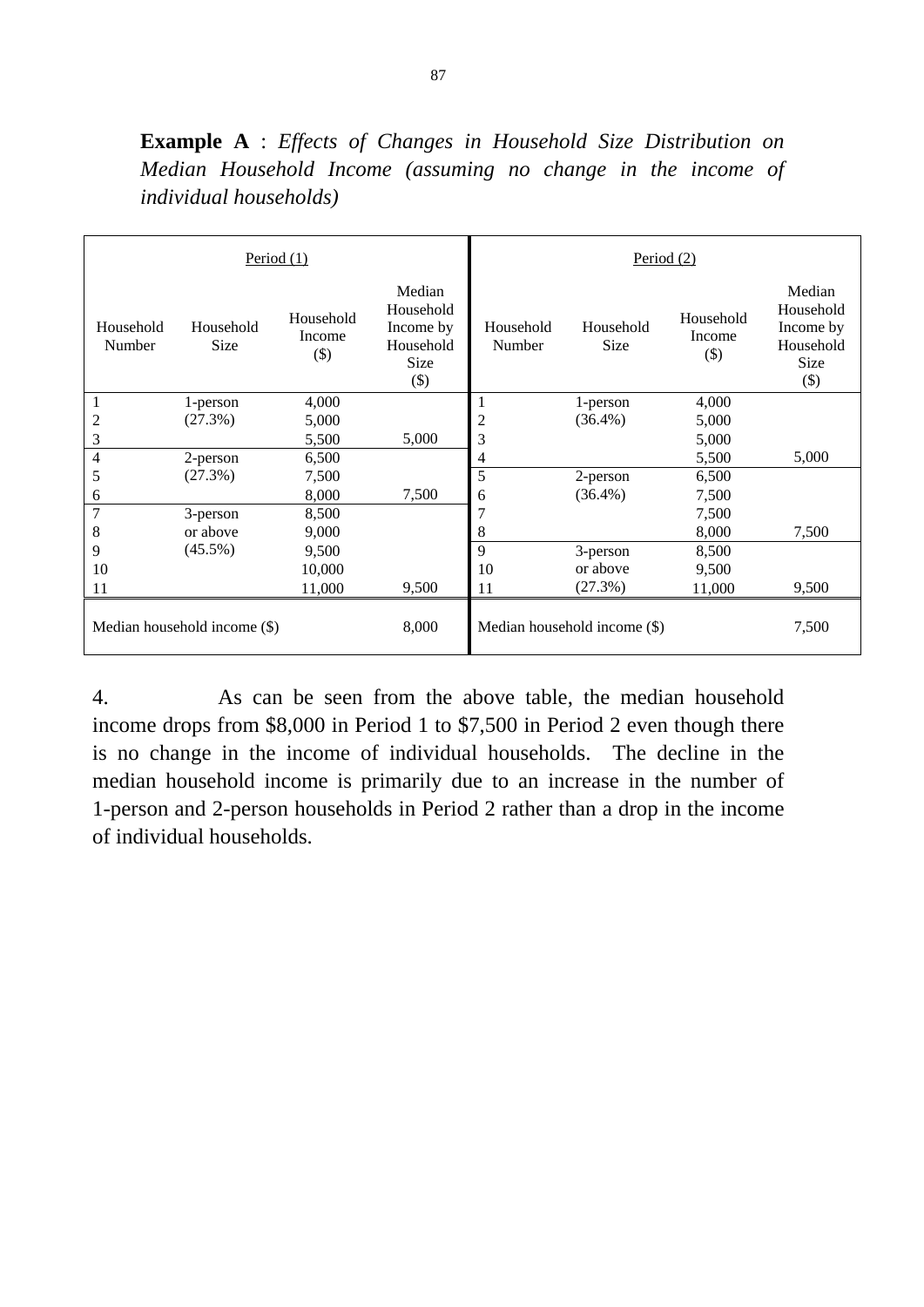**Example B** : *Effects of Changes in Household Size Distribution on Median Household Income (assuming an increase of \$300 in the monthly income of all households)*

|                     |                              | Period $(1)$                  |                                                                 |                              | Period $(2)$      |                               |                                                                 |
|---------------------|------------------------------|-------------------------------|-----------------------------------------------------------------|------------------------------|-------------------|-------------------------------|-----------------------------------------------------------------|
| Household<br>Number | Household<br><b>Size</b>     | Household<br>Income<br>$(\$)$ | Median<br>Household<br>Income by<br>Household<br>Size<br>$(\$)$ | Household<br>Number          | Household<br>Size | Household<br>Income<br>$(\$)$ | Median<br>Household<br>Income by<br>Household<br>Size<br>$(\$)$ |
|                     | 1-person                     | 4,000                         |                                                                 | 1                            | 1-person          | 4,300                         |                                                                 |
| 2                   | (27.3%)                      | 5,000                         |                                                                 | 2                            | $(36.4\%)$        | 5,300                         |                                                                 |
| 3                   |                              | 5,500                         | 5,000                                                           | 3                            |                   | 5,300                         |                                                                 |
| 4                   | 2-person                     | 6,500                         |                                                                 | 4                            |                   | 5,800                         | 5,300                                                           |
| 5                   | (27.3%)                      | 7,500                         |                                                                 | 5                            | 2-person          | 6,800                         |                                                                 |
| 6                   |                              | 8,000                         | 7,500                                                           | 6                            | $(36.4\%)$        | 7,800                         |                                                                 |
| 7                   | 3-person                     | 8,500                         |                                                                 | 7                            |                   | 7,800                         |                                                                 |
| 8                   | or above                     | 9,000                         |                                                                 | 8                            |                   | 8,300                         | 7,800                                                           |
| 9                   | $(45.5\%)$                   | 9,500                         |                                                                 | 9                            | 3-person          | 8,800                         |                                                                 |
| 10                  |                              | 10,000                        |                                                                 | 10                           | or above          | 9,800                         |                                                                 |
| 11                  |                              | 11,000                        | 9,500                                                           | 11                           | (27.3%)           | 11,300                        | 9,800                                                           |
|                     | Median household income (\$) |                               | 8,000                                                           | Median household income (\$) |                   |                               | 7,800                                                           |

5. Notwithstanding an increase in the income of individual households, the median household income still registers a downward adjustment from \$8,000 in Period 1 to \$7,800 in Period 2. Again, this is mainly due to an upsurge in the number of small households over the same period.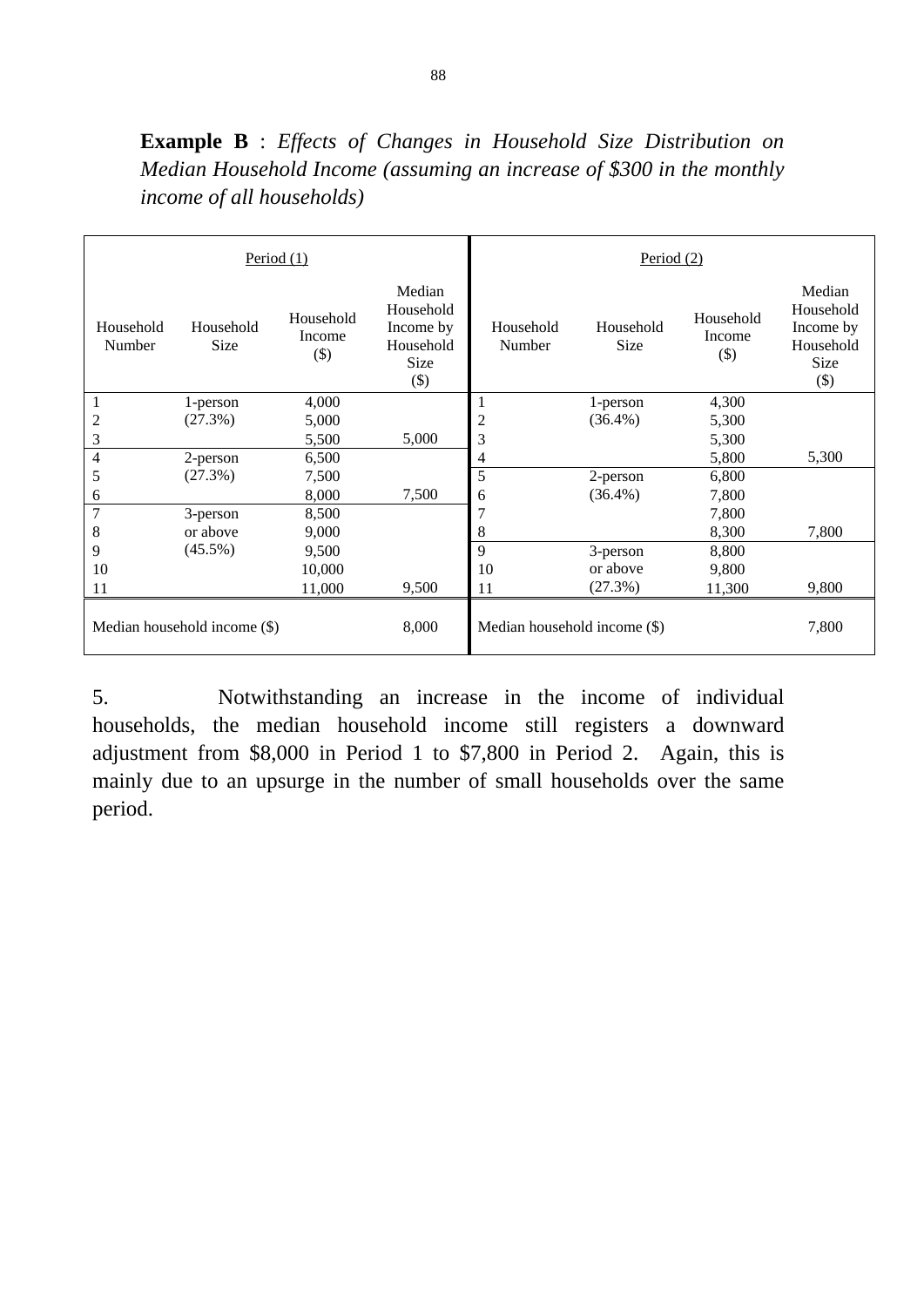|                                        |                   | Period $(1)$                  |                                                                  |                     |                   | Period (2)                    |                                                                  |
|----------------------------------------|-------------------|-------------------------------|------------------------------------------------------------------|---------------------|-------------------|-------------------------------|------------------------------------------------------------------|
| Household<br>Number                    | Household<br>Size | Household<br>Income<br>$(\$)$ | Average<br>Household<br>Income by<br>Household<br>Size<br>$(\$)$ | Household<br>Number | Household<br>Size | Household<br>Income<br>$(\$)$ | Average<br>Household<br>Income by<br>Household<br>Size<br>$(\$)$ |
| 1                                      | 1-person          | 4,000                         |                                                                  | 1                   | 1-person          | 4,300                         |                                                                  |
| $\overline{c}$                         | (27.3%)           | 5,000                         |                                                                  | $\overline{c}$      | $(36.4\%)$        | 5,300                         |                                                                  |
| 3                                      |                   | 5,500                         | 4,833                                                            | 3                   |                   | 5,300                         |                                                                  |
| $\overline{4}$                         | 2-person          | 6,500                         |                                                                  | 4                   |                   | 5,800                         | 5,175                                                            |
| 5                                      | (27.3%)           | 7,500                         |                                                                  | 5                   | 2-person          | 6,800                         |                                                                  |
| 6                                      |                   | 8,000                         | 7,333                                                            | 6                   | $(36.4\%)$        | 7,800                         |                                                                  |
| 7                                      | 3-person          | 8,500                         |                                                                  | 7                   |                   | 7,800                         |                                                                  |
| 8                                      | or above          | 9,000                         |                                                                  | 8                   |                   | 8,300                         | 7,675                                                            |
| 9                                      | $(45.5\%)$        | 9,500                         |                                                                  | 9                   | 3-person          | 8,800                         |                                                                  |
| 10                                     |                   | 10,000                        |                                                                  | 10                  | or above          | 9,800                         |                                                                  |
| 11                                     |                   | 11,000                        | 9,600                                                            | 11                  | (27.3%)           | 11,300                        | 9,967                                                            |
| 7,689<br>Average household income (\$) |                   |                               | Average household income (\$)                                    |                     | 7,398             |                               |                                                                  |

**Example C** : *Effects of Changes in Household Size Distribution on Average Household Income (assuming an increase of \$300 in the monthly income of all households)* 

6. The potential distortion brought about by an increase in the number of small households would also be felt when assessing the average income of all the households. In spite of a rise in the income of individual households, the average household income drops from \$7,689 in Period 1 to \$7,398 in Period 2.

7. The above illustrations clearly show that the movement in both median or average household income could be affected by changes in household size distribution. It does not necessarily stem from any variations in individual households' income. Nor does it imply any changes in tenants' affordability. For rent adjustment purpose, a more objective and fairer income indicator should therefore discount the effects of the changes in household size distribution and embrace only the changes in the household income of the PRH tenants.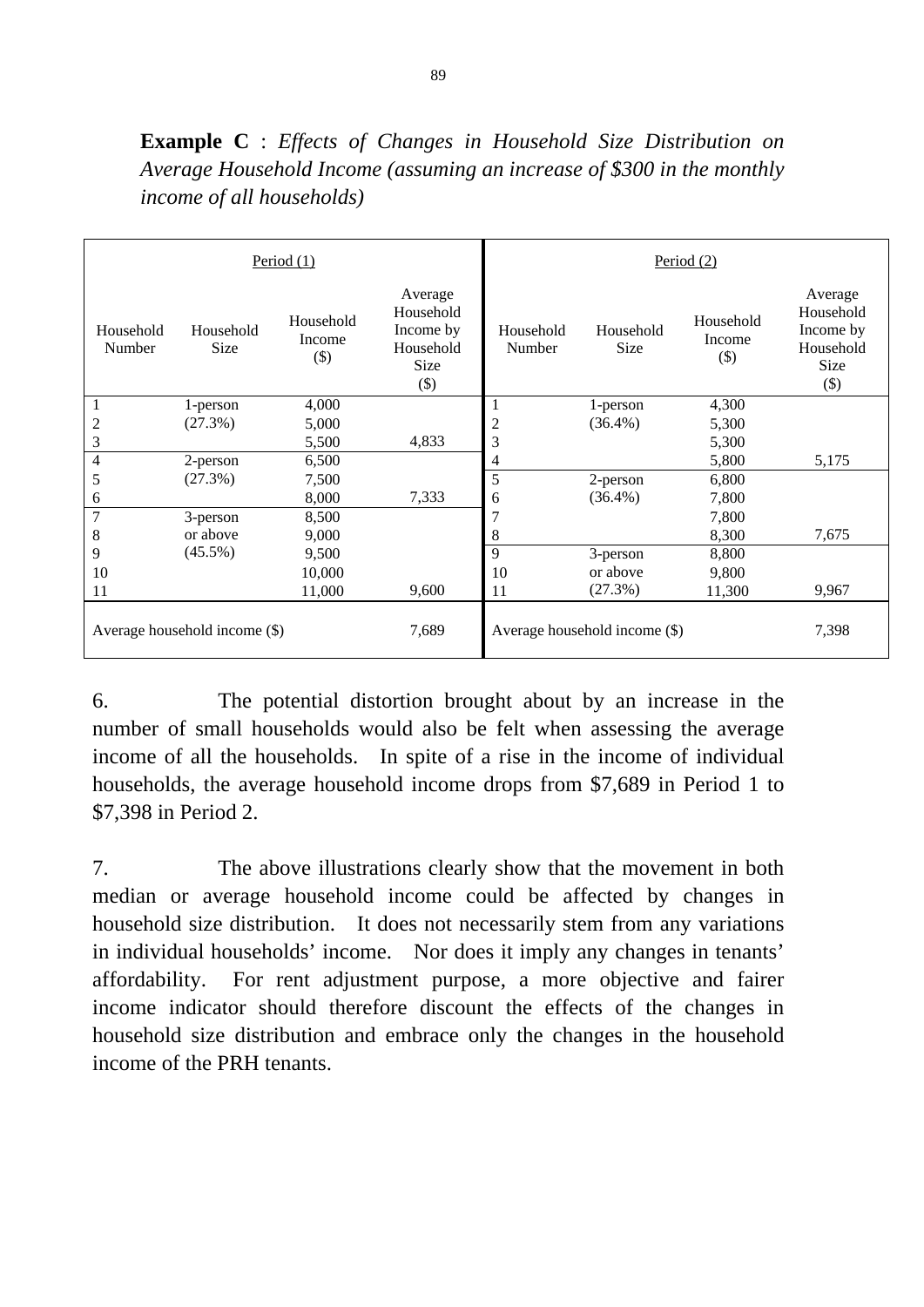### **Compilation of the Income Index**

8. To discount the effects of household size distribution and track the "pure income change" of the PRH tenants, the household size distribution of PRH tenants would be kept constant in any one particular rent review cycle for the purpose of assessing the weighted average household income of all PRH tenants, so that only the changes in the income of individual households are reflected in the calculation.

9. Based on the household size and income distribution in "Example C" above, the calculation of the respective income indexes for Period 1 and Period 2 is set out below –

|                                        | Household<br>Distribution $(\%)$<br>(Period (1))                                                 | Average<br>Household<br>Income $(\$)$<br>(Period (1))                                  | Average<br>Household<br>Income $(\$)$<br>(Period (2))                                  |
|----------------------------------------|--------------------------------------------------------------------------------------------------|----------------------------------------------------------------------------------------|----------------------------------------------------------------------------------------|
| 1-person                               | 27.3%                                                                                            | 4,833                                                                                  | 5,175                                                                                  |
| 2-person                               | 27.3%                                                                                            | 7,333                                                                                  | 7,675                                                                                  |
| 3-person or above                      | 45.5%                                                                                            | 9,600                                                                                  | 9,967                                                                                  |
|                                        | Weighted average household income based on<br>household size distribution in Period $(1)$ $(\$)$ | 7,689<br>$(4,833 \times 27.3\% +$<br>$7,333 \times 27.3\% +$<br>$9,600 \times 45.5\%)$ | 8,043<br>$(5,175 \times 27.3\% +$<br>$7,675 \times 27.3\%$ +<br>$9,967 \times 45.5\%)$ |
| Income index (Period (1) as base year) |                                                                                                  | 100.0                                                                                  | 104.6                                                                                  |

 $100 = 100$ \$7,689 Income index for Period (1) (i.e. base year) :  $\frac{$7,689}{12} \times 100 =$ 

 $100 = 104.6$ \$7,689 Income index for Period (2) (i.e. current period):  $\frac{$8,043}{$2,000} \times 100 =$ 

10. The change in the income index between Period 1 and Period 2 can be computed as follows –

 $(104.6 -100.0) / 100.0 \times 100\% = 4.6\%$  (change in income index = pure income effect)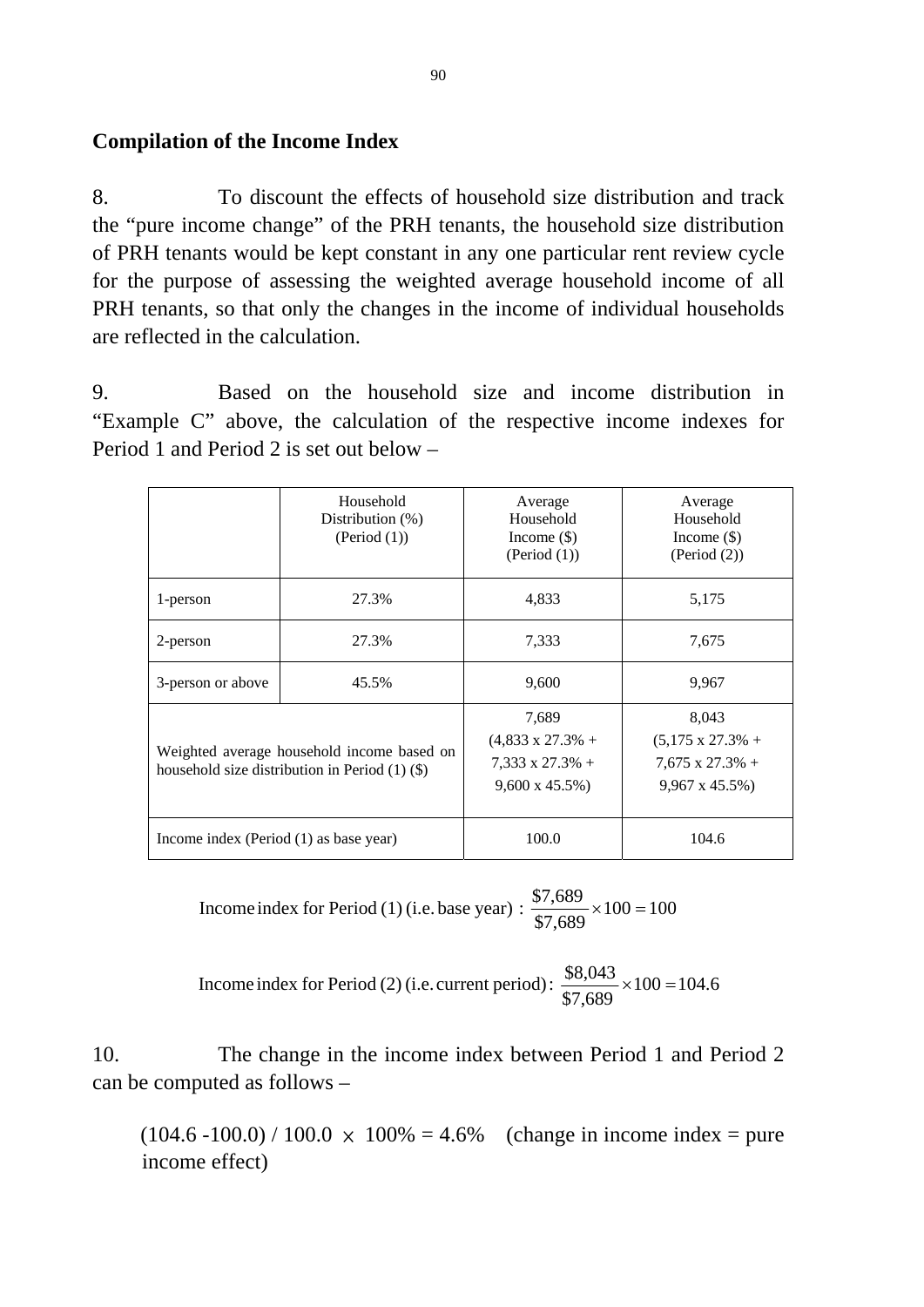11. Using the change in the income index as a guide, the rent of all PRH flats would need to be adjusted upwards by 4.6% should a rent review be conducted in Period 2.

### **Re-basing the Household Size Distribution**

12. Instead of fixing the household size distribution perpetually at one particular period, we would make reference to the more updated pattern of household size distribution in PRH each time we conduct a rent review. Such regular "re-basing" could strike a balance between the need to exclude the undue impact of changes in household size distribution in assessing the income index within the two-year rent review cycle and the need to make reference to a more updated pattern of household size distribution in PRH for deriving the income index.

13. Assuming that another rent review exercise is to be conducted in the next period, i.e. Period 3, the household size distribution in Period 2 would be adopted to compile the respective income indexes for both Period 2 and Period 3 as follows –

|                               | Period (2)               |                                  |                                          | Period (3)               |                                  |                                          |
|-------------------------------|--------------------------|----------------------------------|------------------------------------------|--------------------------|----------------------------------|------------------------------------------|
| Household<br>Number           | Household<br><b>Size</b> | Household<br>Income<br>$(\$)$    | Average<br>Household<br>Income<br>$(\$)$ | Household<br><b>Size</b> | Household<br>Income<br>$($ \$)   | Average<br>Household<br>Income<br>$(\$)$ |
| 1<br>$\overline{2}$<br>3<br>4 | 1-person<br>$(36.4\%)$   | 4,300<br>5,300<br>5,300<br>5,800 | 5,175                                    | 1-person<br>$(45.5\%)$   | 3,800<br>4,800<br>4,800<br>5,300 |                                          |
| 5                             |                          | 6,800                            |                                          |                          | 5,300                            | 4,800                                    |
| 6                             | 2-person                 | 7,800                            |                                          |                          | 6,300                            |                                          |
| 7                             | $(36.4\%)$               | 7,800                            |                                          | 2-person                 | 7,300                            |                                          |
| 8                             |                          | 8,300                            | 7,675                                    | $(36.4\%)$               | 7,300                            |                                          |
| 9                             |                          | 8,800                            |                                          |                          | 7,800                            | 7,175                                    |
| 10                            | 3-person<br>or above     | 9,800                            |                                          | 3-person<br>or above     | 8,300                            |                                          |
| 11                            | (27.3%)                  | 11,300                           | 9,967                                    | $(18.2\%)$               | 10,800                           | 9,550                                    |

|  |  | Income and Household Size Distribution in Period 2 and Period 3 |
|--|--|-----------------------------------------------------------------|
|  |  |                                                                 |
|  |  |                                                                 |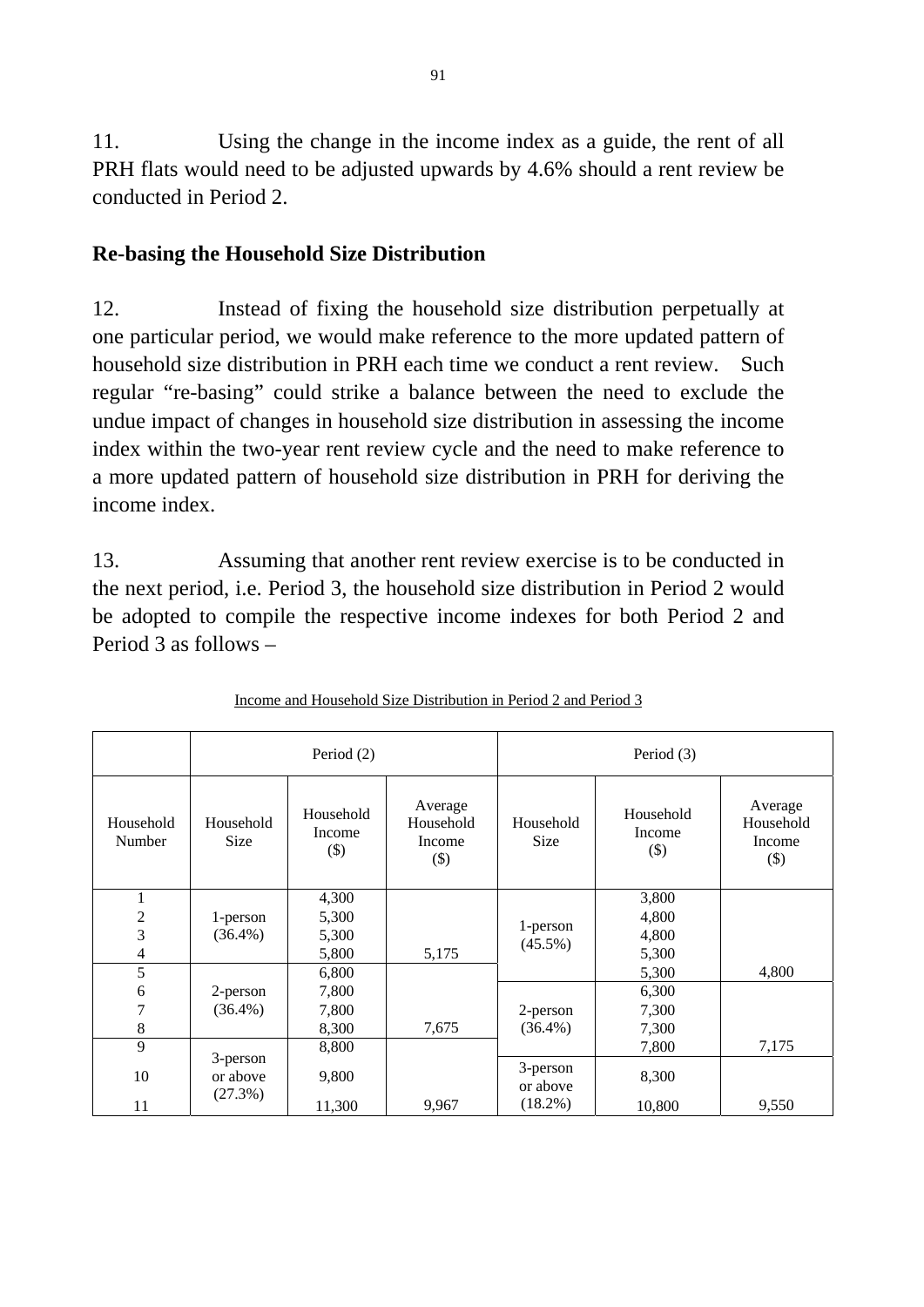|                                                    | Household<br>Distribution $(\%)$<br>(Period (2)) | Average<br>Household<br>Income $(\$)$<br>(Period (2))                                  | Average<br>Household<br>Income $(\$)$<br>(Period (3))                             |  |  |  |
|----------------------------------------------------|--------------------------------------------------|----------------------------------------------------------------------------------------|-----------------------------------------------------------------------------------|--|--|--|
| 1-person                                           | 36.4%                                            | 5,175                                                                                  | 4,800                                                                             |  |  |  |
| 2-person                                           | 36.4%                                            | 7,675                                                                                  | 7,175                                                                             |  |  |  |
| 3-person or above                                  | 27.3%                                            | 9,967                                                                                  | 9,550                                                                             |  |  |  |
| household size distribution in Period $(2)$ $(\$)$ | Weighted average household income based on       | 7,398<br>$(5,175 \times 36.4\% +$<br>$7,675 \times 36.4\% +$<br>$9,967 \times 27.3\%)$ | 6,966<br>$(4,800 \times 36.4\% +$<br>$7,175 \times 36.4\% + 9,550$<br>$x 27.3\%)$ |  |  |  |
| Income index (Period $(2)$ as base year)           |                                                  | 100.0                                                                                  | 94.2                                                                              |  |  |  |

| Calculation of the Respective Income Indexes for Period 2 and Period 3 |  |  |  |  |  |  |
|------------------------------------------------------------------------|--|--|--|--|--|--|
|                                                                        |  |  |  |  |  |  |

 $100 = 100$ \$7,398 Income index for Period (2) (taking Period 2 as base year) :  $\frac{$7,398}{$7,398} \times 100 =$  $100 = 94.2$ \$7,398 Income index for Period (3) :  $\frac{$6,966}{95,000} \times 100 =$ 

14. Compared to Period 2, the income index decreases by 5.8% in Period 3. Using this as a guide, the rent of all PRH flats would need to be adjusted downwards by 5.8% should a rent review be conducted in Period 3.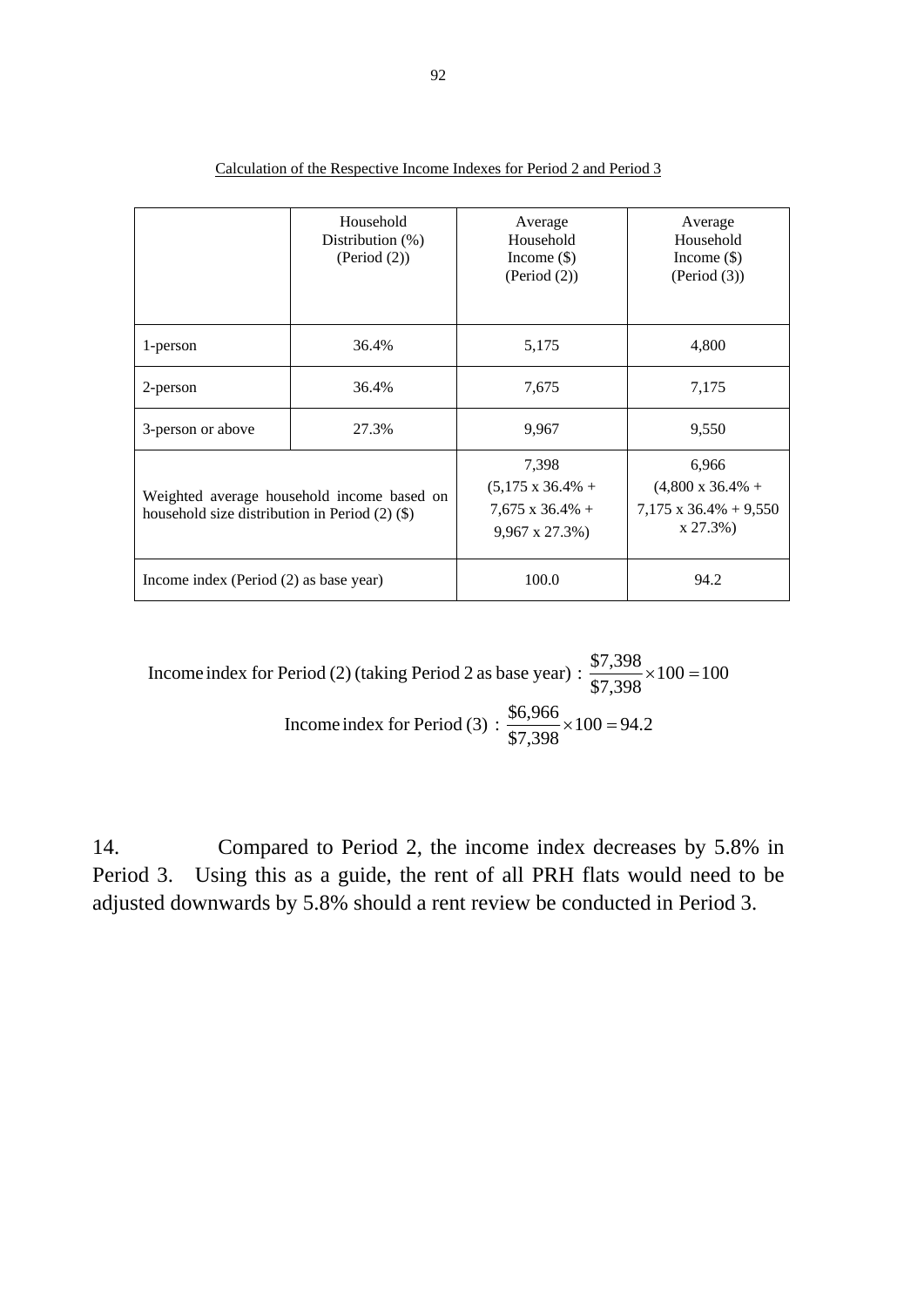### **Technical Note on the Mathematical Formulae for Deriving the Income Index**

#### **Rate of Change in Average Household Income**

1. Assuming that the average household income of the PRH tenants in a particular period, say year 0, is  $Y_0$  and in another period, say year t, is  $Y_t$ , the rate of change in the average household income ( $\Delta Y$ ) of PRH tenants between these two periods can be expressed by the following equation -

$$
\Delta Y = \frac{Y_t - Y_0}{Y_0}
$$

2. The average household income of PRH tenants in any period can be computed by aggregating the household incomes of individual tenants and dividing the total income sum by the number of households in PRH. Alternatively, it can be obtained by working out the weighted average household income of PRH tenants, i.e. the average household incomes of PRH tenants of different household sizes weighted by the household size distribution in terms of proportion. Mathematically, the weighted average household income of PRH tenants in year  $t(Y_t)$  can be expressed by the following formula -

$$
Y_t = \sum H_{it} I_{it}
$$

Where,

- $H_{it}$  = proportion of PRH tenants with household size i (i = 1,2,3,4, etc.) in year t (i.e. household size distribution in year t),
- $I_{it}$  = average household income of PRH tenants with household size i in year t (i.e. average income by household size in year t),

The average household income of PRH tenants in year  $0$  (Y<sub>0</sub>) can be expressed as follows -

$$
\mathbf{Y}_0 = \sum H_{i0} I_{i0}
$$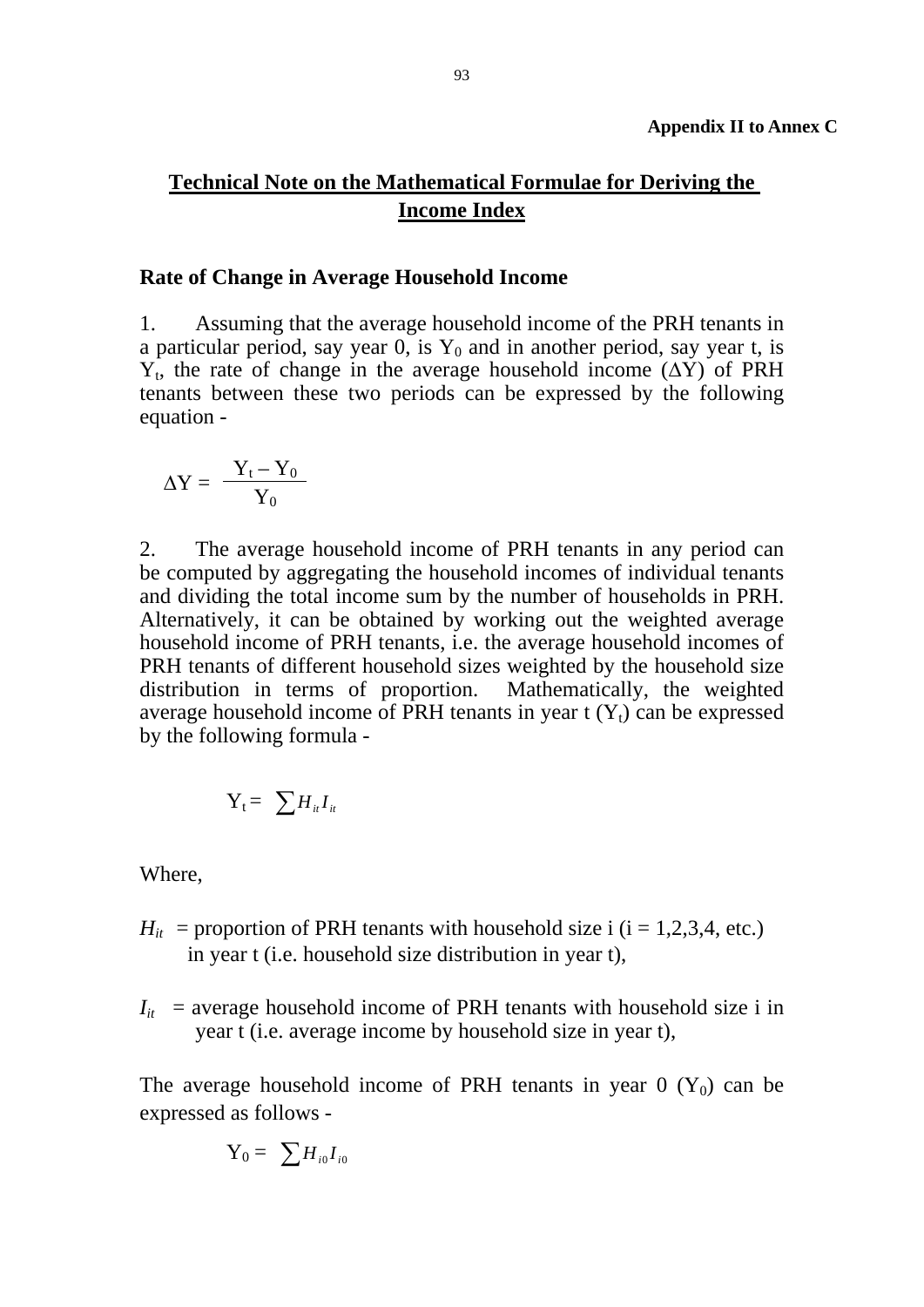Where,

- $H_{i0}$  = proportion of PRH tenants with household size i (i = 1,2,3,4, etc.) in year 0 (i.e. household size distribution in year 0),
- $I_{i0}$  = average household income of PRH tenants with household size i in year 0 (i.e. average income by household size in year 0)

3. The rate of change in the average household income discussed in paragraph 1 can be expressed as follows -

$$
\Delta Y = \frac{Y_t - Y_0}{Y_0}
$$

$$
\Delta Y = \frac{\sum H_{it} I_{it} - \sum H_{i0} I_{i0}}{\sum H_{i0} I_{i0}}
$$

$$
\Delta Y = \frac{\sum H_{i0}(I_{it} - I_{i0})}{\sum H_{i0}I_{i0}} ~+~ \frac{\sum (H_{it} - H_{i0})I_{i0}}{\sum H_{i0}I_{i0}} + \frac{\sum (H_{it} - H_{i0})(I_{it} - I_{i0})}{\sum H_{i0}I_{i0}}
$$

For PRH, it is found that the value of  $\frac{\sum (H_{it} - H_{i0})(I_{it} - I_{i0})}{\sum H_{i0}I_{i0}}$ 

is small if the time interval between 0 and t is not too far apart from each other and can be ignored.

Thus, the above equation can be approximately expressed as follows -

$$
\Delta Y \cong \begin{array}{c} \text{Income change} \\ \text{due to pure} \\ \text{income effect} \end{array} \big( \frac{\sum H_{i0}(I_{it}-I_{i0})}{\sum H_{i0}I_{i0}} \big) \text{ + due to household } \big( \frac{\sum (H_{it}-H_{i0})I_{i0}}{\sum H_{i0}I_{i0}} \big)
$$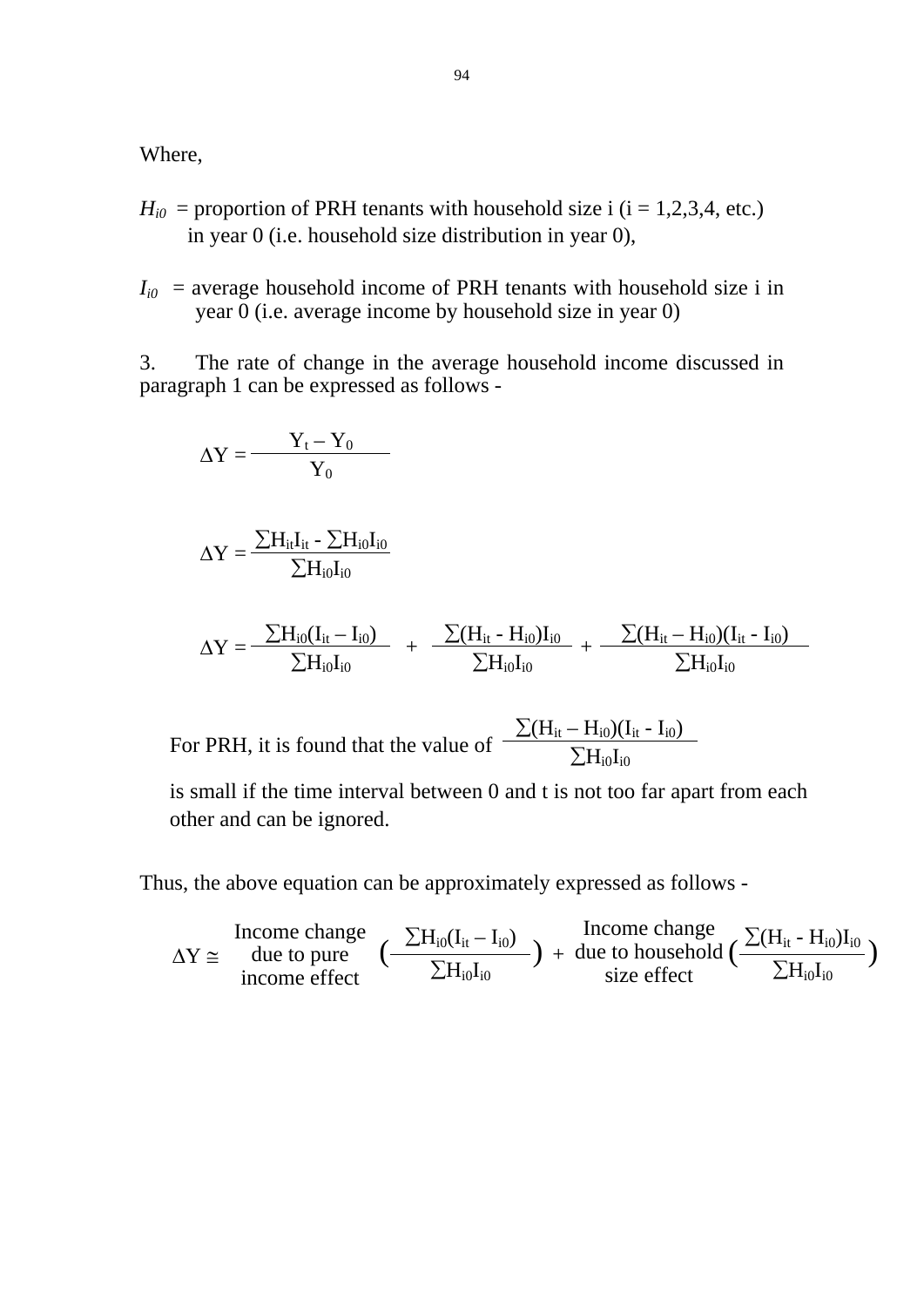#### **Income index**

4. According to the above equation, the income component of any change in the average household income between two periods is given by the following formula -

$$
\frac{\sum H_{i0}(I_{it} - I_{i0})}{\sum H_{i0}I_{i0}} \quad \text{or} \quad \frac{\sum H_{i0}I_{it}}{\sum H_{i0}I_{i0}} - \frac{\sum H_{i0}I_{i0}}{\sum H_{i0}I_{i0}}
$$

5. The above statistical formula can be expressed by way of an income index (ID) for the purpose of guiding rent adjustments between two periods, say, every t years (the time interval corresponding to a rent review cycle of t years apart). The income index for year  $0$  (ID<sub>0</sub>) can be compiled by using the following formula -

$$
ID_0 = \frac{\sum H_{i0} I_{i0}}{\sum H_{i0} I_{i0}} \times 100
$$

The income index for year  $t$  (ID<sub>t</sub>) is -

$$
ID_{t} = \frac{\sum H_{i0} I_{it}}{\sum H_{i0} I_{i0}} \times 100
$$

6. It can be seen from the above formulae that there are two parameters we have to work out for compiling the income indexes for each cycle of rent adjustment, namely  $\Sigma H_{i0}I_{i0}$  and  $\Sigma H_{i0}I_{i1}$ . In specific terms,

 $\sum H_{i0}I_{i0}$  = weighted average household income of PRH tenants in year 0

 $\sum H_{i0} I_{i}$  = weighted average household income of PRH tenants in year t calculated by adopting the household size distribution in year 0 (instead of the household size distribution in year t)